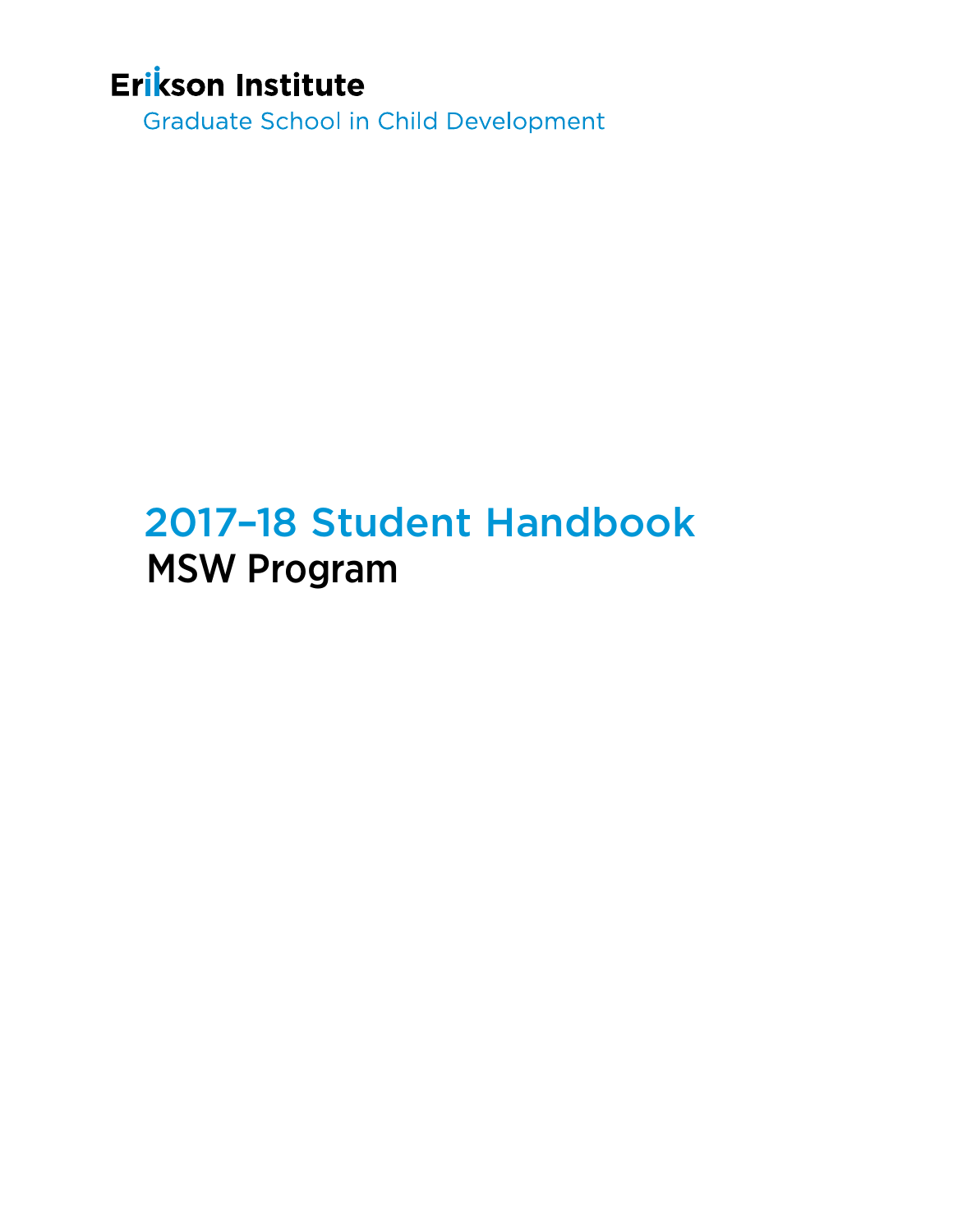# **Contents**

*Click on a section to navigate.*

| Academic calendar 2017-18                                  | 2        |
|------------------------------------------------------------|----------|
| <b>Welcome to Erikson Institute</b>                        | 3        |
| Our mission and values                                     | 4        |
| The mission of the Master of Social Work program           | 6        |
| <b>Admission requirements</b>                              | 7        |
| Master's degree programs general information               | 9        |
| Master of Social Work competencies                         | 10       |
| Assessment of professional competencies                    | 17       |
| Licensure requirements for social workers                  | 21       |
| Degree requirements                                        | 22       |
| Master of Social Work course descriptions                  | 25       |
| Academic policies and procedures                           | 33       |
| Academic integrity                                         | 33       |
| Academic grievance procedure                               | 35       |
| Academic probation: new students                           | 36       |
| Academic probation and warning: continuing students        | 37       |
| Academic probation: exiting academic probation             | 37       |
| Attendance and classroom decorum                           | 37       |
| Comprehensive examination                                  | 38       |
| Conferral of degrees and certificates                      | 38       |
| Continuous enrollment policy                               | 38       |
| Copyright protection for work created by others            | 39       |
| Copyright protection for work created by students          | 39       |
| Course and end-of-year evaluations                         | 40       |
| Credit hour policy                                         | 40       |
| Field placements                                           | 40       |
| Freedom of inquiry                                         | 42       |
| Good academic standing                                     | 42       |
| Grading system                                             | 42       |
| <b>General campus policies and procedures</b>              | 43       |
| Building access information                                | 43       |
| Concealed carry policy                                     | 43       |
| Discrimination and harassment, including sexual harassment | 44       |
| Emergency procedures                                       | 47       |
| Gender neutral restrooms                                   | 48       |
| Information technology telecommunication networks          |          |
| and information resources                                  | 48       |
| Peer-to-peer file-sharing policy                           | 50<br>50 |
| Privacy statement for Erikson websites<br>Smoking policy   | 52       |
|                                                            |          |

| Registration/student records policies      |    |
|--------------------------------------------|----|
| and procedures                             | 53 |
| Academic records                           | 53 |
| Add/drop procedures                        | 53 |
| <b>Audited courses</b>                     | 53 |
| Change of address                          | 54 |
| Changing programs or cohorts               | 54 |
| Course substitution                        | 54 |
| Holds on registration                      | 54 |
| Immunization records                       | 54 |
| Incomplete policy                          | 55 |
| Independent study                          | 55 |
| Leave of absence                           | 56 |
| Official Institute communications          | 56 |
| Readmission                                | 57 |
| Registration                               | 57 |
| Repeated courses                           | 57 |
| Review of records                          | 57 |
| Transcript requests                        | 59 |
| Transfer credit                            | 59 |
| Withdrawing from Erikson                   | 60 |
| <b>Student rights and responsibilities</b> | 61 |
| General                                    | 61 |
| Finance                                    | 61 |
| Registration                               | 61 |
| Student conduct                            | 61 |
| Student disciplinary process               | 62 |
| Financial aid                              | 64 |
| <b>Student financial accounts</b>          | 69 |
| <b>Student resources</b>                   | 71 |
| <b>Student services directory</b>          |    |
| <b>Faculty and staff</b>                   | 80 |

# $\equiv$  4>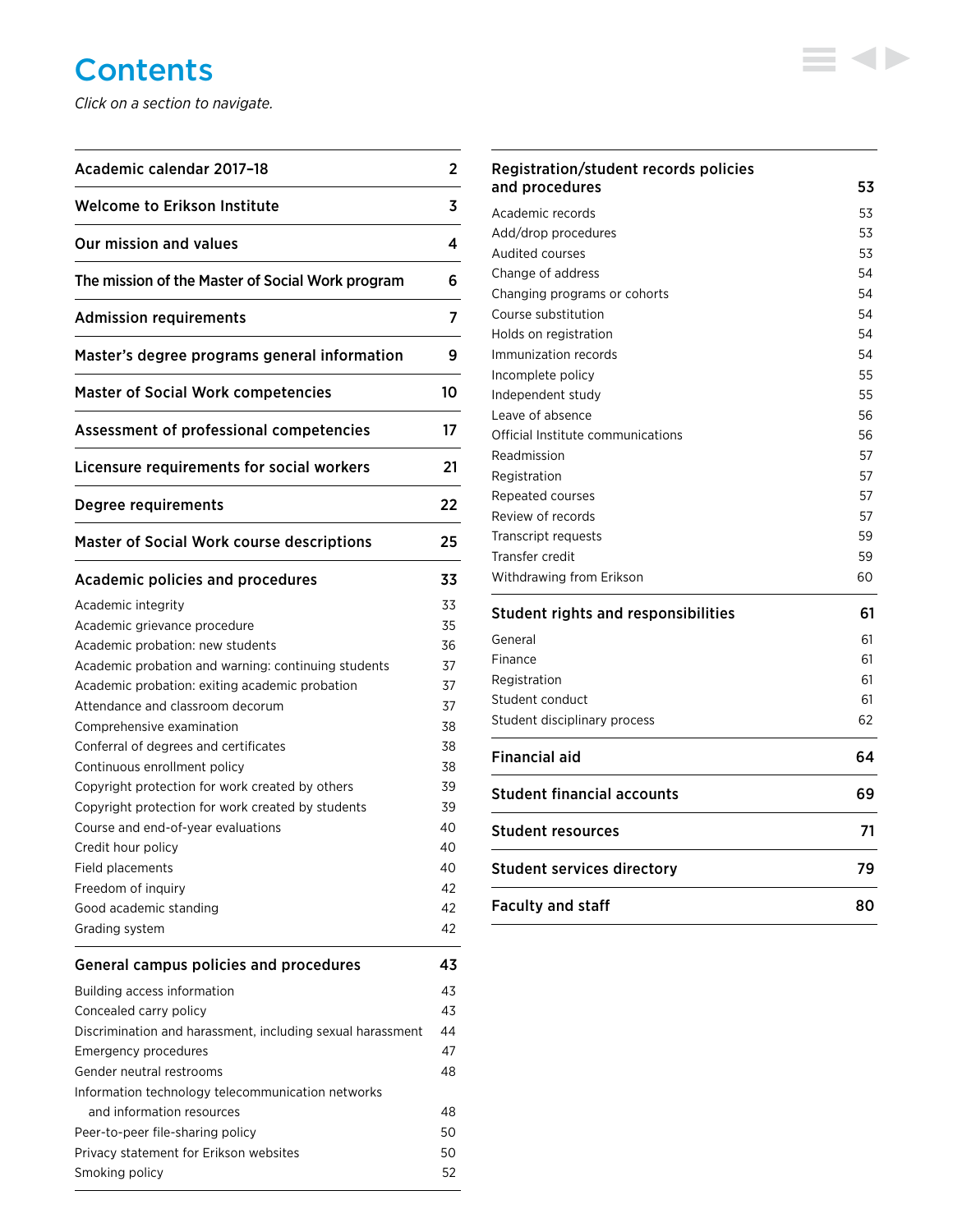# <span id="page-2-0"></span>Academic calendar 2017–18



| <b>Fall 2017</b> | Thursday, August 24, 6-8 p.m.        | Internship orientation (Concentration year MSW Students)           |
|------------------|--------------------------------------|--------------------------------------------------------------------|
|                  | Friday, August 25, 9 a.m. - 5 p.m.   | New master's student orientation                                   |
|                  | Friday, August 25                    | Fall semester online classes begin                                 |
|                  | Monday, August 28                    | Fall semester on-campus classes begin                              |
|                  | Tuesday, August 29, 9 a.m. - 5 p.m.  | Orientation and Field Prep (MSCD and Generalist Year MSW students) |
|                  | Thursday, August 31, 9 a.m. - 5 p.m. | Orientation and Field Prep (MSCD and Generalist Year MSW students) |
|                  | Friday, September 1                  | Add/drop period ends                                               |
|                  | Friday, September 1                  | Fall semester tuition due                                          |
|                  | Monday, September 4                  | Labor Day holiday                                                  |
|                  | Tuesday, September 5, 9 a.m.-5 p.m.  | Orientation and Field Prep (Generalist Year MSW students)          |
|                  | Saturday, September 9, 9 a.m.-3 p.m. | Comprehensive exam                                                 |
|                  | Monday, September 18                 | Constitution Day observed                                          |
|                  | Friday, September 29                 | Last day to submit approved rewrites of papers or to complete      |
|                  |                                      |                                                                    |
|                  |                                      | requirements for Summer 2017 courses if a grade of "I" or "NG"     |
|                  |                                      | was submitted                                                      |
|                  | Friday, November 3                   | Last day to withdraw from a class with a "W" grade                 |
|                  | Monday, November 6                   | Priority registration for Spring 2018 begins                       |
|                  | Thursday-Friday, November 23-24      | Thanksgiving holiday                                               |
|                  | Thursday, December 7                 | Fall semester online classes end                                   |
|                  | Thursday, December 14                | Fall semester on-campus classes end                                |
|                  | December 15, 2017-January 7, 2018    | Winter break                                                       |
| Spring 2018      | Friday, January 5                    | Spring semester online classes begin                               |
|                  | Monday, January 8                    | Spring semester on-campus classes begin                            |
|                  | Friday, January 12                   | Add/drop period ends                                               |
|                  | Friday, January 12                   | Spring semester tuition due                                        |
|                  | Saturday, January 13, 1-3 p.m.       | Comprehensive exam orientation                                     |
|                  | Monday, January 15                   | Martin Luther King, Jr. holiday                                    |
|                  | Tuesday, January 30                  | Last day to submit approved rewrites of papers or to complete      |
|                  |                                      | requirements for Fall 2017 courses if a grade of "I" or "NG"       |
|                  |                                      | was submitted                                                      |
|                  | Saturday, February 3, 1-3 p.m.       | Internship orientation (MSCD and ECE Students)                     |
|                  |                                      |                                                                    |
|                  | Friday, March 2-Thursday, March 8    | Spring break for online courses                                    |
|                  | Monday, March 5-Friday, March 9      | Spring break for on-campus courses                                 |
|                  | Monday, March 19                     | Priority registration for Summer and Fall 2018 begins              |
|                  | Friday, March 23                     | Last day to withdraw from a class with a "W" grade                 |
|                  | Saturday, April 7                    | Comprehensive examination                                          |
|                  | Thursday, April 26                   | Spring semester online classes end                                 |
|                  | Monday, April 30                     | Spring semester on-campus classes end                              |
|                  | Monday, May 7                        | Master's commencement ceremony                                     |
| Summer 2018      | Friday, May 11                       | Summer Term B 12-week online classes begin                         |
|                  | Monday, May 14                       | Summer Term A 10-week and 12-week on-campus classes begin          |
|                  | Friday, May 18                       | Summer term tuition due                                            |
|                  | Friday, May 18                       | Add/drop period ends                                               |
|                  | Monday, May 29                       | Memorial Day holiday                                               |
|                  | Saturday, June 9                     | Comprehensive examination                                          |
|                  | Friday, June 22                      | Last day to withdraw from a class with a "W" grade                 |
|                  | Friday, June 29                      | Last day to submit approved rewrites of papers or to complete      |
|                  |                                      | requirements for Spring 2018 courses if a grade of "I" or "NG"     |
|                  |                                      | was submitted                                                      |
|                  | Wednesday, July 4                    | Independence Day holiday                                           |
|                  | Wednesday, July 25                   | Summer Term A 10-week on-campus classes end                        |
|                  | Thursday, August 2                   | Summer Term B 12-week online classes end                           |
|                  | Wednesday, August 8                  | Summer Term B 12-week on-campus classes end                        |
|                  |                                      |                                                                    |

 $\equiv$  4>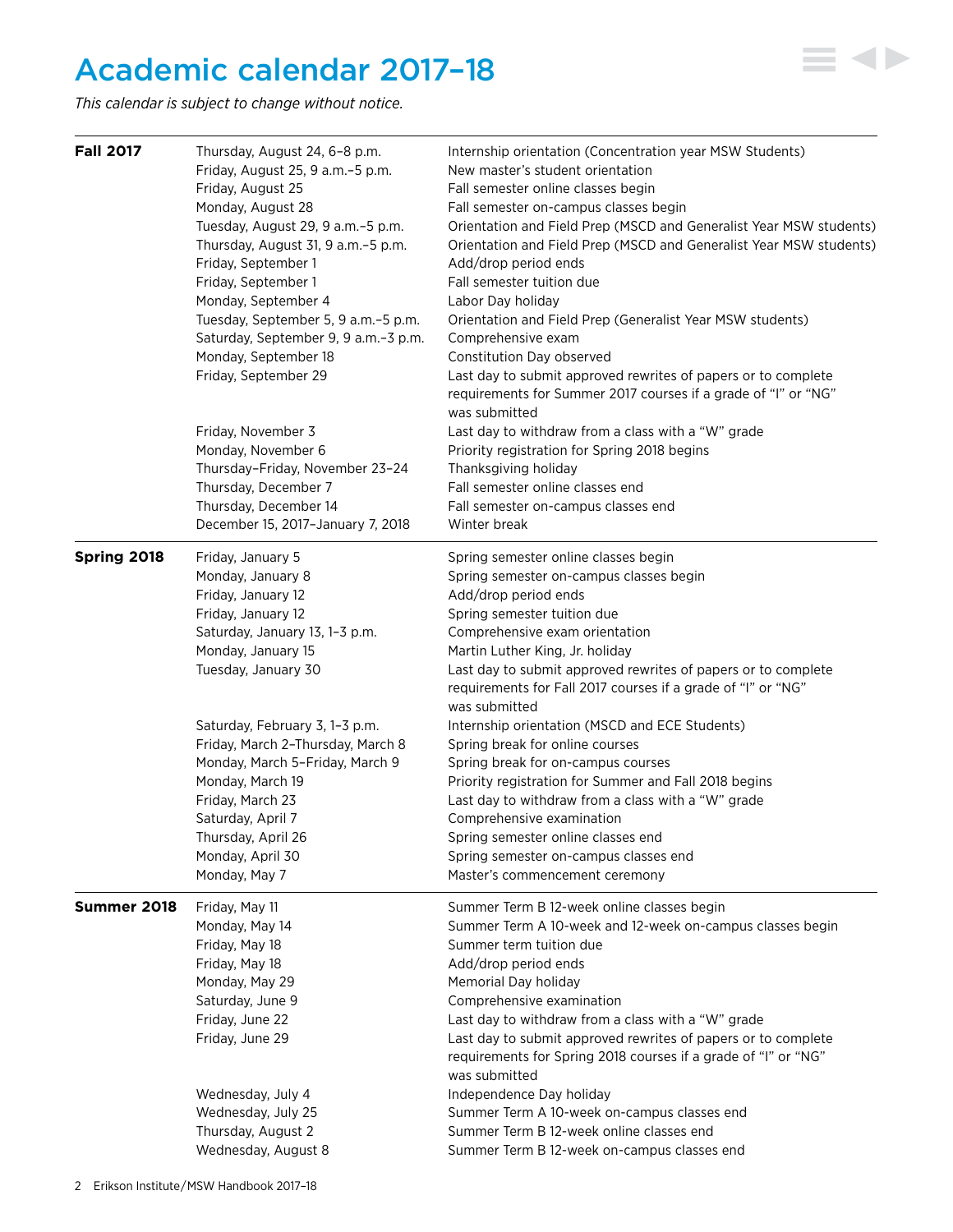# <span id="page-3-0"></span>Welcome to Erikson Institute

Each year, Erikson brings together individuals who show strong academic ability and leadership potential in the fields serving children and families—early education, social work, health care, early intervention, mental health, and family support. Some come to us with years of experience working with children and families, while others are just entering the field. All have a rich variety of experiences and represent differences in culture, ethnicity, sexual orientation and expression, language, age, social background, and abilities. At Erikson you will be asked to join this professional community, to challenge your assumptions, interrogate your beliefs, build new knowledge, hone practice skills, and create lasting professional relationship. One of our primary objectives is to provide a unique educational setting where all community members learn to accept and respect differences in values, attitudes, behaviors, and learning styles in themselves and in others.

# *At Erikson you will be challenged to:*

- expand your knowledge of children's development and family functioning in a variety of contexts;
- deepen your skills in working effectively with diverse children, families, and communities;
- appropriately apply knowledge in the service of diverse children, families and communities;
- use a diverse community of professionals to develop insights about yourself and share your thoughts, ideas, concerns, culture, and life experiences with other students;
- read and listen critically, raise analytical questions, and develop new problem-solving strategies; and
- develop as an ethical professional responsible to those you serve and committed to professional work that meets the highest standards in our field.

We hope and trust that your studies here will be stimulating, meaningful, and productive.

Cassandra McKay-Jackson, PhD, LCSW Michel Frendian, Ed.M. Associate Professor and Director of MSW Program Dean of Enrollment Management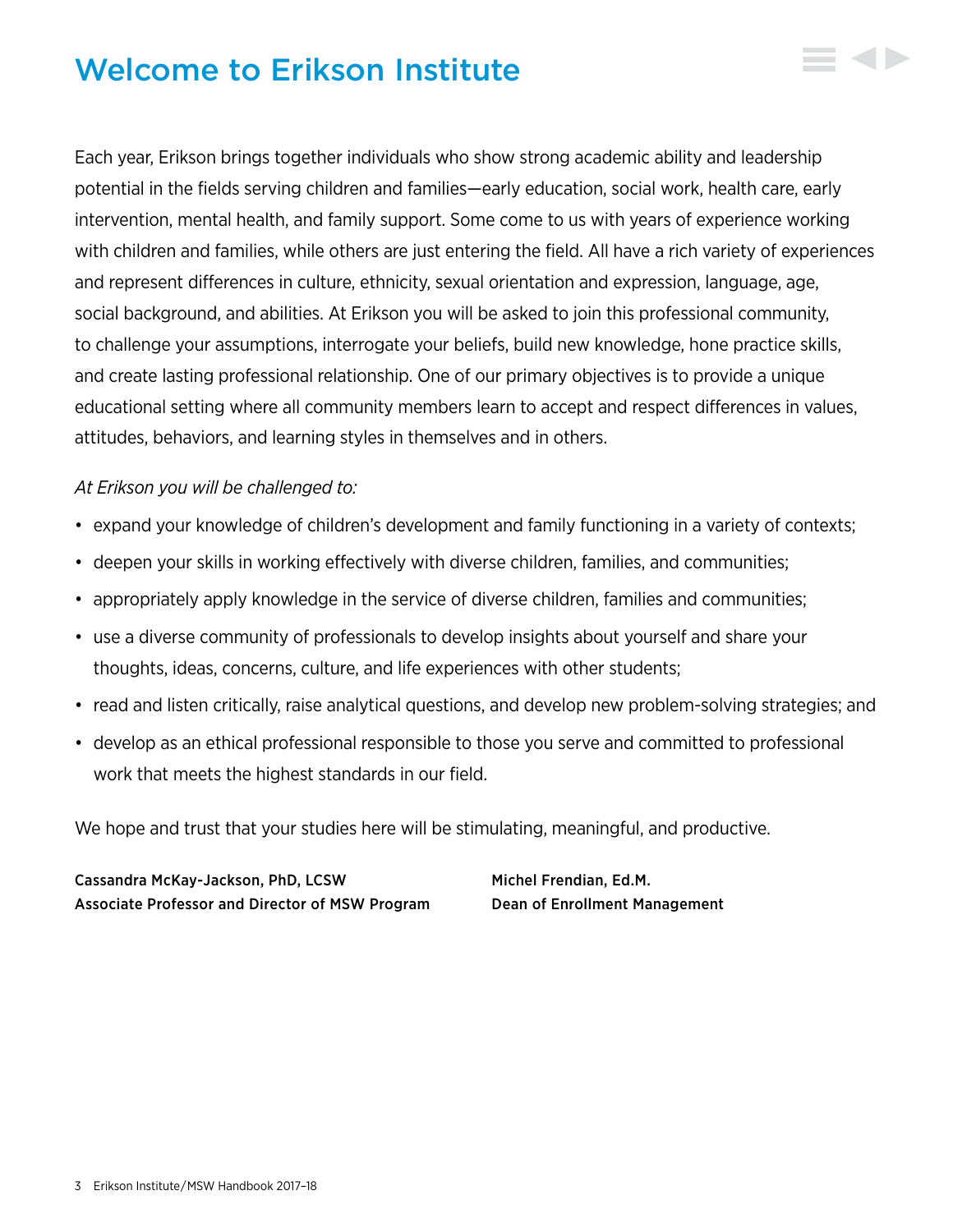# <span id="page-4-0"></span>Our mission and values

Erikson Institute is the premier independent institution of higher education committed to ensuring that all children have equitable opportunities to realize their potential.

Recognized for our groundbreaking work in the field of early childhood, we uniquely prepare child development, education, and social work leaders to improve the lives of young children and their families. Our impact and influence is further amplified through our innovative academic programs, applied research, knowledge creation and distribution, direct service, and field-wide advocacy.

Because nothing matters more than a child's early years, Erikson Institute educates, inspires, and provides leadership to serve the needs of children and families so that all can achieve optimal educational, social, emotional, and physical well-being.

# Our vision

Our vision is that every adult who works with young children will be knowledgeable, aware, skilled, and alive to the possibilities that each child presents. We are passionately committed to helping every child reach his or her potential and supporting children and families in every way possible, and we believe that we are uniquely qualified as educators, researchers, and citizens to realize this vision.

# Our values

The history and development of the Institute reveal a remarkably stable and cohesive set of values that are shared by Board of Trustees, faculty, staff, and students. These same values also characterize the social work profession and are infused throughout the MSW program's explicit and implicit curricula. They are as follows:

Freedom of inquiry and freedom of expression Freedom of inquiry and freedom of expression are at the heart of the Institute's academic mission. Erikson encourages open and vigorous discussion and strives to maintain an environment in which the free exchange of ideas and opinions can flourish.

Relationship-based education The Erikson approach to education recognizes the centrality of relationships in all learning. Erikson is committed to creating a community of teachers and learners who together can generate and

share knowledge and explore assumptions guiding practice. Students acquire skills of reflection in order to develop selfknowledge and to explore their own practice. It is in the context of gradually nurtured, trusting relationships with faculty and fellow students that students can take the risk of reflecting on and sometimes striving to alter their approach and identity as professionals. We assume that if students are themselves embedded in rewarding and growth-producing relationships, they will use relationships to inspire children and collaborate with families and colleagues.

Commitment to social justice In all its activities, Erikson seeks to contribute to a significant improvement in the quality, effectiveness, and equity of education and services for all children and families and to help children develop to their fullest potential. Since its inception, Erikson has focused on equity and justice in the care and education of disadvantaged and minority children. Grounded in practical arenas and problems, Erikson is committed to providing a sound and useful base of information to guide the understanding of such complex social issues as changing family and societal needs and families in stress, as well as the nature and efficacy of services for children and families.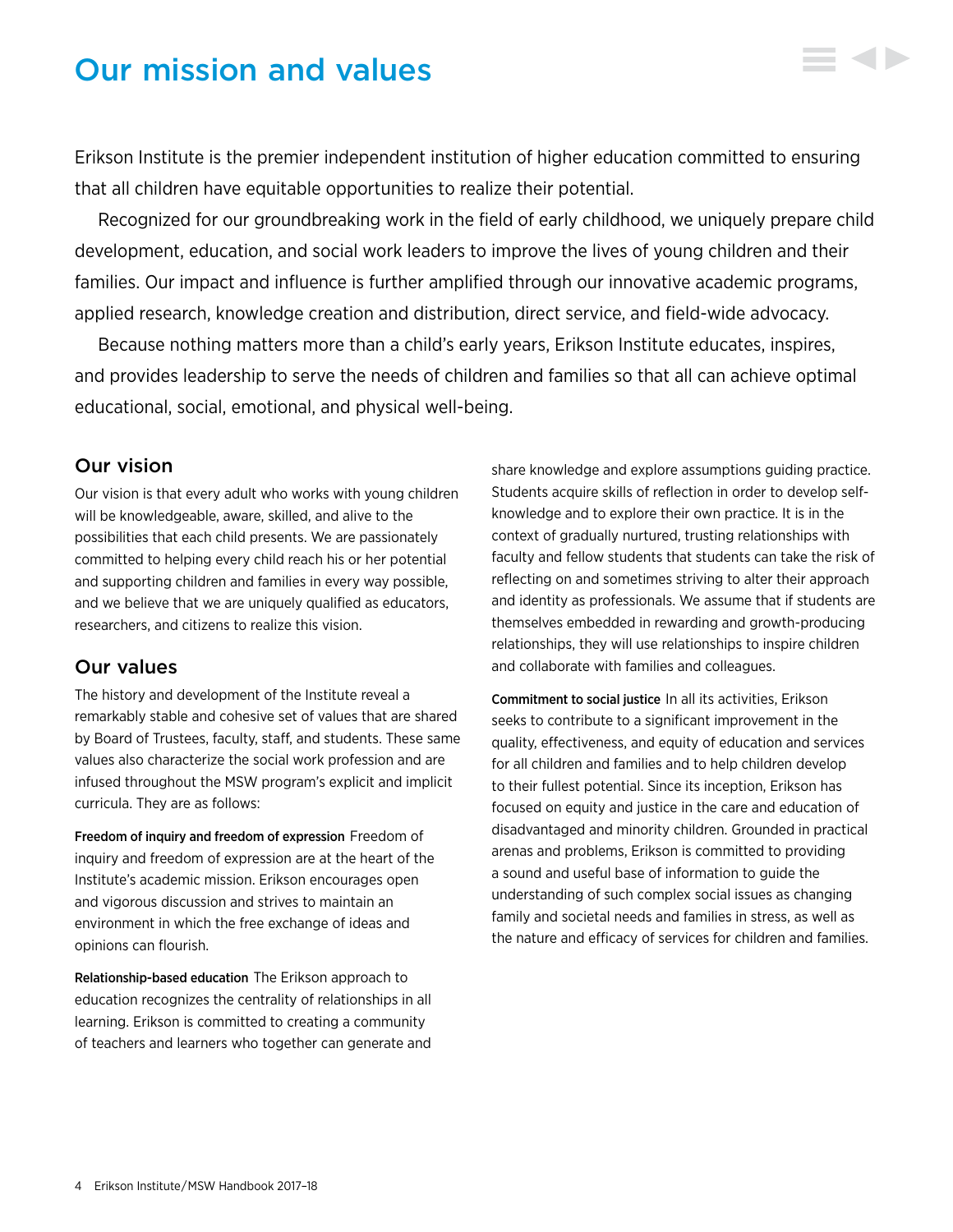Diversity Dedicated to addressing the interests and needs of an increasingly diverse society, Erikson prepares professionals to work with populations that vary in age, race, ethnicity, and physical and mental abilities. Erikson recruits a diverse student body in all its academic programs and provides them the support they need to meet Erikson's high academic standards and maintain good academic standing. Erikson is also committed to hiring and retaining faculty and staff who reflect the diversity of students and people in the communities served by the Institute.

Complexity of approach to subject, issues, and conceptual frameworks In recognition of the complexity of human experience, Erikson Institute was named in honor of the renowned psychoanalyst Erik Erikson, who was one of the first to study the importance of biological, psychological, and social influences and of history and culture in the life of each child. An appreciation of this complexity informs all activities at Erikson.

High standards and excellence Graduates consistently report Erikson's academic programs to be exacting but more than worth the effort. Students acquire an in-depth knowledge of child development theory and research as well as strong conceptual and analytic capacities. Faculty have expertise in their various sub-fields within social work, psychology, and education and maintain an active program of research and/ or scholarly writing to stay abreast of the field. Faculty and staff bring these same standards to all of Erikson's activities.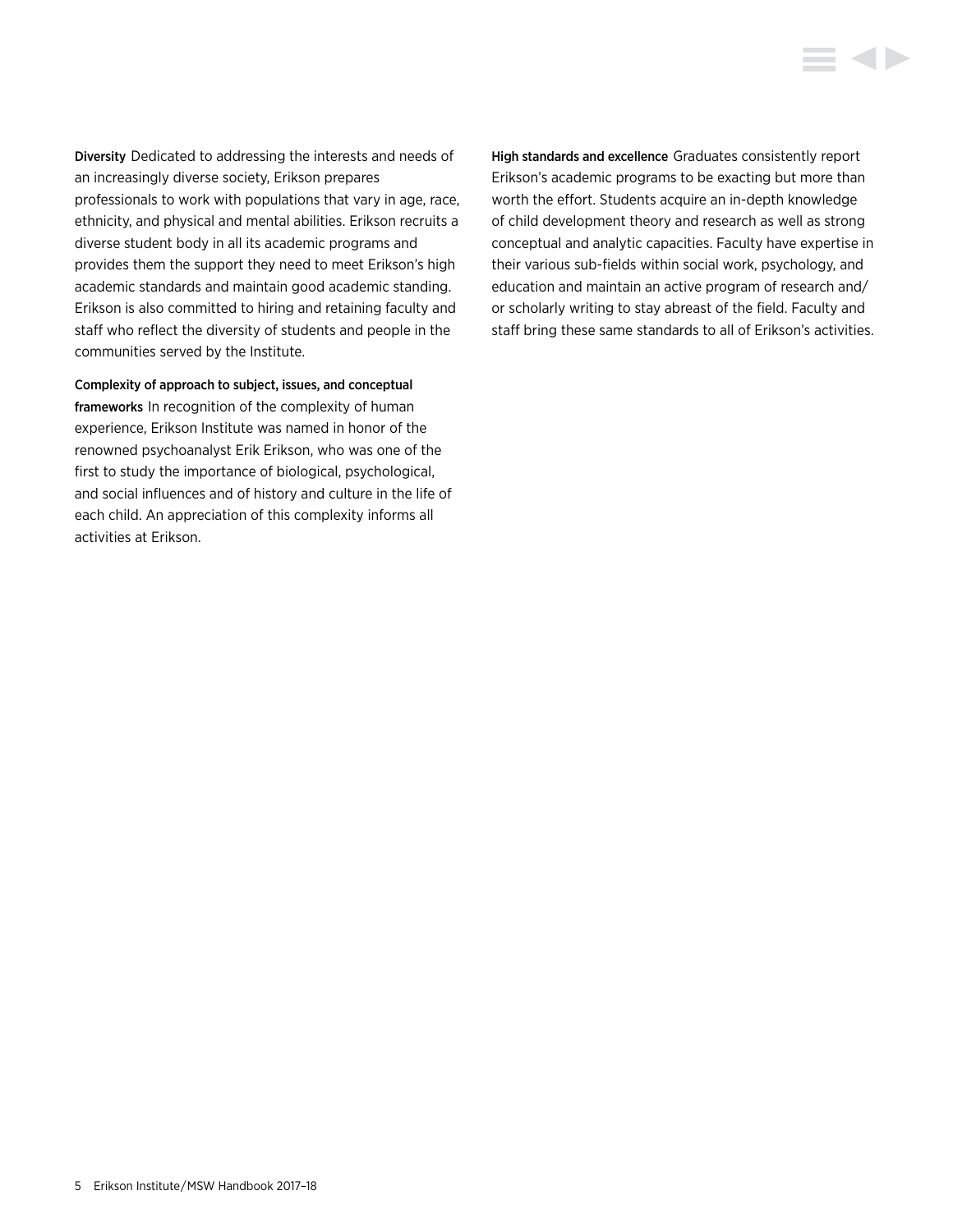# <span id="page-6-0"></span>The mission of the Master of Social Work program

Erikson's Master of Social Work program prepares advanced, developmentally-informed social workers who seek to promote human rights, social and economic justice, and community well-being by addressing the needs of our nation's children and families. The curriculum integrates social work knowledge, values, and skills with deep, interdisciplinary knowledge of child development, supporting a learning community committed to social change through education, research, and community initiatives. Graduates of the program are uniquely prepared to engage with families, communities, and systems to address and advocate for the complex needs of children and families, so that they may have the opportunity to reach their full potential.

# Goals of the MSW program

The MSW program's goals flow directly from its mission. They reflect the integration of the Institute's unique strengths with those of social work education. The result is a specialized program dedicated to promoting competencies in bridging theory and evidence-based practice. More specifically, the program systematically draws on developmental knowledge to inform strengths-based, person-in-environment perspectives, cultural competence, supportive practices, critical reflection, ethical decisionmaking, and social action. Erikson's mission and goals are fully in keeping with the knowledge, values, and skills reflected in the Council on Social Work Education's 9 core competencies.

The MSW program will prepare advanced social work professionals who are able to:

- 1. Integrate social work knowledge, values, and skills with deep knowledge of child development to promote the well-being and empowerment of children, families, and communities.
- 2. Apply developmental theory, research, and knowledge of child development as a framework for identifying, addressing, and advocating for the complex needs and individual differences of children and families, so that they may have the opportunity to reach their full potential.
- 3. Promote human rights, social and economic justice, social change, and community well-being through critical reflection, ethical practice, research, and active engagement in communities.
- 4.Use self-knowledge, critical thinking, and reflective practice to engage in effective relationships with children, families, communities, and systems.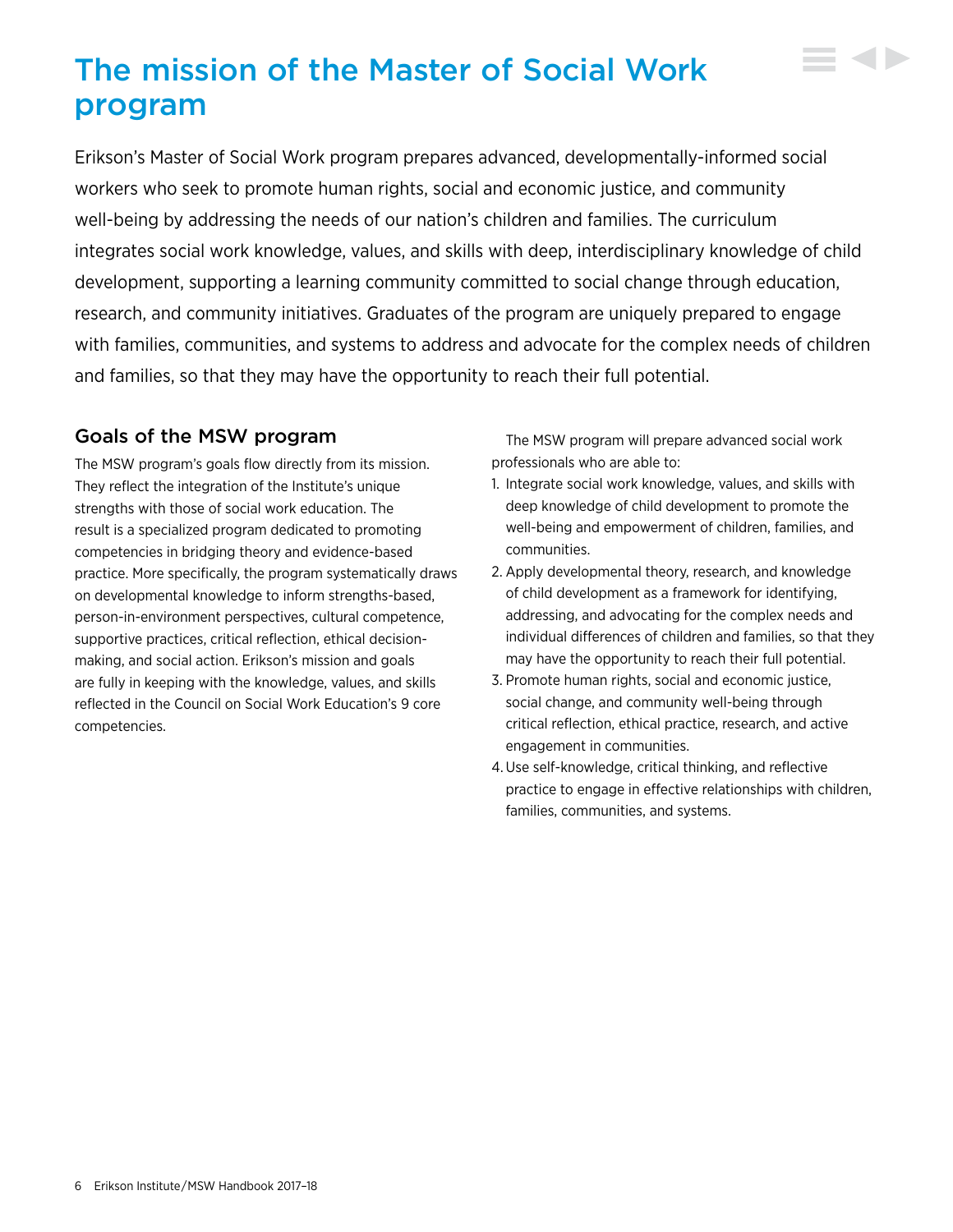# <span id="page-7-0"></span>Admission requirements

All applicants to Erikson's MSW program will be interviewed and selected for admission on the basis of the following criteria:

- 1. Prior academic performance: Applicants must have a bachelor's degree from a regionally accredited institution of higher education with a minimum grade point average of 2.75 on a 4-point scale.
- 2. Prior work experience: Applicants should have the equivalent of one year of practical experience, or equivalent, with children and/or families in a supervised setting. Experience may be gained over several years through part-time, volunteer, and/or paid work.
- 3. Demonstrated suitability for the field: Applicants are expected display integrity, sensitivity, flexibility and adaptability, the ability to consider the impact of context and culture on human behavior and development, and capacity to engage in reflective practice.

Applicants to the MSW program will submit the following:

- 1. Completed application, including personal essays and a summary of work history
- 2. Completed applicant self-disclosure form
- 3. Official sealed transcripts of all previous college and university work
- 4. Three letters of recommendation

# Admission review process

Applicants who submit a complete application are interviewed by an MSW faculty member, who completes a summary of the student's work and volunteer experiences, academic qualifications, future plans and career goals, and an evaluation of the interview. The admission committee for MSW applicants consists of the Dean of Enrollment Management, the Dean of Students, and the MSW faculty member who has interviewed the applicant. These committee members will work together to determine whether the candidate meets the criteria for admission to the MSW program. If the Dean of Students and the faculty member disagree about a candidate's admissibility, another faculty member in the MSW program will be asked to review the application materials and make a recommendation. Applicants will be notified of the admission committee's decision in writing.

# Policy on advanced standing

Because of the unique nature of Erikson's MSW program, which blends in-depth child development content throughout the course work at both the generalist and concentration level, Erikson does not offer an advanced standing option to students holding an earned BSW Similarly, because of the unique developmental perspective infused throughout Erikson's generalist level courses, admitted students with a BSW are not eligible for course waivers as the master's courses have advanced content and do not repeat BSW coursework.

# Credit for life or work experience

Erikson does not grant course credit for its degree or certificate programs based on life experience or previous work experience.

# Admission with concurrent experience requirement

Applicants who do not meet the required one year of experience working with young children, but who otherwise are strong candidates for admission to the master's degree program, will be admitted with a concurrent experience requirement. Students admitted with this requirement are asked to work a minimum of 6 hours per week in an appropriate setting and participate in an online discussion group during their first year to gain the desired experience. Maggie Brett, Director of Field Instruction and Career Services, works closely with students admitted with the concurrent experience requirement to identify appropriate placements.

# Admission of international students

Qualified applicants from abroad are encouraged to apply for admission to Erikson Institute. In addition to the application materials described above, international applicants must submit official translations of their academic transcripts and records, if the originals are not in English, as well as a course by course official credential evaluation by a recognized firm.

Applicants whose native language is not English and/ or whose previous education was conducted in a language other than English are required to submit official score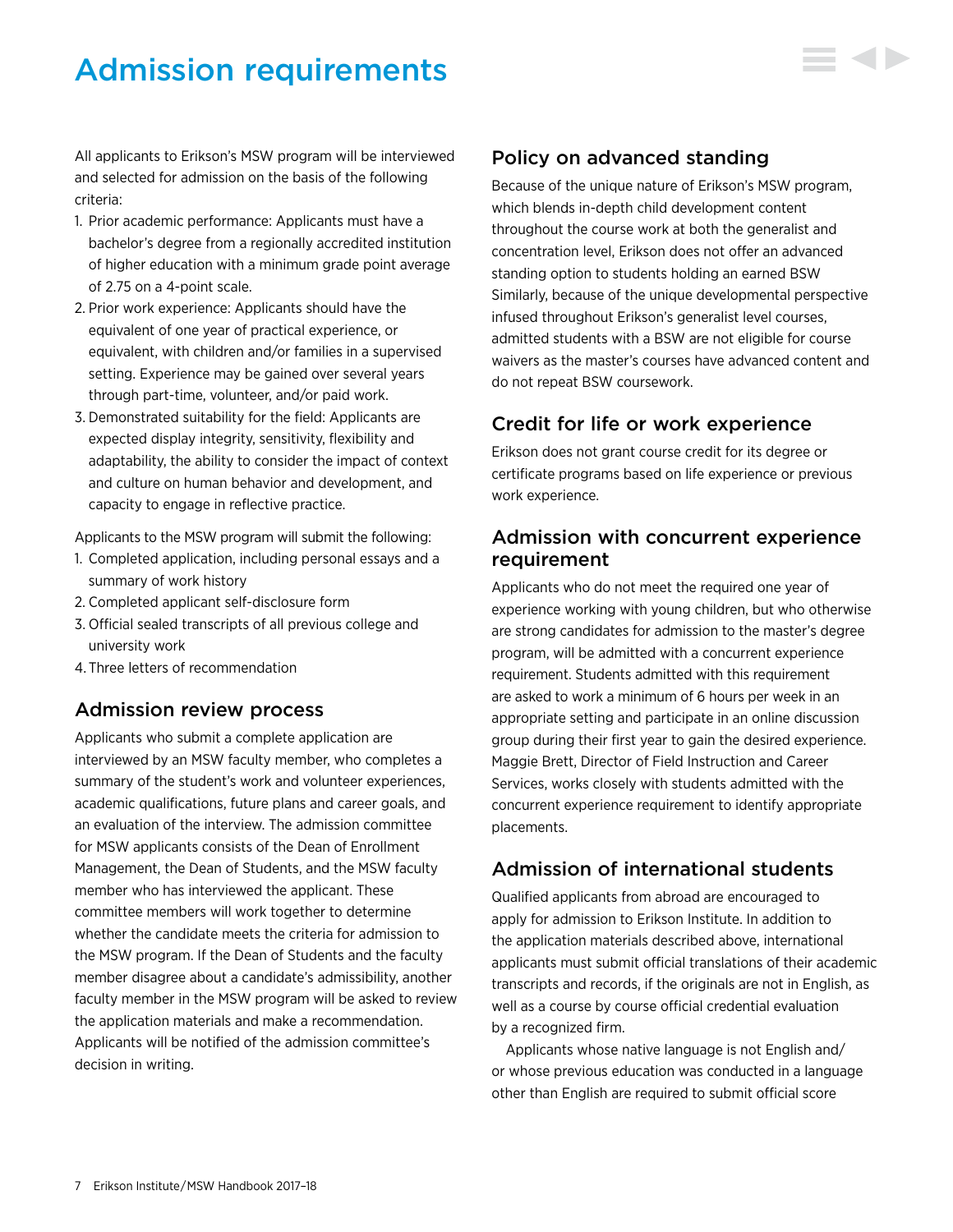reports from the Test of English as a Foreign Language (TOEFL) or the International English Language Testing System (IELTS) as evidence of proficiency in oral and written English. Test scores must be no more than two years old at the time of admission.

In order to be considered for admission, students taking the TOEFL exam must receive a minimum score of 80 on the internet-based TOEFL, 213 on the computer-based TOEFL, or 550 on the paper-based TOEFL. Students taking the IELTS exam must receive a minimum overall band score of 6.5, as well as minimum score of 6.0 on the academic reading and academic writing sections. Scores from the IELTS General Training exam cannot be accepted.

# Applicant self-disclosure statement

The Institute requires applicants to self disclose information related to criminal convictions, revocation, suspension, or denial of professional licenses and involvement in child abuse and neglect investigations both to comply with state law regarding field placements and also to ensure a safe environment for all members of the Institute community. The existence of a conviction or past disciplinary problem in an applicant's record does not necessarily mean that he or she will be denied admission to Institute programs or dismissed from the programs. Each case is evaluated individually on its facts and not all convictions or disciplinary actions are considered disqualifying to the course of study at the Institute.

Students with felony convictions will be instructed to check with their state licensing bureau to understand any limitations to social work licensing. The Field Director will meet with the student to discuss any issues related to disclosure and/or the field placement.

# Nondiscrimination policy

It is the policy of Erikson Institute not to discriminate against any individual on the basis of race, color, religion, national origin, sex, sexual orientation, gender identity, gender expression, marital status, age, disability, or veteran status in matters of admissions, employment, or services or in the educational programs or activities it operates, in accordance with civil rights legislation and institutional commitment. It is also the policy of Erikson not to retaliate against any person for making a complaint in good faith about alleged discrimination or for supporting any other Erikson student or representative in making such a complaint. Any alleged violations of this policy should be directed to the Senior Vice President for Academic Affairs/Dean of Faculty.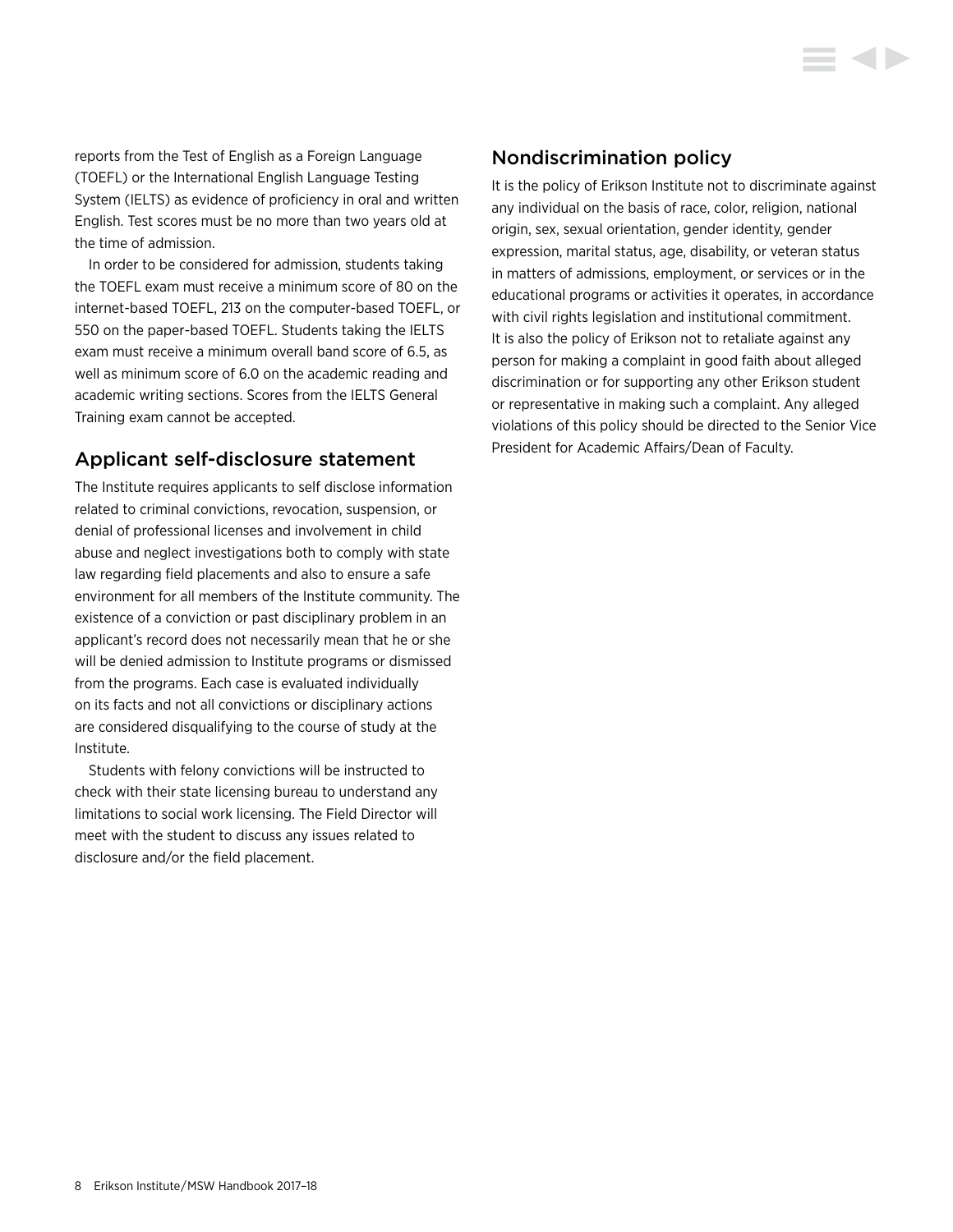# <span id="page-9-0"></span>Master's degree programs general information

Master's degree programs at Erikson Institute are designed to prepare individuals for professional and leadership roles in the full range of disciplines that serve young children and their families, including social services, child welfare, education, early care, mental health, psychotherapy, policy, and health care. Erikson programs focus on understanding the developmental needs of young children and families within the context of cultural, social, economic and political circumstances.

Erikson's master's degree programs offer a multidisciplinary approach to the study of human development across the life cycle with special emphasis on children from birth through age eight. Courses cover relevant aspects of developmental psychology, anthropology, education, sociology, health, and social work with families and communities. Within each degree program, cohorts of students take the same set of courses, participate in small group seminars, and engage in an intensive placement—always with close attention and support from a faculty adviser. While working independently, students are expected to interact with their instructors and peers to gain mastery of course material and to develop insight into the interrelationship of the various disciplines. Students typically complete their degree in two or three years.

# Master's degree competencies

Upon completion of an Erikson master's degree, all MSW students are expected to demonstrate a set of competencies in each of three domains: knowledge, practice, and reflection. These are articulated below:

# **Knowledge Base Competencies**

- Developmental knowledge Students will have an in-depth knowledge of typical and atypical human growth from the prenatal period to age eight in the areas of intellectual, social, emotional, physical and language development. They will understand the inter-relationships among these domains of development as well as the role of care-giving relationships in the developmental process.
- Social/cultural influences Students will have an understanding of how social, cultural, political, economic, and family contexts influence child development. Social work students will have coursework that exposes them to the entire life-cycle viewed through a developmental lens.
- Understanding programs Students will have knowledge of a range of schools, programs, services, and resources for children and families in different communities and settings. This includes knowledge of a range of effective approaches, therapeutic methods, and inclusive practices for children of different ages, and the use of formal and informal assessment strategies to understand and meet children's needs within these settings.
- History and policy issues Students will demonstrate an understanding of the historical, philosophical, and social foundations of current policies and practices in child and family services, and current social issues facing children, families, and those who work with them.

## **Practice skills/competencies**

- Students will be able to work effectively with and for children and families in their chosen concentration using current knowledge and best practices.
- Students will be able to work effectively with other professionals in the field of early childhood as supervisors and team members.
- Students will demonstrate leadership skills through their ability to articulate and implement ideas and knowledge regarding children and families through speaking, writing, and facilitating change in a range of professional settings.
- Students will understand how to use technology to more effectively deliver services to children and families, and how to use it to further their own professional development.

## **Self-Knowledge and Reflection**

- Students will be able to reflect on their professional practices in relation to theory and research.
- Students will understand how their own history, experience, and cultural background influence their work with children, families, and colleagues.
- Students will be able to articulate a philosophy and rationale for their decisions, and to reflect on and evaluate the effects of their choices and actions on others (young children, families, and other professionals) as a basis for program planning, modification, and continuing professional development.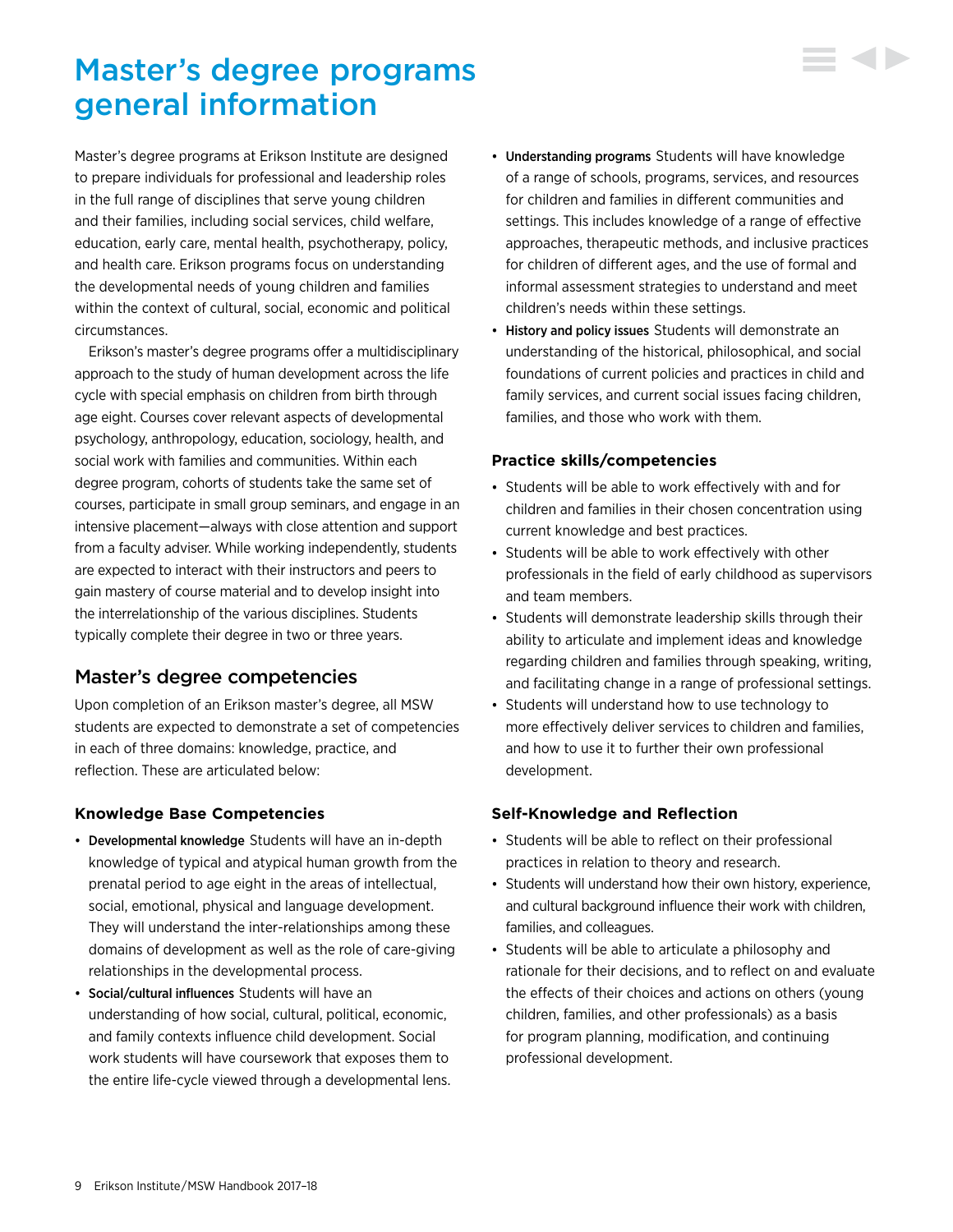# <span id="page-10-0"></span>Master of Social Work competencies

In addition to the general competencies required of all Erikson master's degree students, MSW students must demonstrate a set of competencies specific to social workers. The Council of Social Work Education has identified core competencies as essential to effective generalist social work preparation. Graduates of the Erikson MSW program will be required to demonstrate competence at both the generalist and concentration levels. Below are the core competencies that graduates from the Erikson MSW program will be expected to demonstrate:

# Generalist Competencies 2015 (EPAS)

## **Competency 1** Demonstrate Ethical and Professional Behavior

Social workers understand the value base of the profession and its ethical standards, as well as relevant laws and regulations that may impact practice at the micro, mezzo, and macro levels. Social workers understand frameworks of ethical decisionmaking and how to apply principles of critical thinking to those frameworks in practice, research, and policy arenas. Social workers recognize personal values and the distinction between personal and professional values. They also understand how their personal experiences and affective reactions influence their professional judgment and behavior. Social workers understand the profession's history, its mission, and the roles and responsibilities of the profession. Social Workers also understand the role of other professions when engaged in interprofessional teams. Social workers recognize the importance of life-long learning and are committed to continually updating their skills to ensure they are relevant and effective. Social workers also understand emerging forms of technology and the ethical use of technology in social work practice.

### *Social workers:*

- make ethical decisions by applying the standards of the NASW Code of Ethics, relevant laws and regulations, models for ethical decision-making, ethical conduct of research, and additional codes of ethics as appropriate to context;
- use reflection and self-regulation to manage personal values and maintain professionalism in practice situations;
- demonstrate professional demeanor in behavior; appearance; and oral, written, and electronic communication;
- use technology ethically and appropriately to facilitate practice outcomes; and
- use supervision and consultation to guide professional judgment and behavior.

### **Competency 2**

### Engage Diversity and Difference in Practice

Social workers understand how diversity and difference characterize and shape the human experience and are critical to the formation of identity. The dimensions of diversity are understood as the intersectionality of multiple factors including but not limited to age, class, color, culture, disability and ability, ethnicity, gender, gender identity and expression, immigration status, marital status, political ideology, race, religion/ spirituality, sex, sexual orientation, and tribal sovereign status. Social workers understand that, as a consequence of difference, a person's life experiences may include oppression, poverty, marginalization, and alienation as well as privilege, power, and acclaim. Social workers also understand the forms and mechanisms of oppression and discrimination and recognize the extent to which a culture's structures and values, including social, economic, political, and cultural exclusions, may oppress, marginalize, alienate, or create privilege and power.

- apply and communicate understanding of the importance of diversity and difference in shaping life experiences in practice at the micro, mezzo, and macro levels;
- present themselves as learners and engage clients and constituencies as experts of their own experiences; and
- apply self-awareness and self-regulation to manage the influence of personal biases and values in working with diverse clients and constituencies.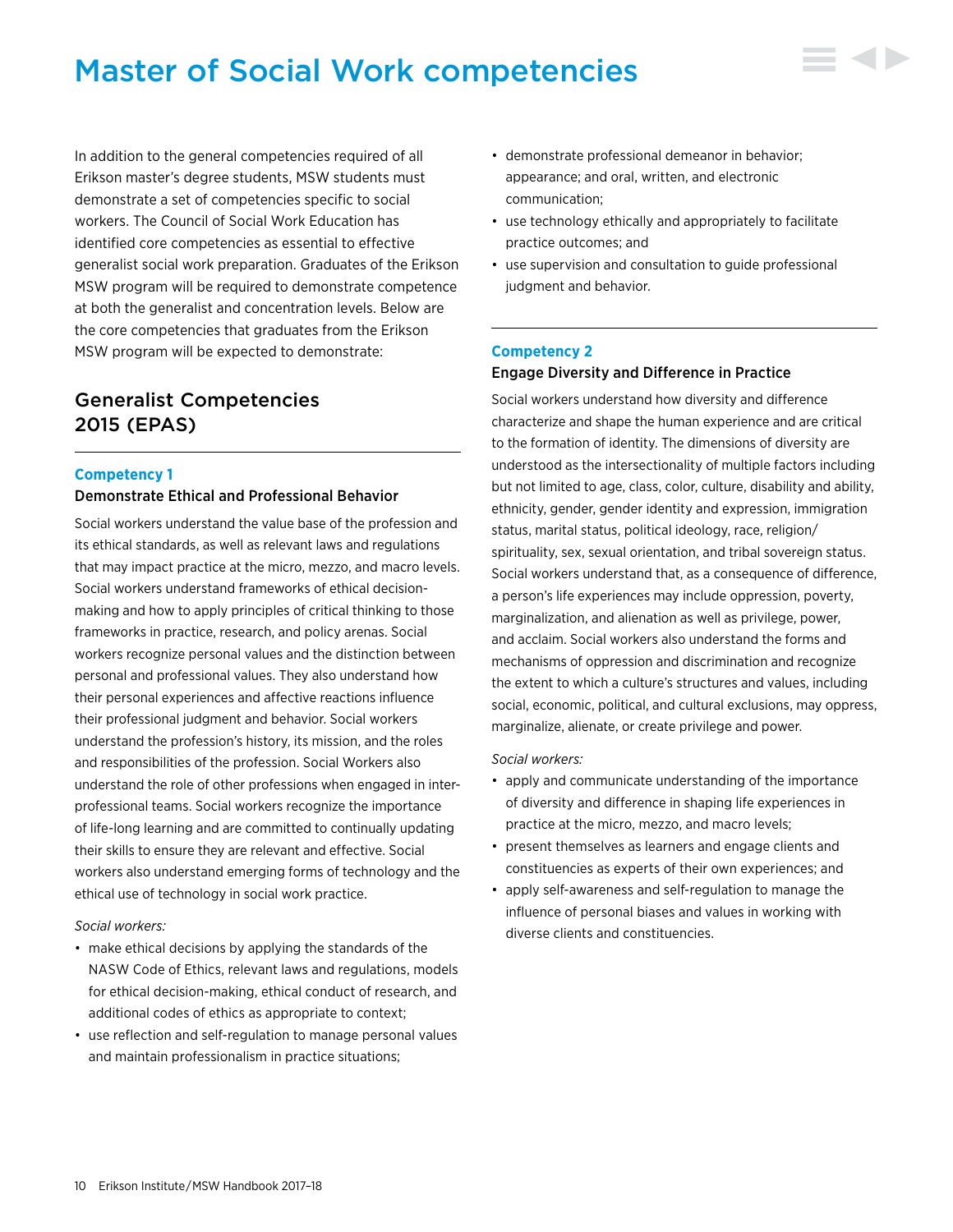## **Competency 3**

## Advance Human Rights and Social, Economic, and Environmental Justice

Social workers understand that every person regardless of position in society has fundamental human rights such as freedom, safety, privacy, an adequate standard of living, health care, and education. Social workers understand the global interconnections of oppression and human rights violations, and are knowledgeable about theories of human need and social justice and strategies to promote social and economic justice and human rights. Social workers understand strategies designed to eliminate oppressive structural barriers to ensure that social goods, rights, and responsibilities are distributed equitably and that civil, political, environmental, economic, social, and cultural human rights are protected.

*Social workers:*

- apply their understanding of social, economic, and environmental justice to advocate for human rights at the individual and system levels; and
- engage in practices that advance social, economic, and environmental justice.

## **Competency 4**

## Engage in Practice-informed Research and Research-informed Practice

Social workers understand quantitative and qualitative research methods and their respective roles in advancing a science of social work and in evaluating their practice. Social workers know the principles of logic, scientific inquiry, and culturally informed and ethical approaches to building knowledge. Social workers understand that evidence that informs practice derives from multi-disciplinary sources and multiple ways of knowing. They also understand the processes for translating research findings into effective practice.

*Social workers:*

- use practice experience and theory to inform scientific inquiry and research;
- apply critical thinking to engage in analysis of quantitative and qualitative research methods and research findings; and
- use and translate research evidence to inform and improve practice, policy, and service delivery.

## **Competency 5**

### Engage in Policy Practice

Social workers understand that human rights and social justice, as well as social welfare and services, are mediated by policy and its implementation at the federal, state, and local levels. Social workers understand the history and current structures of social policies and services, the role of policy in service delivery, and the role of practice in policy development. Social workers understand their role in policy development and implementation within their practice settings at the micro, mezzo, and macro levels and they actively engage in policy practice to effect change within those settings. Social workers recognize and understand the historical, social, cultural, economic, organizational, environmental, and global influences that affect social policy. They are also knowledgeable about policy formulation, analysis, implementation, and evaluation.

- Identify social policy at the local, state, and federal level that impacts well-being, service delivery, and access to social services;
- assess how social welfare and economic policies impact the delivery of and access to social services;
- apply critical thinking to analyze, formulate, and advocate for policies that advance human rights and social, economic, and environmental justice.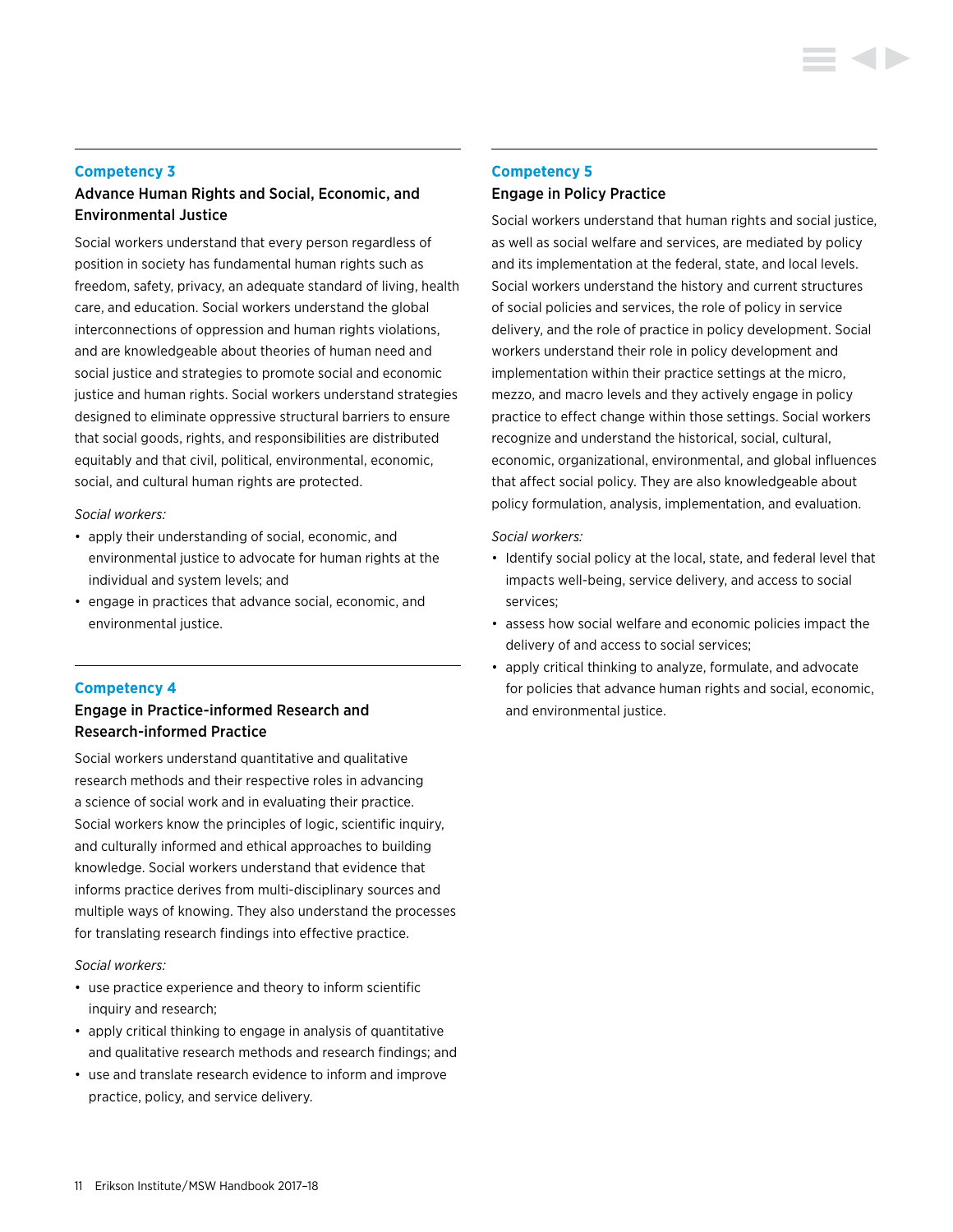## **Competency 6**

## Engage with Individuals, Families, Groups, Organizations, and Communities

Social workers understand that engagement is an ongoing component of the dynamic and interactive process of social work practice with, and on behalf of, diverse individuals, families, groups, organizations, and communities. Social workers value the importance of human relationships. Social workers understand theories of human behavior and the social environment, and critically evaluate and apply this knowledge to facilitate engagement with clients and constituencies, including individuals, families, groups, organizations, and communities. Social workers understand strategies to engage diverse clients and constituencies to advance practice effectiveness.

Social workers understand how their personal experiences and affective reactions may impact their ability to effectively engage with diverse clients and constituencies. Social workers value principles of relationship-building and inter-professional collaboration to facilitate engagement with clients, constituencies, and other professionals as appropriate.

#### *Social workers:*

- apply knowledge of human behavior and the social environment, person-in-environment, and other multidisciplinary theoretical frameworks to engage with clients and constituencies; and
- use empathy, reflection, and interpersonal skills to effectively engage diverse clients and constituencies.

## **Competency 7**

## Assess Individuals, Families, Groups, Organizations, and Communities

Social workers understand that assessment is an ongoing component of the dynamic and interactive process of social work practice with, and on behalf of, diverse individuals, families, groups, organizations, and communities. Social workers understand theories of human behavior and the social environment, and critically evaluate and apply this knowledge in the assessment of diverse clients and constituencies, including individuals, families, groups, organizations, and communities. Social workers understand methods of assessment with diverse clients and constituencies to advance practice effectiveness. Social workers recognize the implications of the larger practice context in the assessment process and value the importance of inter-professional collaboration in this process. Social workers understand how their personal experiences and affective reactions may affect their assessment and decision-making.

- collect and organize data, and apply critical thinking to interpret information from clients and constituencies;
- apply knowledge of human behavior and the social environment, person-in-environment, and other multidisciplinary theoretical frameworks in the analysis of assessment data from clients and constituencies;
- develop mutually agreed-on intervention goals and objectives based on the critical assessment of strengths, needs, and challenges within clients and constituencies; and
- select appropriate intervention strategies based on the assessment, research knowledge, and values and preferences of clients and constituencies.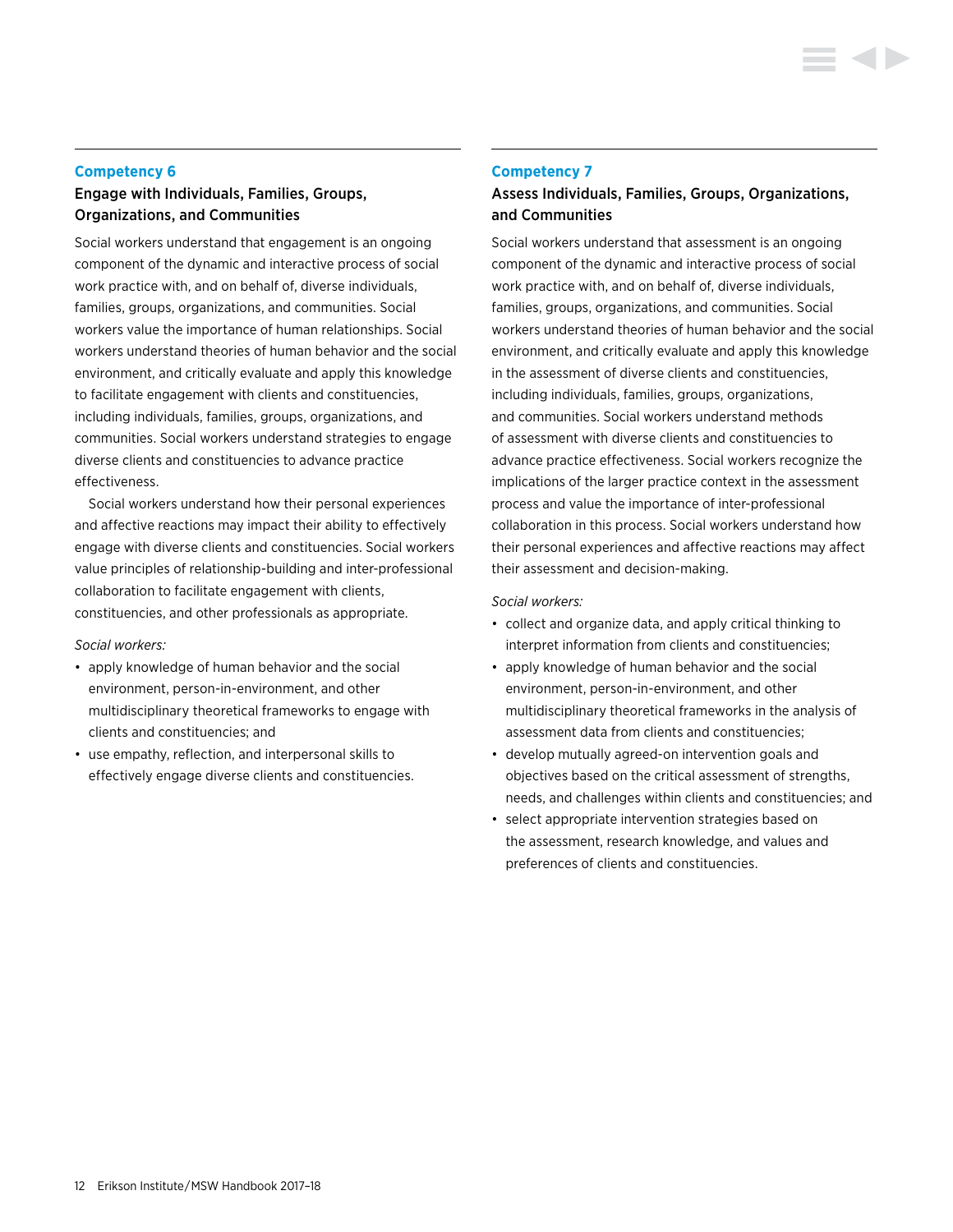## **Competency 8**

## Intervene with Individuals, Families, Groups, Organizations, and Communities

Social workers understand that intervention is an ongoing component of the dynamic and interactive process of social work practice with, and on behalf of, diverse individuals, families, groups, organizations, and communities. Social workers are knowledgeable about evidence-informed interventions to achieve the goals of clients and constituencies, including individuals, families, groups, organizations, and communities. Social workers understand theories of human behavior and the social environment, and critically evaluate and apply this knowledge to effectively intervene with clients and constituencies. Social workers understand methods of identifying, analyzing and implementing evidence-informed interventions to achieve client and constituency goals. Social workers value the importance of inter-professional teamwork and communication in interventions, recognizing that beneficial outcomes may require interdisciplinary, interprofessional, and inter-organizational collaboration.

#### *Social workers:*

- critically choose and implement interventions to achieve practice goals and enhance capacities of clients and constituencies;
- apply knowledge of human behavior and the social environment, person-in-environment, and other multidisciplinary theoretical frameworks in interventions with clients and constituencies;
- use inter-professional collaboration as appropriate to achieve beneficial practice outcomes;
- negotiate, mediate, and advocate with and on behalf of diverse clients and constituencies; and
- facilitate effective transitions and endings that advance mutually agreed-on goals.

### **Competency 9**

## Evaluate Practice with Individuals, Families, Groups, Organizations, and Communities

Social workers understand that evaluation is an ongoing component of the dynamic and interactive process of social work practice with, and on behalf of, diverse individuals, families, groups, organizations and communities. Social workers recognize the importance of evaluating processes and outcomes to advance practice, policy, and service delivery effectiveness. Social workers understand theories of human behavior and the social environment, and critically evaluate and apply this knowledge in evaluating outcomes. Social workers understand qualitative and quantitative methods for evaluating outcomes and practice effectiveness.

- select and use appropriate methods for evaluation of outcomes;
- apply knowledge of human behavior and the social environment, person-in-environment, and other multidisciplinary theoretical frameworks in the evaluation of outcomes;
- critically analyze, monitor, and evaluate intervention and program processes and outcomes; and
- apply evaluation findings to improve practice effectiveness at the micro, mezzo, and macro levels.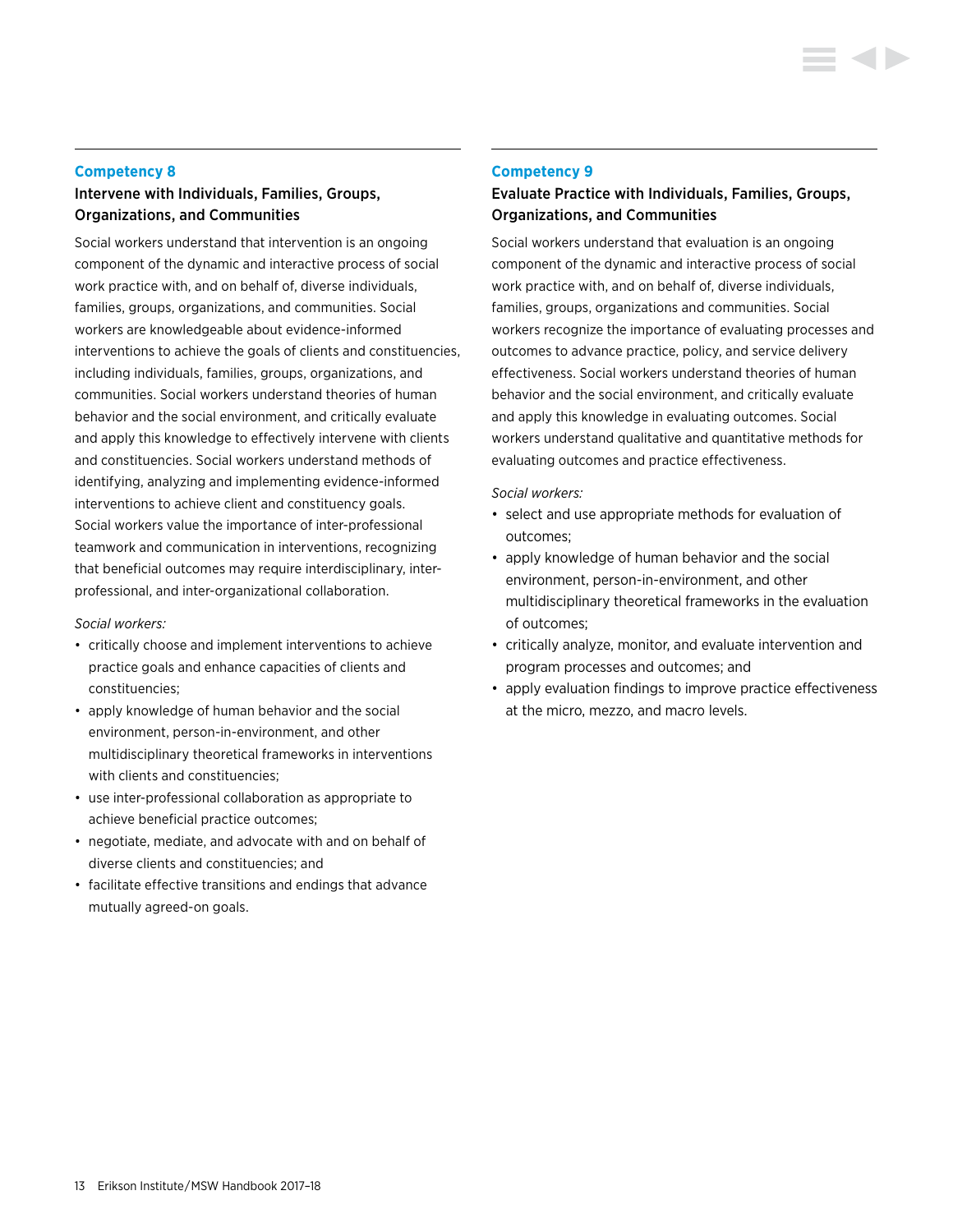# Children and Families Concentration Competencies, 2008 EPAS

*(Students graduating in 2018)*

## **Educational Policy 2.1.1:**

## Identify oneself as a professional social worker and conduct oneself accordingly.

Students with a children and families concentration recognize and understand the importance of the therapeutic relationship, the person-in-environment and strengths perspectives, the professional use of self with clients, and adherence to ethical guidelines of professional behaviors. Students with a children and families concentration:

- a. Readily identify as a social work professional with developmental knowledge and expertise who recognizes the complex interaction between individuals and their environments across the life span.
- b. Identify and attend to their professional strengths, boundaries, limitations and challenges with clients in all settings, including cross-disciplinary settings.

## **Educational Policy 2.1.2:**

## Apply social work ethical principles to guide professional practice.

Students with a children and families concentration are knowledgeable about ethical issues, legal parameters, and shifting societal mores that affect the therapeutic relationship and provision of services. Students with a children and families concentration:

- a. Use knowledge about ethical issues (e.g. client/constituent rights, competing values and motivations, legal parameters, and shifting social mores and trends) that affect the provision of services to children and families to conduct themselves ethically.
- b. Make every effort to recognize and appropriately manage their power, values, ethics, beliefs and biases as they affect the professional relationship and the interests, well-being, and agency of children and families including those who are marginalized, disenfranchised, and without resources to avail themselves of adequate intervention.

### **Educational Policy 2.1.3:**

## Apply critical thinking to inform and communicate professional judgments.

Students with a children and families concentration understand and differentiate the strengths and limitations of multiple practice theories and methods, clinical processes, developmental processes, and technical tools, including differential diagnosis. They deconstruct theories and methods to evaluate how they relate to clients and client systems within their environmental context. They regularly question and reflect on their own assumptions and consider how these might affect practice. Students with a children and families concentration:

- a. Engage in reflective practice in order to develop selfknowledge and to critically evaluate and explore their practice.
- b. Identify and articulate clients' strengths and vulnerabilities and generate alternative solutions to client problems when this is appropriate.

### **Educational Policy 2.1.4:**

#### Engage diversity and difference in practice.

Students with a children and families concentration are knowledgeable about many forms of diversity and difference and how these influence the therapeutic relationship, developmental process, and clients' presenting issues. Concentration year practitioners are knowledgeable about the ways in which various dimensions of diversity affect explanations of illness, challenge, help-seeking behaviors, and healing practices. They are cultural beings and understand how practice choices and interventions can be culture-bound. Students with a children and families concentration:

- a. Research and apply knowledge of diverse populations to enhance client well-being.
- b. Work effectively from a strengths based perspective with children and families from diverse cultures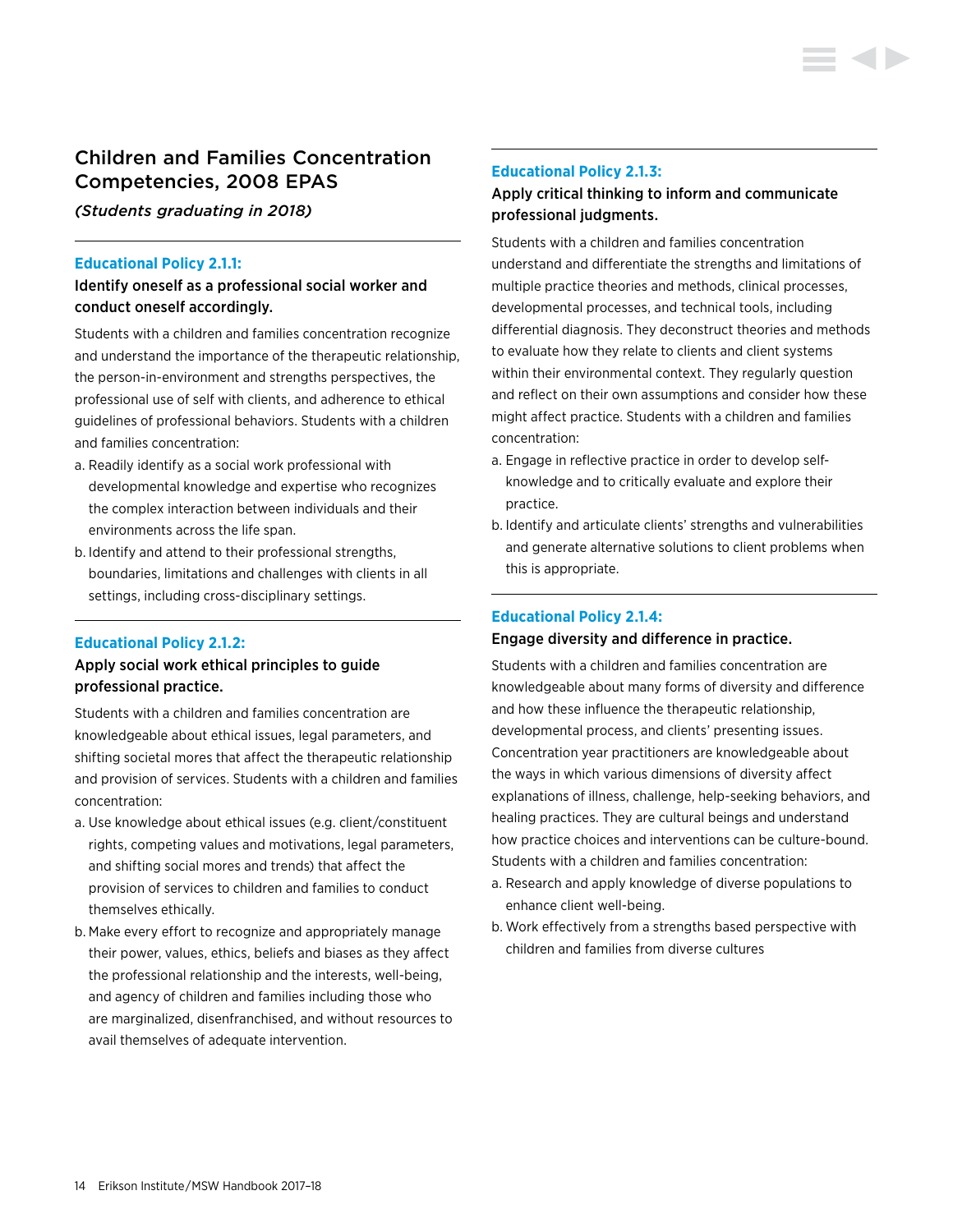## **Educational Policy 2.1.5:**

### Advance human rights and social and economic justice.

Students with a children and families concentration understand the potentially challenging effects of economic, social, and cultural factors in the lives of children, families, and the systems that serve them. Concentration year practitioners understand the stigma and shame associated with disorders, labels, diagnoses, and help-seeking behaviors across diverse populations. They also understand strategies for advancing human rights and social and economic justice in domestic and global contexts. Students with a children and families concentration:

- a. Use knowledge of the effects of poverty, changing family needs, oppression, discrimination, and historical trauma on client and client systems to guide treatment planning and intervention.
- b. Advocate at multiple levels for mental health parity for all children and families and reduction of health disparities for diverse populations.

## **Educational Policy 2.1.6:**

## Engage in research-informed practice and practiceinformed research.

Students with a children and families concentration are knowledgeable about evidence-based interventions, best practices, and the evidence-based research process. Concentration year practitioners are committed to bridging theory and evidence-based practice. Students with a children and families concentration:

- a. Use the evidence-based practice process in clinical assessment and intervention with clients.
- b. Use child development research to inform developmental assessment and practice with children and families.

### **Educational Policy 2.1.7:**

## Apply knowledge of human behavior and the social environment.

Students with a children and families concentration understand how to synthesize and differentially apply the theories of human behavior and the social environment (biological, developmental, psychological, social, historical, cultural, and spiritual). They draw on ecological theory, critical theoretical perspectives on race and culture, and psychological theories regarding individual change. They are familiar with psychometrics and diagnostic classification systems used in the formulation of a comprehensive assessment. Concentration year practitioners understand how sociocultural contexts influence definitions of psychopathology. They have a working knowledge of psychotropic medications that are typically used in the treatment of mental health disorders, including expected results and side effects. Students with a children and families concentration:

- a. Synthesize and differentially apply theories of human behavior and the social environment to guide clinical practice.
- b. Use bio-psycho-social-spiritual theories, diagnostic classification systems and medical consultation when appropriate, in formulation of comprehensive assessment and intervention planning.

### **Educational Policy 2.1.8:**

# Engage in policy practice to advance social and economic wellbeing and to deliver effective social work services.

Students with a children and families concentration in social work recognize the connection between clients, practice, and both public and organizational policy. Concentration year practitioners have knowledge about factors that influence the development of legislation, policies, program services, and funding at all system levels. They have knowledge of advocacy methods that contribute to effective policies that promote social and economic well-being. Students with a children and families concentration:

- a. Communicate to stakeholders the implication of policies and policy changes in the lives of children and families.
- b. Advocate with and inform administrators and legislators to influence policies that impact clients and services.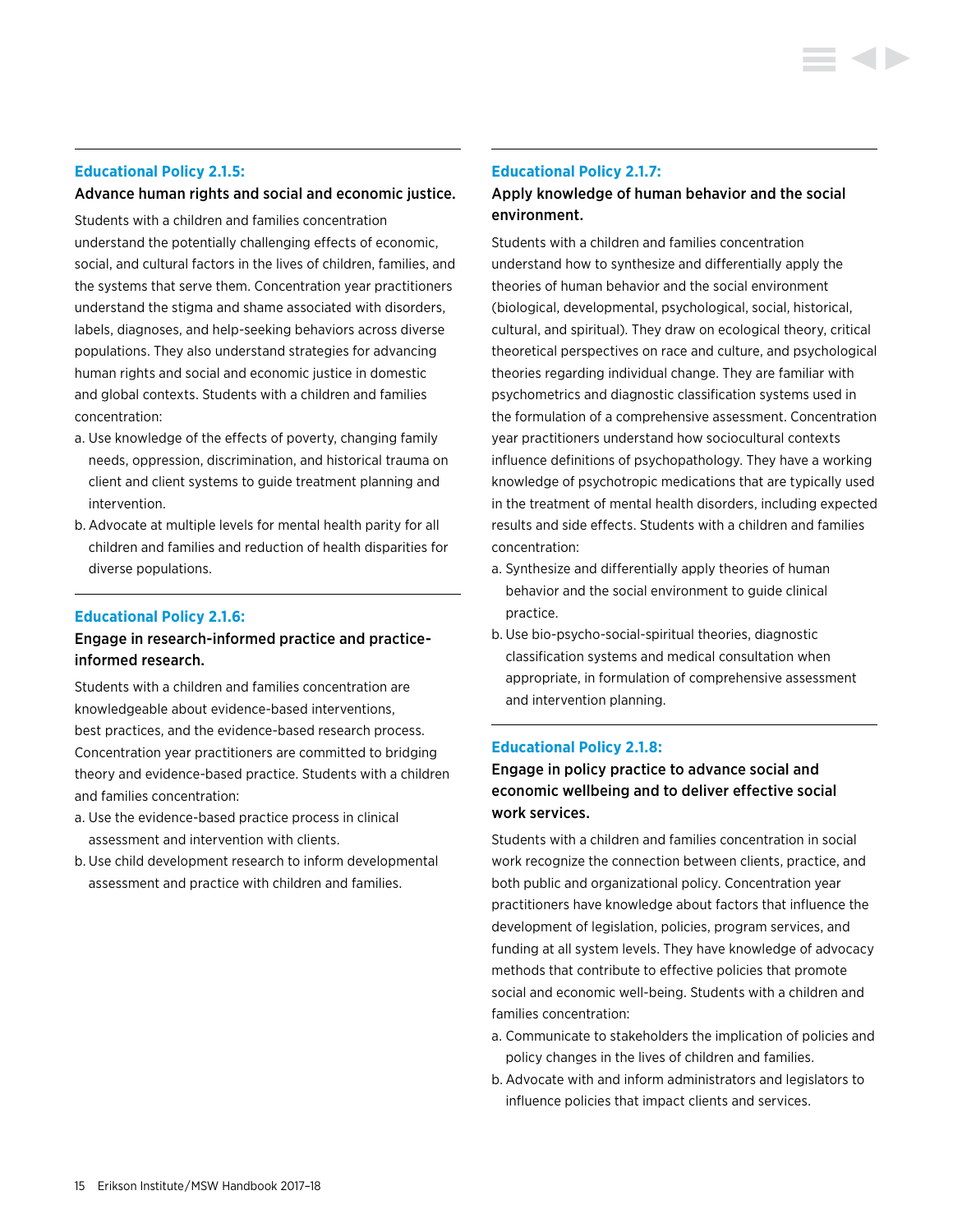## **Educational Policy 2.1.9:**

#### Respond to contexts that shape practice.

Students with a children and families concentration are knowledgeable about how relational, organizational, and community systems may impact clients. They anticipate and react to evolving cultural, technological, geographical, political, legal, economic, and environmental contexts. They encourage clients to effect changes within these contexts. Students with a children and families concentration:

- a. Assess and respond to the quality of clients' interactions within their social contexts.
- b. Assess and respond to evolving contexts that impact the lives of children and families (e.g., cultural, technological, geographical, political, legal, educational, medical, economic, and environmental).

### **Educational Policy 2.1.10(a)–10(d):**

# Engage, assess, intervene, and evaluate with individuals, families, groups, organizations, and communities.

Professional practice involves the dynamic and interactive processes of engagement, assessment, intervention, and evaluation at multiple levels. Social workers have the knowledge and skills to practice with individuals, families, groups, organizations, and communities. Practice knowledge includes identifying, analyzing, and implementing evidencebased interventions designed to achieve client goals; using research and technological advances; evaluating program outcomes and practice effectiveness; developing, analyzing, advocating, and providing leadership for policies and services; and promoting social and economic justice. Clinical social work practice involves the dynamic, interactive, and reciprocal processes of therapeutic engagement, multidimensional assessment, clinical intervention, and practice evaluation at multiple levels. Concentration year practitioners have a theoretically informed knowledge base, so as to effectively practice with individuals, families, and groups. Clinical practice knowledge includes understanding and implementing practice theories (models, metaperspectives, strategies,

techniques, and approaches); evaluating treatment outcomes and practice effectiveness. Students with a concentration in children and families are particularly knowledgeable about the developmental factors that impact engagement, assessment and evaluation with children and families and the groups, organizations, and communities with which they interact.

#### Educational Policy 2.1.10(a): Engagement

Students with a children and families concentration:

- a. Attend to developmental, cultural, contextual, and interpersonal factors that both strengthen and potentially threaten the therapeutic alliance.
- b. Establish a relationally based process in order to engage children and families as partners in defining effective intervention goals that lead to expected outcomes.

#### Educational Policy 2.1.10(b): Assessment

Students with a children and families concentration:

- a. Use multidimensional bio-psycho-social-spiritual assessment tools.
- b. Select and modify appropriate intervention strategies based on continuous clinical assessment and reciprocal dialogue.

#### Educational Policy 2.1.10(c): Intervention

Students with a children and families concentration:

- a. Engage in developmentally-appropriate practices with children and families.
- b. Demonstrate the use of appropriate, evidence-based intervention techniques for a range of presenting concerns identified in the assessment, including crisis intervention strategies as needed.

#### Educational Policy 2.1.10(d): Evaluation

Students with a children and families concentration:

- a. Contribute to the theoretical knowledge base of the social work profession through practice based evaluation and/or research.
- b. Use clinical evaluation of the process and/or outcomes to develop best practice interventions for a range of bio-psycho-social-spiritual conditions.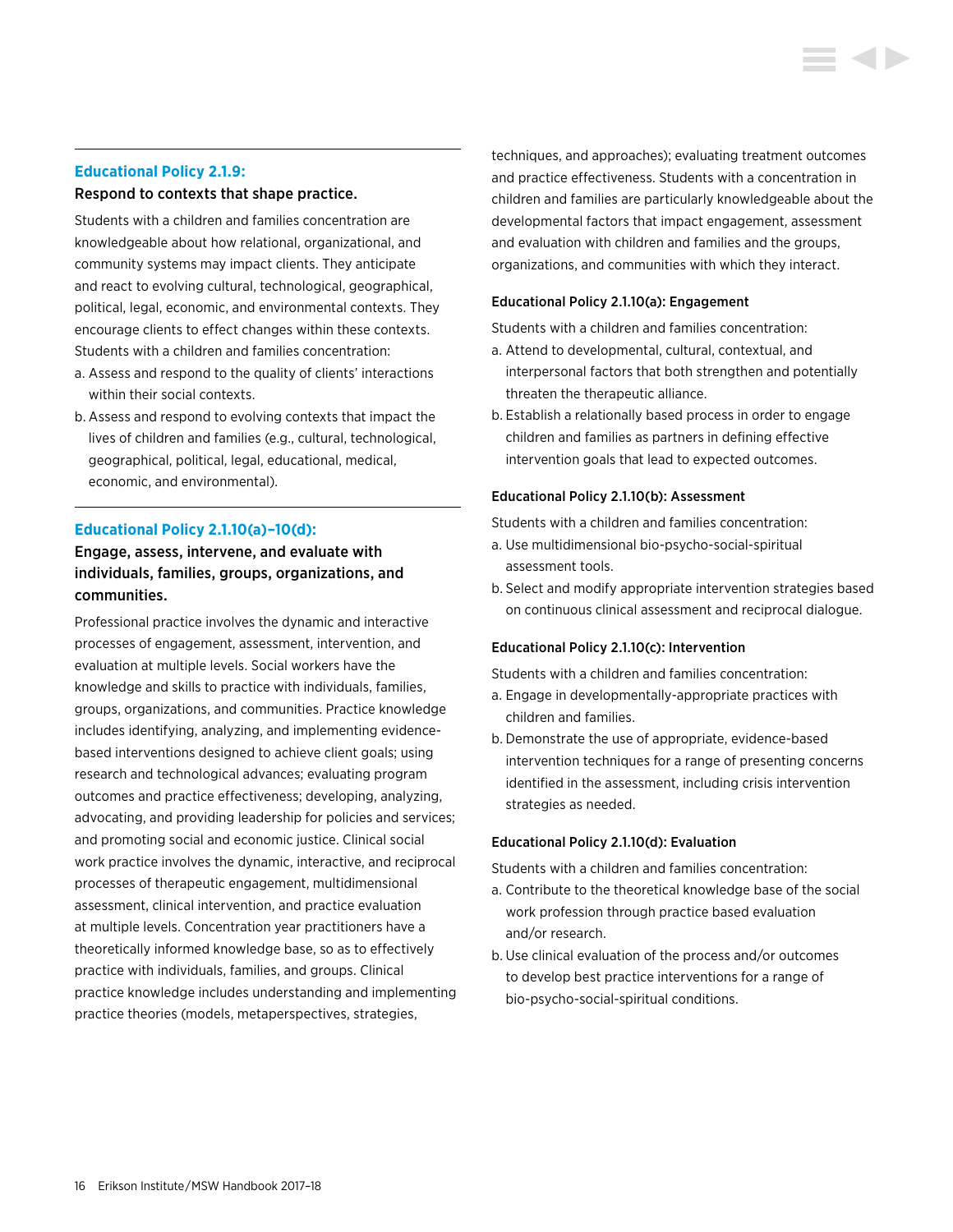# <span id="page-17-0"></span>Assessment of professional competencies

To assess whether students have acquired the competencies required by Erikson Institute and the Council on Social Work Education (CSWE), the faculty have developed both a set of culminating requirements for graduation *and* a complementary assessment system to determine student mastery of the CSWE competencies and associated practice behaviors.

# Culminating Requirements

The goal of the culminating requirements at Erikson Institute is to ensure that upon graduation, all master's degree students, regardless of program, have achieved an acceptable level of competence in each of three fundamental domains: knowledge, practice, and reflection. The system is designed to present a balanced, overall view

**d** b

|                                 |                                                                                                                                                                                                                                                                                                                          | <b>Competency Area</b>                                                                                                                                                                                                                                                                                                                                                                                                                                                               |                                                                                                                                                                                                                                                                                                                                                                                                                                                                                                                            |
|---------------------------------|--------------------------------------------------------------------------------------------------------------------------------------------------------------------------------------------------------------------------------------------------------------------------------------------------------------------------|--------------------------------------------------------------------------------------------------------------------------------------------------------------------------------------------------------------------------------------------------------------------------------------------------------------------------------------------------------------------------------------------------------------------------------------------------------------------------------------|----------------------------------------------------------------------------------------------------------------------------------------------------------------------------------------------------------------------------------------------------------------------------------------------------------------------------------------------------------------------------------------------------------------------------------------------------------------------------------------------------------------------------|
|                                 | Knowledge                                                                                                                                                                                                                                                                                                                | Practice                                                                                                                                                                                                                                                                                                                                                                                                                                                                             | Reflection                                                                                                                                                                                                                                                                                                                                                                                                                                                                                                                 |
| <b>Assessment Tools</b>         | Comprehensive exam<br>1. Developmental question<br>$(10$ points)<br>2. Risk and protective factors<br>$(10$ points)<br>3. Person, family, and<br>community (5 points)<br>4. Cultural influence (5 points)<br>5. Biopsychosocial Assessment<br>(5 points)<br>6. History of social welfare<br>and social policy (5 points) | Seminar instructor's assessment<br>in collaboration with<br>MSW faculty team acting as<br>consultants based on:<br>1. Weekly seminar meetings<br>(2.5 hours) and evidence of<br>progress toward meeting<br>targeted goals as stated in the<br>Student Learning Agreement.<br>2. Faculty adviser/field liaison's<br>concentration year field<br>placement site observation(s).<br>3. Concentration Year Field<br>Instruction I and II evaluations<br>administered by field instructor | Seminar instructor's assessment<br>in collaboration with<br>MSW faculty team acting as<br>consultants based on:<br>1. Attendance and participation<br>in seminar and evidence of<br>reflection in journal entries<br>(5 possible points fall<br>semester, 5 possible points<br>in spring semester)<br>2. Two reflective practice essays<br>(5 points possible for one in<br>fall semester, 5 points possible<br>for one in spring semester)<br>3. Culminating portfolio and<br>presentation Spring Semester<br>(20 points) |
| <b>Total Possible Score</b>     | Total possible = $40$ points                                                                                                                                                                                                                                                                                             | Fall semester:<br>Possible points = 15 points<br>Spring semester:<br>Possible points = 25 points<br>Total possible = 40 points*                                                                                                                                                                                                                                                                                                                                                      | Fall semester:<br>Possible points = 10 points<br>Spring semester:<br>Possible points = 30 points<br>Total possible = 40 points                                                                                                                                                                                                                                                                                                                                                                                             |
| <b>Minimum Score</b>            | 20 points                                                                                                                                                                                                                                                                                                                | 20 points                                                                                                                                                                                                                                                                                                                                                                                                                                                                            | 20 points                                                                                                                                                                                                                                                                                                                                                                                                                                                                                                                  |
| <b>Minimum Graduation Score</b> |                                                                                                                                                                                                                                                                                                                          | 80 points                                                                                                                                                                                                                                                                                                                                                                                                                                                                            |                                                                                                                                                                                                                                                                                                                                                                                                                                                                                                                            |

## **Culminating Requirements for MSW Students**

*\*No score is given to individual items. The seminar leader grades each student's practice competency based on a holistic assessment of all information gathered.*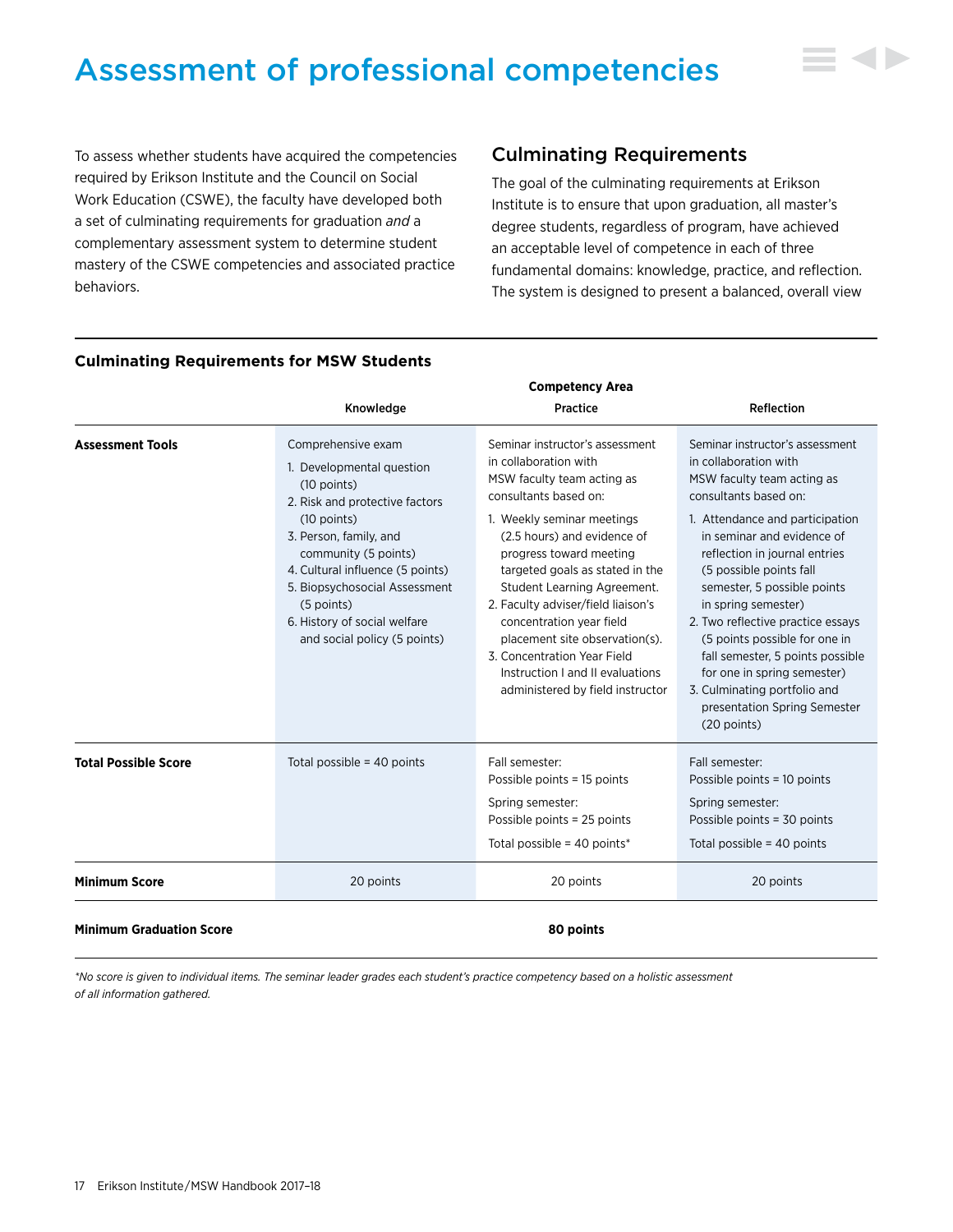of students' professional preparation, while recognizing that students may perform better in one domain than in another. Culminating requirements are tailored to the specific variables of the degree program and are measured through three key elements: 1) comprehensive examination; 2) field instruction evaluation; and 3) reflective practice evaluation. Students in the MSW program will be evaluated by the same system with components adapted to reflect social work knowledge, values, and practice competencies. The system culminates in an integrated assessment, referred to as "culminating requirements"which combines performance data across the domains of knowledge, practice, and reflection into a two-tiered numeric score structure that determines whether the student has fulfilled the requirements for graduation.

Culminating requirements for MSW students are defined below, followed by a description of each component of the requirements. For more information on culminating requirements, see "Graduation Requirements Guide," available on the Master's Graduation Requirements page in the Academics section of *my.erikson.edu*.

### **Knowledge requirement**

The comprehensive examination is Erikson's principal measure for assessing the acquisition of child development and program specific content knowledge of all graduate students. The Institute's comprehensive exam is a closedbook 5-hour written essay exam typically taken after completion of all academic requirements for the master's degree in the spring of the student's final year at Erikson . The exam consists of six essay questions eliciting student knowledge in key knowledge competency domains. Questions are adapted to the specific degree program. MSW students will answer questions on the following topics:

- 1. Developmental question
- 2. Risk and protective factors
- 3. Person, family, and community
- 4.Cultural influence
- 5. Biopsychosocial assessment
- 6.History of social welfare and social policy

Students' responses are evaluated on how well they respond to the question, provide accurate information, reflect key concepts from appropriate course work, include details and examples, and demonstrate mastery of theory/ ideas/issues. Each exam is evaluated independently by two faculty members. The identity of students is kept confidential.

## **Practice requirement**

Field instruction provides an opportunity for students to deepen their knowledge and skills through supervised social work practice. Each of the four semesters of field instruction will be taken concurrently with supervision seminars and practice courses in order to enhance the blend of practice, reflection, and theory. Each semester's work in the field is designed to provide content, sequence, and progression in learning. Field work evaluation tools are used to measure a student's progress toward the development of social work practice competencies in the field. The *Generalist Year Evaluation of Student* is utilized in the first year in field, and the *Concentration Year Evaluation of Student* is used during the concentration year. The student's field instructor assesses the student's progress toward learning objectives both at the end of the first and end of the second semesters. The student's level of competence on each practice behavior is rated using a 5-point Likert scale. A rating of "3" on a specific practice behavior is considered the minimum requirement for acceptable performance. Ratings below 3 on multiple practice behaviors indicate that the student is performing at an unacceptable level, and the field liaison or the student's advisor will work with the student and field instructor to develop a plan for improvement. The student's progress toward the development of social work practice competencies and their willingness to reflect upon their progress will form the basis for evaluating the student's capacity for reflective practice during the first and second semesters of the student's final year. See the *Field Manual for Students: Master of Social Work (MSW) Program* for the definitive policies and procedures regarding the field instruction program.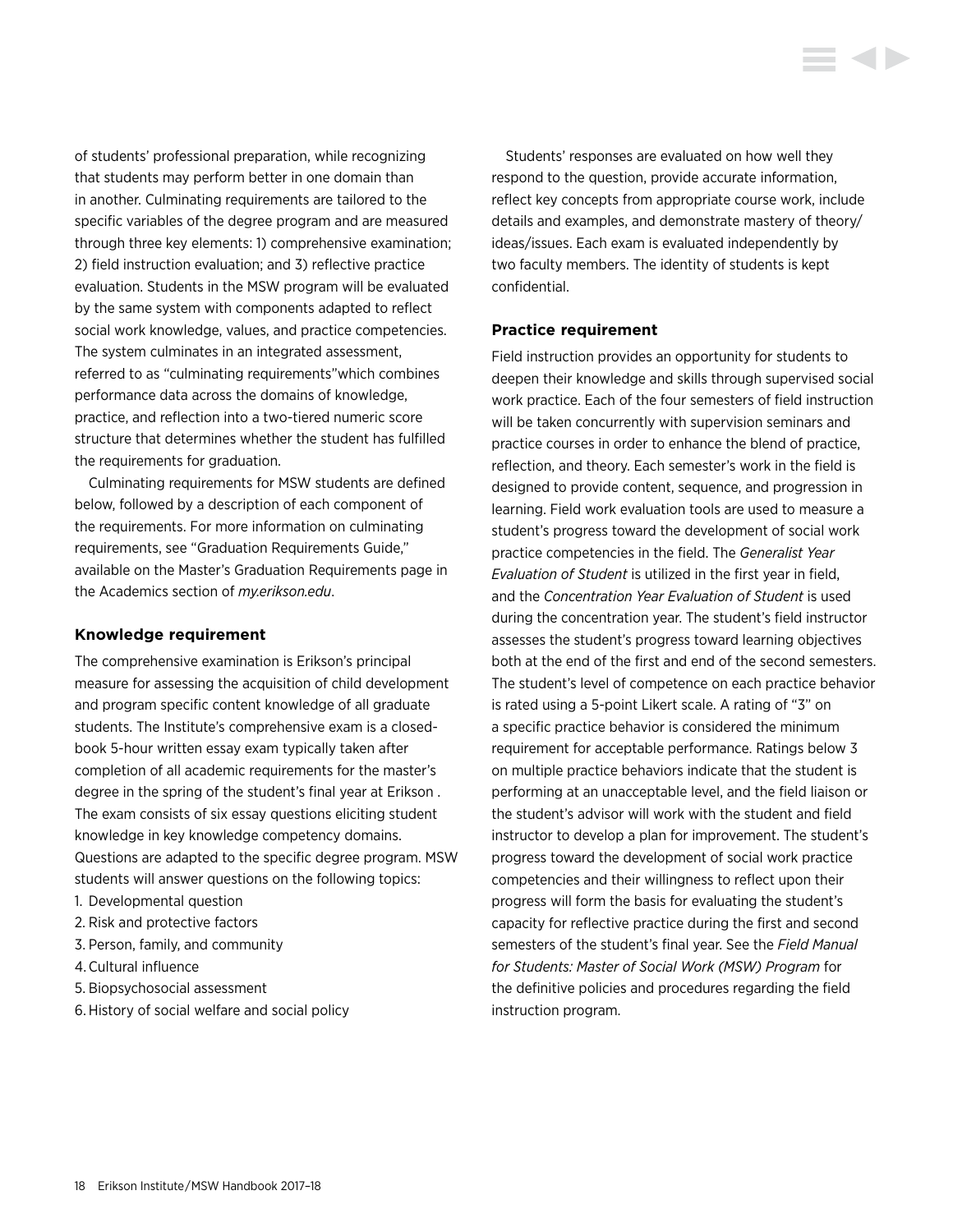## **Reflection Requirement**

The reflective practice essays, journals, and discussion in the supervision seminar during both the generalist and concentration years are means by which students demonstrate their competence in critical reflection. As part of their supervision seminars, students are asked to reflect on some aspect of their professional practice in a systematic, rigorous way, demonstrating their ability to turn their experience into understanding, and ultimately, competence. The goal is to relate their practice to theory and research and to demonstrate an understanding of how their history, experience, and cultural background may influence their work with children, families, and colleagues. The essays should illustrate their ability to articulate a philosophy and rationale for their decisions and to evaluate the effects of their choices and actions on others. They should also reveal the students' ability to respond to others with sensitivity and to use relationships to encourage growth in others.

During both the generalist year and concentration year supervision seminars, students also present a major case study based on their field placement. The assignment is designed to encourage students to reflect on their current practice in the field and to integrate their understanding of cultural, systemic, developmental, theoretical, and clinical factors. During their final year, seminar instructors award points for each of these assignments as indicated on the chart, *"Culminating Requirements for MSW Students."* These reflection points are then aggregated with student's scores on the knowledge and practice domains. The highest possible score on each of the three domains is 40 points, for a total possible score of 120 on the culminating requirements. The minimum total passing score is 80, with a minimal passing score on each domain of 20.

# Policy for students who achieve passing scores in each domain but do not achieve a total of 80 points

If a student passes (i.e., receives 20 or more points) in each of the three areas of assessment in the Culminating Requirements, knowledge, practice, and reflection, but does not achieve the overall minimum of 80 points required for graduation (for example, earning 25, 25, 25 points

respectively in the three required areas), the student will meet with the Dean of students to pursue the following steps:

- 1. Establish a 3-person committee to oversee the completion and assessment of additional work assigned by the committee. Possible people on the committee may include the Dean of Students, Program director, and faculty adviser.
- 2. The committee will work with the student to determine the appropriate additional work to be completed based on a discussion of the student's relative strengths and areas for potential growth as reflected in his/her culminating scores profile.
- 3. The committee will establish a timeline for the completion of the additional work. All work will be completed within one year, at most, of the initial meeting with the Dean of Students.
- 4. The committee will evaluate the student's additional work, once completed. Work will be evaluated as follows:
	- a. If the comprehensive exam is retaken, the student will follow the established procedure for this. The student must achieve a minimum of 24 points.
	- b. For additional practice and/or reflection experiences, the student will complete the reflective practice presentation with written essay twice more, demonstrating improvement from the first to the 2nd presentation. The first presentation must achieve a minimum level of 3 on the Practice and Reflection rubrics.

# Assessment for Attainment of CSWE's Competencies

In addition to the culminating requirements, Erikson Institute has developed an assessment plan tied specifically to measuring student attainment of the competencies and associated practice behaviors that are core to social work practice as specified in the CSWE 2008 and 2015 EPAS. Each of the practice behaviors in the generalist curriculum which operationalize the nine competencies has been mapped to course content, readings, and assignments. Similarly, 20 practice behaviors have been identified and operationalize the ten competencies in the concentration year. The practice behaviors are linked to concentration course content and assignments.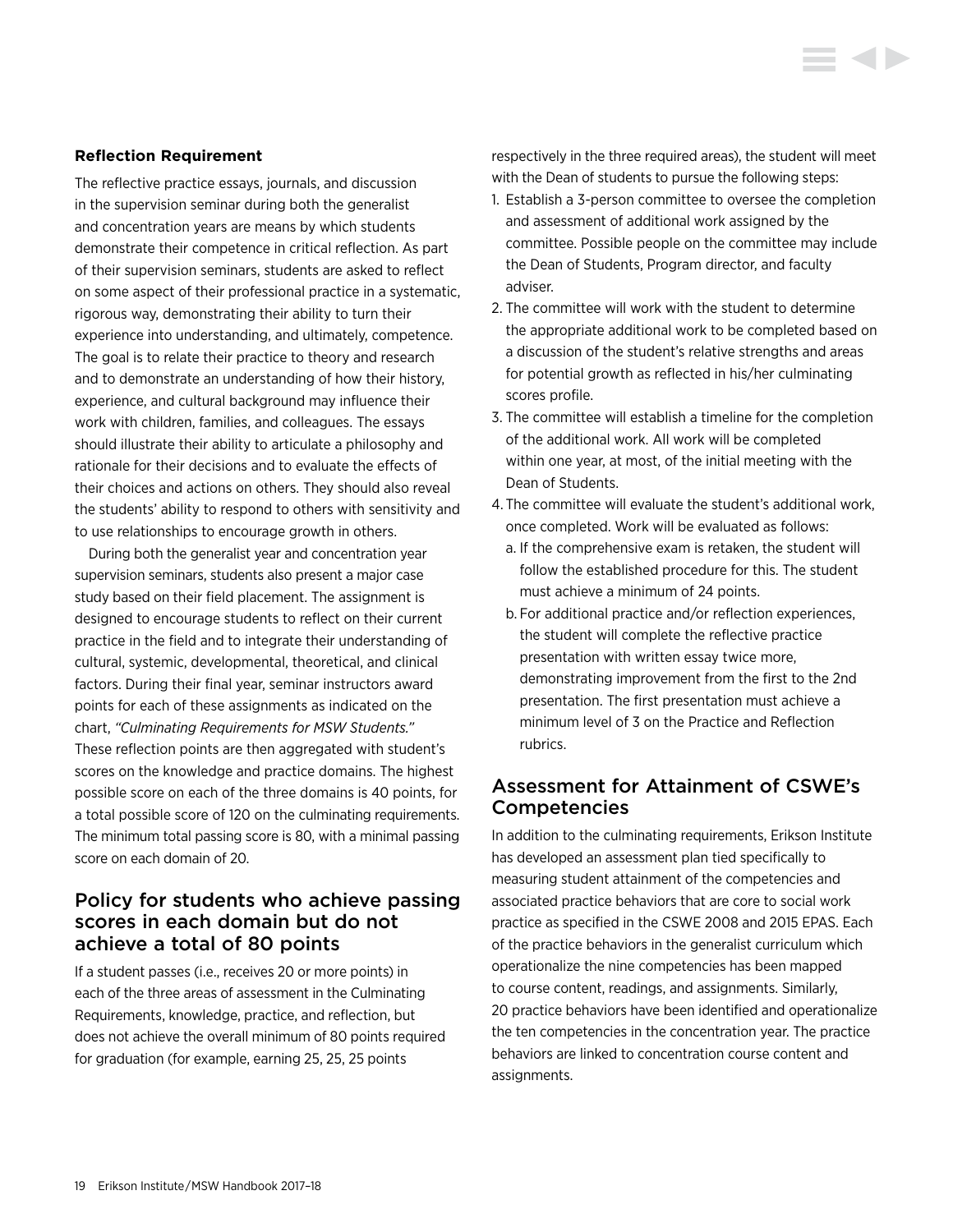Erikson faculty have identified two measures for assessment of student achievement of competencies for both the generalist and concentration years. One measure of student achievement of competency during both years is the faculty rating of student's level of competency as demonstrated by an assignment that is linked to the practice behavior(s). Utilizing a rubric with a 1 to 5 Likert scale ranging from (1) "the student demonstrates little evidence of understanding or applying practice behavior" to (5) "the student fully understands the practice behavior and consistently applies it at a high level of competence," faculty determine a rating for the specific practice behavior(s) being measured, along with a grade for the assignment. Students are rated using this rubric on all practice behaviors which operationalize the CSWE competencies at both the Generalist and Concentration year Levels. The faculty ratings of student demonstration of competence on the linked assignments specified will be utilized for Measure I of the assessment of competency. The criterion for student attainment of competency for both generalist and concentration years is a rating of 4 or 5 on the linked assignments.

The second measure is in the practice domain. The student's level of competency on each of the competencies and their associated practice behaviors is assessed by the field instructor in both the generalist year and concentration year field placements using the appropriate field evaluation tool. During the generalist year field placement, the field instructor, student, and field liaison create a learning agreement to identify opportunities for students to practice, develop, and evaluate their developing social work practice skills which are reinforced in the Supervision Seminar. Similarly, during the concentration year field placement, the field instructor, student, and field

liaison create a learning agreement to solidify foundation level skills, and to build upon them to reach an advanced level of competency in the student's area of concentration. At the end of each semester, the field instructor rates the student's level of achievement of each practice behavior using the appropriate field evaluation tool (generalist or concentration). Student's development of competency is rated on a five-point Likert scale, ranging from (1) "*not yet developed this practice behavior*" to (5) "*the student fully understands and consistently engages in this practice behavior*." To meet criteria for attainment of competency students are expected to score four or five on each of the competencies by the end of both their generalist and concentration years.

The two measures—faculty rating of student's level of competency on assignments tied to practice behaviors, and ratings from field evaluation tools—will contribute equally to determine the degree to which the competencies have been achieved by students. Scores of individual students on both measures will be aggregated for each practice behavior, and means calculated. The aggregate means for the cluster of practice behaviors which comprise each of the competencies will then be determined. If the aggregate mean score for each competency is four or above, then mastery of that particular competency is considered acquired. Erikson Institute has set the benchmark that 80% of students in the MSW program will achieve mastery of the social work competencies essential to professional social work practice. Results from the competency measures are analyzed by the Erikson Institute Assessment Committee and MSW faculty and utilized to strengthen and adjust MSW curriculum as needed. Results of the most recent assessment outcomes are published on Erikson's web site every two years.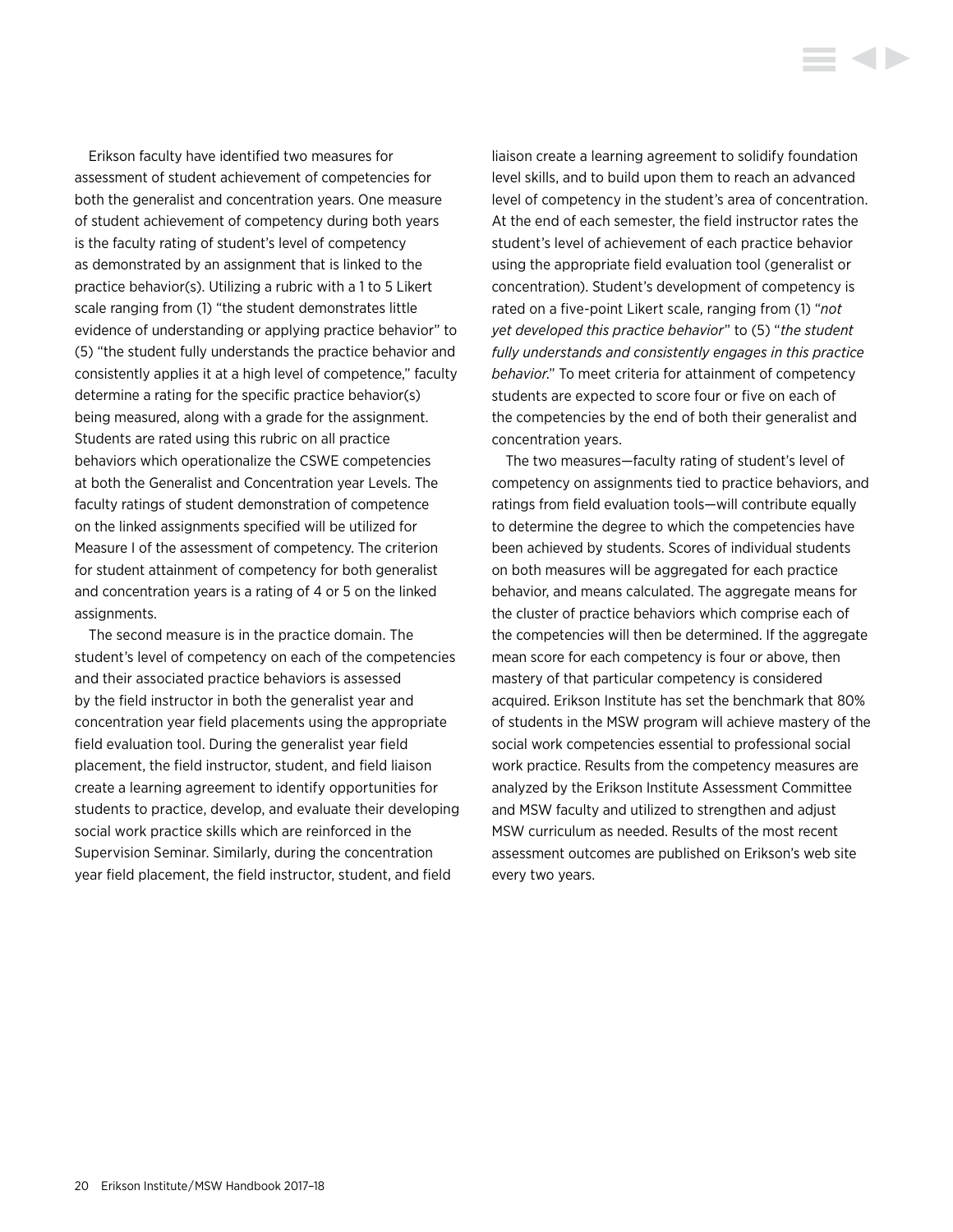# <span id="page-21-0"></span>Licensure requirements for social workers

Social workers wishing to practice in the state of Illinois must apply for a license to the Illinois Department of Financial and Professional Regulation (IDFPR). Instructions and application documents may be found on the IDFPR website: *[www.idfpr.com/renewals/apply/Socialworker.asp.](http://www.idfpr.com/renewals/apply/Socialworker.asp)*

There are two levels of licensure in Illinois: Licensed Social Worker (LSW) and Licensed Clinical Social Worker (LCSW).

LSWs are authorized to engage in social work practice. According to the Illinois Clinical Social Work and Social Work Practice Act, this includes providing social services to individuals, groups, or communities in any one or more of the fields of social casework, social group work, community organizations for social welfare, social work research, social welfare administration, or social work education. LSWs may engage in clinical social work practice as long as it is not conducted in an independent practice as defined by law.

Persons wishing to obtain an Illinois license as an LSW must:

- Have a degree from a graduate program of social work approved by IDFPR or
- Have a degree in social work from an undergraduate program approved by CSWE and have successfully completed at least three years of supervised professional experience as established by rule;
- Apply for licensure to IDFPR in writing on the prescribed form;
- Pass the Master's examination for the practice of social work as a licensed social worker;
- Be of good moral character; and
- Pay the appropriate fee.

LCSWs are authorized to independently practice clinical social work in Illinois under the auspices of an employer or in private practice. According to the Clinical Social Work and Social Work Practice Act, "Clinical social work practice" means the providing of mental health services for the evaluation, treatment, and prevention of mental and emotional disorders in individuals, families, and groups based on knowledge and theory of professionally accepted theoretical structures, including, but not limited to, psychosocial development, behavior, psychopathology, unconscious motivation, interpersonal relationships, and environmental stress.

Persons wishing to obtain an Illinois license as an LCSW must:

• Successfully complete at least 3,000 hours of satisfactory, supervised clinical professional experience by an LCSW after receiving a master's degree in social work from a graduate program approved by CSWE;

- Apply for licensure to IDFPR in writing on the prescribed form;
- Pass the Clinical examination for the practice of social work as a licensed clinical social worker;

- 4 b

- Be of good moral character; and
- Pay the appropriate fee.

IDFPR-approved programs of social work include programs accredited by the Council on Social Work Education (CSWE), or by CSWE's Foreign Equivalency Determination Service, and programs accredited by the Canadian Association of Schools of Social Work. Accreditation of Erikson's MSW by CSWE will provide sufficient proof that our MSW curriculum prepares graduates of the program to meet the requirements of licensure.

## **National Association of Social Workers**

Social workers have the option of seeking additional credentialing from the National Association of Social Workers. NASW's Credentialing Center establishes and promotes NASW Professional Credentials and Advanced Practice Specialty Credentials for excellence in the practice of social work. Seeking a professional credential is "a voluntary process for the dedicated careerist seeking differentiation from the usual or the average." An NASW advanced practice specialty credential attests to expertise, skill, and knowledge in a particular area, as well as a certain number of years of practice experience following award of the MSW. The credential that graduates of Erikson's program may wish to pursue is Certified Advanced Children, Youth, and Family Social Worker (C-ACYFSW).

## **How Erikson's MSW program will meet the requirements for licensure**

Erikson's MSW curriculum and assessment program have been developed to meet the rigorous requirements of the Council for Social Work Education. Since graduation from a CSWE-accredited MSW program is the foundational educational requirement for licensure and advanced credentialing, accreditation by CSWE is evidence that Erikson's MSW will meet licensing requirements.

Students may refer to the NASW-IL website for licensing preparation courses to review content relevant to the licensing exams. *[www.naswil.org/education-career-development/](www.naswil.org/education-career-development/test-preparation/) [test-](www.naswil.org/education-career-development/test-preparation/)preparation/.*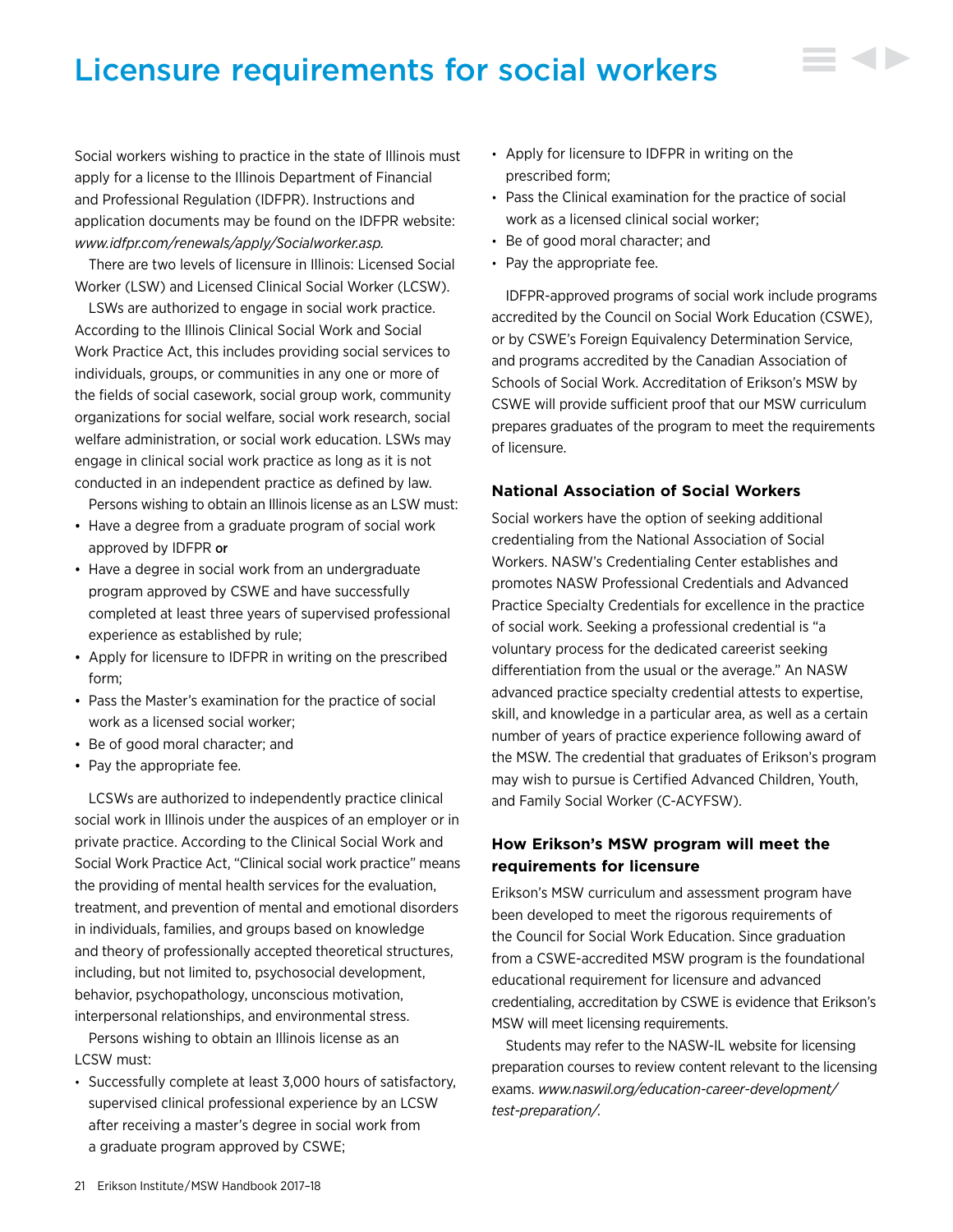# <span id="page-22-0"></span>Degree requirements

# General requirements for the MSW degree

To earn an MSW degree from Erikson, students must:

- Complete all degree requirements within five years of the student's entry into the program
- Maintain a B average (3.0 on a 4.0 scale) with no more than two grades of C
- Complete the culminating requirements related to assessment of professional competencies in the three areas that are the focus of graduate study at Erikson Institute: knowledge, practice skills, and reflection.

# Specific degree requirements

## **Master of Social Work with children and families concentration** 60 credit hours

The Master of Social Work program prepares advanced, specialized social workers to promote human rights, social and economic justice, and community well-being by addressing the needs of our nation's children and families. The curriculum integrates social work knowledge, values, and skills with deep, interdisciplinary knowledge of child development. The program emphasizes social work and child development within the contexts of family, culture, and community. Graduates of the program will be uniquely prepared to engage with families, communities, and systems in a range of practice settings—child welfare, social service organizations, mental health, hospitals, child care organizations, schools (public, private, charter), courts, and foster care settings—serving very diverse populations of children and families. Students pursue a concentration in Children and Families. Two- and three-year options are available.

#### **Course work**

| SOWK K410 | Introduction to Developmentally-Informed              |
|-----------|-------------------------------------------------------|
|           | Social Work (1)                                       |
| SOWK K420 | Research Methods (3)                                  |
| SOWK K421 | Social and Emotional Development I:                   |
|           | Infancy and Childhood (3)                             |
| SOWK K422 | Social and Emotional Development II:                  |
|           | Early Adolescence through Adulthood (3)               |
| SOWK K426 | Cognitive Development (3)                             |
| SOWK K427 | Language Development (3)                              |
| SOWK K430 | Working with Individuals, Families, and Groups I (3)  |
| SOWK K431 | Collective Action for Social Justice (3)              |
| SOWK K432 | Family and Culture (3)                                |
| SOWK K433 | Working with Individuals, Families, and Groups II (3) |
| SOWK K434 | Children, Families, and the Law (3)                   |
| SOWK K435 | Biopsychosocial Problems (2)                          |
| SOWK K436 | Advanced Treatment with Parents and Children (3)      |
| SOWK K437 | Trauma-Informed Social Work Practice (3)              |
| SOWK K438 | Working with Families and Children with Diverse       |
|           | Abilities (3)                                         |
| SOWK K439 | Social Policy and Advocacy (2)                        |
|           |                                                       |

#### **Concentration course work**

*Children and families concentration*

SOWK K454 Advanced Practice with Children, Adolescents, and Adults (3)

#### **Field Instruction and seminars**

|                                     | SOWK K440 Generalist Year Field Instruction I (1)       |  |  |
|-------------------------------------|---------------------------------------------------------|--|--|
| SOWK K441                           | Generalist Year Supervision Seminar I (2)               |  |  |
|                                     | SOWK K442 Generalist Year Field Instruction II (1)      |  |  |
| SOWK K443                           | Generalist Year Supervision Seminar II (2)              |  |  |
| Children and families concentration |                                                         |  |  |
|                                     | SOWK K450 Concentration Year Field Instruction I:       |  |  |
|                                     | Children and Families (1.5)                             |  |  |
| SOWK K451                           | Concentration Year Supervision Seminar I (2)            |  |  |
| SOWK K452                           | Concentration Year Field Instruction II:                |  |  |
|                                     | Children and Families (1.5)                             |  |  |
|                                     | SOWK K453 Concentration Year Supervision Seminar II (2) |  |  |
|                                     |                                                         |  |  |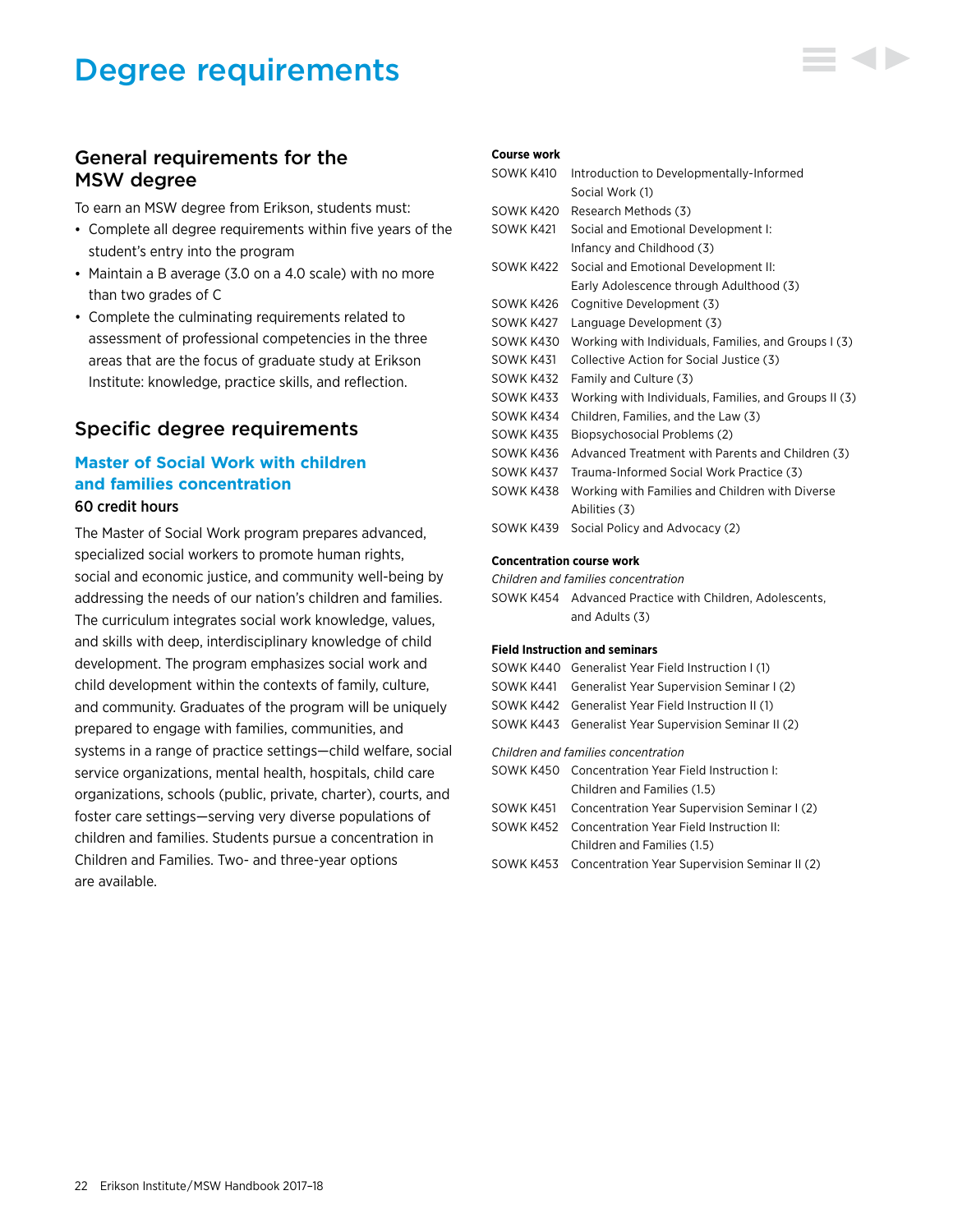# **Master of Social Work with children's law and policy concentration**

## 63 credit hours

Social Work professionals increasingly find that they need to be better informed about the law and how it intersects with their work with or on behalf of children and families. Offered in collaboration with Loyola University Chicago's Civitas ChildLaw Center, the concentration in children's law and policy prepares social work professionals who can examine the critical issues and considerations in marrying social work practice with the child and family legal system and the policies that flow from it. Students pursuing the concentration will complete three online courses through Loyola's ChildLaw Center and complete their concentration field placement in a setting that provides experiences in an aspect of child/family law or policy.

#### **Course work**

| SOWK K410 | Introduction to Developmentally-Informed             |
|-----------|------------------------------------------------------|
|           | Social Work (1)                                      |
| SOWK K420 | Research Methods (3)                                 |
| SOWK K421 | Social and Emotional Development I:                  |
|           | Infancy and Childhood (3)                            |
| SOWK K422 | Social and Emotional Development II:                 |
|           | Early Adolescence through Adulthood (3)              |
| SOWK K426 | Cognitive Development (3)                            |
| SOWK K427 | Language Development (3)                             |
| SOWK K430 | Working with Individuals, Families, and Groups I (3) |
| SOWK K431 | Collective Action for Social Justice (3)             |
| SOWK K432 | Family and Culture (3)                               |

| SOWK K433 Working with Individuals, Families, and Groups II (3) |
|-----------------------------------------------------------------|
| SOWK K434 Children. Families, and the Law (3)                   |
| SOWK K435 Biopsychosocial Problems (2)                          |
| SOWK K436 Advanced Treatment with Parents and Children (3)      |
| SOWK K437 Trauma-Informed Social Work Practice (3)              |
| SOWK K438 Working with Families and Children with Diverse       |
| Abilities (3)                                                   |
| SOWK K439 Social Policy and Advocacy (2)                        |
|                                                                 |

#### **Concentration course work (online courses taken through Loyola University ChildLaw Center)**

*Children's law and policy concentration*

| LAW 665 | Introduction to the Study of Law and the Legal |
|---------|------------------------------------------------|
|         | System $(2)$                                   |
| LAW 667 | Introduction to Children's Law and Policy (2)  |
| LAW 670 | Child Welfare Law and Policy (2)               |

#### **Field Instruction and seminars**

|           | SOWK K440 Generalist Year Field Instruction I (1)       |
|-----------|---------------------------------------------------------|
| SOWK K441 | <b>Generalist Year Supervision Seminar I (2)</b>        |
|           | SOWK K442 Generalist Year Field Instruction II (1)      |
|           | SOWK K443 Generalist Year Supervision Seminar II (2)    |
|           | Children's law and policy concentration                 |
| SOWK K451 | Concentration Year Supervision Seminar I (2)            |
|           | SOWK K453 Concentration Year Supervision Seminar II (2) |
|           | SOWK K455 Concentration Year Field Instruction I:       |
|           | Children's Law and Policy (1.5)                         |
|           | SOWK K456 Concentration Year Field Instruction II:      |
|           | Children's Law and Policy (1.5)                         |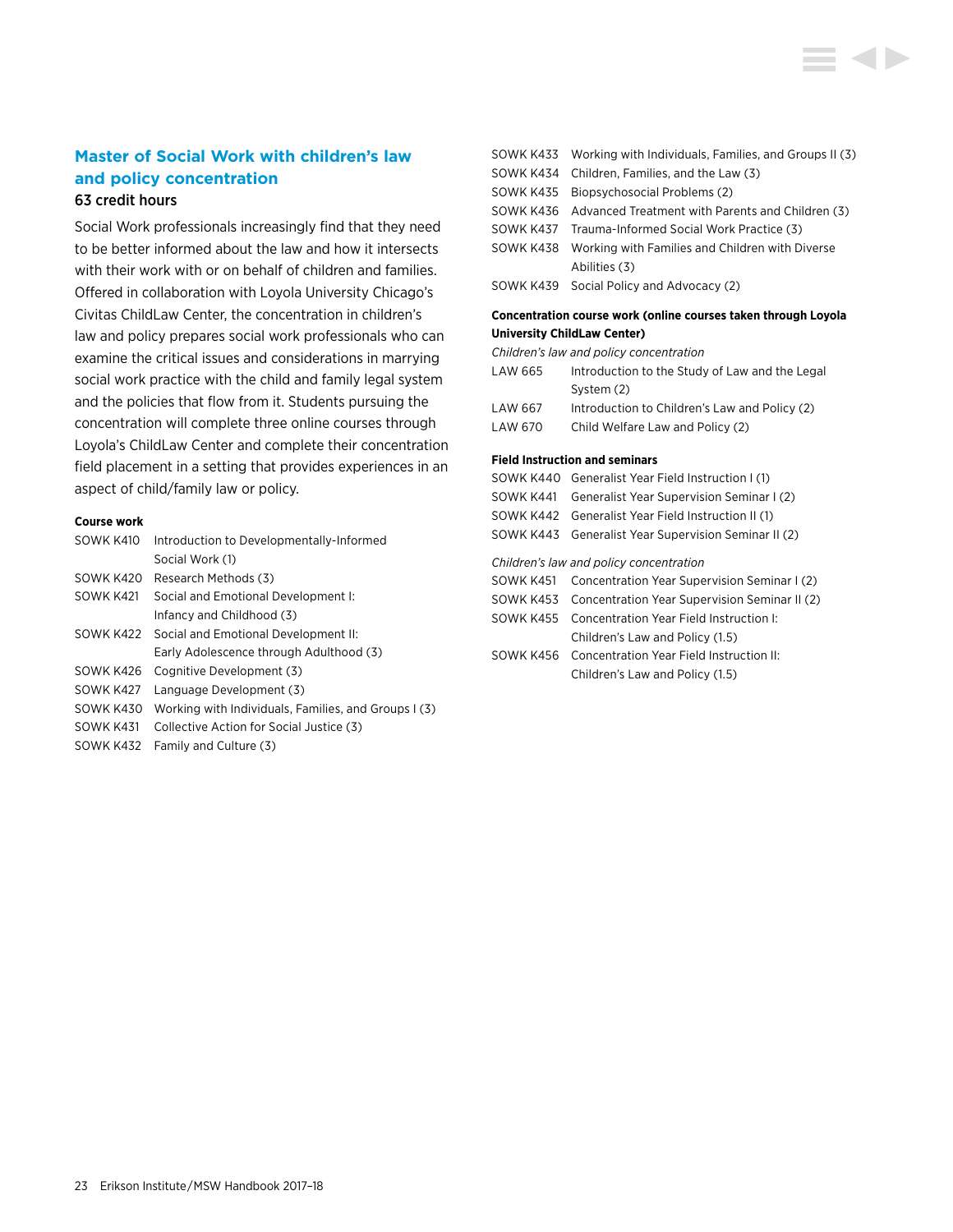## **Master of Social Work with infant/early childhood mental health concentration** 63 credit hours

The only advanced MSW offering of its kind in the nation, the concentration in Infant/Early Childhood Mental Health prepares social workers who are skilled in supporting the mental, emotional and physical health and development of children from birth to age 5. Utilizing a relationship-based approach, the program trains social workers to identify, intervene, and/or collaborate with others to support parent/ child relationship challenges and children's social/emotional behavioral concerns. Student pursuing the infant/early childhood mental health concentration will take three concentration courses and complete a specialized concentration field placement in a setting that serves children from birth to age 5 and their families.

#### **Course work**

| SOWK K410 | Introduction to Developmentally-Informed             |
|-----------|------------------------------------------------------|
|           | Social Work (1)                                      |
| SOWK K420 | Research Methods (3)                                 |
| SOWK K421 | Social and Emotional Development I:                  |
|           | Infancy and Childhood (3)                            |
|           | SOWK K422 Social and Emotional Development II:       |
|           | Early Adolescence through Adulthood (3)              |
| SOWK K426 | Cognitive Development (3)                            |
| SOWK K427 | Language Development (3)                             |
| SOWK K430 | Working with Individuals, Families, and Groups I (3) |
| SOWK K431 | Collective Action for Social Justice (3)             |
| SOWK K432 | Family and Culture (3)                               |

| SOWK K433 | Working with Individuals, Families, and Groups II (3)       |
|-----------|-------------------------------------------------------------|
| SOWK K434 | Children, Families, and the Law (3)                         |
| SOWK K435 | Biopsychosocial Problems (2)                                |
| SOWK K437 | Trauma-Informed Social Work Practice (3)                    |
| SOWK K438 | Working with Families and Children with Diverse             |
|           | Abilities (3)                                               |
|           | SOWK K439 Social Policy and Advocacy (2)                    |
|           | SOWK K454 Advanced Practice with Children, Adolescents, and |
|           | Adults (3)                                                  |
|           |                                                             |

#### **Concentration course work**

*Infant/early childhood mental health concentration*

- SOWK K474 Parent-Child Relationship Assessment in Early Childhood (2)
- SOWK K475 Infant/Early Childhood Mental Health Practice: Parent-Child Relationships (4 credits, 2-semester course)

#### **Field Instruction and seminars**

SOWK K440 Generalist Year Field Instruction I (1) SOWK K441 Generalist Year Supervision Seminar I (2) SOWK K442 Generalist Year Field Instruction II (1) SOWK K443 Generalist Year Supervision Seminar II (2)

*Infant/early childhood mental health concentration*

- SOWK K451 Concentration Year Supervision Seminar I (2)
- SOWK K453 Concentration Year Supervision Seminar II (2)
- SOWK K457 Concentration Year Field Instruction I:
	- Infant/Early Childhood Mental Health (1.5)
- SOWK K458 Concentration Year Field Instruction II: Infant/Early Childhood Mental Health (1.5)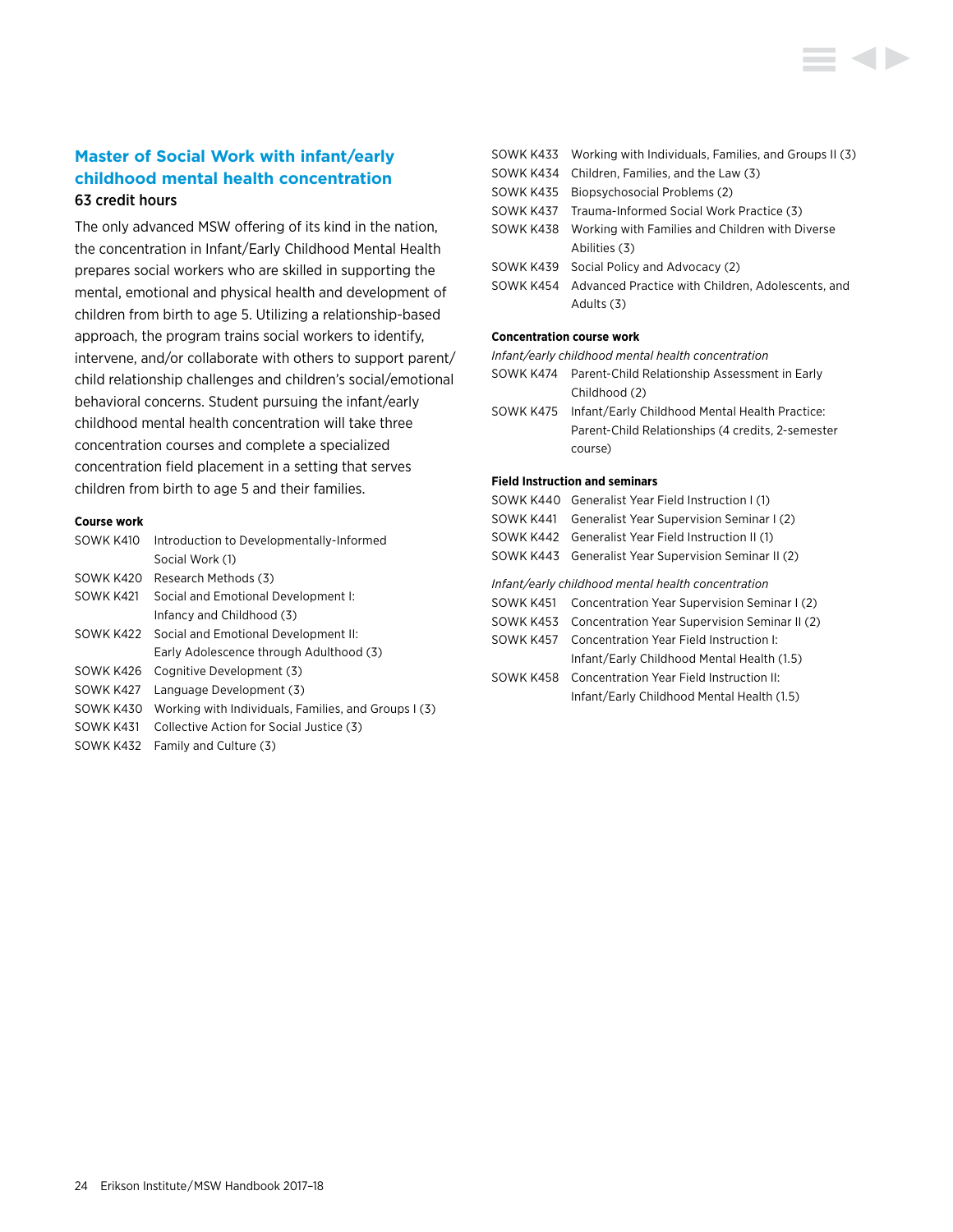# <span id="page-25-0"></span>Master of Social Work course descriptions

# Core course work

## **SOWK K410 Introduction to Developmentally-Informed Social Work (1 credit hour)**

This course introduces students to the social work role and profession and to the person-in-environment orientation to understanding individuals within their contexts. The course also introduces students to theories that explain individual psychological development over the life-span from a biopsychosocial perspective. Theories are introduced from historical and cultural perspectives. Students are encouraged to compare and critique theories for their applications to and usefulness for social work practice, as they reflect particular sets of values and intersect with ethnicity, race, social class, gender, sexual orientation, religion, age, disability, and other forms of diversity. The course will bridge theoretical constructs to contemporary practice settings, including settings that serve children and families.

## **SOWK K420 Research Methods (3 credit hours)**

This course provides students with a basic understanding of the role of research in developmental, social work, and educational studies. Topics covered include 1) an overview of the strengths and weaknesses of popular research designs used in education and in applied studies of child development; 2) the use of statistics in developmental, social work, and educational research; and 3) how to critically review research literature, including scientific journal articles.

## **SOWK K421 Social and Emotional Development I: Infancy and Childhood (3 credit hours)**

This course focuses on the study of social and emotional development in children from birth through age eight. It primarily considers how children experience themselves and others; the role of relationships in development; and the interaction of biological, psychological and social forces. Throughout the course, culture is seen as shaping every aspect of human development, and is reflected in child-rearing beliefs and practices designed to promote healthy adaptation. Students are expected to acquire a working knowledge of the emotional and social domains of development through the integration of natural

observation and use of media resources with relevant theory and research. Other domains of development, including cognitive, linguistic and physical, will be discussed as they relate to social and emotional development.

## **SOWK K422 Social and Emotional Development II: Early Adolescence through Adulthood (3 credit hours)**

This course builds on theories and concepts presented in K421 Social and Emotional Development I: Infancy and Childhood. It focuses on two major areas: 1) psychosocial development from early adolescence through adulthood, and 2) issues involved in understanding and working with parents and families. The developmental tasks of the adolescent are considered with an emphasis on coping mechanisms and the formation of identity. Adult development and parenting are considered in the contexts of personal history, culture, and multiple systems of helping, such as family, community, religious, and professional networks. This course also provides a framework for working with families. Students are expected to develop selfknowledge and the capacity to form a working relationship with families by examining their personal beliefs and expectations about parenting and professionalism.

## **SOWK K426 Cognitive Development (3 credit hours)**

This course provides students with a basic knowledge of cognitive development in children from birth through age eight and fosters awareness of the application of this knowledge to children with diverse abilities and varying cultural and linguistic backgrounds. The primary foci of the course are understanding 1) different theoretical frameworks for examining and analyzing sequences and variations in the processes of cognitive change, 2) the interactive relationship between the child and the social context in the course of development, 3) the interrelationship of cognitive development and other aspects of development, 4) the reciprocity between language and cognition, and 5) the role of play in young children's learning and development.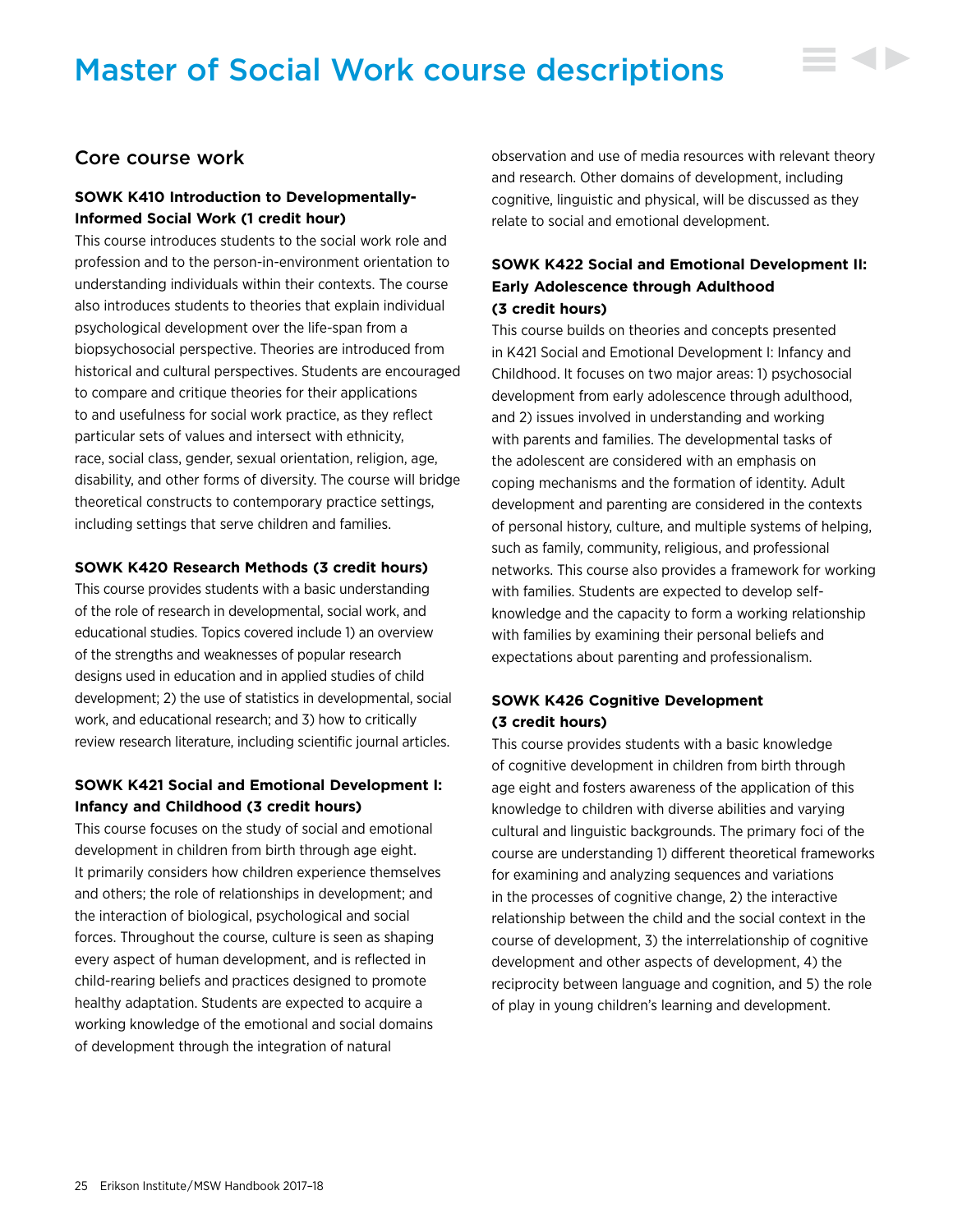## **SOWK K427 Language Development (3 credit hours)**

This course promotes students' understanding of typical and atypical language development in the first eight years of life. The language learning process (oral, written, bilingual and second language learning) is studied as an integral part of the development of thinking and development of the child's sense of self in home and community settings, including school. Students learn how factors such as age, sex, diverse abilities, and cultural experiences influence language competence and performance. Alternative communication systems for young children are explored. The role of play—particularly with language itself and in conversations with adults, peers, and siblings—in fostering language development is examined. Students learn how group experiences and well-chosen children's literature can be used to maximize language and literacy development.

## **SOWK K430 Working with Individuals, Families, and Groups I (3 credit hours)**

In this foundation level social work practice course, students are introduced to basic frameworks, methods, and models for working with individuals, families and groups. The course content emphasizes relationship-based and reflective practice principles, the client-worker relationship, and the development of interviewing, observation, assessment, intervention, evaluation, and termination skills. Students will engage in discussions about the context of social work practice and evaluate and critique concepts of "cultural competence." Students will become familiar with the values and ethics of the profession and the variety of social work roles and practice in work with children and families. This course provides students with the foundational knowledge and practice skills needed for Working with Individuals, Families, and Groups II (K433) and is taken concurrently during students' first field placement.

# **SOWK K431 Collective Action for Social Justice (3 credit hours)**

All social workers practice within complex, interacting contexts. Therefore in this class we will engage in critical reflective practice about working with(in) two key settings: organizations and communities. In particular we will concentrate on seeking out, understanding, and mobilizing the capacities, resources, and assets possessed by human collectives for social justice (an idea that we will interrogate). Towards these aims, we foreground the questions, "What is social justice and who gets to decide what is just?" as we explore themes of democratic participation, "community empowerment," and (un)intended consequences of professionals' actions. Throughout the course, personal narratives, case examples, and field experiences will be used to investigate "macro" practice issues and skills that are foundational to generalist social work practice.

## **SOWK K432 Family and Culture (3 credit hours)**

This course is designed to help students gain knowledge about diversity through an examination of social science research on child development, child rearing across cultures, and issues of equity, power, and privilege. Among the variety of issues addressed in this course are strategies for developing and maintaining supportive relationships with children and families with a range of child-rearing practices, language differences, racial identities, cultural traditions, and economic vulnerabilities. In addition, the course offers students opportunities for critical self-reflection about their cultural, racial, ethnic, sexual, and social class identities, and how to engage in responsive and reciprocal relationships with children, families, and communities different from themselves.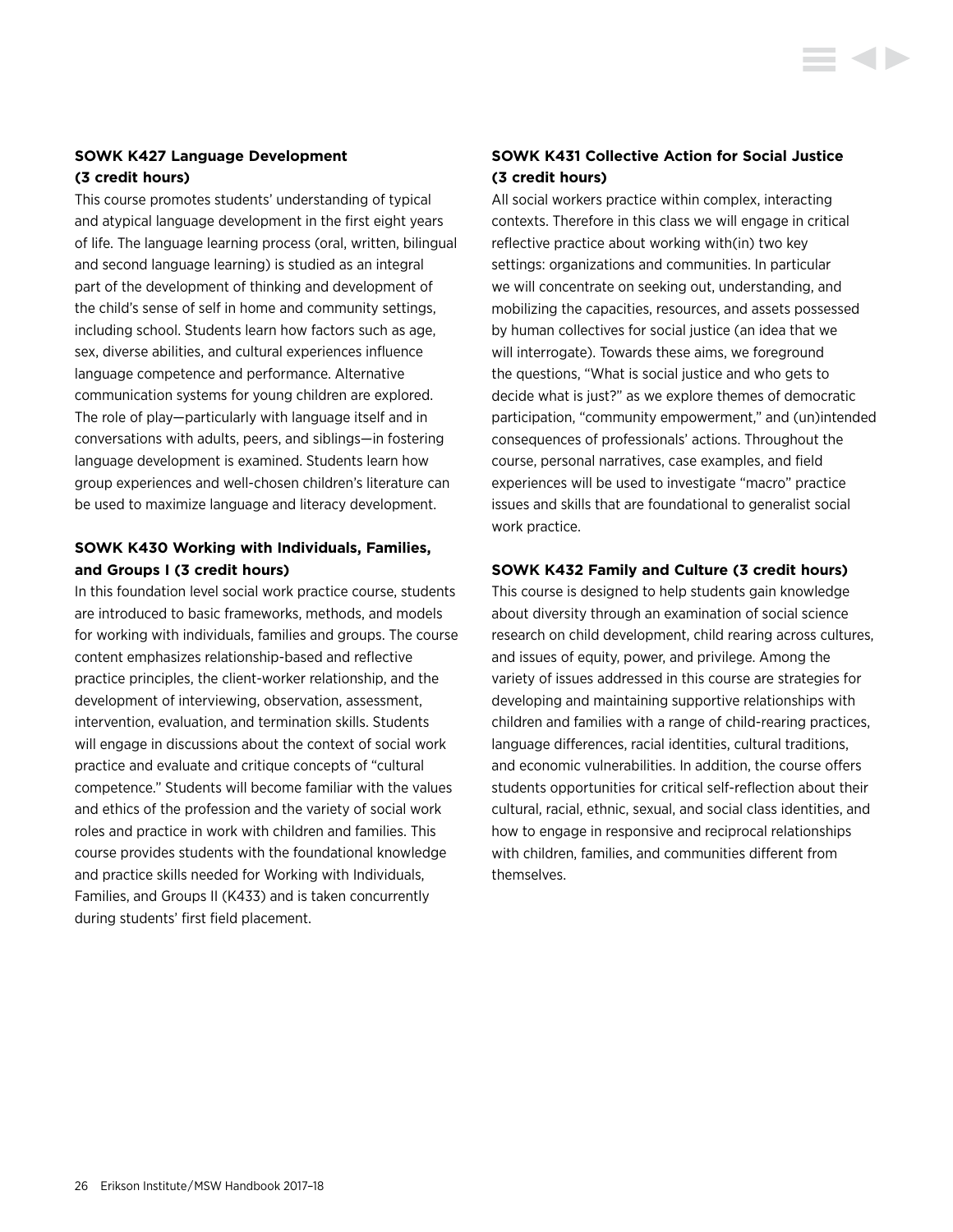## **SOWK K433 Working with Individuals, Families, and Groups II (3 credit hours)**

In this foundation level social work practice course, students will build on the knowledge and practice skills developed in Working with Individuals, Families, and Groups I (K430). The course content emphasizes theoretical frameworks and approaches to practice including relational/psychodynamic, cognitive-behavioral, family systems, and group work. It also explores risk assessment and intervention in the practice fields of child welfare, intimate partner violence (IPV), substance abuse, and mental health (including risk assessment and stabilization of mental health emergencies such as harm to self, harm to others, and acute psychosis). Issues of termination will be revisited as well as the salience of loss in their work with children and families. This course is taken concurrently during students' first field placement and the prerequisite for the course is: Working with Individuals, Families, and Groups I (K430).

## **SOWK K434 Children, Families, and the Law (3 credit hours)**

This course is designed to prepare students to understand and work with the legal system through exploring a range of complex issues involving family and children's best interests. These include understanding how "family" is defined, and whether current laws and policies regarding parental autonomy and permanency for children, including children involved in the child welfare system, adequately serve the best interests of children and families across diverse cultural contexts. The course also addresses the issue of multidisciplinary decision-making and advocacy processes related to understanding and respecting children's and families' rights. Disparities in social policies and the legal system are also explored in relation to vulnerable and disenfranchised populations, children with disabilities, and families with mental illness. Broader legal and social justice issues related to immigration, international law, transcultural adoption, incarceration, and unaccompanied minors are also discussed.

## **SOWK K435 Biopsychosocial Problems (2 credit hours)**

This course builds on concepts developed in Social and Emotional Development I and II, practice courses, and Supervision Seminars and takes students' knowledge and understanding from these courses to a more advanced level. Using a case study approach, it draws upon socialcultural theories and theories of development and identity to provide a context in which to understand the nature of diagnostic thinking and definitions of problems in biopsychosocial functioning and assessment. The course provides students with an opportunity to explore how relationships between biological, psychological, and environmental factors lead to and exacerbate individual problems in functioning. This applied course will also help students understand, learn, and critique descriptive approaches to mental health assessment and the use and application of the DSM V and other taxonomies for assessing and diagnosing a range of mental health disorders. Students will discuss the ways in which race, ethnicity, social class, gender, sexual orientation, age, and other social variables intersect with assessment and practice issues. Issues related to pharmacological intervention will also be explored.

## **SOWK K436 Advanced Treatment with Parents and Children (3 credit hours)**

This course builds on concepts learned in Social and Emotional Development I and II; Working with Individuals, Families and Groups I and II; and Advanced Practice with Children, Adolescents and Adults. It is designed to deepen students' theoretical understanding and practice knowledge regarding working with children, parents, and other caregivers around social/emotional, behavioral, and relational challenges. Students will expand their competencies in individual, dyadic, family, and other approaches to working across home visiting and agencybased settings. The course will review and critique evidencebased intervention/treatment models, with a specific focus on working with children and families within their developmental, historical, and cultural contexts. Attention will be placed on working with specific populations that our students are likely to encounter in their work including: adolescent parents, immigrant families, families experiencing trauma, parents with mental illness and/or substance abuse/ dependence, and children/parents with other specialized needs and concerns.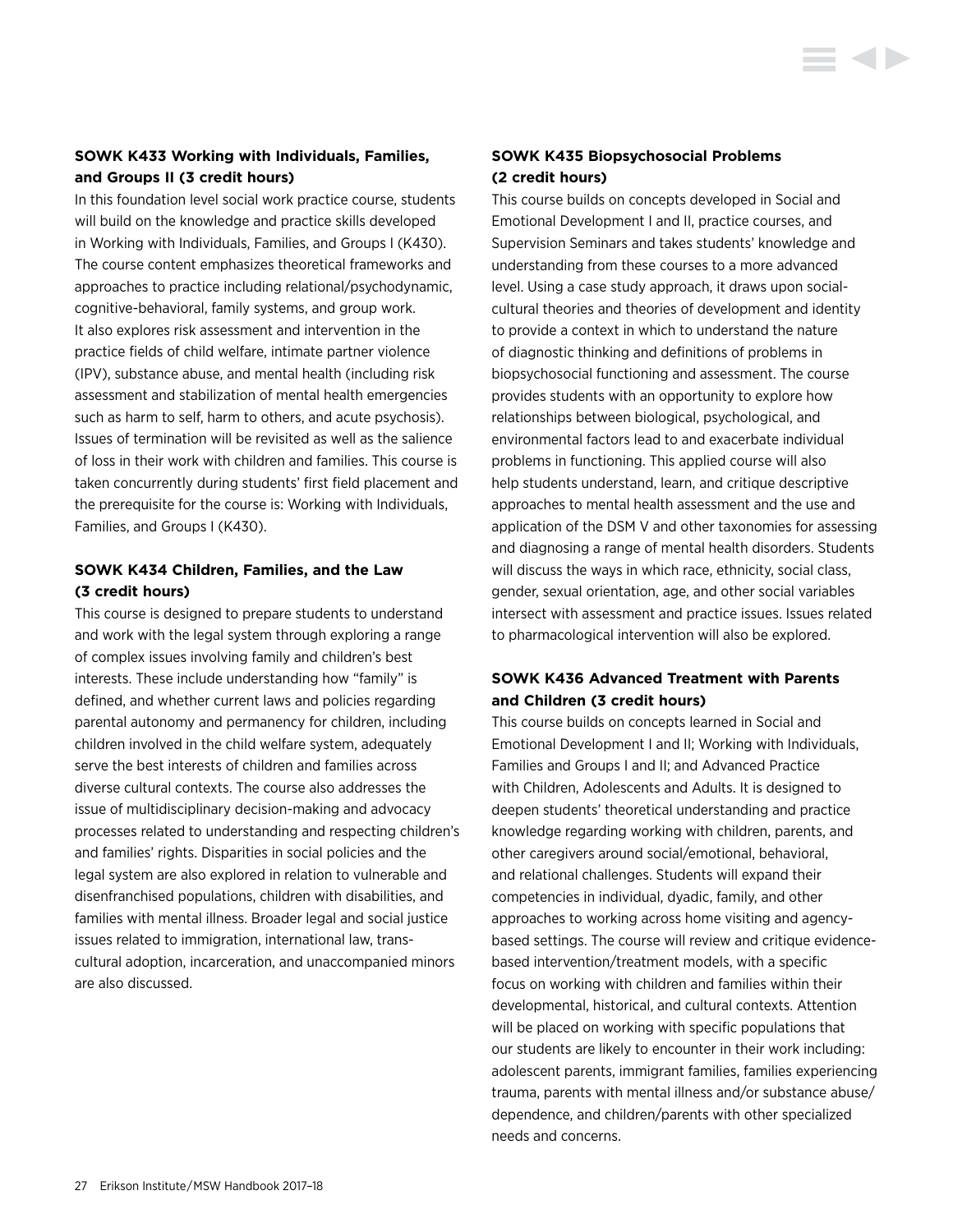## **SOWK K437 Trauma-Informed Social Work Practice (3 credit hours)**

This course provides students with an understanding of the sociopolitical context of trauma and its impact on neurobiology, health, mental health, social relationships, and community functioning, as well as assessment and treatment strategies for children and families affected by trauma. The course will be taught through a developmental lens including examination of the effects and treatment of trauma during infancy and toddlerhood, the pre-school years, school-age years, and adolescence. Students will learn about evidence-based approaches for addressing trauma at the individual, family, school, and community levels. The course will explore the complexity of responses to and recovery from trauma which depend on a multitude of variables including the intersection of culture, race, ethnicity, sexual orientation, immigration status, and faith traditions among others. The course prepares students to recognize symptoms and behaviors associated with trauma and factors that mitigate or aggravate the impact of trauma. Students will be exposed to a range of empiricallysupported treatment strategies, including Child-Parent Psychotherapy (CPP), Trauma-Focused Cognitive-Behavior Therapy (TF-CBT), Parent-Child Interaction Therapy (PCIT), and several models used in schools. Students will learn about how caregivers including therapists can experience secondary trauma and the importance of self-care while undertaking trauma work. The course will build upon concepts learned in Social and Emotional Development, Advanced Practice with Children, Adolescents, and Adults; and Biopsychosocial Problems.

## **SOWK K438 Working with Families and Children with Diverse Abilities (3 credit hours)**

This course provides students with frameworks and skills for working with people who have diverse abilities and their families. We will explore the interdependence of biology including physical growth and development, family, community, and society (race, class, gender, and culture) on development, health, education, and well-being across the life span, in order to understand the kinds of challenges people face, as well as to recognize the strengths they possess to meet these challenges. An emphasis will be placed on developing the skills to effectively communicate, support, empower and advocate for and with them within nested and interacting contexts, including early intervention, (special) education, social services, medical, mental health, and child welfare. The first third of the course provides frameworks and ideas. The remainder of the course will be spent engaging in case study analyses, simulations, and collaborative activities as the primary means of considering children's and families' perspectives and experiences and professionals' roles in helping people to negotiate the multiple systems they may encounter.

# **SOWK K439 Social Policy and Advocacy (2 credit hours)**

The central theses of this course are 1) that policies are historical and cultural artifacts reflecting practices of power that have direct and daily impact on children's, families' and professionals' lives; and 2) that consideration of ideological influences on one's professional actions is an essential dimension of reflective praxis. Therefore we will actively engage with the histories of professional social work, child development, and the American welfare state in order to shed light on how social problems and solutions have been framed throughout this nation's history. These collaborative reflections provide a critical foundation for the approaches to applied policy analysis and policy advocacy that we will practice and which are integral to generalist approaches to social work.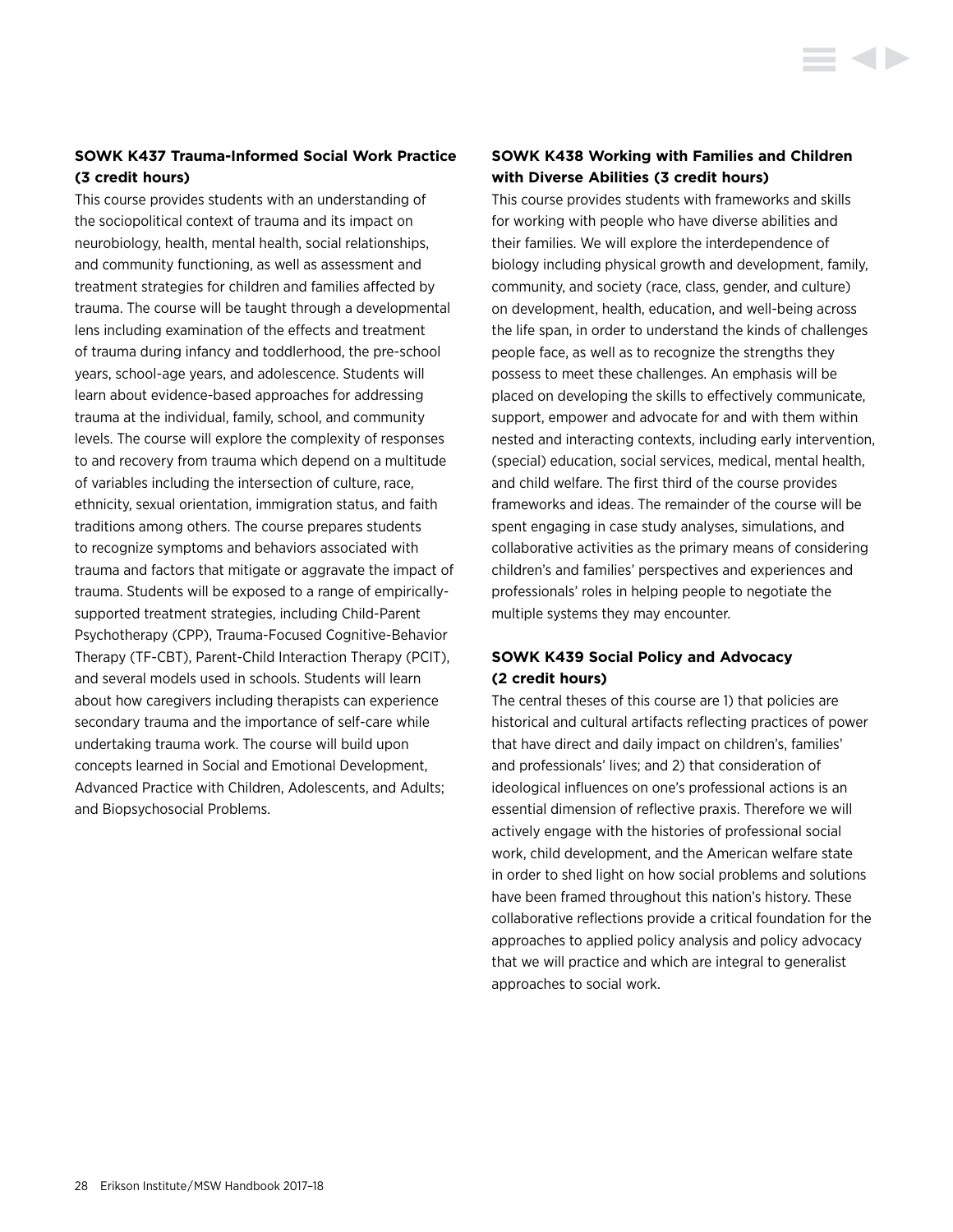# Concentration course work

*Children and families concentration*

## **SOWK K454 Advanced Practice with Children, Adolescents, and Adults (3 credit hours)**

This course is concurrent with the students' Concentration Year Field Instruction and Concentration Year Supervision Seminar. It precedes the Advanced Treatment with Parents and Children course. It is designed to build on relevant concepts covered in Social and Emotional Development I and II and Working with Individuals, Families, and Groups I and II, particularly in relation to understanding individuals and their adjustment within developmental, biopsychosocial, and person-in-environment frameworks. The course also provides students with the theoretical and practice knowledge base necessary for effective social work practice with individuals across the lifespan. Students will be introduced to a range of therapeutic approaches and processes, including psychodynamic, cognitive, behavioral, and multi-cultural approaches to intervention. Particular attention will be given throughout the course to cultural, racial, ethnic, socioeconomic, and other social variables that impact the delivery of appropriate and effective services to children, adolescents, and adults. Written and videotaped case studies and the students' previous field experience will be used to give them opportunities to integrate theory with practice.

### *Children's law and policy concentration*

## **LAW 665 Introduction to the Study of Law and Legal Systems (2 credit hours)**

This foundational course introduces students to the sources and functions of law in our society. The course begins with an explanation of the structure and traditions of the American court system. Students then learn to read and analyze cases and statutes and develop basic legal written and oral presentation skills. The course uses child and family law cases and problems and provides students with the background they will need for future children's law and policy studies.

## **LAW 667 Introduction to Children's Law and Policy (2 credit hours)**

**SALE** 

This course is designed to give students an introductory overview of the law as it affects children. It begins with a discussion of the constitutional relationship among children, parents and the state, as well as the respective roles of the federal and state governments in the regulation of children and families. The course then introduces students to the principal areas of civil and criminal law that affect children and families. With this baseline of understanding, students can choose elective courses that provide a more in-depth study of a particular topic (e.g. education law, child welfare, etc.).

## **LAW 670 Child Welfare Law and Policy (2 credit hours)**

This course focuses on federal and state legal and policy efforts to protect children from abuse, neglect and other forms of maltreatment. Topics include mandatory reporting laws, liability issues, the general structure and content of child protection laws, including permanency planning and termination of parental rights. Students will explore the concept of the best interest of the child in a legal context and review laws and research aimed at promoting children's welfare.

### *Infant/early childhood mental health concentration*

## **SOWK K474 Parent-Child Relationship Assessment in Early Childhood (2 credit hours)**

This course explores social/emotional and relationship screening and assessment. Students will explore and discuss a range of screening tools and then will have more in-depth exposure to selected tools through a hands-on, assessment experience with a young child and caregivers. All students will be trained in the Brief Infant Toddler Social Emotional Assessment (BITSEA), the Crowell Procedure, and the Working Model of the Child Interview (WMCI). Students will be introduced to the use of the FEAS in assessment, and the Parent Development Interview. Students will conduct a thorough and multi-modal assessment of the parent-child relationship and will integrate the information learned into a professional report.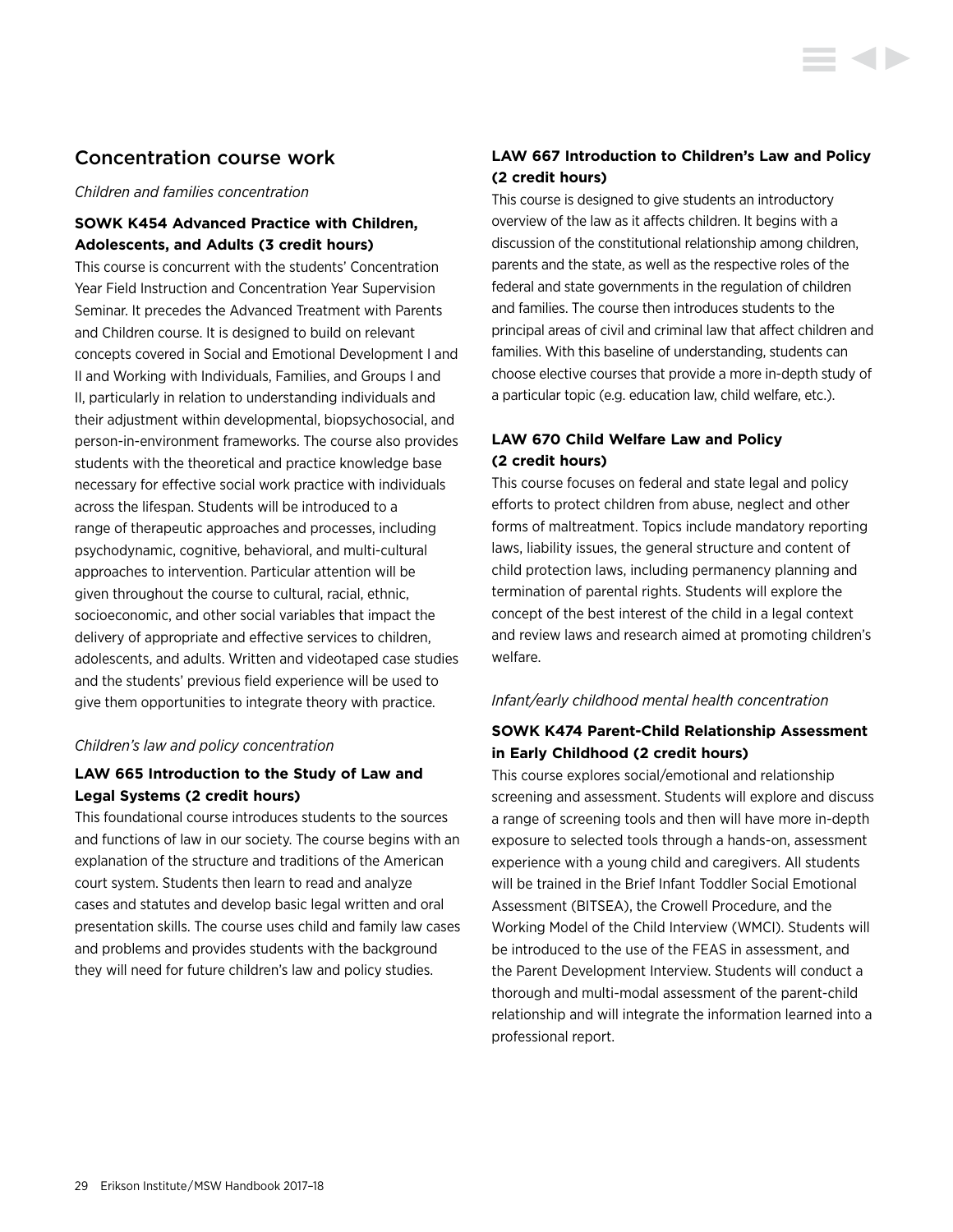## **SOWK K475 Infant/Early Childhood Mental Health Practice: Parent-Child Relationships (4 credit hours)**

This year-long course focuses on developing relationships with families and on how these relationships can support growth and development for young children and families. Emphasis is placed on culture and context in Infant and Early Childhood Mental Health (IECMH) practice. In the fall semester, the course focuses on approaches to working with diverse families, understanding and assessing developmental and relational difficulties, using assessment as a collaborative process, and core concepts of relational therapies. Special focus is placed on interventions where children and/or families have experienced trauma or loss, considering the impact on development and relationships and resiliency in the face of significant challenge. In the spring semester, the course addresses relational approaches to early regulatory challenges and social-emotional and behavioral problems during the preschool years. Students learn exemplary approaches and strategies for IECMHinformed practice in home visitation, child care, early intervention, primary care and child welfare. Students study the role of the IECMH consultant and practice using the consultation stance to promote change. The important role of policy, advocacy and systems building in IECMH is addressed. Use of reflective practice and supervision is a unifying factor in this course. Students develop in-depth intervention skills as well as learn to recognize the limits of their practice, based on their disciplinary training.

# Field Instruction and seminars

## **SOWK K440 and K442 Generalist Year Field Instruction I and II (1 credit hour each)**

Generalist Year Field Instruction I and II are designed to be taken by entering foundation level social work students in the first year of their master's program. Students enrolled in Generalist Year Field Instruction I and II will also take Generalist Year Supervision Seminar I and II concurrently. The overall goal of field education is to provide graduate level social work students with field related opportunities to develop foundation level competencies by helping them apply and explore their classroom-based knowledge

of social work theory, skills, values, and ethics to their experience in the field. Students will have the opportunity to test particular concepts and principles of practice against the realities and demands of actual professional practice.

## **SOWK K441 and K443 Generalist Year Supervision Seminar I and II (2 credit hours each)**

Concurrent with their first fieldwork experience, students will participate in a weekly supervision seminar that focuses on learning through self-reflection, reading, discussion, and ongoing group participation. The goal of this course is to help students integrate knowledge with practice and reflection and to deepen their capacity to reflect on their social work practice. Students will be asked to think critically about what they do, why they do it, how their practice both reflects and affects who they are and what they believe about people's struggles and change process. Students will also be asked to reflect upon the structure, mission, and goals of the organizations they are engaged with, and to consider how these interact with their own professional identity, experience, and belief system.

## **SOWK K450 and SOWK K452 Concentration Year Field Instruction I and II: Children and Families Concentration (1.5 credit hours each)**

Concentration Year Field Instruction I and II are designed to be taken by students during their final year of the master's program and who have already completed their generalist year field instruction, or students who are enrolled with advanced standing. Students enrolled in Concentration Year Field Instruction I and II will also be enrolled in Concentration Year Supervision Seminar I and II concurrently. Students will have the opportunity to deepen their knowledge and experience in their chosen area of concentration through opportunities to apply and explore their classroom-based knowledge of social work theory, skills, values, and ethics to a deeper level of experience in the field. Students will have the opportunity to develop specialist practice skills while also learning about the realities and demands of professional practice in their chosen concentration area. Throughout their second placement, they will also be given the opportunity to develop their professional identity as practitioners in a concentrated area of social work.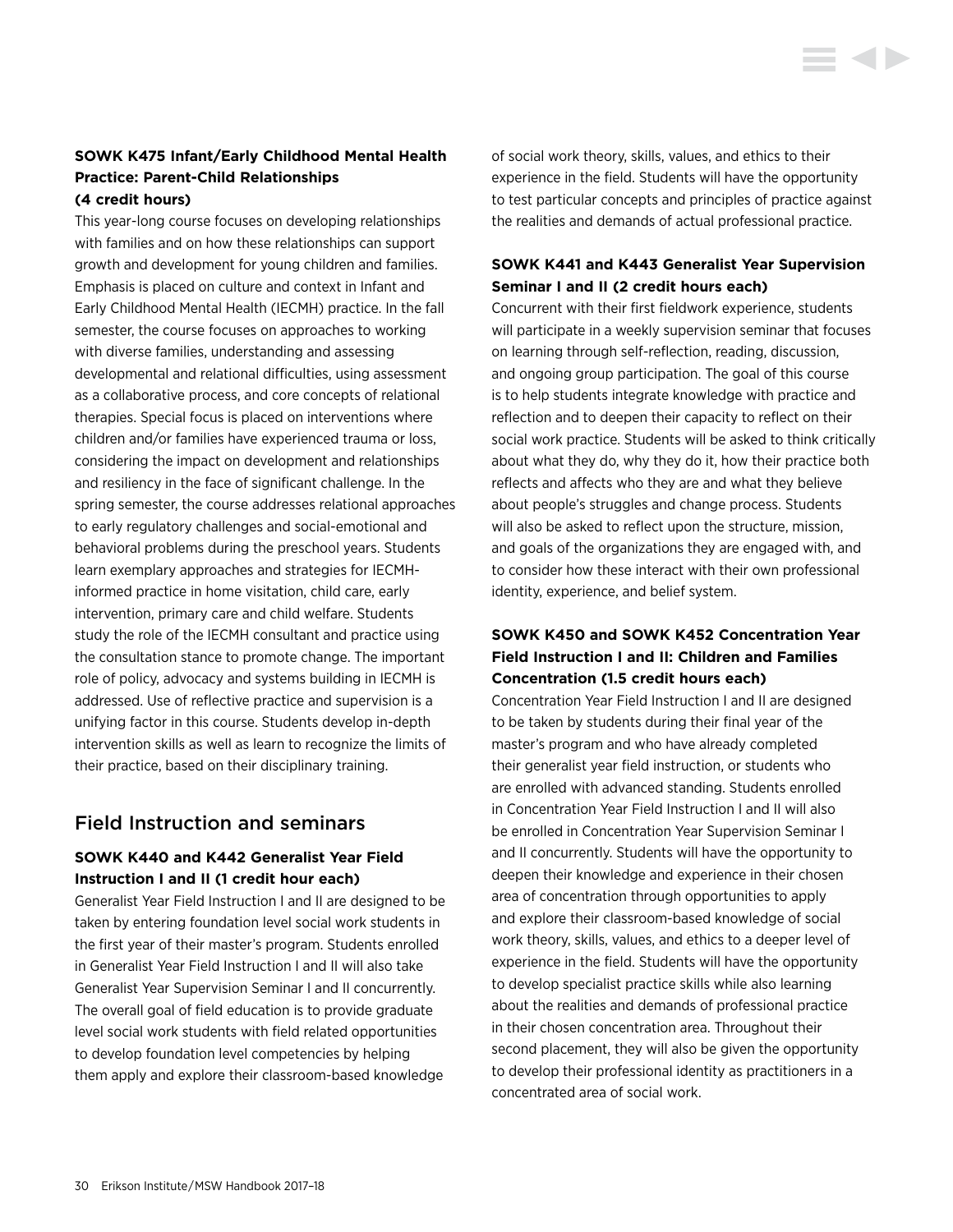## **SOWK K451 and SOWK K453 Concentration Year Supervision Seminar I and II (2 credit hours each)**

Concurrent with their second fieldwork experience, students will participate in a weekly supervision seminar that focuses on learning through self-reflection, reading, discussion, and ongoing group participation. The goal of this course is to help students integrate knowledge with practice and reflection at a more independent level and to further deepen their capacity to reflect on their social work practice with children and families. Students will be asked to think critically about what they do, why they do it, how their practice both reflects and affects who they are, and what they believe about people's struggles and change process. Students will also be asked to reflect upon the structure, mission and goals of the organizations they are engaged with and to consider how these interact with their own professional identity, experience, and belief system. At this point in their professional development, it is expected that students will be closer to identifying themselves as social work professionals who have specialized knowledge and practice experience with children and families.

# **SOWK K455 and SOWK K456 Concentration Year Field Instruction I and II: Children's Law and Policy (1.5 credit hours each)**

Concentration Year Field Instruction I and II are designed to be taken by students during their final year of the master's program and who have already completed their generalist year field instruction, or students who are enrolled with advanced standing. Students enrolled in Concentration Year Field Instruction I and II will also be enrolled in Concentration Year Supervision Seminar I and II concurrently. Students will have the opportunity to deepen their knowledge and experience in their chosen

area of concentration through opportunities to apply and explore their classroom-based knowledge of social work theory, skills, values, and ethics to a deeper level of experience in the field. Students will have the opportunity to develop specialist practice skills while also learning about the realities and demands of professional practice in their chosen concentration area. Throughout their second placement, they will also be given the opportunity to develop their professional identity as practitioners in a concentrated area of social work.

## **SOWK K457 and SOWK K458 Concentration Year Field Instruction I and II: Infant/Early Childhood Mental Health (1.5 credit hours each)**

Concentration Year Field Instruction I and II are designed to be taken by students during their final year of the master's program and who have already completed their generalist year field instruction, or students who are enrolled with advanced standing. Students enrolled in Concentration Year Field Instruction I and II will also be enrolled in Concentration Year Supervision Seminar I and II concurrently. Students will have the opportunity to deepen their knowledge and experience in their chosen area of concentration through opportunities to apply and explore their classroom-based knowledge of social work theory, skills, values, and ethics to a deeper level of experience in the field. Students will have the opportunity to develop specialist practice skills while also learning about the realities and demands of professional practice in their chosen concentration area. Throughout their second placement, they will also be given the opportunity to develop their professional identity as practitioners in a concentrated area of social work.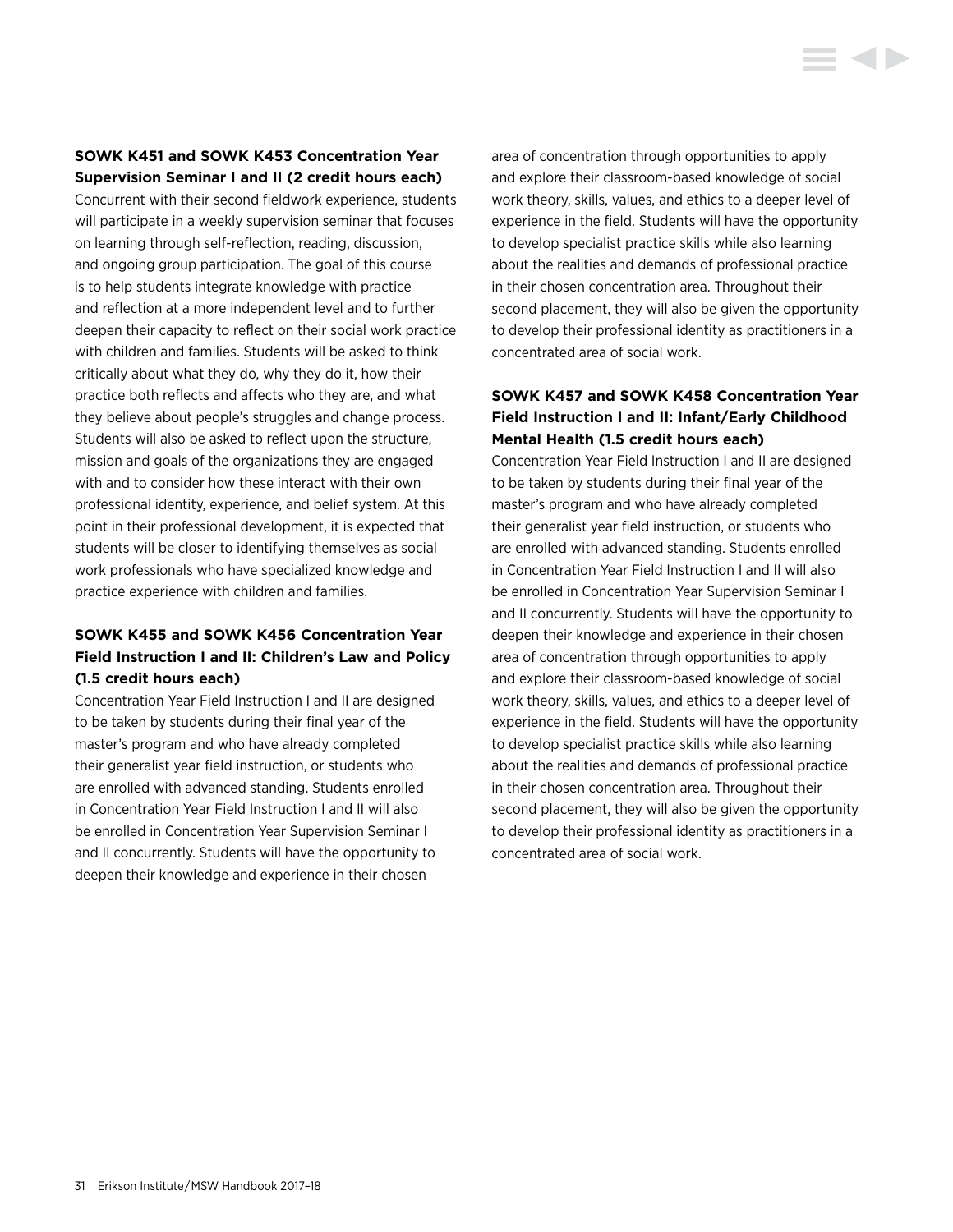# Academic writing program courses

## **W005 Academic Writing Preparation (0 credit hours)**

This four-week course, offered free of charge, is an orientation to the process of graduate-level academic writing. Students in this course will learn how to read for an assignment, organize a paper, and integrate course materials in a written, academic format. Students will also learn where and how to look for help on assignments. The goal of this course is to help students prepare for the demands of a graduate program by developing and/or augmenting reading and writing skills and strategies for time management. Students can register for this course as either an online or on-campus class. It is open to all students.

## **W006 Writing Tutorial I (0 credit hours)**

Erikson students are expected to be proficient writers, and this course is designed to help them with this process. Interested students may be assigned a weekly writing tutorial, typically consisting of one or two students and a tutor. Writing tutors are Erikson alumni with first-hand knowledge of the Erikson curriculum and they support students in mastering academic writing. Students are required to attend tutoring sessions and to meet deadlines negotiated between tutor and student as necessary for timely submission of course papers.

### **W007 Writing Tutorial II (0 credit hours)**

The course is similar to Writing Tutorial I. Students who have been experiencing particular difficulty with written assignments during the first semester may be offered tutoring support at this point. (Students who have been in tutoring during the first semester may be ready to work more interdependently going forward.)

## **W008 Course-Specific Group Study Sessions (0 credit hours)**

Each semester, the Academic Success Center facilitates group study sessions that focus on the content of core child development courses. These tutor-led sessions provide an opportunity for students and their peers to support each other in their program of study. Core courses include Social and Emotional Development I and II, Development of Cognition, Language, and Play I and II, and Family and Culture. Group study sessions are open to all students.

## **W009 Academic Writing Group Study Session (0 credit hours)**

Each semester, the Academic Success Center facilitates group study sessions that focus on academic writing. These sessions provide an opportunity for students to practice their writing and to learn new writing skills. The content of these sessions will change depending on student-led inquiries about academic writing and assignments. Writing group sessions are open to all students.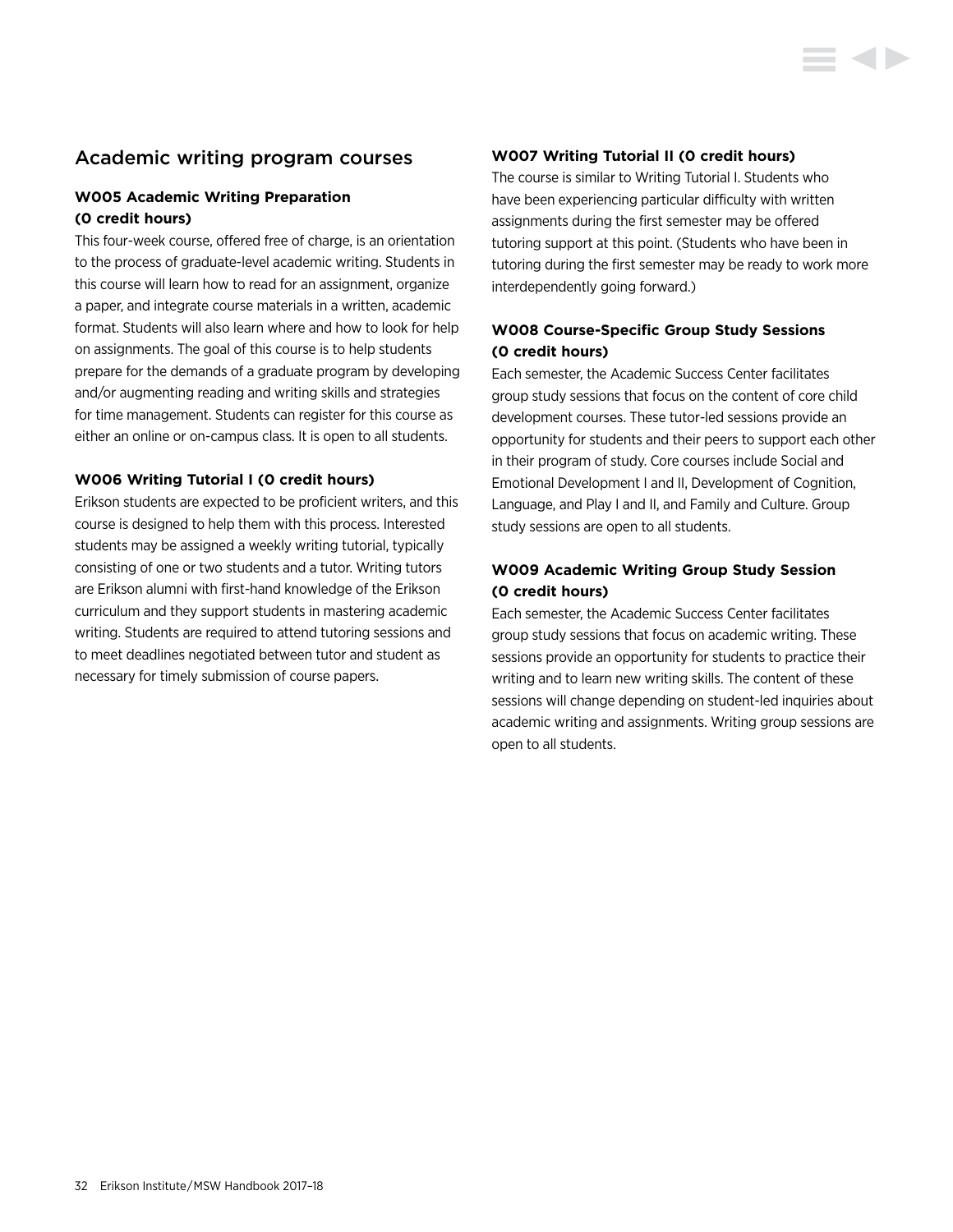# <span id="page-33-0"></span>Academic policies and procedures

The following policies apply to all degree, certificate, and at-large students. It is each student's responsibility to become familiar with and abide by these policies while enrolled as a student at Erikson.

## **Academic integrity**

The academic integrity policies of Erikson Institute are based on the respect for individual achievement that lies at the heart of academic culture. Every faculty member and student belongs to a community of scholars in which academic integrity is a fundamental commitment. It is critical that students contribute to the ideal of academic integrity and accept individual responsibility for their work.

Academic dishonesty or misconduct undermines the learning experience and may be grounds for dismissal. Academic dishonesty or misconduct can include, but is not necessarily limited to, the following unacceptable conduct: 1) cheating (including use of unauthorized materials, altering a graded work, or allowing another person to do one's work); 2) plagiarism (including copying of material from published or posted works of others without proper attribution); 3) obtaining an unfair advantage (including unauthorized use of examination materials, defacement or theft of materials needed by others, unauthorized collaboration on assignments, or intentional interference with another student's academic work); 4) fabrication of data; 5) falsification of records or official documents; 6) unauthorized access to computerized academic or administrative records or systems; or 7) aiding and abetting any such acts of academic dishonesty.

Specific examples of academic dishonesty, including but not limited to the above, and additional information is available in the library and through the writing tutorial program. However, all graduate students entering Erikson Institute are presumed to be familiar with basic standards of academic integrity within the higher education community. To this end, every student should obtain her/his own copy of *Doing Honest Work in College: How to Prepare Citations, Avoid Plagiarism, and Achieve Real Academic Success* by Charles Lipson (2004). Student failure to practice academic integrity will, depending upon the seriousness of the misconduct, result in a sanction ranging from a lowered grade or grade of "F" for the assignment to expulsion from the Institute.

#### **Informal resolution of concerns regarding academic dishonesty**

▄▗▖▅

Suspected cases of academic dishonesty should be reported to the course instructor, the Administration, or any faculty member of the Institute. If the complaint relates to a specific course or a project being supervised by a particular instructor, the complaint will be referred back to that faculty member, who will have initial jurisdiction over any instance of academic dishonesty relating to that faculty member's course or work performed under that faculty member's supervision. In such circumstances, the faculty member may personally meet with the student to discuss the alleged misconduct and its consequences (e.g., zero on an exam, a lower grade for the course, etc.). If the student and faculty member reach an agreement, the incident need not be the subject of any further proceedings; however, a written statement or "letter of understanding" must be drafted by the faculty member, signed by the faculty member and student to record the resolution of this matter, and retained by the faculty member, with a copy of the resolution promptly forwarded to the Dean of Students.

If a complaint about academic dishonesty in a specific course or under a specific faculty member's supervision is not resolved informally between the student and faculty member as described above, then the faculty member must notify the student in writing (by both email and certified mail, if possible) of the alleged misconduct.

A copy of that written notice will be provided to the Dean of Students, who will initiate an investigation as described below in "Investigation and Resolution of Formal Academic Dishonesty Complaint."

Once a student receives formal or informal notice that a faculty member or other Institute community member has expressed concerns about the student's potential violation of the Academic Integrity Policy, the student may not change his or her registration in a course in which the charge is pending or in which a finding of academic dishonesty has been made. Once a complaint has been referred to the Administration after failure to achieve an informal resolution, the complaint may not be withdrawn by the complaining party without the Administration's approval, nor may any faculty member resolve the matter without the Administration's approval. A student may not receive an Institute degree or certificate while a charge of academic dishonesty is pending or while a sanction imposed pursuant to a finding of academic dishonesty is in effect.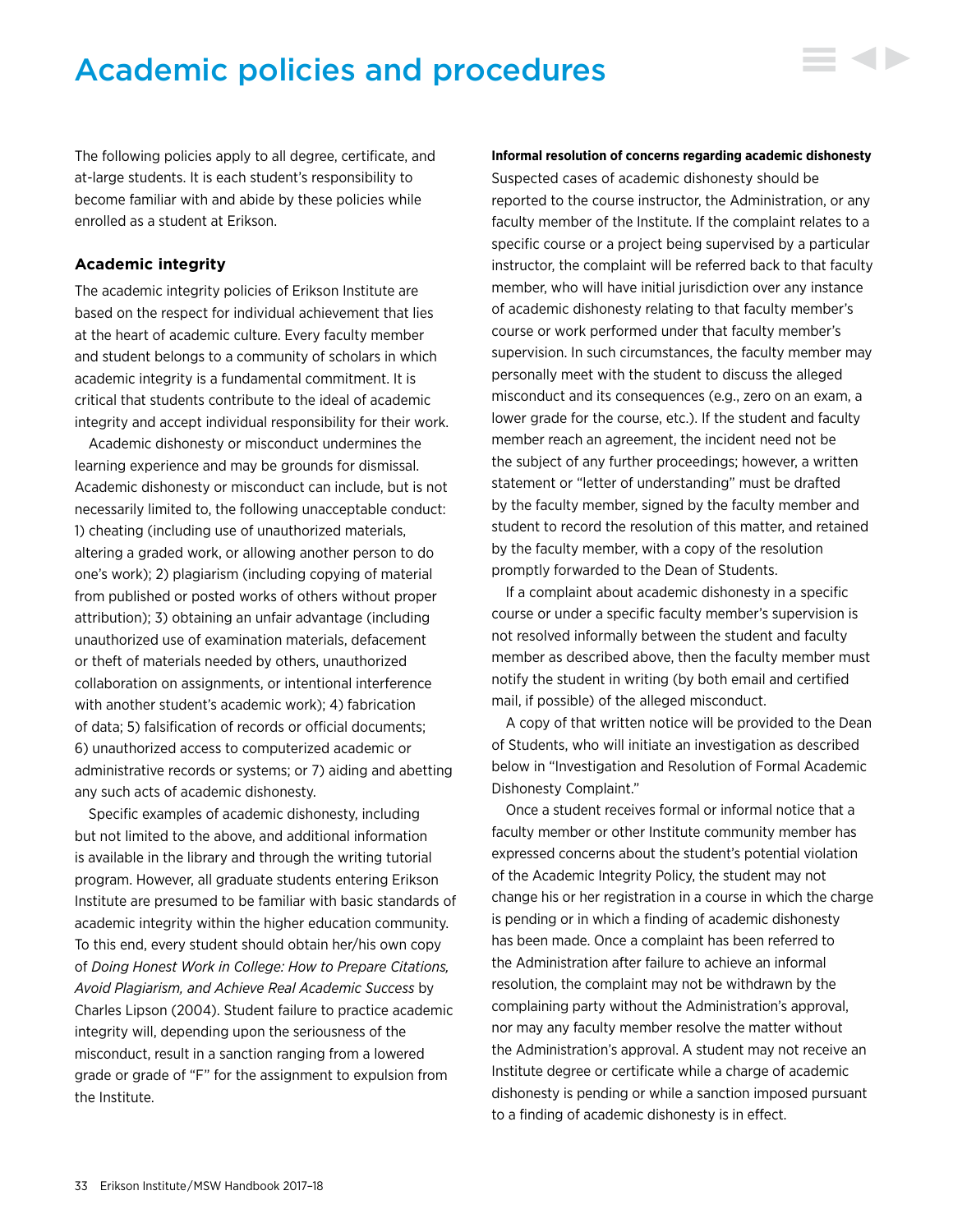The Institute has the authority to pursue an investigation of alleged academic dishonesty and enter a finding of violation or sanctions (including rescission of a degree or certificate) against a student or former student, notwithstanding that student's having already withdrawn or transferred from the institution or graduated with a degree or certificate.

#### **Other concerns about academic dishonesty**

In certain circumstances, a student may suspect another student or Institute representative of academic dishonesty, or an Institute representative other than a student's course instructor may develop such concerns about a student. In such circumstances, that suspicion should be reported or complaint made to the faculty member teaching the particular course at issue or to the Dean of Students. If any faculty member becomes aware of such a suspicion or complaint relating to a course other than one being taught by that faculty member, this information should also be reported to the Dean of Students. Once such a complaint or concern reaches the Dean of Students, the Dean will attempt to resolve the matter informally if no informal resolution has yet been attempted, using a process similar to the Informal Resolution process noted above; if such a resolution cannot be achieved, the Dean will then institute an Investigation and Resolution as set forth below.

The Institute reserves the right to modify the procedures set forth below for investigation, resolution, and appeal of academic dishonesty complaints, as appropriate to the particular case, upon notice to the complaining/reporting party and to the student or other Institute representative who is the subject of the complaint.

## **Investigation and resolution of formal academic dishonesty complaint**

Where a complaint is referred by a faculty member to the Dean of Students for formal investigation, the procedure undertaken shall be as follows. The Dean of Students may conduct the investigation or designate another representative of the Institute to conduct such investigation, as the Dean deems appropriate. The Dean or designee shall then review the facts of the alleged incident, including statements made by the reporting individual, the accused individual, and supporting material. The accused individual and reporting individual shall both have the opportunity to meet separately with the investigating Dean or designee and provide written material or documents considered

relevant to resolution of the complaint. The investigating Dean or designee may, but need not, conduct interviews or undertake other investigation as suggested by the parties or as deemed appropriate, including seeking information from individuals outside the Institute about appropriate academic conduct or anything else relevant to investigation of the complaint. The investigating Dean of Students or designee has the discretion to limit or expand the scope of the investigation as deemed appropriate to dispose fully and fairly of the complaint. The investigating Dean or designee also has the discretion to confer with the Dean of Enrollment Management or any other Erikson Institute representative, as appropriate, in the course of such investigation or when considering a range of possible sanctions.

At the conclusion of the investigation, the Dean of Students or designee shall, subject to any applicable FERPA limitations, notify the reporting party and the accused party in writing about the investigator's conclusions as to 1) whether an academic integrity violation occurred and, if so, 2) the sanction to be placed upon the accused for the violation. In any investigation in which a violation is found regarding a student's conduct in a specific course or program, or in any investigation stemming from a faculty member's complaint about a student, the Dean of Students or designee should first confer with the appropriate faculty member about the proposed sanction. If an affected faculty member and the Dean of Students (or designee) cannot agree on an appropriate sanction, the Dean (or designee) shall make the final decision as to the appropriate sanction, but the faculty member shall have a right to appeal that determination as set forth in the "Appeal of Academic Dishonesty Determination" procedure set forth below.

Investigations conducted pursuant to this paragraph shall be maintained as confidential by all parties to the greatest extent reasonable, but the Institute reserves the right to investigate such matters fully and to disseminate information, both within and beyond the Institute, to the extent deemed necessary to reach a fair and appropriate resolution.

#### **Appeal of academic dishonesty determination**

A student may appeal to the Institute a finding of academic dishonesty and/or the particular sanction assessed upon such finding by filing a written notice of appeal with the Senior Vice President for Academic Affairs/Dean of Faculty of Erikson Institute within 10 business days of the date that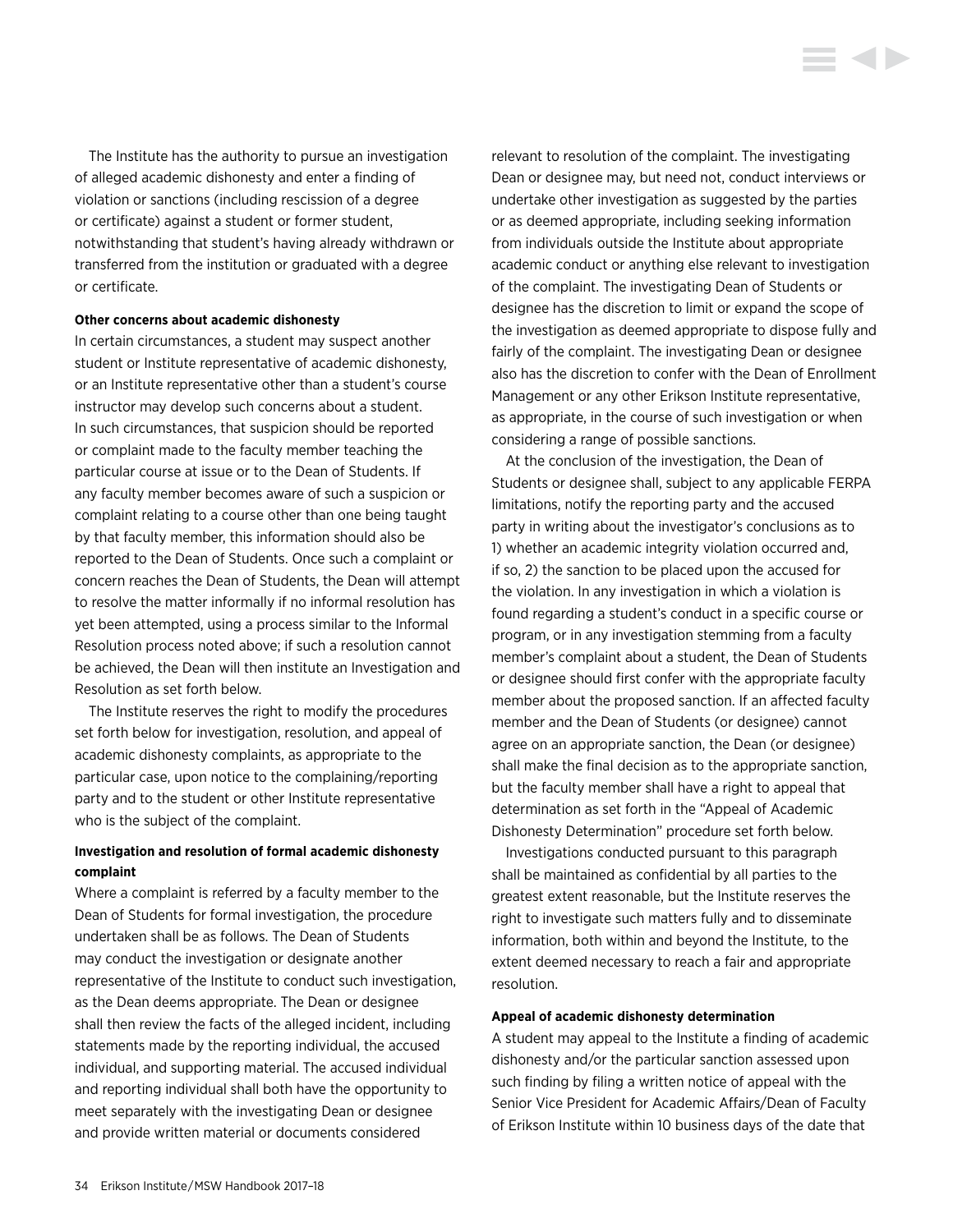<span id="page-35-0"></span>the student receives the written notification of resolution described above. The student's written notice of appeal must state whether the student is appealing the finding of dishonesty, the sanction, or both, and must describe in detail the grounds for appeal. Such an appeal may be considered by the Senior Vice President for Academic Affairs/Dean of Faculty or the Senior Vice President's designee, who will evaluate the matter to the extent considered appropriate under the circumstances. Grounds for appeal will be limited to alleged errors in procedures, misinterpretation of policies, or a clear discrepancy between a finding of liability and the sanction assessed. An appeal is not an evidentiary hearing or a reconsideration of the evidence, and the Senior Vice President for Academic Affairs/Dean of Faculty or designee need not, but may, interview the parties and accept supplemental written submissions or documentation. The decision of the Senior Vice President for Academic Affairs/ Dean of Faculty or designee on an appeal shall be final.

Where an appeal is taken regarding a serious sanction such as a grade of "F," suspension or expulsion, the sanction may, but need not, be stayed by the Senior Vice President's office pending the resolution of the appeal; no degree, certificate, or honors shall be awarded during the pendency of an appeal.

Where a faculty member disagrees with an academic dishonesty decision or a sanction assessed with respect to a student's work in the faculty member's course or under the faculty member's supervision, the faculty member may file an appeal with the Senior Vice President for Academic Affairs/Dean of Faculty, and this appeal shall be subject to the same time and notice requirements applicable to a student filing an appeal as noted above. A faculty member's appeal shall be heard by the Senior Vice President for Academic Affairs/Dean of Faculty or designee using the same process and limited scope of review applicable to a student's appeal. The decision of the Senior Vice President for Academic Affairs/Dean of Faculty or designee regarding a faculty member's appeal shall also be final.

## **Academic grievance procedure**

Academic disputes can arise relating to alleged mistakes or inequities in grading; application of due dates and extensions for late work; imposition of additional requirements after the course has begun; and similar issues. With respect to any academic grievance or dispute other

than one involving academic integrity, a student should use the following grievance procedure.

Where a student has questions or concerns about any requirement relating to a course or to any grading issue, the student should first attempt to resolve the problem directly with the instructor. If the issue is resolved informally between student and instructor, the matter ends and no formal record need be maintained.

If an academic grievance is not settled informally, or if the student wishes to pursue the matter formally, the student must file a written grievance with the Dean of Students within 10 business days after the issue for complaint has occurred. The Dean of Students (or designee) will consider the grievance within ten business days, determine whether it merits continued review, and dismiss it if it does not. The student grievant will be notified in writing if the Dean or designee determines that the grievance lacks merit, and this written decision is final.

If the Dean of Students or designee concludes upon initial review of the grievance that continued consideration is warranted, the Dean (or designee) shall then conduct an appropriate investigation, discussing the matter with the complaining student and with the instructor at issue, permitting both such parties to submit written materials if appropriate, and undertaking any other necessary investigation. The Dean or designee may effect a negotiated resolution between the student and faculty member at this stage, which resolution should be written, signed by the student and faculty member, and retained by the office of the Dean of Students.

Upon conclusion of such an investigation without a negotiated resolution, the Dean of Students or designee shall determine whether the grievance has merit and whether any relief is warranted. If the Dean or designee finds that the grievance lacks merit or that no changes to the challenged grade or course requirements are warranted, the Dean of Students or designee shall so notify the grievant and the affected faculty member in writing, with a copy of such resolution to be sent to the Senior Vice President for Academic Affairs/Dean of Faculty. In this situation, the decision of the Dean of Students (or designee) shall be final.

If the Dean of Students (or designee) determines, after investigation, that a student's academic grievance has merit and that a change in a grade or course requirement may be warranted, the Dean of Students (or designee) shall prepare a written recommendation for the consideration of the Senior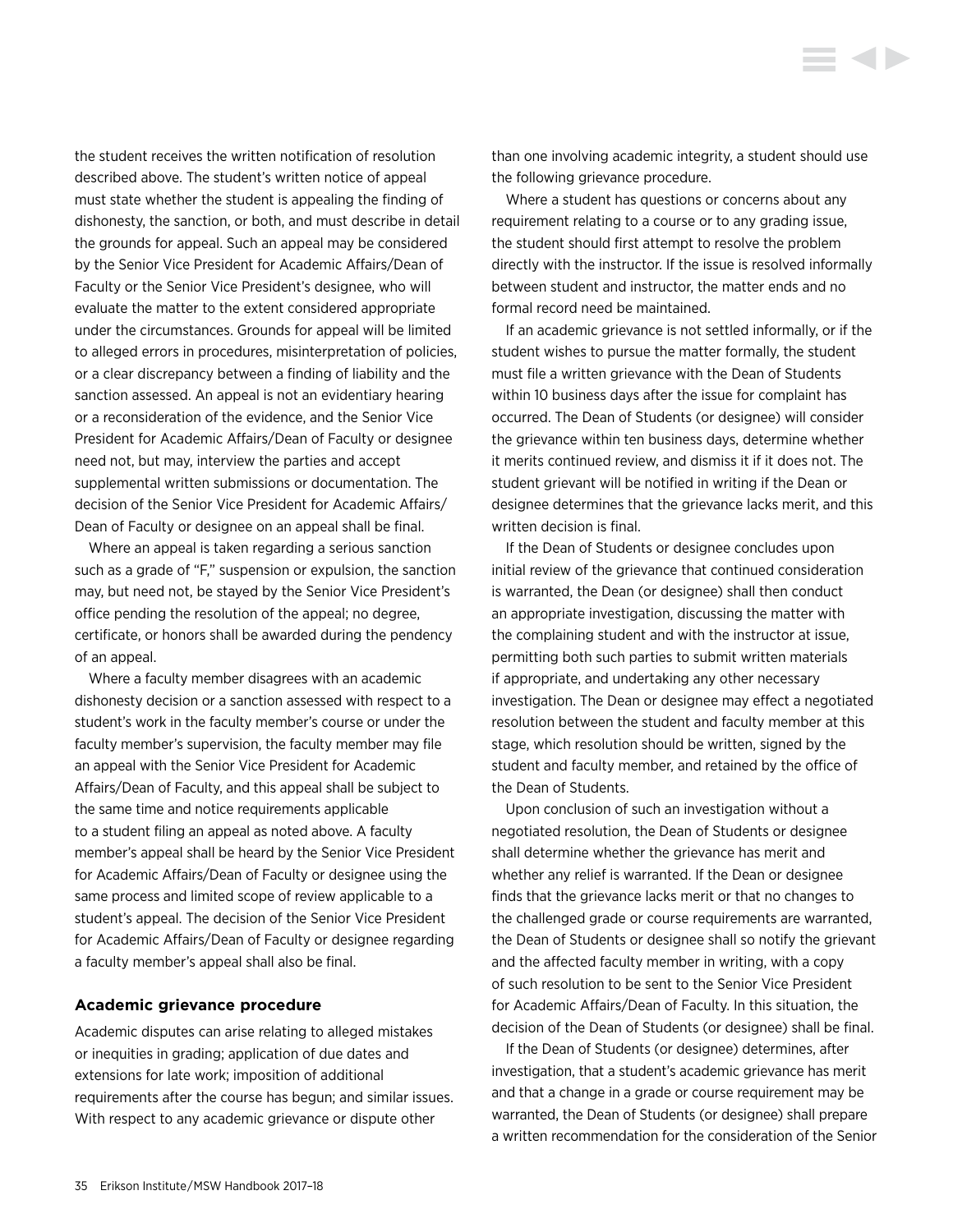Vice President for Academic Affairs/Dean of Faculty. The Senior Vice President for Academic Affairs/Dean of Faculty shall discuss the proposed recommendation with the student grievant, affected faculty member, and other members of the faculty or administration, as appropriate. The Senior Vice President for Academic Affairs/Dean of Faculty may also investigate the grievance.

If investigation is deemed appropriate, the Senior Vice President for Academic Affairs/Dean of Faculty may ultimately accept, reject, or modify the recommended resolution. The Senior Vice President for Academic Affairs/ Dean of Faculty will notify the student grievant and the affected faculty member of the Senior Vice President for Academic Affairs/Dean of Faculty' decision upon the recommendation, which shall constitute the final decision on the grievance.

# **General grievance procedure applicable to other student grievances**

The Academic Grievance Procedure set forth above does not apply to any issues relating to academic integrity, student discipline, or denial of accommodation, which are governed by separate, specific procedures set forth in this Handbook. With respect to any other disputed decisions or conduct by Erikson representatives, however, a student is free to file a grievance under the above Academic Grievance Procedure section, and a modified version of the investigation and resolution process set forth above will be used to resolve the disputed issue. The Institute reserves the right to modify its Academic Grievance Procedure as appropriate to the specific nature of the grievance; for instance, depending upon the nature of the grievance or the identity of the Erikson representative whose conduct is being challenged, the above procedure might be changed, or a different decision maker designated, to allow for full and fair resolution of a particular grievance. The student grievant and any other parties to such a grievance will be notified if modifications to the Academic Grievance Procedure are implemented for any particular grievance.

Where a grievance includes issues covered under one or more of the Institute's applicable grievance procedures, the Institute will determine which such procedure will apply to the particular grievance and will notify the grievant and other parties to this effect. Any questions about how a grievance should be filed or how it will be processed should be directed to the Dean of Students or the Senior Vice President for Academic Affairs/Dean of Faculty.

#### **Handbook grievance and appeal procedures**

All of the grievance, appeal, and disciplinary procedures set forth in this Handbook are intended as fact finding and dispute resolution mechanisms and do not afford students any contractual rights. The Institute reserves the right to modify these procedures at any time and, where circumstances warrant in a particular case and at the Institute's discretion, to modify, combine, or fashion a new procedure to address a particular case or dispute fully and fairly.

**KID** 

#### **Academic probation: new students**

In rare cases, the admission committee may admit a student to the master's degree program on probation. Admission on probation is typically offered to a student who has a cumulative GPA of less than 2.75 in her/his most recently completed degree program, but otherwise has the requisite professional experience and has a strong interview that indicates potential for success in the program with proper academic supports. Students admitted to a master's degree program on academic probation enter the four-year option of the program. MSW students admitted on probation must meet the following conditions:

- 1. During the summer prior to their enrollment, they are required to successfully complete a free four-week writing tutorial, "Academic Writing Preparation," to give them a head start on the types of reading and writing they will encounter in the master's program. Attendance is mandatory. At the conclusion of this tutorial, the instructor, in consultation with the Dean of Students, will decide whether or not the student will be allowed to enroll in the degree program.
- 2. Students who do continue will take a reduced course load during their first year and work closely with a writing tutor who is familiar with the content of the courses. During the first semester, they will take SOWK K410 Introduction to Developmentally Informed Social Work and SOWK K421 Social and Emotional Development I. They must complete all course assignments within the deadlines indicated by the instructor and course syllabus; no extensions on their work will be given. They must receive a final grade of B or better. For assistance with course work and writing assignments, students are required to meet with their writing tutor weekly throughout the semester. They may rewrite a paper only once. Students who do not meet these conditions will be dismissed from the degree program.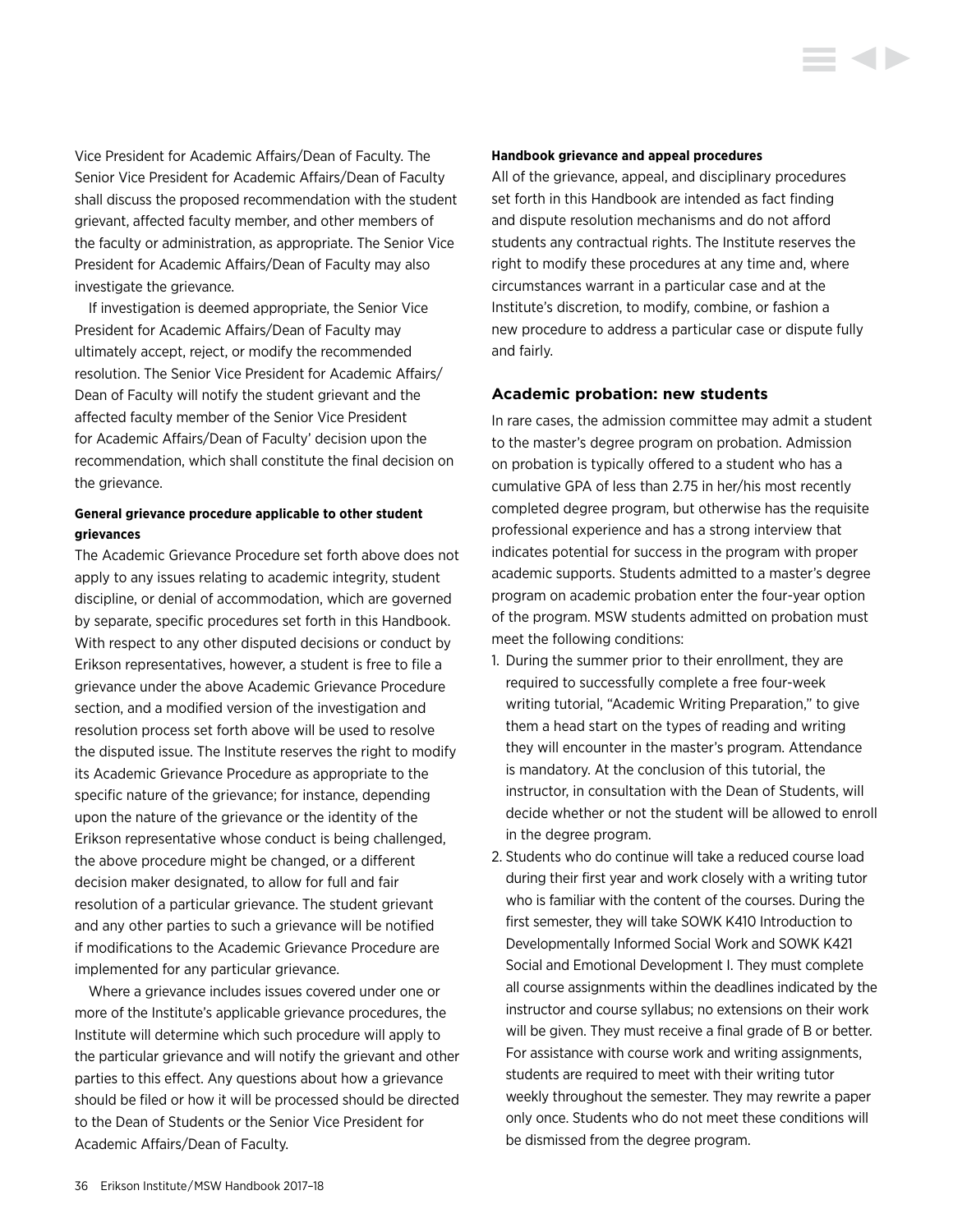- 3. Upon successful completion of the first semester, the student's adviser and instructor will decide whether the student should register for one or two courses during spring semester. The spring courses are SOWK K422 Social and Emotional Development II: Early Adolescence through Adulthood and SOWK K432 Family and Culture.
- 4.Upon successful completion of the first year, with a cumulative grade point average of B (3.0) or better and satisfactory performance in the writing tutorial, students will be removed from academic probation and may increase their course load during their second and third years, with the approval of their adviser. If needed, they may continue working with a writing tutor.

# **Academic probation and warning: continuing students**

- 1. Master's students who receive a second C+, C, or C− are issued an academic warning that they are in danger of academic dismissal.
- 2. Students who fail to maintain at least a 3.0 grade point average or who receive a D will be placed on academic probation.
- 3. Students placed on academic probation and their advisers will be notified by the Registration and Student Records Office. Each student on probation is required to meet with her/his adviser before beginning course work for the following term. No student may continue on academic probation for more than one term (including the summer). In rare cases, the Dean of Enrollment Management may extend the period of academic probation for an additional term if it is determined that exiting academic probation within one term is not possible based on the program course sequence.
- 4. Failure to exit academic probation will result in dismissal from the program. This provision does not apply to students who fail to achieve a passing grade on the comprehensive examination. See page 38 for policies regarding the comprehensive examination. Students on academic probation may not begin their field placement until they have regained good academic standing.
- 5. Master's students receiving a third C+, C, or C−, a second D, or any combination of three grades of C+, C, C−, and D, or receiving a failing grade (F or FR) in any course will be dismissed from the program.

6. Students who have been dismissed from an academic program may seek an appeal of the decision by submitting a letter in writing outlining the reasons for requesting the appeal. This letter must be submitted within 10 working days of the date that the student receives the written notification of dismissal. The letter shall be addressed to the Dean of Faculty and Senior Vice President for Academic Affairs. Such an appeal may be considered by the Dean of Faculty or her designee, who will evaluate the matter to the extent considered appropriate under the circumstances. The decision of the Dean of Faculty or designee on an appeal shall be final.

# **Academic probation: exiting academic probation**

- For continuing students falling below a 3.0 GPA: within one term, the student must bring her/his cumulative GPA for all course work up to 3.0.
- For continuing students receiving a D grade in a course: the student must repeat the course the next time it is offered. Students who are prevented from exiting academic probation because the needed course is not offered during the following term will have their probation extended until the end of the term in which the course is next scheduled.

# **Attendance and classroom decorum**

Class participation is an important part of your academic program, and attendance is expected for all classes. Most class work is designed to extend or complement the readings, not duplicate them. An attendance sheet is kept for each class.

Each instructor will set the attendance and participation guidelines for her/his respective course. You are responsible for reviewing your course syllabi for the attendance policy for each of your classes, and if you must miss a class, you should notify the instructor in advance. Failure to comply with the published attendance and participation expectations for a course can result in a lowered grade for class participation, additional readings or assignments to make up for the missed class, or a lower/non-passing final grade for the course.

For students in the field placement, internship or action research phase of their degree or certificate program, attendance at weekly integrative/supervision seminars is mandatory. The seminar is designed to bridge the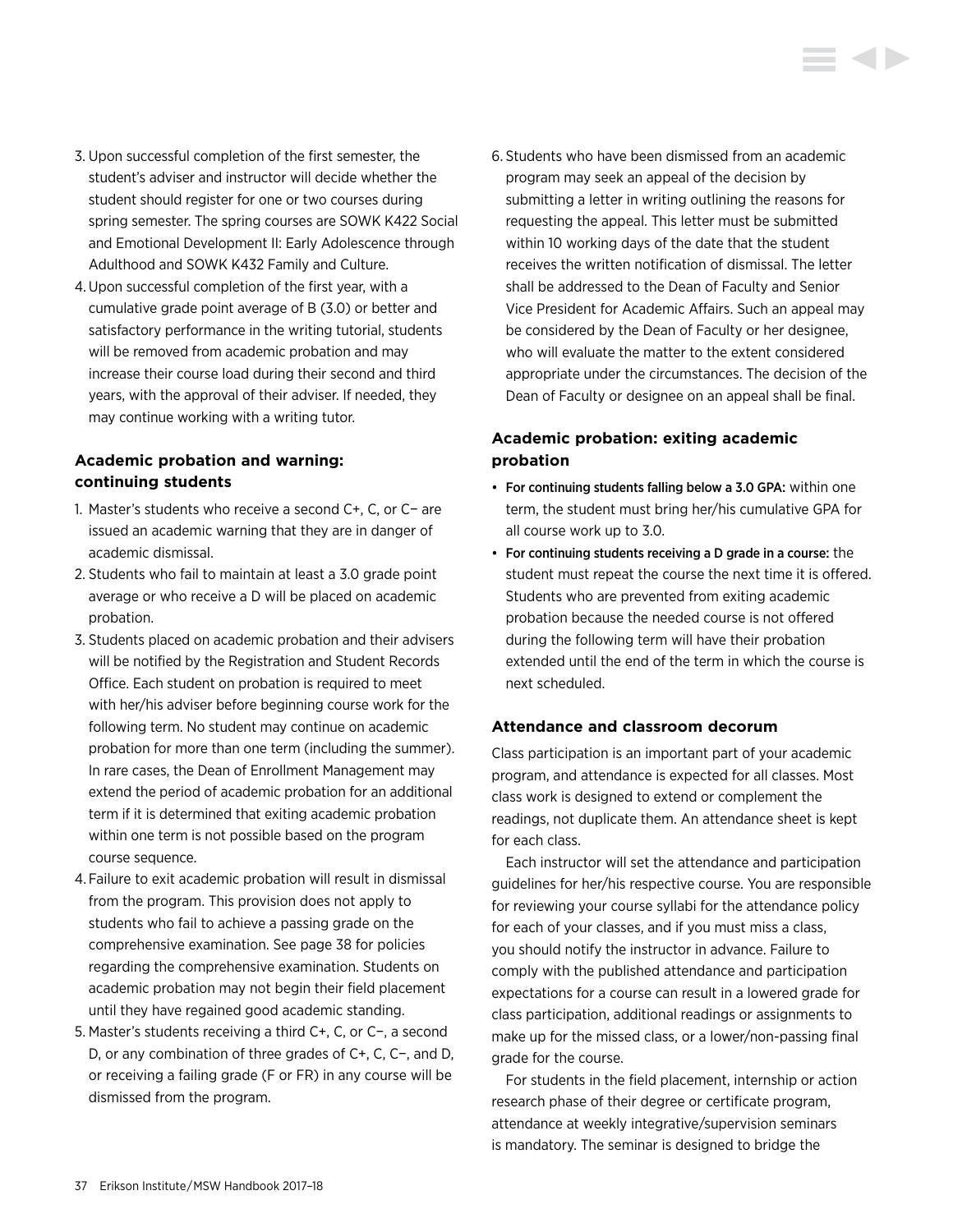gap between the academic program and the practice component. It provides an opportunity for students to share experiences and to question, probe and analyze problems and issues of both a theoretical and a practical nature. Students whose attendance is likely to be impacted by a documented disability or chronic situation should contact Colette Davison, Dean of Students and coordinator of disability services to discuss.

Additionally, students are expected to refrain from behavior and/or activities in the classroom that can be disruptive to the educational process. Examples of such behavior include, but are not limited to, the following: conducting personal business; working on assignments for other courses; text/IM messaging; and using personal devices for activities unrelated to the class.

#### **Comprehensive examination**

The comprehensive examination, a four-hour, written examination that covers major content areas in social work and applied child development, is one of the culminating requirements of the master's degree programs.

You must have satisfactorily completed all of your Erikson course requirements excluding your final semester of internship, tutorial, and seminar before you will be allowed to take the comprehensive exam. All tuition and fees must be paid in order to register for comprehensive exam. All academic grades, including final grades for outstanding "Incomplete" grades, must be submitted to the Registration and Student Records Office four weeks before the date of the examination. Students who plan to take the exam in June must have all their work completed by the end of the school year in May. All library materials must be returned before the examination results will be recorded for graduation. **The comprehensive exam must be taken within a year of completing course and internship/action research requirements. If for any reason this is not possible, the student should request a meeting with the Dean of Students to discuss their situation.**

The questions on the comprehensive examination cover the entire core academic program. Copies of past examinations and resources for preparing for the comp exam are available in the Comp Resources section of the Academic Success Center site on my.erikson, and you are encouraged to review them. You are also encouraged to join a study group to prepare for the exam. Faculty are available to meet with students to give advice. It is the student's

responsibility to ask for this assistance. If you are a student who is requesting accommodations for taking the comp exam based on a documented disability, please contact the Dean of Students and coordinator of disability services to discuss your request.

**STATISTICS** 

Comprehensive examination results shall be reported as pass or fail. If students fail the exam, they meet with their adviser to devise a plan for preparing to retake it. Advisers must give the approval for a second attempt, when they deem students ready. If students fail a second time, they will be required to work with a writing tutor at their own expense to prepare for another attempt. If students fail on the third attempt, they may petition to take the comprehensive exam for a fourth time by submitting a formal written request to the Dean of Students. Students repeating the exam must do so within one year of the previous attempt. If they fail to do so, they must petition their faculty adviser to be allowed to retake the exam.

For more information on the comprehensive examination, see pages 17 and 18.

#### **Conferral of degrees and certificates**

Erikson has four official degree/certificate conferral dates each year. Dates for 2017–18 are September 15, December 14, May 10, and June 29. Master's degree students who plan to graduate must complete and submit an application for master's degree conferral, along with the \$175 application processing fee, no later than February 14, 2018. Applications for master's degree conferral are available from the Registration and Student Records Office on *my.erikson.edu*.

To receive your degree or certificate, you must have fulfilled all program requirements, including passing the comprehensive examination for master's degree students. All tuition and fees must be paid and all library materials returned before a student can be approved for graduation.

#### **Continuous enrollment policy**

Erikson Institute students are required to be registered for every semester during the academic year (Fall, Spring, and Summer), unless no courses are required of a student for a given term per their program plan or if the student is on an approved leave of absence. A student who is not registered for any two consecutive terms will be administratively withdrawn from her or his program by the Registration and Student Records Office. She or he will be subject to the readmission policy (see page 57). Students who have completed all course requirements and are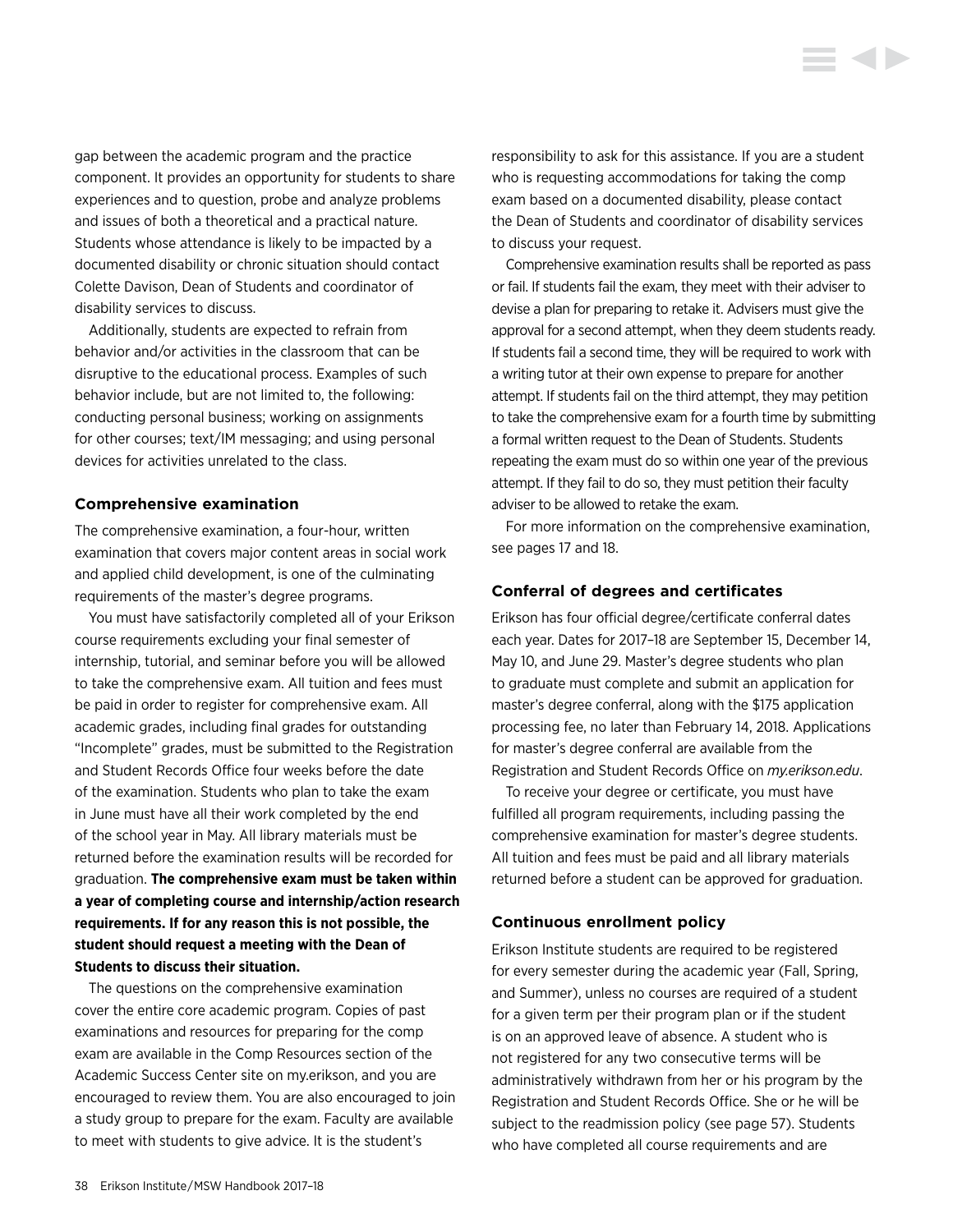pending completion of the comprehensive examination or culminating requirements for their degree conferral will not be subject to this policy.

## **Copyright protection for work created by others**

Erikson Institute respects the intellectual property rights of others, including yours. We take great care to ensure that our use of copyrighted materials in Erikson courses and other areas conforms to copyright law. We expect you to do so as well. It is your responsibility to make a good faith determination that your use of copyrighted materials complies with U.S. Copyright Law (*[www.copyright.gov/title](www.copyright.gov/title17/)17/*) and Erikson's Intellectual Property Policy, available on the Academics homepage on *my.erikson.edu.*

You should familiarize yourself with sections of the Intellectual Property Policy that are particularly relevant to students. Please take time to review Part I, "Use of Copyrighted Material of Others" (pages 1–11) to ensure that you use such materials correctly. The policy covers "fair use" in many different situations, including use of copyrighted materials available on the Internet. Under Part II, "Ownership of Intellectual Property," you will want to look at "Work Created by Students," page 17. Given the complexity of copyright law, we encourage you to err on the side of caution. If you have any questions regarding appropriate use of copyrighted materials, please don't hesitate to contact the library staff, who are your best resource.

#### **Penalties for Copyright Violations**

Users who violate policies regarding the use of copyrighted materials may be subject to disciplinary actions, including dismissal from the Institute and legal penalties.

Under federal law, a person found to have infringed upon a copyrighted work may be liable for actual damages and lost profits attributable to the infringement, and statutory damages from \$200 up to \$150,000. The copyright owner also has the right to permanently enjoin an infringer from further infringing activities, and the infringing copies and equipment used in the infringement can be impounded and destroyed. If a copyright owner hired an attorney to enforce his or her rights, the infringer of a work may also be liable for the attorney's fees as well as court costs. Finally, criminal penalties may also be assessed against the infringer and could include jail time depending upon the nature of the violation. For more information on penalties for violation of federal copyright laws, see *<www.copyright.gov/title17/92chap5.html>*.

# **Copyright protection for work created by students**

Erikson Institute's intellectual property policy seeks to encourage the a) creation of original scholarship, including online work and electronic media, b) development of educational materials, applications and products, and c) dissemination of Erikson's work throughout the profession and the academic community, with such work identified with Erikson Institute.

Erikson students shall own copyrights in the papers, theses, dissertations, and other scholarly works they produce while at Erikson, except in the following circumstances:

- 1. Scholarly work authored by a faculty member with assistance from a student shall be owned by the Erikson faculty member;
- 2. Erikson owns any student work that constitutes or is part of a sponsored work as defined in the Institute's intellectual property policy;
- 3. Erikson owns any work for which Erikson has obtained a written transfer of copyright from the student and Erikson owns any student works created as part of the student's employment at Erikson.

#### **Erikson rights regarding student-owned work**

- 1. Erikson has an interest in using certain student-owned works for academic purposes (e.g., grading), and in maintaining copies of student work for administrative and disciplinary purposes. As a condition of enrollment, Erikson students grant Erikson the irrevocable, perpetual right to use and retain all copies of student work for these purposes.
- 2. Student works that constitute notes of classroom lectures or exercises shall not be used by the student for commercial purposes.

The full text of the Institute's Intellectual Property Policy is available on the Academics home page on *my.erikson.edu*.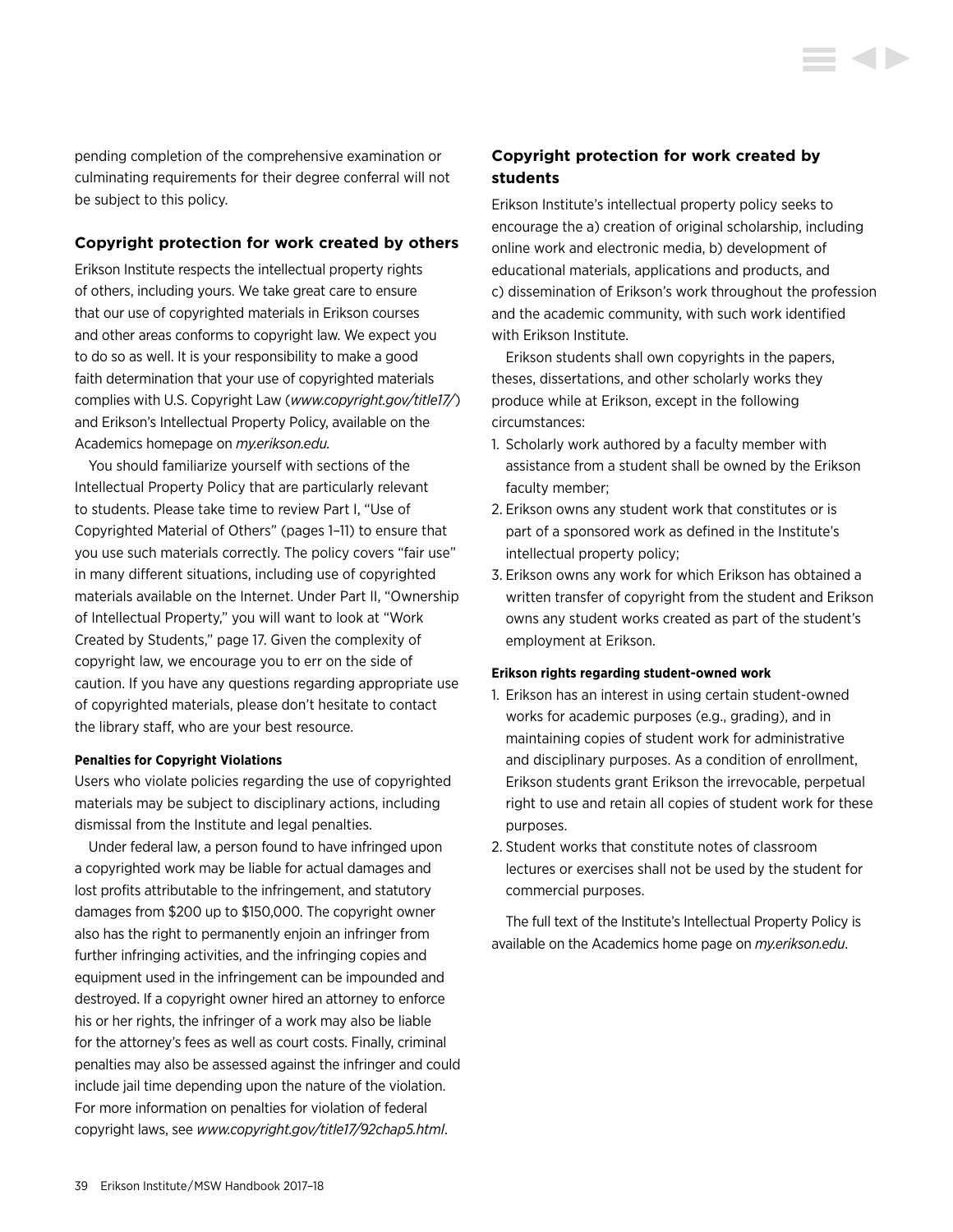## **Course and end-of-year evaluations**

At the end of each semester, you will complete a course evaluation for each of your courses. At the end of the academic year, you will complete a more comprehensive evaluation of your overall experience with Erikson's academic programs and support services. Evaluation results are taken into account by faculty and staff as they review the curriculum and various services for students.

## **Credit hour policy**

Erikson Institute awards credits for degree and certificate program courses based on the semester hour unit. The number of credits assigned to Erikson degree and certificate program courses is a function of the depth and breadth of subject matter deemed appropriate by program faculty to achieve the outcomes of the respective program, and approved through the faculty curriculum review process. The Institute's credit hour policy is intended to ensure consistency in assigning credit hours to courses and to comply with national, state and accreditation agencies.

Each unit of credit is understood to represent a *minimum* of three hours of actual work per week for the *typical* student during a 15 week semester, or a *minimum* of 4.5 hours of actual work per week during the 10 week summer term.

For lecture and seminar courses, an average of one hour per week is typically allotted to faculty led instruction (i.e. lecture and/or discussions) for each unit of credit awarded. Courses will be designed and expectations established so that the typical student will need to study and/or engage in an average of two hours of out of classroom activity for every hour of faculty led instruction in order to achieve the intended learning outcomes. Out of classroom activities include, but are not limited to:

- Reading assigned texts;
- Viewing recorded lectures;
- Completing assignments;
- Completing online modules;
- Participating in synchronous or asynchronous discussion with other students;
- Taking exams;
- Conducting field observations; and/or
- Collaborating on group projects

The Institute's credit hour policy for online and hybrid courses is consistent with the standards for courses offered through face-to-face instruction, although some or all of course content and faculty-student interaction occurs through one or more forms of distance education.

For master's level internship, student teaching, action research and field placement courses, one credit is awarded for a minimum of 5 hours of work per week in a supervised setting over the course of the term for master's program courses. For internship and action research courses in the certificate programs, one credit is award for a minimum of 3 hours of work per week in a supervised setting over the course of the term.

For research practicum and independent study courses, the scope of the study or research will be established to require the typical student to work an average of 45 hours per credit earned.

## **Field placements**

Field instruction is a pivotal component of social work education at Erikson Institute and is designed to support student's emerging identity as developmentally-informed social workers. Beginning in their first year in the program, two-year students will be given the opportunity to engage in two year-long, supervised field placements, during which they will be expected and encouraged to integrate the knowledge and theory gained through course work with practice in the field. For three-year students, their field work opportunities will begin in their second year.

Erikson has connections with a wide range of available field instructions sites, and students are matched individually with a site that best fulfills their educational, experiential, and developmental needs. Field sites are expected to have ample and clearly defined learning opportunities, an experienced master's level social work field instructor with a Master's Degree from a CSWE–accredited school of social work, a commitment to meeting the requirements of the program, and demonstrated values compatible with those of Erikson Institute. The MSW program reinforces a social work perspective through the Supervision Seminar and consultation with the field liaison on the rare occasion when a field instructor has a Master's Degree other than in social work and is otherwise qualified. Over the years Erikson has developed relationships with a broad network of private and public agencies, schools, hospitals, organizations,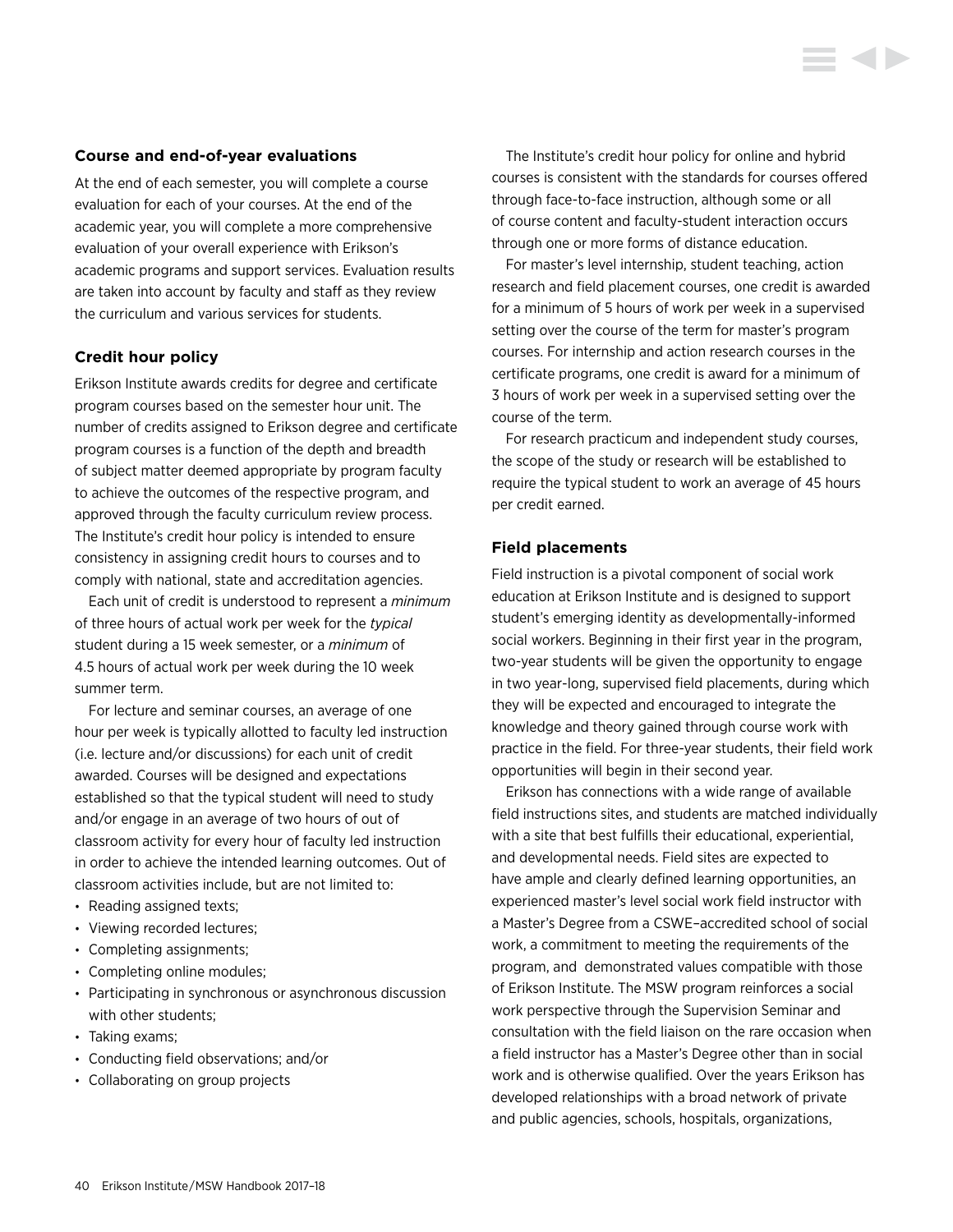and programs that provide rich and varied field education experiences. These agencies and organizations serve a diverse range of clients within a large metropolitan setting. It is expected, that as part of their preparation as social workers, students will develop a capacity for and commitment to working competently with a range of populations, and develop also a commitment to equity and social justice in the interests of serving all children and families in our communities.

Organizations serving as field instruction sites make a significant investment in Erikson students. In return, students and the Institute both have an obligation to fulfill the terms of the field placement agreement. Students will be expected to work the hours agreed upon, respect the organization's goals and procedures, and adhere to a code of professional ethics and confidentiality. In addition, students will be expected to adhere to the student responsibilities that apply to all students of Erikson Institute and that are discussed in more details in the "Student Rights and Responsibilities" section, page 61.

Prior to beginning a field placement, each student will be required to undergo and successfully complete a name-based student background check. The existence of a conviction in an applicant's record does not necessarily mean that he or she will be dismissed from the programs. Each case is evaluated individually on its facts and not all convictions or disciplinary actions are considered disqualifying to the course of study at the Institute. Students must have, at minimum, a 3.0 grade point average to enter field. If a student is on academic probation, a decision about entering field is made by the MSW program director, the Dean of Students, and the field director.

In assigning both generalist year and concentration year level field placements, Erikson considers the student's interests, long-term professional goals, previous experiences, and area of concentration in the context of the Institute's broad knowledge of agency resources. Students submit an updated resume and an application expressing their interests and educational goals to the Field Director. The Field Director will then match students individually with a site that best fulfills their educational, experiential, and developmental needs, and facilitates the process for securing a placement. An orientation to field will be provided to students prior to their generalist year field placement. A similar placement process occurs for the concentration year field placement.

Throughout their field placements, Erikson's MSW students are expected to exemplify the Institute's mission by demonstrating their knowledge of both social work and child development at increasingly complex levels. Students will be guided toward demonstrating their increasing ability to implement appropriate and effective methods and strategies in a variety of social work settings in order to provide optimal environments for children and their families.

See the *Field Manual for Students: Master of Social Work (MSW) Program* for the definitive policies and procedures regarding the field instruction program.

#### **Admission to field instruction**

#### *Generalist year—2-year program*

All students who meet criteria for admission to Erikson Institute's MSW program and who have completed the *Generalist Year Field Application* form are eligible to engage in a generalist year level field placement. The field placement is arranged by the Field Director in conjunction with the student and field instructor of the designated field site. Some field placements require screening interviews. An orientation to field, Field 101, will be provided by Erikson to students prior to beginning their field placement. This orientation will include workshops on professionalism and ethics, safety, DCFS mandated reporting responsibilities, working with diverse populations, basic interviewing skills, and crisis intervention. Students are expected to successfully complete 480 hours in the field in the generalist year and to take the Generalist Year Supervision Seminar I and II (K441 and K443) concurrently.

#### *Generalist year—3-year program*

Students in the 3-year program are expected to have successfully completed coursework from the first academic year of the 3-year MSW program in order to be eligible for a generalist year level field placement in the 2nd year of their studies. Three-year students are expected to follow the same eligibility process as students in the 2-year program as described above.

#### *Concentration year*

Once students have successfully completed their generalist year level field placement and course work with passing grades, they will attend a mandatory orientation to Concentration Year Field where they will learn about concentration options and the application process for an concentration year field placement. Students submit the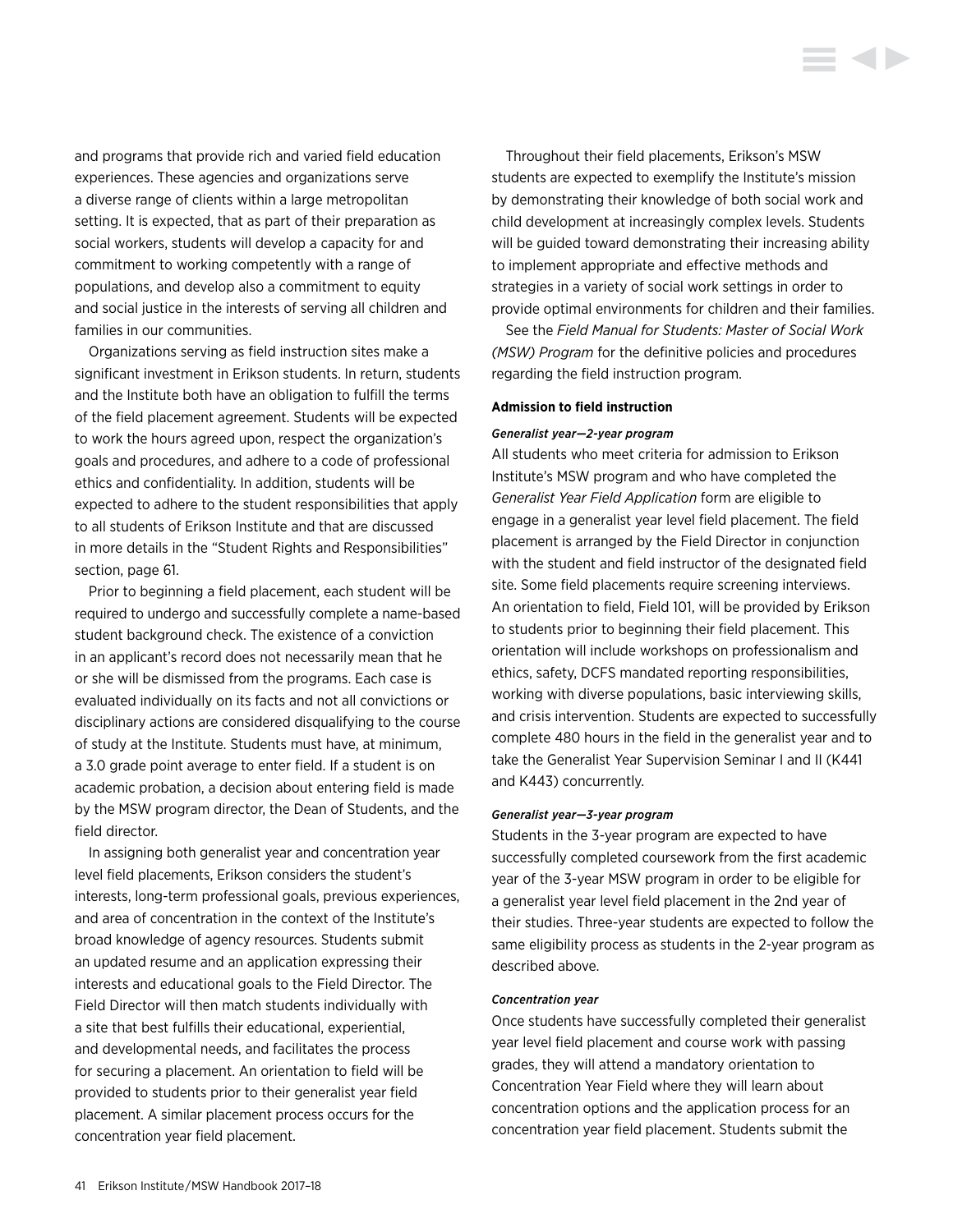*Concentration Year Field Application* and a current resume to the Field Director. (See Field Manual for more detail.) Concentration level field placements are competitive and require student interviews prior to placement. Students in the concentration year are typically in field placements three full days per week throughout the academic year for a total of 720 hours. As in the generalist year, students participate in a supervision seminar focused on their area of concentration.

# **Freedom of inquiry**

At Erikson, students are encouraged to engage in free discussion, inquiry, and expression. Student academic performance is evaluated solely on academic achievement, including adherence to the traditional canons of scholarly honesty and integrity, and not on unrelated opinions and conduct.

# **Good academic standing**

Students are to maintain an overall grade point average that will result in a GPA of not less than B (3.0) upon completion of all program requirements. No more than two grades of C+, C, or C− may be counted towards master's degree requirements. No more than one grade of C+, C, or C− may be counted towards certificate program requirements. No grade of grade of D may be counted toward the degree or certificate requirements, nor does a D grade fulfill a course requirement. Such grades, however, will be calculated in the GPA, unless the course is repeated in a future semester. For more information on repeated courses, see page 57. No student will be awarded a diploma or receive a graduate certificate with less than a cumulative 3.0 grade point average for all Erikson courses. Students receiving a failing grade in a course, including a grade of FR which is recorded because of failure to complete the required coursework by the appropriate deadline, are automatically dismissed from the program.

### **Grading system**

Erikson Institute is on a 4 point grading system. The unit of credit is the semester hour. The following grade notations are used in calculating the Grade Point Average (GPA=the quotient of total quality points divided by total hours attempted).

# **Grades included in GPA**

| Grade     | <b>Quality points</b> | <b>Definition</b>   |
|-----------|-----------------------|---------------------|
| A+, A     | 4.00                  | Excellent           |
| A-        | 3.67                  | Very good           |
| B+        | 3.33                  | Good                |
| B         | 3.00                  | Above Average       |
| B-        | 2.67                  | Average             |
| $C+$      | 2.33                  | Fair                |
| C         | 2.00                  | Acceptable          |
| $C-$      | 1.67                  | Passing             |
| D         | 1.00                  | Unacceptable        |
| F         | 0.00                  | Fail                |
| <b>FR</b> | 0.00                  | Failure by rule     |
| NG        | 0.00                  | No grade submitted* |
| WF        | 0.00                  | Withdrawal, fail    |

## **Grades not included in GPA**

| Grade          | <b>Definition</b> |
|----------------|-------------------|
| AU             | Audited           |
| $\overline{1}$ | Incomplete*       |
| W              | Withdrawal        |
| CR.            | Credit            |
| <b>NC</b>      | No credit         |
| <b>NOP</b>     | Not passed        |
| <b>WIP</b>     | Work in progress  |
| P              | Pass              |

*\*Grades of I (Incomplete) and NG (No Grade Submitted) will be permanently changed to a grade of FR (Failure by Rule) if course requirements are not met by the deadline published in the academic calendar.*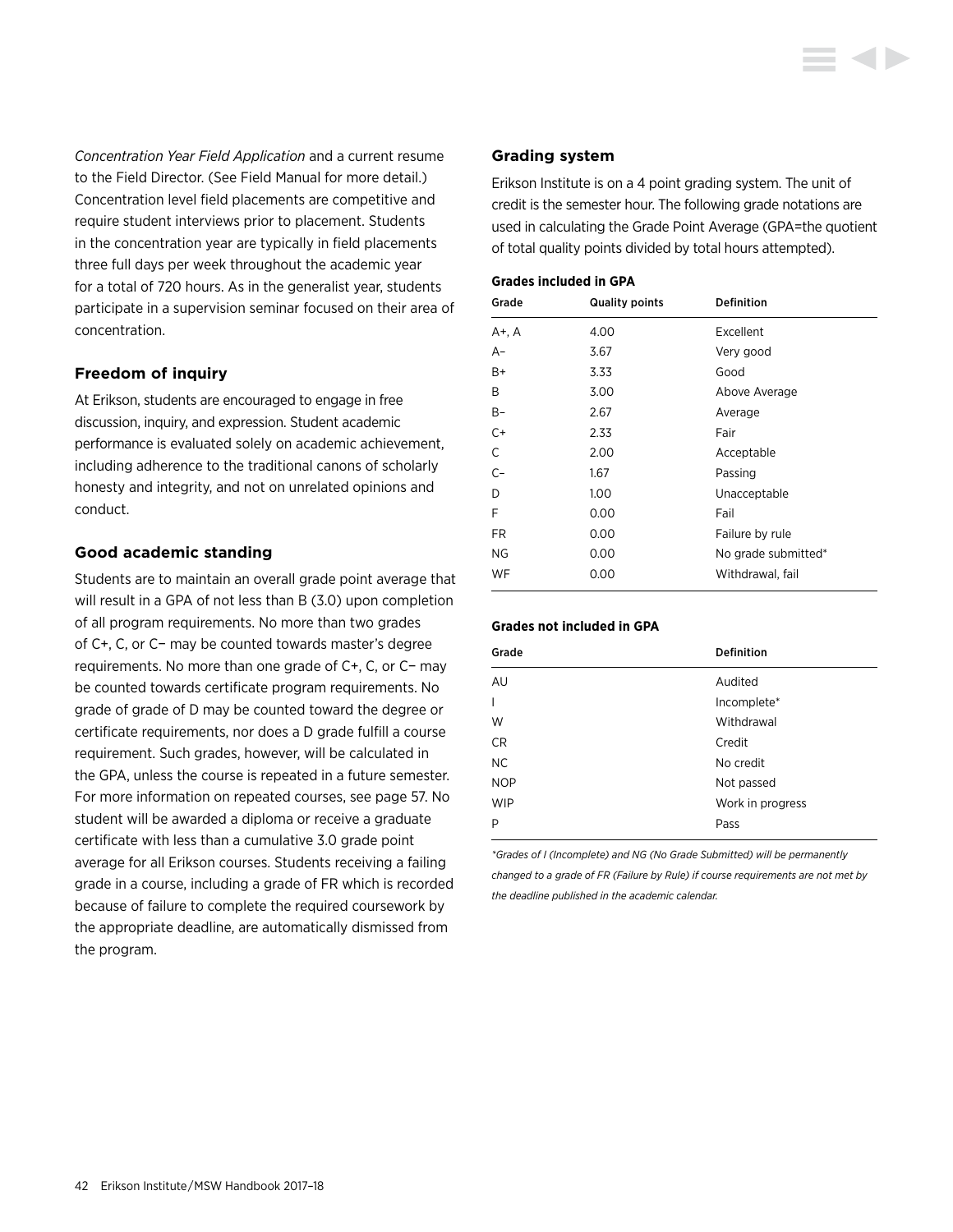# General campus policies and procedures

#### **Building access information**

The operating hours for the building during the regular academic term are as follows:

| Monday-Thursday | 8 a.m.–8 p.m. |
|-----------------|---------------|
| Fridav          | 8 a.m.–5 p.m. |

The operating hours for the building during the semester break periods is 8 a.m.– 5 p.m., Monday–Friday and closed on Saturdays. For safety and security purposes, the building is kept locked at all other times.

Students are issued a photo ID/access card which is used to check-in at the building. All students must swipe their photo ID/access card at the main lobby security desk located on the first floor in order to enter the building. Student photo ID/access cards must be returned to Erikson upon withdrawal from the Institute or completion of the degree/certificate program. If lost, the replacement cost for each card is \$50. Guests and visitors can gain access to the building by checking in and presenting a valid photo ID at the main lobby security desk on the first floor.

#### **Concealed carry policy**

#### **Purpose**

Erikson is committed to providing a safe and secure environment for its community and guests.

In support of this commitment, Erikson will establish restrictions on carrying firearms or weapons on the Erikson campus in accordance with the 2013 Illinois Firearm Concealed Carry Act, Section 65.

#### **Scope**

This policy applies to all employees, students, visitors and individuals conducting business on the Erikson campus. Campus includes, but is not limited to, the LaSalle Street campus and field placement sites whether owned, leased or controlled by Erikson, where Erikson programs, activities and classes are held.

#### **Policy**

Erikson maintains a Firearms and Weapons Free Campus. No person covered by this policy, regardless of whether that person has a valid federal or state license to possess a firearm or weapon, is authorized to possess a firearm or weapon while engaged in Erikson related business or activities.

#### **Exceptions**

The provisions of this policy do not apply to the possession of firearms or weapons on the Erikson campus, or at any Erikson sponsored activity if the firearm or weapon is carried by a full-time law enforcement officer required to carry a firearm or weapon as a condition of his or her employment, the firearm or weapon is carried by an enforcement officer from an external agency conducting official business at Erikson or any other exception that is deemed necessary as determined by the Chief Facilities Officer. The exceptions to the prohibitions of concealed carry do not apply to off-duty law enforcement officers on campus including off-duty law enforcement officers attending classes as students.

## **Enforcement**

Any of the aforementioned individuals who violate this policy, which means he or she is found to have carried a firearm or weapon onto the Erikson campus knowingly or is found to have carried a firearm or weapon under circumstances in which the individual should have known that he or she was in possession of a firearm or weapon will face the following disciplinary actions:

- Employees may be subject to discipline up to and including immediate termination;
- Students may be subject to discipline up to and including immediate expulsion;
- Individuals visiting or conducting business on the Erikson campus may be banned and/or referred to an external law enforcement agency, which may lead to arrest and prosecution.

Erikson's Facilities and Enrollment Departments, in consultation with other relevant departments and executive management, shall be responsible for the development and distribution of information regarding this policy to the Erikson campus community; shall be responsible for the development and promulgation of procedures and protocols for confiscation of weapons; shall promulgate policies and procedures to be used in determining whether any exceptions to this policy are necessary and shall be responsible for determining the clear and conspicuous posting of signage at all entrances stating that concealed firearms are prohibited. Signs shall be in accordance with the design approved by the Illinois State Police.

The Chief Facilities Officer and Dean of Enrollment Management shall be the designees of the President of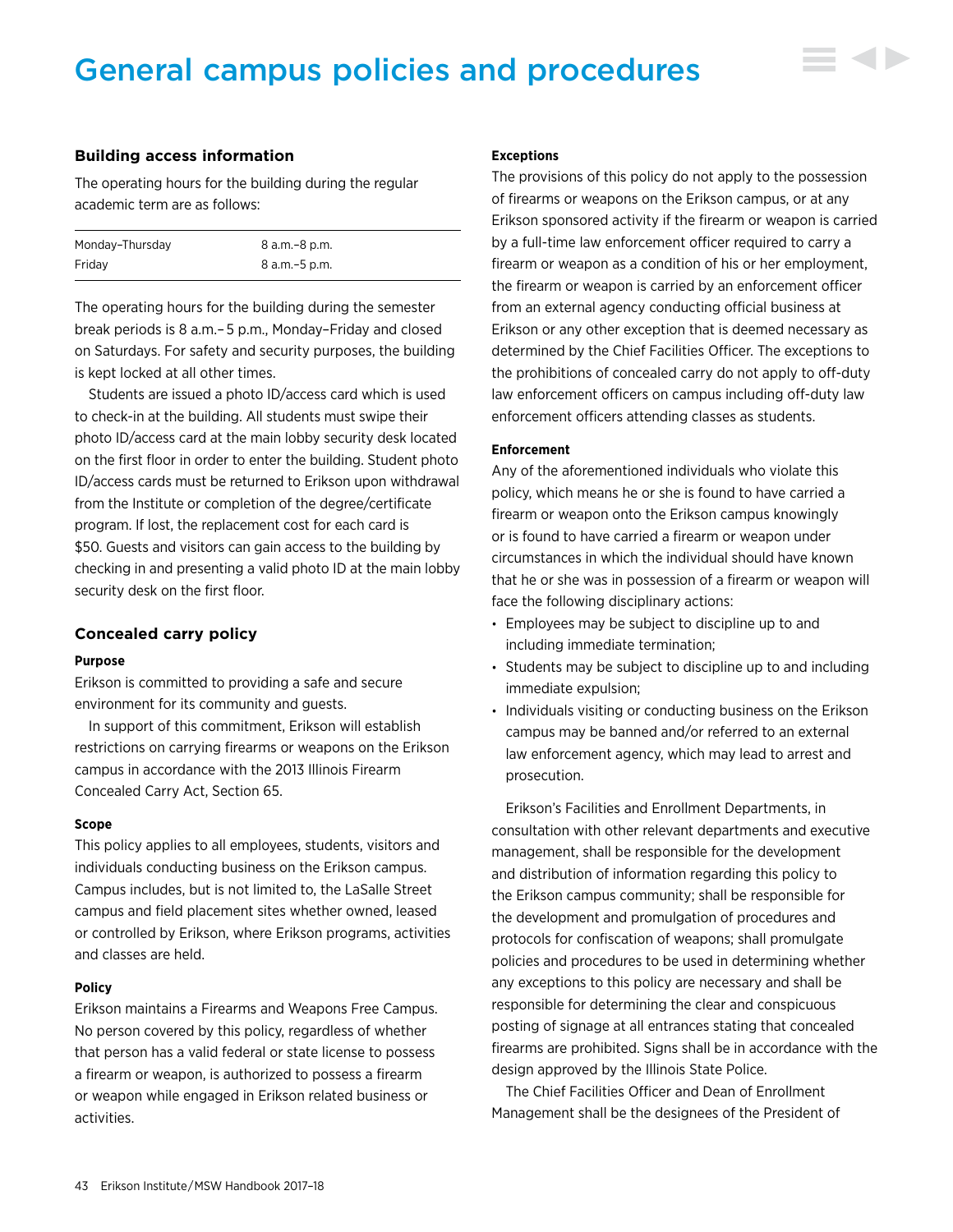Erikson responsible for reporting any employee, student or visitor who is determined to pose a clear and present danger to the Chicago Police Department and the Illinois State Police.

#### **Definitions**

- A. "firearm" is defined as: loaded or unloaded handgun. A "handgun" is defined as any device which is designed to expel a projectile or projectiles by the action of an explosion, expansion of gas, or escape of gas that is designed to be held and fired by the use of a single hand.
- B. "weapon" is defined as: Any device, whether loaded or unloaded, that shoots a bullet, pellet, flare or any other projectile including those powered by CO2. This includes, but is not limited to, machine guns, rifles, shotguns, handguns or other firearm, BB/pellet gun, spring gun, paint ball gun, flare gun, stun gun, taser or dart gun and any ammunition for any such device. Any replica of the foregoing is also prohibited. Any explosive device including, but not limited to, firecrackers and black powder. Any device that is designed or traditionally used to inflict harm including, but not limited to, bows and arrows, any knife with a blade longer than three inches, hunting knife, fixed blade knife, throwing knives, dagger, razor or other cutting instrument the blade of which is exposed.

# **Discrimination and harassment, including sexual harassment**

All Erikson students have the right to learn and work in a positive environment free of discrimination or harassment, either verbal or physical, that is based on race, religion, color, age, sex, sexual orientation, gender, gender identity, gender expression, national origin, citizenship, marital or parental status, military discharge status, physical or mental disability, or any other protected status or characteristic. An example of "discrimination" would be different treatment of two similarly situated students on the basis of their different races. An example of racial "harassment" would be a pattern of belittling remarks made about a person's racial origins or of joking based upon stereotypes about a particular race, gender, or religion. Both discrimination and harassment are violations of the civil rights laws and are absolutely prohibited at Erikson Institute.

In keeping with this commitment, we will not tolerate discrimination against or harassment of students by anyone, including any faculty member, staff member, fellow student, vendor, trustee, or employee of Erikson. The Institute also strictly prohibits discrimination against or harassment of other Erikson representatives by students. Such conduct, or any interference with the investigation of an alleged incident, or retaliation will result in disciplinary action, possibly up to and including dismissal of students and termination of employees.

Title IX of the Education Amendment of 1972 prohibits discrimination on the basis of sex in any federally funded education program or activity. Erikson Institute has a Title IX policy that expressly prohibits discrimination on the basis of sex, sexual orientation, gender, and/or gender identity in any Institute program or activity consistent with Title IX of the Educational Amendments of 1972 and other applicable state and federal laws. Sexual misconduct, including sexual harassment, non-consensual sexual intercourse and/ or contact, exploitation, harassment, and interpersonal violence such as stalking, dating violence and/or domestic violence are forms of sex discrimination that deny or limit a community member's ability to participate in Erikson Institute's programs or activities. Every student must avoid conduct that reasonably could be interpreted as discrimination or harassment under this policy, even if such conduct was not intended to be offensive. Like every representative of Erikson, a student is expected and encouraged to inform fellow students or others whenever conduct is unwelcome, offensive or in poor taste. Only through such open communication can we maintain the type of learning environment and workplace where everyone has an equal opportunity to flourish.

Erikson Institute provides educational, preventative and training programs regarding sex, sexual orientation, gender and gender identity-based discrimination; encourages the reporting of any incident that might violate this policy; provides timely services to those who have been affected by discrimination; and utilizes prompt and equitable methods of investigation and resolution to stop discrimination, remedy any harm, and prevent recurrence. Violations of this Policy may result in the imposition of sanctions including, but not limited to termination, dismissal, or expulsion.

This Policy applies to all members of Erikson Institute community, including students, faculty, staff, administrators, board members, contractors, vendors, and visitors, regardless of their sex, sexual orientation, gender or gender identity. The Policy applies to on-campus and off campus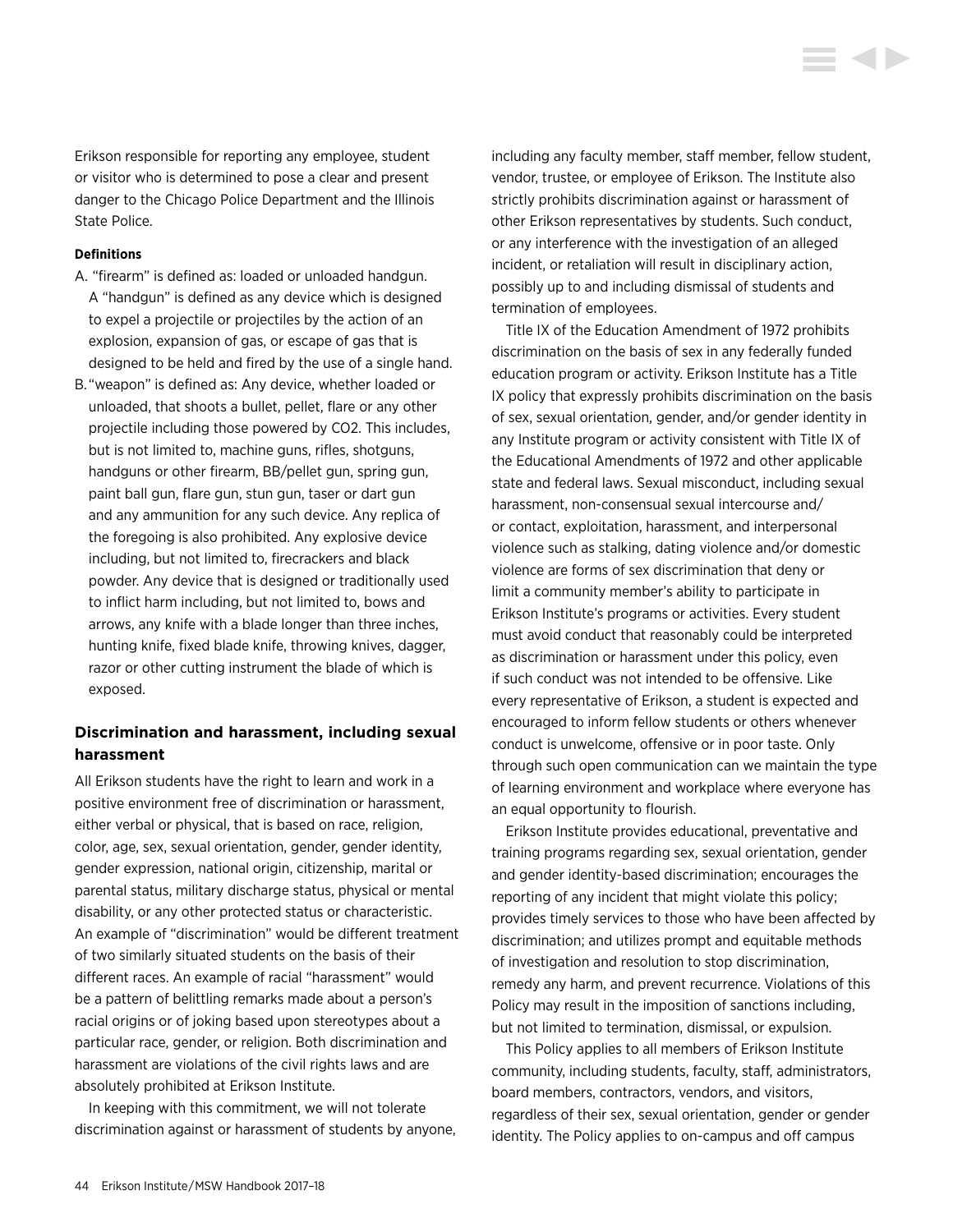conduct, including online or electronic conduct, when the off campus conduct: (i) occurs during an Institute sponsored employment or education activity or program; (ii) adversely impacts the education or employment of a member of the Erikson Institute community; or (iii) otherwise threatens the health and/or safety of a member of the Erikson Institute community.

Any of the prohibited conduct set forth in this Policy can occur between strangers or acquaintances, individuals involved in intimate or sexual relationships, individuals of any sex or gender identity, and/or individuals of the same or different sexes or gender identities. In addition, some of the prohibited misconduct also violates the criminal laws of the State of Illinois.

Sex discrimination is adverse treatment of an individual based on sex or gender, rather than individual merit. Sex discrimination encompasses sexual misconduct, as defined below, but also includes other discriminatory behavior that does not constitute sexual misconduct.

#### **Sexual Misconduct**

Sexual misconduct is a broad term that encompasses sexual harassment, non-consensual sexual intercourse or contact, sexual exploitation, domestic violence, dating violence, and stalking.

The following offenses are considered "sexual misconduct" and prohibited by Erikson Institute.

"Sexual Harassment." Sexual harassment is unwelcome conduct of a sexual nature, including unwelcome sexual advances, requests for sexual favors, and other verbal, nonverbal, graphic or physical conduct of a sexual nature, without regard to whether the parties are of the same or different gender when:

- Submission to such conduct is either explicitly or implicitly a term or condition of an individual's employment or status in a course, program or Institute-sponsored activity, or is used as the basis for employment or educational decisions affecting that individual (also referred to as "quid pro quo"); or
- Such conduct is sufficiently severe, pervasive, or persistent that it has the purpose or effect of unreasonably interfering with an individual's educational experience or working conditions (also referred to as "hostile environment").

"Gender-Based Harassment." Gender-based harassment includes acts of verbal, nonverbal, or physical aggression, intimidation, or hostility based on gender, sex or sexstereotyping, even if those acts do not involve conduct of a sexual nature. Use of the term "sexual harassment" throughout this policy includes gender-based harassment/ misconduct.

"Sexual Orientation-Based/Gender Identity-Based Harassment." Sexual orientation-based harassment includes verbal, non-verbal and physical acts of aggression, intimidation, or hostility based on an individual's actual or perceived heterosexuality, homosexuality, bisexuality, or transsexuality/ gender identity. Use of the term "sexual harassment" throughout this policy includes sexual orientation-based and gender identity-based harassment/misconduct.

"Non-Consensual Sexual Intercourse (or attempts to commit the same)." Non-consensual sexual intercourse is any penetration of the sex organs, anus, or mouth of another person when affirmative consent is not present or force is used. This includes penetration or intrusion, however slight, by an object or any part of the body, specifically including cunnilingus, fellatio, vaginal intercourse, and anal intercourse.

"Non-Consensual Sexual Contact (or attempt to commit the same)." Non-consensual sexual contact is the intentional touching or fondling a person's genitals, breasts, thighs, groin, or buttocks, or any other contact of a sexual nature (including by bodily fluids), when consent is not present or force is used. This includes contact done directly, through clothing, or with an object. It also includes causing or inducing a person, when consent is not present, to similarly touch, fondle, or contact oneself or someone.

"Sexual Exploitation." Sexual exploitation occurs when a person takes non-consensual or abusive sexual advantage of another for his/her own benefit, or to benefit anyone other than the one being exploited, and that behavior does not otherwise constitute one of the other sexual misconduct offenses in this policy. Examples of sexual exploitation include, but are not limited to, invasion of sexual privacy, prostituting another person, non-consensual photographing, video or audio-taping of sexual activity, non-consensual showing or sharing of otherwise consensual images, engaging in voyeurism, knowingly transmitting a sexually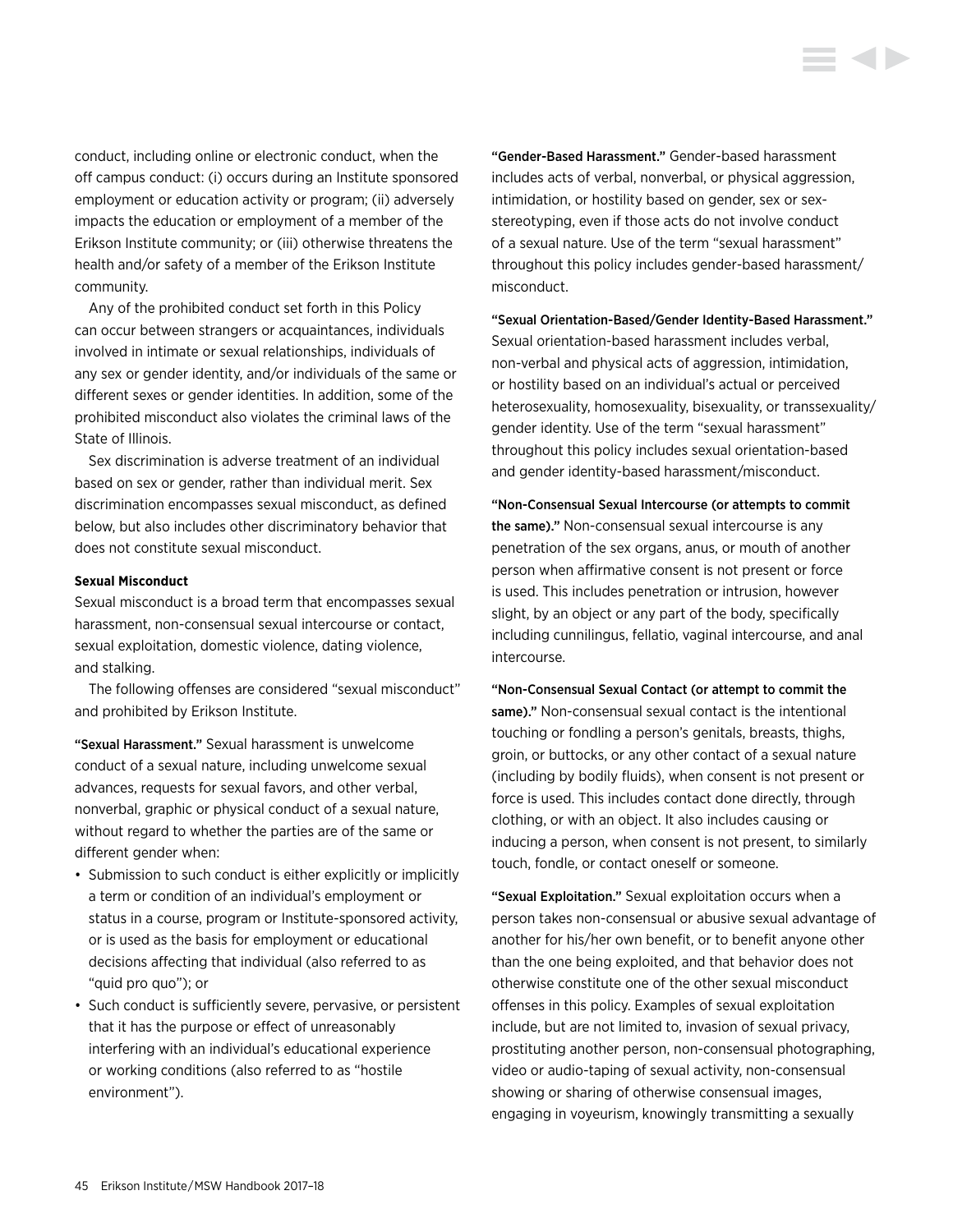transmitted infection (STI) to another without disclosing STI status, exposing one's genitals in non-consensual circumstances, and inducing another to expose their genitals. Sexually-based stalking and/or bullying may also be forms of sexual exploitation.

"Dating Violence." Dating violence is violence or the threat of violence by another person with whom the individual is or has been in a social relationship of a romantic or intimate nature. The existence of such a relationship shall be determined based on a consideration of the following factors: the length of the relationship, the type of relationship, and the frequency of interaction between the persons involved in the relationship. Dating violence does not include acts covered under the definition of domestic violence below.

"Domestic Violence." Domestic violence is violence committed or threatened to commit by a current or former spouse or intimate partner of the individual, by someone with whom the individual shares a child in common, by someone who is cohabitating with or has cohabitated with the individual as a spouse or intimate partner, by someone similarly situated to a spouse of the individual under the domestic or family violence laws of the jurisdiction in which the violence occurred, or any other person against an adult or youth who is protected from that person's acts under the domestic or family violence laws of the jurisdiction in which the violence occurred.

"Stalking." Stalking is a course of conduct directed at a specific person that would cause a reasonable person to fear for their safety (or the safety of a third person) or suffer substantial emotional distress. For purposes of this definition, course of conduct means two or more acts, including, but not limited to, acts in which the stalker directly, indirectly, or through third parties, by any action, method, device, or means follows, monitors, observes, surveils, threatens, or communicates to or about, a person, or interferes with a person's property.

#### **Reporting options and resources**

There are various reporting options and resources available to Erikson Institute community. Erikson Institute encourages those who believe they may have experienced sexual discrimination/misconduct to talk to one or more of the below individuals or agencies.

Confidential Sources. The following resources are available to discuss incidents of misconduct in confidence, and will only report to Erikson Institute that an incident occurred without revealing any personally identifying information. Disclosures to these entities *will not* trigger an Institute investigation into an incident. Faculty, staff and students wishing to obtain confidential assistance without making a report to Erikson Institute may do so by speaking with one of the following confidential sources:

| Student Assistance Program                              | 1-888-628-4824 |
|---------------------------------------------------------|----------------|
| (Please mention Erikson Institute/Group Number 5065872) |                |

The following off-campus organizations also provide confidential assistance and additional resources and will not make any report to Erikson Institute:

| <b>Chicago Rape Crisis Hotline</b>          | 888-293-2080        |
|---------------------------------------------|---------------------|
| National Sexual Assault                     | 800-656-HOPE (4673) |
| Telephone Hotline                           |                     |
| State of Illinois Domestic Violence Hotline | 877-863-6338        |

Reporting to Erikson Institute. Erikson Institute strongly encourages individuals to report incidents of sexual discrimination/misconduct to the Title IX Coordinator or other Institute employee. With the exception of the confidential resources identified directly above, all other Institute employees who receive a report of sexual discrimination/misconduct are required to report all the details of an incident (including the identities of both the complainant and alleged respondent) to the Title IX Coordinator. Upon receiving notice of an alleged violation of this Policy, Erikson Institute shall provide the Complainant with a separate written document listing the Complainant's available rights and options.

The following resources may be contacted to initiate an investigation into an incident of sexual discrimination/ misconduct:

| <b>Title IX Coordinator</b>          |                                    |
|--------------------------------------|------------------------------------|
| Patricia Lawson                      | plawson@erikson.edu, 312-893-7120  |
| <b>Dean of Students</b>              |                                    |
| Colette Davison                      | cdavison@erikson.edu, 312-893-7173 |
| <b>Chief Human Resources Officer</b> |                                    |
| David Wilson                         | dwilson@erikson.edu, 312-893-7200  |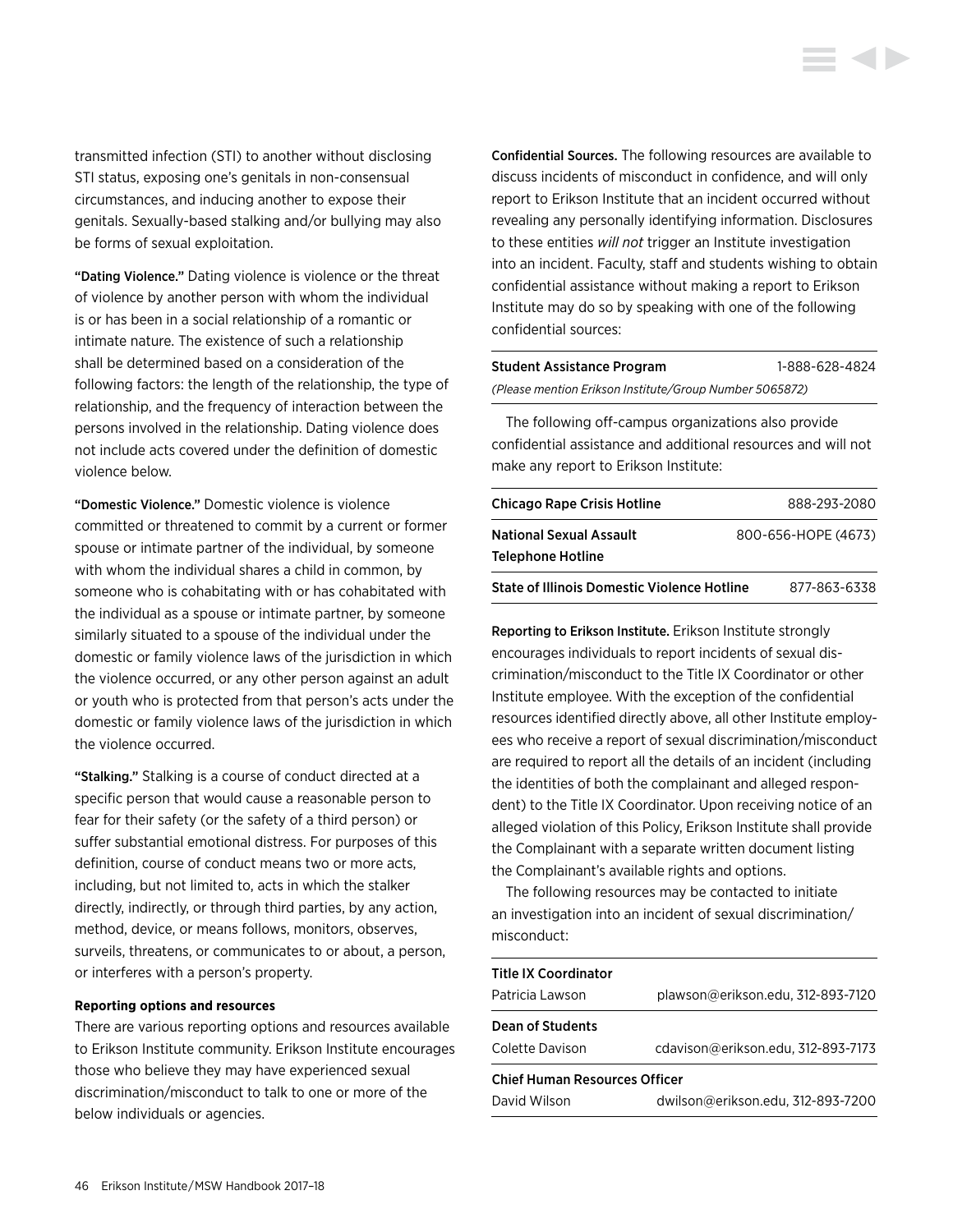Whether or not an individual who has experienced sexual misconduct decides to report an incident to Erikson Institute or the local Police Department, individuals are encouraged to seek immediate medical attention in order to treat physical injuries, test for and treat sexually transmitted infections and pregnancy, and access emergency contraception (if requested).

Under Illinois law, medical personnel are required to alert police when it reasonably appears that the individual requesting the treatment has received an injury sustained as a victim of a criminal offense, including sexual violence. However, it is the individual's choice as to whether he or she wants to speak to the police.

Erikson Institute provides a prompt, fair, and impartial institutional resolution to allegations of violations of this Policy. Erikson Institute's process is completely separate from the police and courts. Upon receipt of a report or complaint of a violation of this Policy, the Title IX Coordinator shall review the allegations and determine an appropriate course of action. In addition, the Title IX Coordinator or designee will provide prompt and appropriate interim measures to support and protect the Complainant and Respondent and prevent any further acts of misconduct, harassment or retaliation prior to the final resolution of the complaint.

For a copy of the full Title IX policy, contact Patricia Lawson, the Vice-President for Finance and Operations/CFO and Title IX Coordinator at plawson@erikson.edu or go to *[www.erikson.edu/consumer-information](https://www.erikson.edu/consumer-information/)* and click on Health & Safety.

Any student who has made a complaint about discrimination, harassment, or retaliation and who is not satisfied with the outcome of the investigation of such complaint may initiate a grievance by using the General Grievance Procedure set forth on page 35.

Prohibition on retaliation: There will be no retaliation or reprisals against any employee or student who submits a complaint, reports an incident witnessed, supports a complaining witness, or participates in any way in the investigation of a discrimination or harassment claim. For instance, a faculty member would be prohibited from making any adverse academic decision or taking any other adverse action against a student because the student complained or cooperated in good faith with an investigation of alleged

conduct prohibited by this policy. Any acts of retaliation will be considered a violation of this policy and corrective action will be taken immediately.

#### **Emergency procedures**

In the event of an emergency, dial 911 from any telephone inside Erikson Institute. Emergency response personnel will be able to identify the exact location of the phone from which the call was made. If possible, please notify the security desk at ext. 7202 after calling 911, so they can direct emergency response personnel to the individual(s) requiring assistance and alert Erikson staff.

In the event of a fire, everyone is required to use the stairwells located by the classrooms and elevators.

More extensive emergency procedures are posted on *my.erikson.edu*. For additional information, see "Campus safety and security," page 71–72.

Procedures for reporting criminal actions: If you believe yourself to be the victim of a crime or to have knowledge of a crime, you should immediately report to one of the security authorities identified below. They will assist you to report the incident to the proper authorities. A security officer is on duty in the ground floor lobby during normal business hours and during evenings and weekends when classes or other public events are scheduled. The security officer may be contacted in an emergency by dialing extension 0 on any phone in the Erikson Institute building or by calling (312) 755-2250. You may also reach the Institute operator during daytime business hours by pressing "0" on any internal phone. Each of Erikson's elevators has an emergency call button, which is monitored 24/7 by Simplex, Inc. Calls made to the monitoring service are routed to emergency response personnel.

You can also report criminal activities or other emergencies directly to the Chicago Police Department by dialing 911 from any phone in the building. The phone system is designed so that the police can identify the caller's exact location within the building. We encourage you to contact Erikson's security officer in addition to calling 911 so that he can direct the emergency response team to the desired location as quickly as possible. The security officer can also provide assistance in reporting criminal activity to the police. Non-emergencies can be reported to the Chicago Police Department by dialing 311.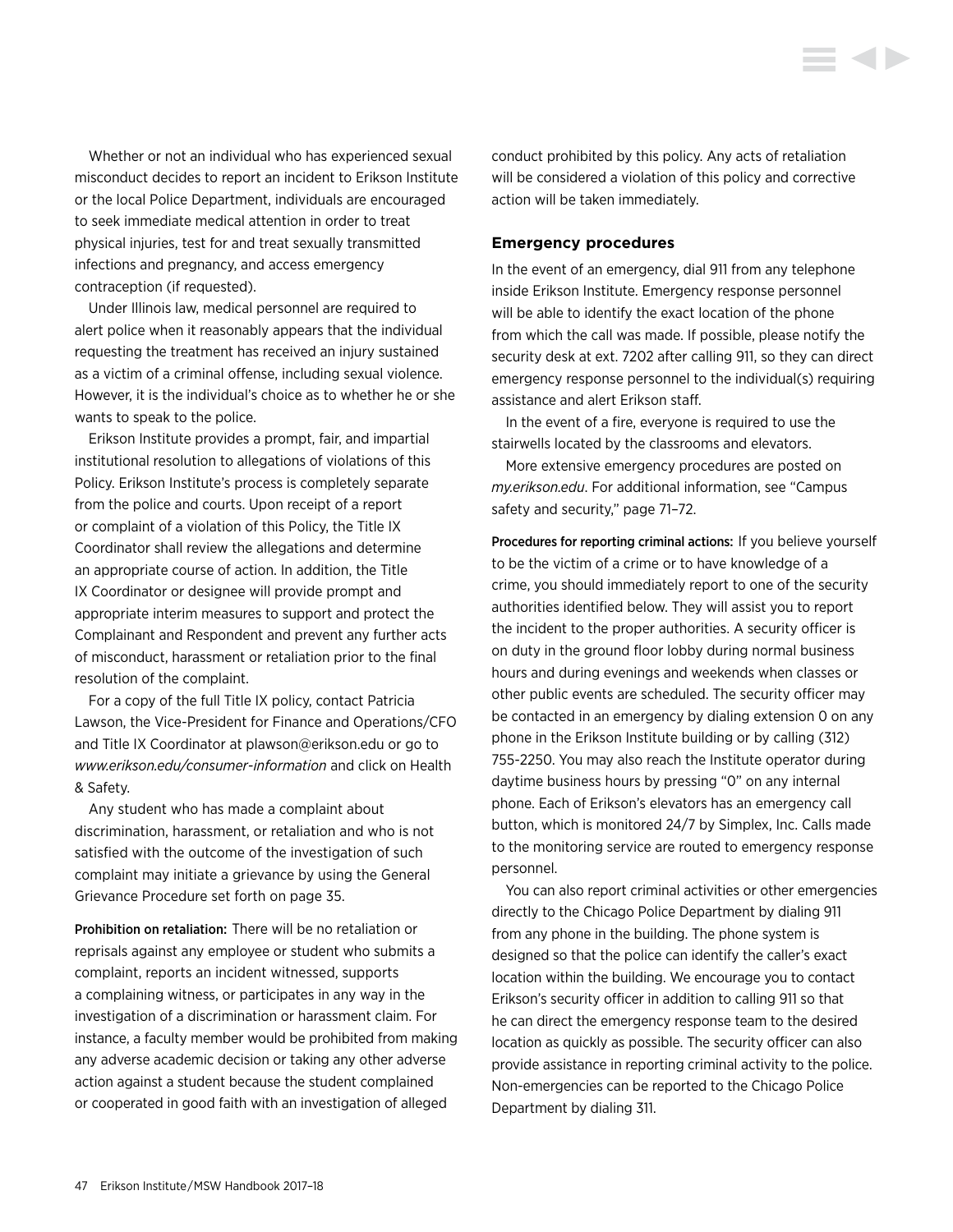The following table summarizes the contact information for security authorities to whom you can report a crime:

| Security authority                   | Location              | <b>Number</b>  |
|--------------------------------------|-----------------------|----------------|
| Security officer                     | Ground floor lobby    | O              |
| Chief HR and Facilities Officer      | 3rd floor, Office 325 | (312) 893-7200 |
| Dean of Students                     | 4th floor. Office 414 | (312) 893-7173 |
| VP for Finance and<br>Operations/CFO | 4th floor, Office 410 | (312) 893-7120 |
| Dean of Enrollment                   | 3rd floor, Office 319 | (312) 893-7145 |
| Police Department, non-emergency     |                       | 311            |
| Police Department, emergency         |                       | 911            |

## **Gender neutral restrooms**

In keeping with Erikson's commitment to a safe and inclusive environment for all students, staff, and visitors to our campus, two multi-stall, gender-neutral bathrooms are available to provide options that are consistent with each person's gender identification and expression. The genderneutral restrooms can be found on the second and third floor.

# **Information technology telecommunication networks and information resources**

#### **Purpose**

Erikson provides its staff, students, and guests with a wide array of information technology and resources. As with all Institute assets, our campus-wide telecommunications, including phones, voicemail, computer network, workstations, laptops, servers, software, printers, mobile devices, and collaboration tools, are intended for authorized business use. Members of the Erikson community are expected to use these resources in a responsible, professional way. Users shall use these resources in a manner that is honest and ethical and in accordance with the standards for honest and ethical behavior outlined in Erikson's Human Resources Policy Manual. The following guidelines will help users understand their responsibility to protect the integrity of these resources, to properly use and protect information, and to respect the rights and privacy of other users. The rules apply equally to users who connect their own devices to Erikson's network.

#### **Policy guidelines**

The purpose of Erikson's computer network and information resources is to support its mission of teaching, research, and community engagement. The guidelines below are meant to help us avoid compromising Erikson's mission as well as resources.

- 1. Access—Users must refrain from seeking to gain unauthorized access to information resources or enabling unauthorized access by others. Inappropriate uses include, but are not limited to:
	- Sharing your username and passwords and permitting other individuals to access your accounts;
	- Accessing another user's files or directories without authorization; Attempting to capture or crack passwords or encryption to access another user's accounts or network files;
	- Intercepting or monitoring any network communication not explicitly intended for you without authorization;
	- Impersonating another individual in communication (e.g., forged email, texts, IMs, social media postings);
	- Restricting or denying access to the system by legitimate users.
- 2. Usage—Use of Erikson's information resources must comply with Institute policies and legal obligations, including licenses and contracts, and all federal and state laws. Inappropriate uses include, but are not limited to:
	- Using Erikson's resources for private financial gain (e.g., running a private business);
	- Using Erikson's resources to conduct partisan political activities (e.g., lobbying or campaigning) where prohibited by federal, state, or other applicable laws;
	- Copying and using Institute purchased/leased software contrary to the provisions of the contract;
	- Consuming an unauthorized, disproportionate share of networking resources;
	- Downloading, viewing, or transmitting fraudulent, harassing, pornographic, or threatening messages or materials or materials containing ethnic slurs, racial epithets, or other content that may be construed as harassment or disparagement of others based on their race, color, religion, national or ethnic origin, gender, gender identity, gender expression, sexual orientation, marital status, age, disability, veteran status, or any other status protected by federal, state, or local laws;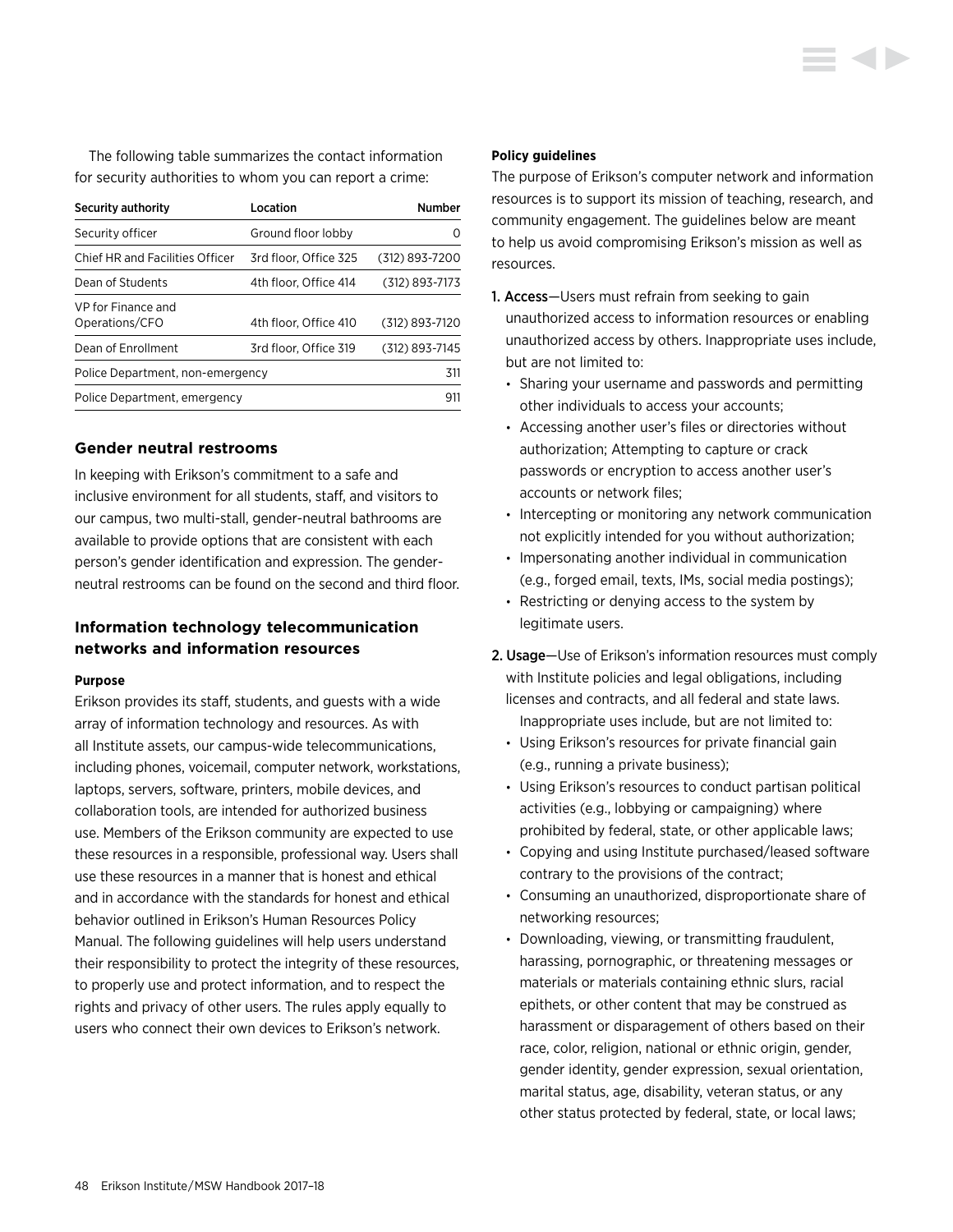- Using copyrighted or licensed digital resources without appropriate permission and/or attribution (e.g., journals, movies, music, software, games, data, etc.). (See Erikson's Intellectual Property Policy and the Peer-to-Peer File-Sharing policy for more information);
- Violating the terms of use of online media forums, including social networking websites, mailing lists, chat rooms, and blogs.

Please note that Erikson acknowledges that there may be a legitimate academic or scholarly reason for downloading, viewing or transmitting certain content that in most other contexts would be violative of this policy. If such circumstances arise, please use appropriate discretion in processing such materials.

- 3. Integrity and security of information—Users must respect and protect the integrity of information and information resources and preserve the rights and privacy of individuals. Inappropriate activities include, but are not limited to:
	- Deploying software programs that secretly collect information about individual users;
	- Destroying or altering data or programs belonging to other users;
	- Storing, sending or otherwise processing sensitive personal information about individuals without express authorization and proper security protections or in violation of applicable law. Examples of such information include: financial information, social security numbers, driver's license numbers, state ID numbers, and health information;
	- Transmitting sensitive or proprietary information to unauthorized persons or organizations;
	- Sending unsolicited messages without authorization to a large number of recipients, including staff and students;
	- Transmitting confidential, personally-identifiable information, or information otherwise protected by law, over the network without proper safeguards, which in some instances, such as in the case of transmitting sensitive personal information, may require encryption.

"Personally identifiably information" means information that is identifiable to an individual or reasonably identifiable to a specific device.

- 4.Personal use of Institute-owned networks and information resources—Erikson acknowledges that a certain amount of incidental personal use of Instituteowned information resources may occur. Erikson further acknowledges that a certain amount of such use on personally-owned devices on Erikson network resources may also occur. As a general rule, Erikson does not object to such periodic incidental use so long as it is:
	- Reasonable and limited;
	- Does not interfere with academic commitments;
	- Does not adversely affect or burden Erikson's information systems, the academic environment generally, or other users.

# 5. Erikson's right to access information resources for legal and Institute purposes—Users should have no expectation of privacy when using Erikson's telecommunication networks and information resources for any form of activity, including but not limited to email (personal and business), messaging, accessing the Internet, or engaging in social media. Erikson may monitor communications and other activities taking place on its information systems and reserves the right at its discretion to access, and in some circumstances disclose to third parties, any records, messages, or communications sent, received, or stored on its information systems, without the knowledge and consent of the users who have custody of them, subject to applicable law. Examples of circumstances in which representatives of the Institute may need to access and/ or disclose electronic or other records to third parties (including paper records) include:

- In response to investigations, subpoenas, or lawsuits. Erikson may be required by law to provide electronic or other records, or information related to those records, to third parties;
- In connection with Erikson's own investigations;
- To ensure the proper functioning of the Institute;
- To protect the safety of individuals or the Erikson community;
- To provide, maintain, or improve services; and, in that connection Erikson may also permit reasonable access to data by third-party service providers.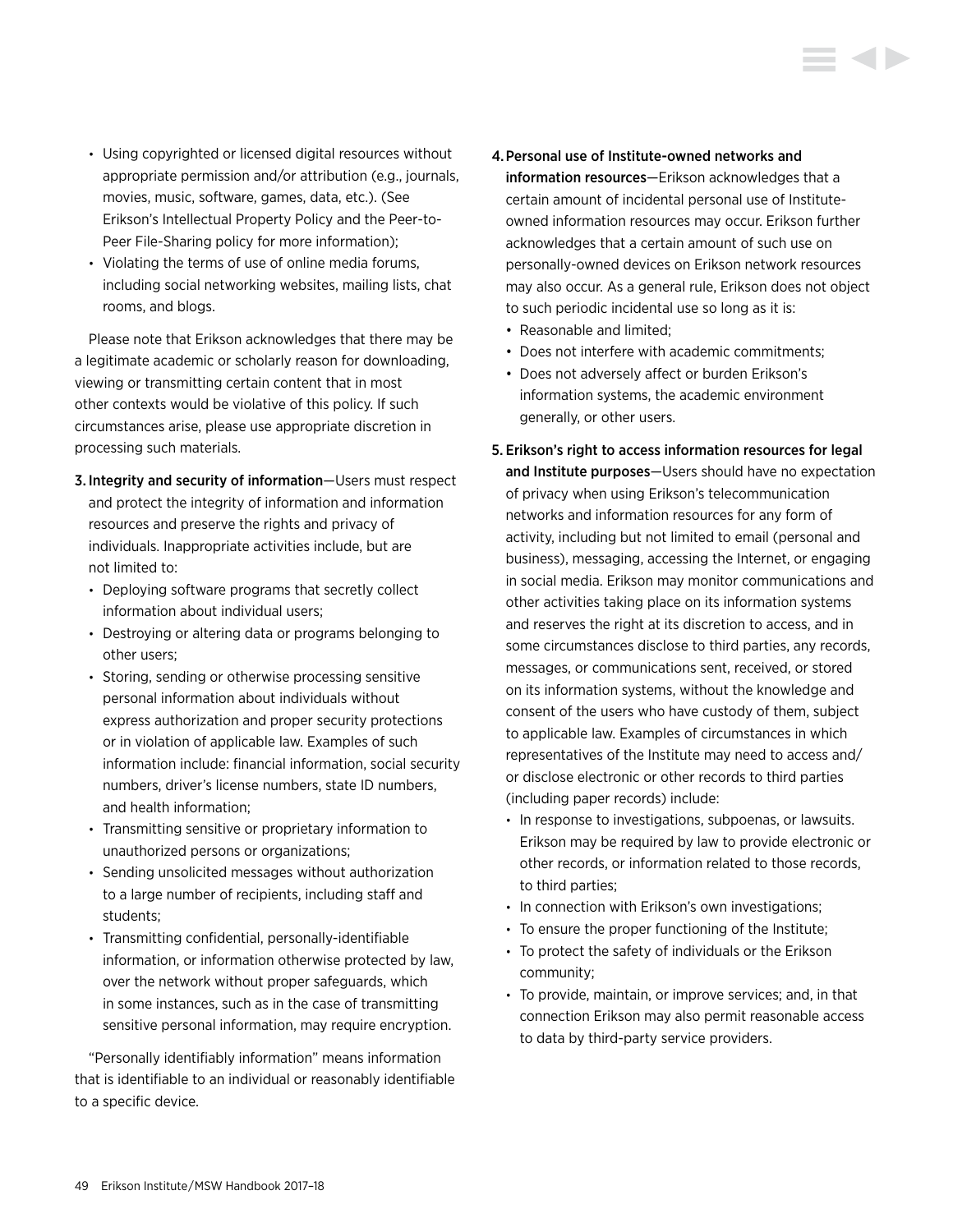#### **Procedures**

# *Reporting concerns about or possible misuse of information resources*

Users should report any system defects and concerns with system security to the Information Technology staff. If you receive "spam" or unsolicited email, you can forward it to SPAM REPORTING so that it can be blocked in future. To report suspected misuse of Erikson's computer telecommunications resources, users should follow the procedures outlined in the Whistleblower Policy.

#### *Consequences of misuse of information resources*

Inappropriate use of these resources may result in loss of access and disciplinary action, up to and including termination or dismissal or, in some cases, in civil or criminal prosecution.

# **Peer-to-peer file-sharing policy**

Peer-to-peer file-sharing software applications are defined as programs that allow computers to share content in the form of music, movies, games, computer files, or software over a local network and the Internet without accessing a centralized distribution server or set of servers. Erikson prohibits the use of peer-to-peer applications on its networks or IT resources to transmit or exchange any videos, music, software, images, or other copyright-protected content, unless the user has valid, written authorization to access and/or distribute such content. Any use of the IT resources in violation of this policy will be subject to discipline or sanctions in keeping with the applicable provisions of IT policies and other Erikson rules and policies. To avoid the risk of copyright infringement, as well as possible exposure to viruses, unexpected material, or spyware, users should obtain materials through the many authorized Internet services that legitimately distribute copyrighted works online, whether music, ebooks, or motion pictures. For a list of authorized services, please contact the library staff.

Erikson expects that any use of its network and IT resources will be consistent with Erikson's policies and compliant with applicable laws. Be aware that Erikson is required by the Department of Education and the 2008 Higher Education Opportunity Act to use a variety of technology-based methods to monitor and combat unauthorized use of its network and IT resources to

distribute copyrighted materials in violation of the copyright owner's rights. Erikson is under no obligation to protect a user from a complaint or action arising from any violation, or alleged violation, of the law, including infringement of any intellectual property rights due to use of peer-to-peer, or any other type of "file-sharing," software applications. Users should understand that the fact that material is accessible through the Internet does not mean that accessing and distributing such material is authorized by copyrightholders. Even when users pay for that access, they do not necessarily acquire the right to distribute the material to others.

#### **Privacy statement for Erikson websites**

This notice describes the Privacy Statement of Erikson Institute ("Erikson", "we" or "our"), a U.S. non-profit organization. Erikson is committed to protecting your privacy when you visit our website by restricting the use of collected information. This privacy policy outlines how we collect information when you visit our site and how we use that information. You will not be required to submit personally identifiable information, but if you choose to do so, you are accepting and consent to the practices described in this Privacy Statement.

Our business changes constantly and our Privacy Statement and Terms of Use will change also. Your continued use of our websites following the posting of any amendment shall indicate your acceptance of the revised Privacy Statement.

#### **1. Information we collect**

Anonymous information: Our websites automatically capture limited, non-personally identifiable information that your browser makes available. This information may include your Internet protocol (IP) address, browser type and computer operating system, time and date you visit, the pages you access, and the address of the page that directed you to our site. We use this data to understand patterns of site activity and to improve the site so it is more useful for you. This information is not linked in any way to your personal information. Although we cannot guarantee impenetrability of our servers, we have established reasonable physical, electronic, and procedural safeguards for all of the information we collect online.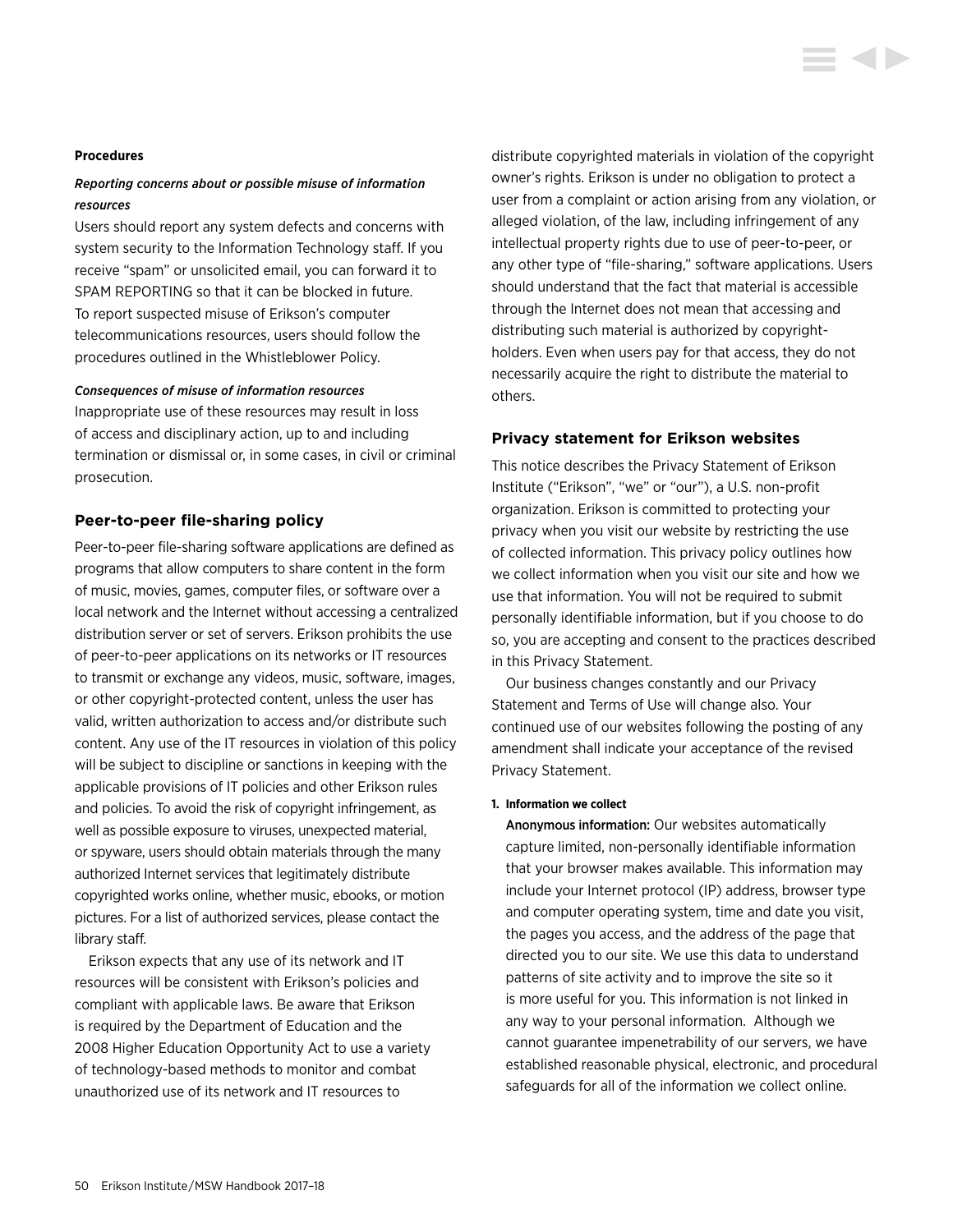Personal information: We do not collect personally identifiable information from you unless you supply it voluntarily. The types of personally-identifiable information that you may be prompted to consider providing include your name, mailing address, email address, telephone number, ethnic background, gender, marital status, GRE scores, program interests, date of birth, social security number, visa classification, armed forces affiliation, credit card number, citizenship, language spoken, academic experience, work experience, financial information, or other information relevant to an application for admission, request for information, or a transaction. If you reside in the European Union, upon providing your personally identifiable information to Erikson, you will be indicating your explicit consent that the personally identifiable information you have provided may be transferred to, processed, and stored in the United States, in accordance with this policy.

We request personally identifiable information only when necessary to provide a service or to complete a transaction. Examples include subscribing to electronic newsletters or listservs; completing online surveys; requesting program information; applying for admission to an academic program; registering and paying for events or courses; or making a donation.

Disclosure Regarding Google Display Advertising: We have implemented Google Analytics features based on Display Advertising (e.g., Remarketing, Google Display Network Impression Reporting, the Doubleclick Campaign Manager integration, or Google Analytics Demographics and Interest Reporting).

We use remarketing with Google Adwords and analytics to display content-specific advertisements to visitors who have previously visited our site when those visitors go to other websites that have the Google Display Network implemented. We and other third-party vendors, including Google, use first-party cookies (such as the Google Analytics cookies) and third-party cookies (such as the DoubleClick cookie) together to report how your ad impressions, other uses of ad services, and interactions with these ad impressions and ad services are related to visits to our site.

Google Analytics does not store any visitor specific data, and we will not use visitor-specific data in any way related to Google Analytics, Google Adwords, and Remarketing. We use aggregated behavioral information to refine our marketing efforts.

At any time, you may choose to opt-out of Google Analytics tracking with the Google Analytics opt-out browser add-on available at *[tools.google.com/dlpage/](tools.google.com/dlpage/gaoptout/) [gaoptout](tools.google.com/dlpage/gaoptout/)/*. You can also opt-out of Google Analytics for Display Advertising and customize Google Display Network ads using the Ads Settings at *[www.google.com/](http://www.google.com/settings/u/0/ads/) [settings/u/0/ads/](http://www.google.com/settings/u/0/ads/)*.

#### **2. What we do with the personal information we collect**

Some of our websites have chat rooms, forums, and message boards. Please remember that any information that is disclosed in these areas becomes public information, and you should exercise caution when deciding to disclose your personal information.

We will not sell, trade, or otherwise transfer to third parties your personally identifiable information, except that we may share this data with subsidiaries, affiliates, and vendors we retain to provide services necessary to our operations. Such third parties could include website hosting companies, mail delivery service companies, payment processors, and institutional research companies. We also reserve the right to release personally identifiable information (i) when we are under legal compulsion to do so (e.g. we have received a subpoena) or we otherwise believe that the law requires us to do so; (ii) when we believe it is necessary to protect and/or enforce the rights, property interests, or safety of Erikson, our users or others; or (iii) as we deem necessary to resolve disputes, troubleshoot problems, prevent fraud, and otherwise enforce the Privacy Statement and our Websites Terms of Use. Additionally, in the event that Erikson is merged with or becomes part of another organization, or in the event that Erikson is sold or it sells all or substantially all of its assets or is otherwise reorganized, the information you provide will be one of the transferred assets to the acquiring or reorganized entity.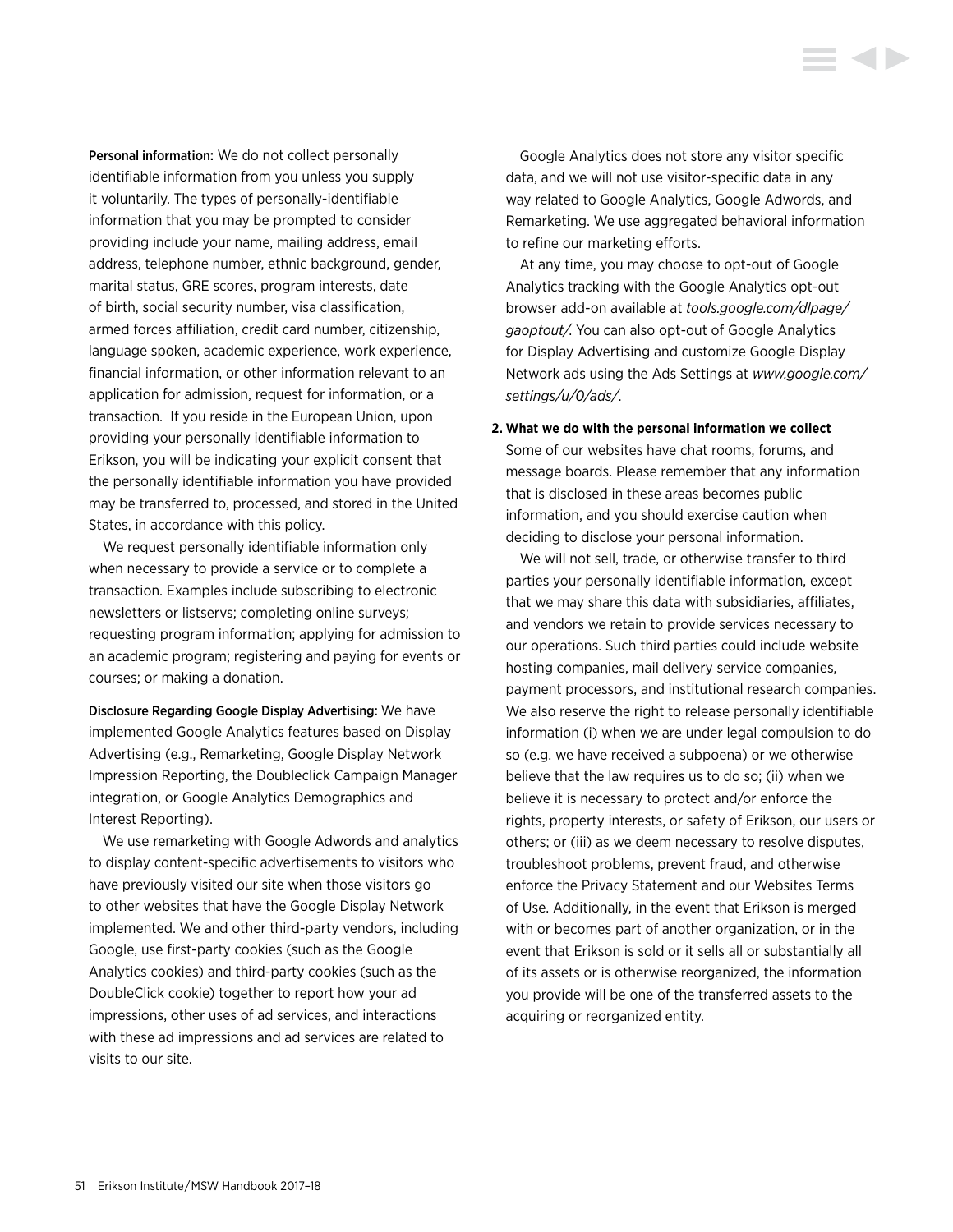#### **3. Opt-out rights**

Student directory information. Aside from directory information that may be disclosed under FERPA, we will not post personally identifiable information about students or graduates without prior permission or as otherwise set out herein. Students who wish to withhold the disclosure of some or all directory information should notify the Registration and Student Records Office by October 1 of the academic year concerned.

Alumni directory information. Personal and professional contact information for alumni is collected through various methods and is published online in a searchable, passwordprotected alumni directory. We restrict directory access to alumni and persons connected to the Erikson community and use all appropriate technology to prevent misuse of the data by unauthorized parties. Alumni can request that their contact information be withheld from the directory by contacting us at: alumniservices@erikson.edu.

Emails and direct mail. You can opt out of receiving future promotional electronic mailings from us by following the unsubscribe procedures indicated in each mailing. You can opt out of receiving printed promotional mail in the future as well by contacting us at: unsubscribe@erikson.edu. Cookies. We use cookies to keep track of and enhance certain user activities on our websites such as logging into your account, accessing your courses or your grades, and other user-specific features. You may block or restrict cookies on your computer or purge them from your browser by adjusting your web browser preferences. You should consult the operating instructions that apply to your browser for instructions on how to configure your browser setting to meet your preferences.

However, because cookies allow you to take advantage of some features or functions of our websites, we recommend that you leave them turned on. For example, EriksonOnline uses Blackboard Learn™, which requires the acceptance of a cookie by your browser to access information in the courses. If you block or otherwise reject our cookies, you will not be able to use this feature.

#### **4.How you can access and update your personal information**

If you have a My.Erikson account, you may access and update your information by clicking on Personal Info. Additionally, you may contact the Registration and Student Records Office at registration@erikson.edu to request updates to your personal information.

#### **5. What about links to other websites?**

This statement applies only to Erikson websites. Our websites may contain links to third party sites. We are not responsible for the content or policies of such sites and recommend that you check the third party privacy statements posted on their websites.

# **6. How do I ask questions and provide feedback regarding privacy?**

We welcome your questions, comments and concerns about privacy. Erikson is committed to the resolution of concerns or complaints about your privacy and our collection or use of your personally identifiable information. If you have any questions regarding this privacy statement or how we protect your personal data, please contact us at:

Erikson Institute ATTN: Privacy Practices 451 North LaSalle Street Chicago, Illinois 60654-4510 or webprivacy@erikson.edu

#### **Smoking policy**

Smoking is not permitted anywhere inside the building. Per City of Chicago ordinance, smoking is not allowed within 25 feet of any building entrance.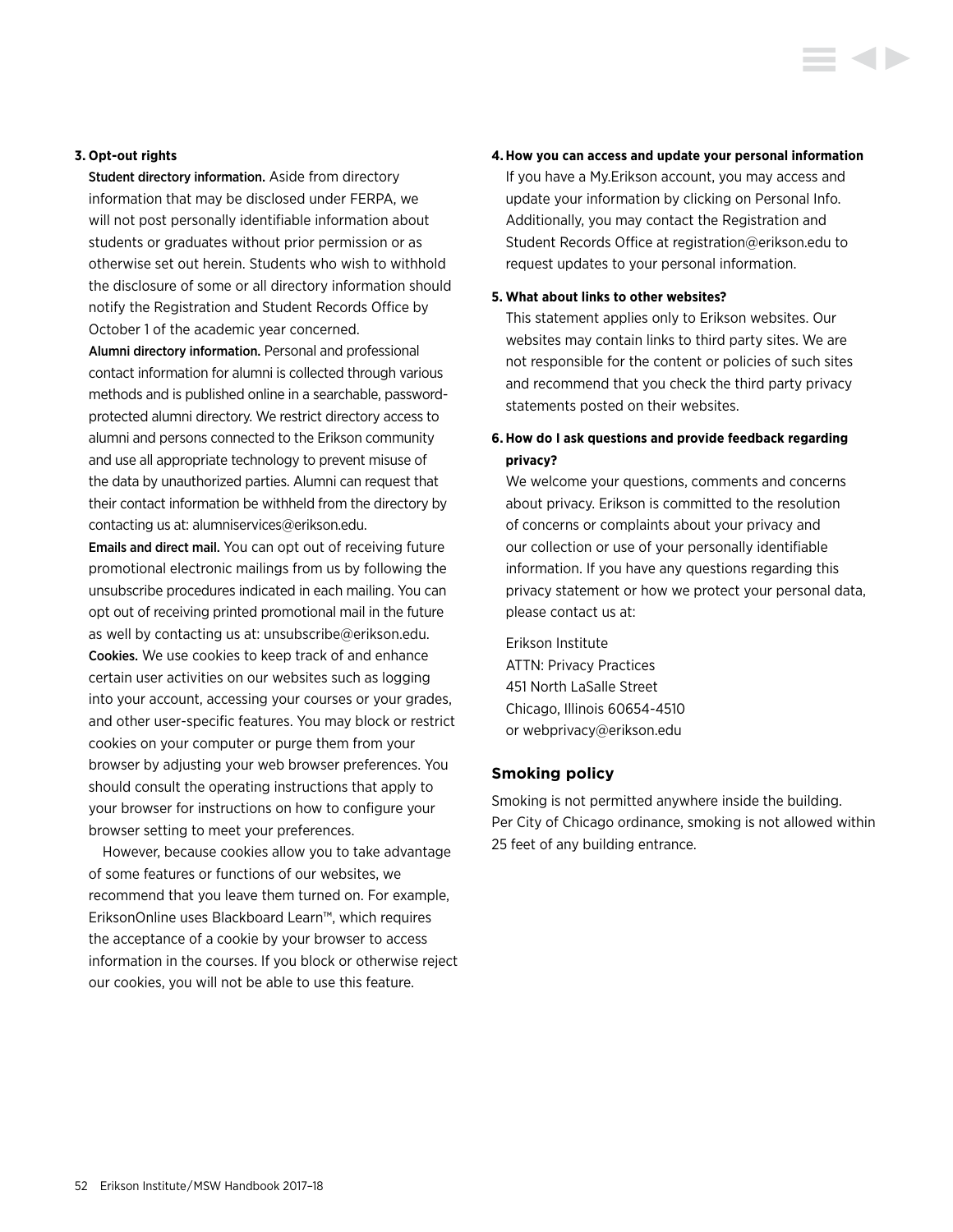# Registration/student records policies and procedures

# **Academic records**

The official record and transcripts for students are kept in the Registration and Student Records Office. Students are responsible for notifying the Registration and Student Records Office of any changes to their name and contact information by submitting change of name, address, phone number, or email, etc., to the Registration and Student Records Office, in writing, with appropriate supporting documentation for name changes (court order, marriage license, or dissolution decree). Name changes apply to permanent student files (but not their contents) and computer records; mentions of your previous name as it appears throughout your narrative evaluations, which are part of your official transcript record, are not changed.

# **Add/drop procedures**

The official add/drop period for each term is published in the academic calendar. Students may add or drop courses through *my.erikson.edu* during this period. If needed, a revised tuition statement will be issued and you will be informed of any changes in your eligibility for financial aid.

# **Registering for a course after the add/drop period**

Students who wish to register for a course after the add/drop period must submit a Course Add/Drop Request form, available through *my.erikson.edu,* to the Registration and Student Records Office. In some cases students may be asked to seek written approval from the course instructor before a Change of Registration will be considered. If approved, you will be informed of any adjustment to your tuition statement, and a \$100 late fee will be added to your account. A revised tuition statement will be issued and you will be informed of any changes in your eligibility for financial aid. It is your responsibility to make up any missed course work.

# **Withdrawal from a course after the add/drop period**

Students who wish to withdraw from a course after the add/drop period must submit a Course Add/Drop Request form, available through *my.erikson.edu,* to the Registration and Student Records Office. Your request to withdraw from a course will be considered official on the date you submit the completed Course Add/Drop Request form to the Registration and Student Records Office.

Once you have withdrawn from the course(s), you will be informed of any adjustment to your tuition statement for the term. Students who withdraw from a course after the end of the add/drop period may be eligible for a refund according to the Institute's Tuition Refund Policy (see page 70). The official date of your request will determine the amount of tuition that will be refunded to you, in accordance with the refund policy. A revised statement will be issued and you will also be informed of any changes to your eligibility for financial aid. If you are eligible to receive a refund of tuition, Erikson will issue a check to your current address within three weeks from the date we receive the Change of Registration Form.

= 4 D

Students who withdraw from a course up to four weeks before the end of the term will receive a grade of W, withdrawal. Students who withdraw from a course during the last four weeks of the term will receive a grade of WF, withdrawal, fail. No student will be eligible to withdraw from a course while an issue regarding the student's possible academic dishonesty or other misconduct is pending with respect to that course.

# **Audited courses**

Students wishing to audit a course must officially register for the course and submit a written request to the Registration and Student Records Office. A course that is audited does not count as hours attempted, and therefore is not included in the calculation of a student's GPA, full- or part-time status, or progress toward degree or certificate completion. Auditors are not required to complete course assignments, including examinations and term papers. Class attendance is required, and auditors have a right to participate in class discussions. A grade of AU indicates satisfactory attendance; students who do not meet the attendance requirement will receive a grade of W. Tuition for audited courses will be two-thirds the tuition charged for courses taken for academic credit.

# **Change of address**

Erikson Institute can be notified of a change of address by submitting through *my.erikson.edu*. Be sure to include any change in phone number and external email. Students are responsible for notifying Erikson Institute of any change in contact information. Returned mail because of incorrect address, including billing, is the responsibility of the student.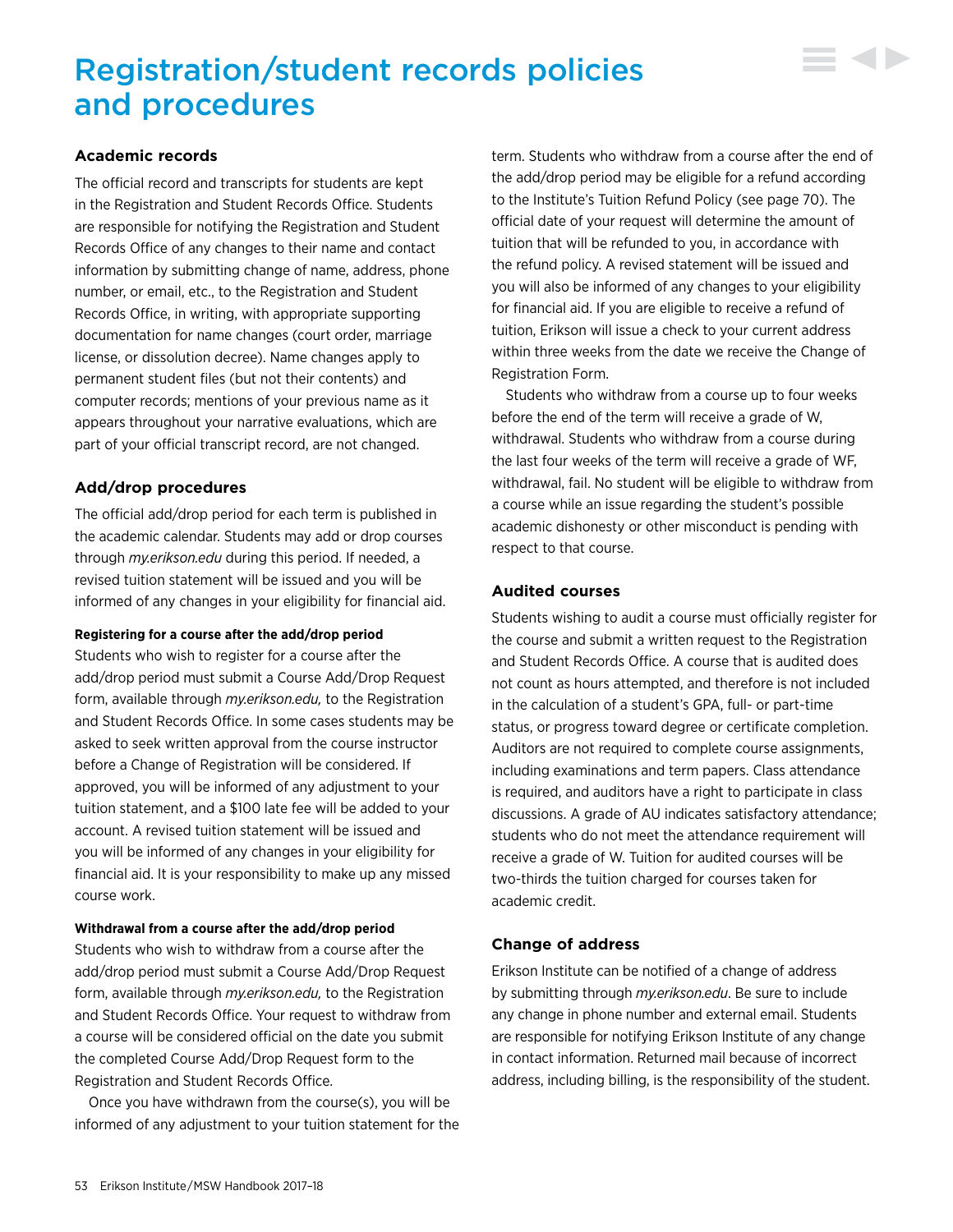# **Changing programs or cohorts**

Students who wish to change their academic program must take the following steps:

- 1. Review the general requirements and information about your intended new program, available in the Handbook or on Erikson's web site. If you are interested in the teacher certification program, please read pages 1–8 of the Handbook for Teacher Education Candidates available from my.erikson.edu.
- 2. Obtain a copy of your Erikson transcript showing completed coursework and courses in progress.
- 3. Meet with your faculty adviser regarding your interest in the new program.
- 4.Make an appointment with the director of the program to assess the appropriateness of the transfer, review the degree requirements of the new program, and develop a new program plan.

You must then submit a Change of Program Request form, with your adviser's and the new program director's signatures of approval, to the Registration and Student Records Office. You will be notified once your request has been approved, as well as of any changes in your tuition and financial aid. You may also be assigned a new adviser.

In order to maintain the integrity of the master's cohort model, cohort changes are generally not allowed. Students who have extenuating circumstances and wish to change their cohort must first meet with their faculty adviser to discuss the request. The Dean of Enrollment Management will make the final decision on the request.

# **Course substitution**

On occasion, students may wish to develop a special project in lieu of a course requirement. Approval of the course instructor is required and must be obtained prior to the beginning of the semester in which the course is offered. A proposal for a course substitution must be submitted in writing and approved by the Registration and Student Records Office. Students are still responsible for the material presented in the course. Contact your adviser and the course instructor if you have any questions.

#### **Holds on registration**

A hold may be placed on a student's registration for a variety of reasons, including but not limited to:

- Failure to pay tuition bills by specified deadlines
- Failure to submit complete immunization record
- Incompletes from prior term course work
- Incompletes exceeding the allowable number for the current year
- Unpaid library fines

Students who have a hold on registration:

- Will not be allowed to attend classes
- Cannot access course materials on EriksonOnline
- Cannot use library resources
- Cannot register for future semesters
- Will not have current year financial aid (loans and scholarships) disbursed to them
- Will not be eligible to receive an official transcript or diploma, if applicable.

It is the student's responsibility to take immediate steps to resolve any holds on their registration. Students who fail to do so by the end of the published add/drop period will incur a late registration fee of \$100 per class. Please be aware that instructors may bar late registrants from their classes, resulting in delayed completion of degree requirements and extended time to degree completion.

#### **Immunization records**

All degree and certificate students enrolled at Erikson for 3 or more credits are required by the State of Illinois to complete an Immunization Record form. Forms are available from the Registration and Student Records Office. When completed, the forms should be returned to the Registration and Student Records Office.

All students doing fieldwork/internships in licensed centers must have health forms completed and on file indicating the results of the tuberculin skin test or chest x-ray and general findings on communicable diseases and physical and emotional conditions (Section I, A and Section II, A and B of the "Medical Report on an Adult or Child in a Licensed Child Care Facility"). It is the student's responsibility to comply with any additional health-related requirements of his or her fieldwork or internship site.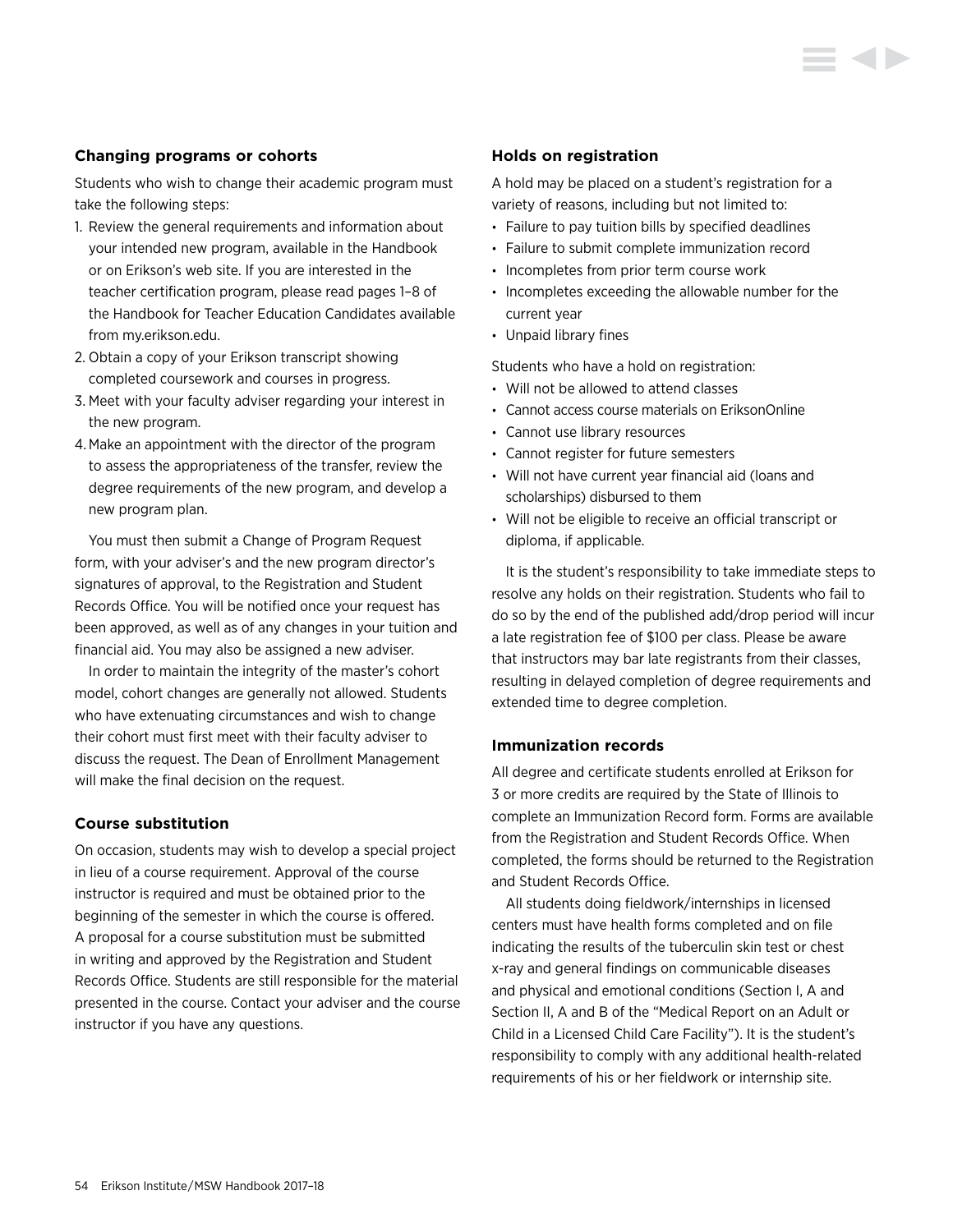Erikson Institute's health examination and documentation requirements may be supplemented or changed without notice at the discretion of the Erikson Institute or as required by a change in state or federal law.

# **Incomplete Policy**

All course work is due the last day of class unless otherwise stated on the individual course syllabus. If you anticipate that you will not meet the deadline, you should arrange to take an incomplete in the course prior to the last day of class. Students must have completed a majority of the required coursework AND have attended class on a regular basis in order to be eligible and approved for a grade of I, Incomplete.

Incompletes are considered an exception, not a rule. Granting an incomplete and setting a due date for submission of the completed work, is totally at the discretion of the faculty instructor(s), and there is no guarantee that it will be seen as being in the student's best interest.

To request an incomplete, students submit an Incomplete Request form, which is available from *my.erikson.edu*. The student and their instructor will discuss a deadline for the completion of course requirements and the instructor will then make the final decision about the due date for any work. The deadline can be any date after the end of the semester but no later than the following:

| For fall term courses   | January 30   |
|-------------------------|--------------|
| For spring term courses | June 30      |
| For summer term courses | September 30 |

All incomplete requests must be approved in writing by your instructor(s) and the form must be turned in to the Assistant Director, Registration and Student Records, no later than the last day of class. The Incomplete Request is not officially accepted until it is reviewed and approved by the Assistant Director, Registration and Student Records.

A student who does not complete a course, fails to turn in an Incomplete Request form by the last day of class, and is not given a grade by the instructor, will receive a grade of NG, no grade submitted. Grades of I and NG become an FR,

failure by rule, if the student has not completed the course requirements by the deadlines established in the academic calendar. There is a maximum number of incompletes you may carry in any one year. It is determined by the program option you are following:

| Two-year program              |   |
|-------------------------------|---|
| First year                    | 2 |
| Second year                   | 0 |
| Three-year program            |   |
| First and second year         |   |
| Third year                    | Ω |
| Four-year program             |   |
| First, second, and third year |   |
| Fourth year                   |   |

Once you have reached the maximum number of incompletes in a given year, you must complete one of the courses for which you have an incomplete before requesting another incomplete for that academic year. The Registration and Student Records Office will not approve an additional request without serious extenuating circumstances.

Incompletes from a prior academic year (excluding summer semester) may not be carried into the next academic year.

Please note: Students with incompletes will not be allowed to do an internship. Students may request a leave of absence or be required by the faculty to take a leave of absence to complete incomplete courses.

#### **Independent study**

It is possible that you may have interests that go beyond the material covered in the classes or that you may want to pursue questions raised in the course of study. This can be pursued through an independent study course (C498 Independent Study) at additional cost. All independent study projects must be arranged with a faculty member and approved by the Senior Vice President for Academic Affairs/Dean of Faculty.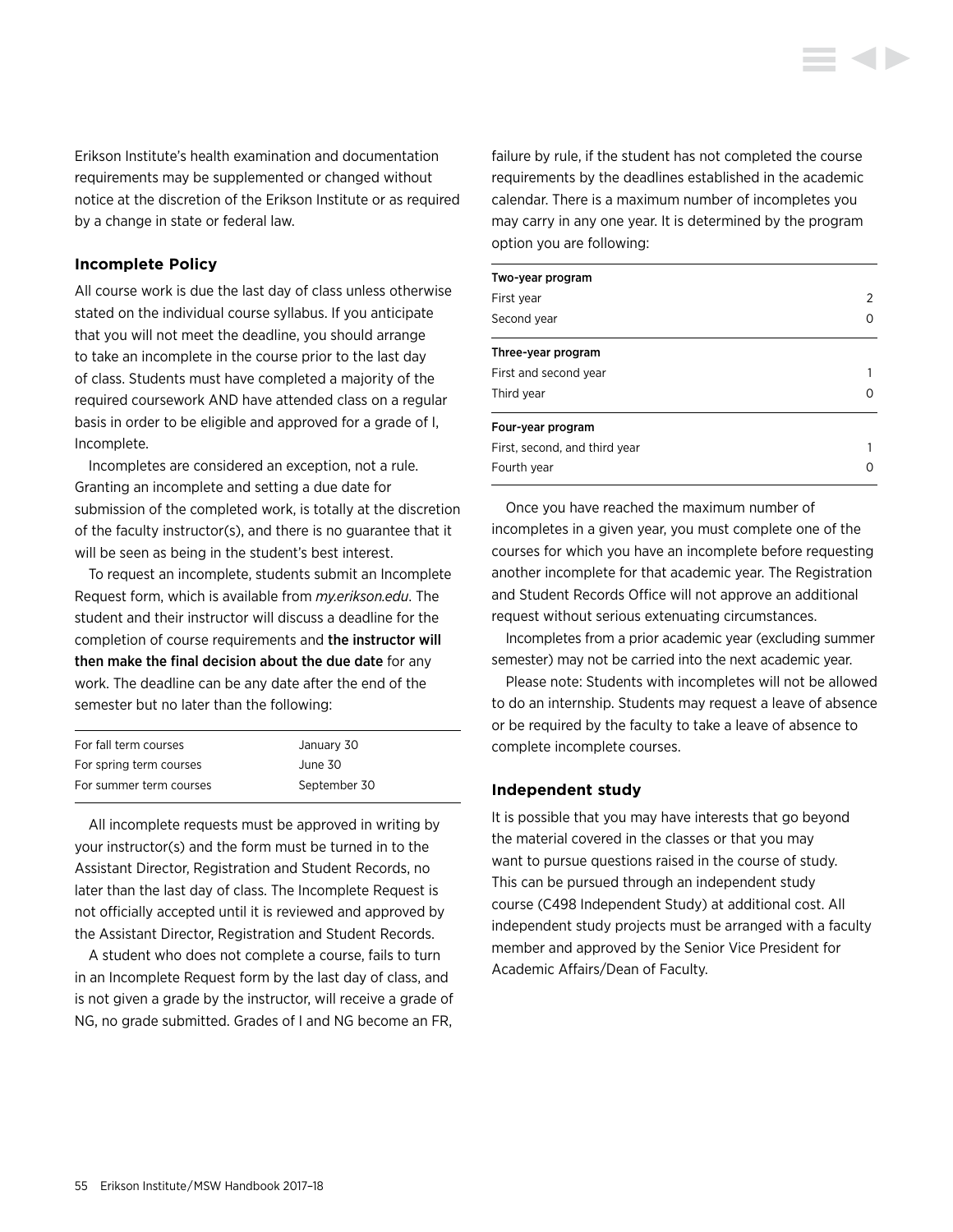#### **Leave of absence**

Master's degree students may, in special circumstances, request a temporary leave of absence from Erikson and resume studies at a specified later term. In order to be eligible for a leave of absence, students must have a minimum grade point average of 2.67 (B–), be in good academic standing, good standing with student accounts, and if applicable, have any other Institute holds cleared before the leave may be approved. The length of a leave of absence can vary from one semester to an entire academic year. If you decide to request a leave of absence from Erikson, you must take the following steps:

- 1. Meet with your faculty adviser to discuss your decision to take a leave of absence to ensure that you are making the best decision and to discuss the implications. Given the sequential nature of the Erikson curriculum, your adviser will work with you to determine the best date for your return. This will be driven in part by the best sequencing of your course work.
- 2. If you are receiving financial aid, you must also meet with the Dean of Enrollment Management to discuss the impact of this decision on your financial responsibilities (for example, balance due and loan repayment obligations).

If after these discussions you do decide to take a leave, you must immediately complete the Leave of Absence Request form and secure your adviser's signature. Forms are available from *my.erikson.edu*. Your leave will not be considered official until the Registration and Student Records Office receives the completed Leave of Absence Request form.

Please note: It is in your best interests to notify us of your decision to take a leave of absence as soon as possible. The date of your official leave will determine the amount of tuition that may be refunded to you. (See Erikson's Refund Policy, page 70). Reasons for the leave of absence will be considered on a case-by-case basis and may influence the amount of the refund.

If you are eligible to receive a refund of tuition, Erikson will issue a check to your current address within three weeks from the date we receive the Leave of Absence Request form.

If you fail to register for a term without taking an official leave of absence, we will assume that you have unofficially withdrawn from Erikson. In order to return to Erikson, you would need to reapply.

If you have taken a leave of absence from Erikson, you must notify us in writing of your intended return three months in advance, to ensure that you are notified of priority registration and other important information during your leave. It is your responsibility to re-apply for financial aid by the deadlines for your intended return. Contact the Dean of Enrollment Management for appropriate guidelines.

Erikson Institute welcomes requests to re-enroll after a leave of absence and, in all but unusual cases, such requests will be granted. The Institute reserves the right to deny or defer enrollment in unusual circumstances. In determining whether a student may re-enroll, the Institute may consider the student's academic status when last enrolled, activities and conduct while away from the Institute, potential for successful completion of the student's program, and the ability of the Institute to support the student academically or financially, as well as other relevant factors. The decision of the Senior Vice President for Academic Affairs/Dean of Faculty is final with respect to re-enrollment.

If you wish to extend your leave of absence beyond the approved date, you must apply in writing three months prior to your scheduled return date. The Registration and Student Records Office will decide whether to approve an extension or require that you reapply at a later date. If you do not return at the agreed upon time and do not request an extension, we will assume that you have withdrawn from the Institute.

## **Official Institute communications**

Erikson Institute has established email as an official means of communication with its students. In order to ensure consistent and effective communication, an official Erikson email address is required for all students. Erikson will send official communications to the Erikson email account, which is uniquely assigned to each student upon official matriculation at the Institute.

Erikson Institute expects that every student will receive email at her or his Erikson email account and will read email on a frequent and consistent basis. A student's failure to receive and read Institute communications in a timely manner does not absolve that student from knowing and complying with the content of such communications. All use of email is expected to be consistent with other Erikson

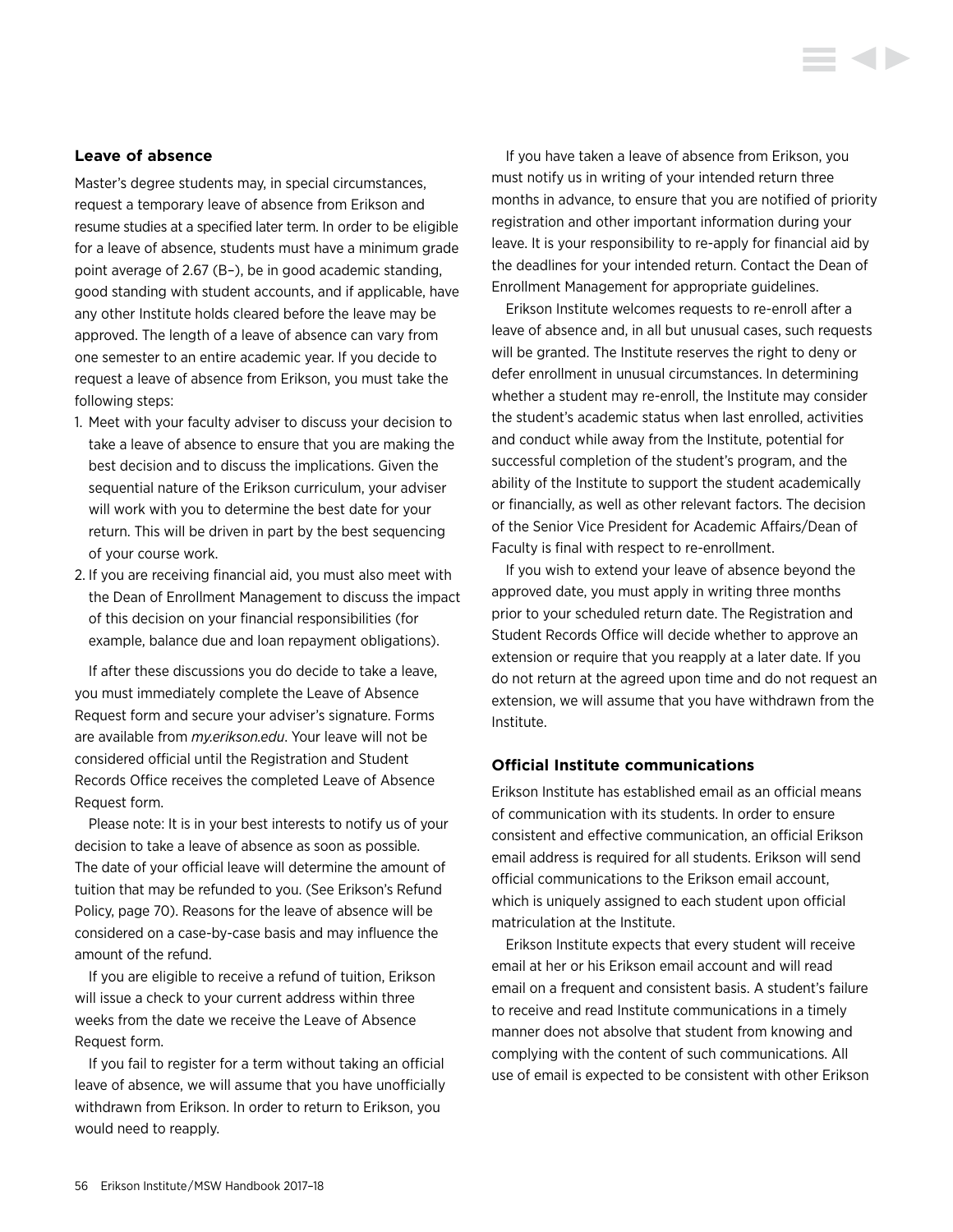Institute policies including the "Information Technology Telecommunication Networks and Information Resources."

Information concerning emergencies or school closing is published through the following ways:

- *my.erikson.edu*
- the Erikson Institute homepage at *<www.erikson.edu>*
- the main telephone number, (312) 755-2250
- Erikson email accounts
- text message via the Emergency Notification System

# **Readmission**

Students who have withdrawn from Erikson or exceeded the term of their leave of absence must reapply for admission if they wish to resume their studies at a later time. The admission committee will determine whether or not to readmit a candidate. Readmitted students are subject to all new degree requirements in effect at the time of readmission.

# **Registration**

New and continuing students are required to register for courses during the priority registration period before the beginning of each term in which they are taking courses, doing an internship, or otherwise engaging in graduate study. Only registered students have access to Institute resources, including electronic course materials and syllabi. Students are responsible for registering in a timely manner. Registration information will be provided to students well in advance of registration deadlines.

# **Repeated courses**

Occasionally students may be required to repeat a course due to poor performance, low cumulative grade point average, or failure to complete an Incomplete in a timely manner. All attempted courses appear on the student's official academic transcript, and repeated courses are assigned an "R" notation to indicate that the course has been repeated. Only the grade earned in the most recent repeated course is used in the calculation of the grade point average.

Students who are required to repeat a course must pay the full cost of tuition for the course. Students will not receive Erikson need-based grants or scholarship funds for repeated courses. Federal and alternative loans may be available for students who are eligible for the loan programs.

### **Review of records**

The Family Educational Rights and Privacy Act (FERPA) affords any individual who is or has been a student at Erikson Institute certain rights with respect to their educational records. "Education records" are records maintained by the Institute via documents, computer files, or other materials that contain information directly related to a student.

A student's rights under FERPA include:

1. The right to limit or allow access to personally identifiable information contained in the student's education records. FERPA authorizes disclosure of what is considered directory information for all student records without consent if no modifications to access are made.

#### *Directory Information*

Directory information includes name, telephone, email, degree or certificate program, class, participation in activities, dates of attendances, degrees and awards received, photograph, and the most recent previous educational agency or institution attended. An annual notification of FERPA policies shall be made available to students and shall include the types of education records and information designated by Erikson Institute as directory information.

 Directory information may be released to the following person(s) or for the following reason(s) without consent:

- School officials who has a legitimate educational interest if the official needs to review an education record in order to fulfill his or her professional responsibility;
- Other schools to which a student is transferring;
- Specified officials for audit or evaluation purposes;
- Appropriate parties in connection with financial aid to a student;
- Organizations conducting certain studies for or on behalf of the school;
- Accrediting organizations;
- To comply with a judicial order or lawfully issued subpoena;
- To military recruiters under the Solomon Act;
- Appropriate officials in cases of health and safety emergencies; and
- State and local authorities, within a juvenile justice system, pursuant to specific State law.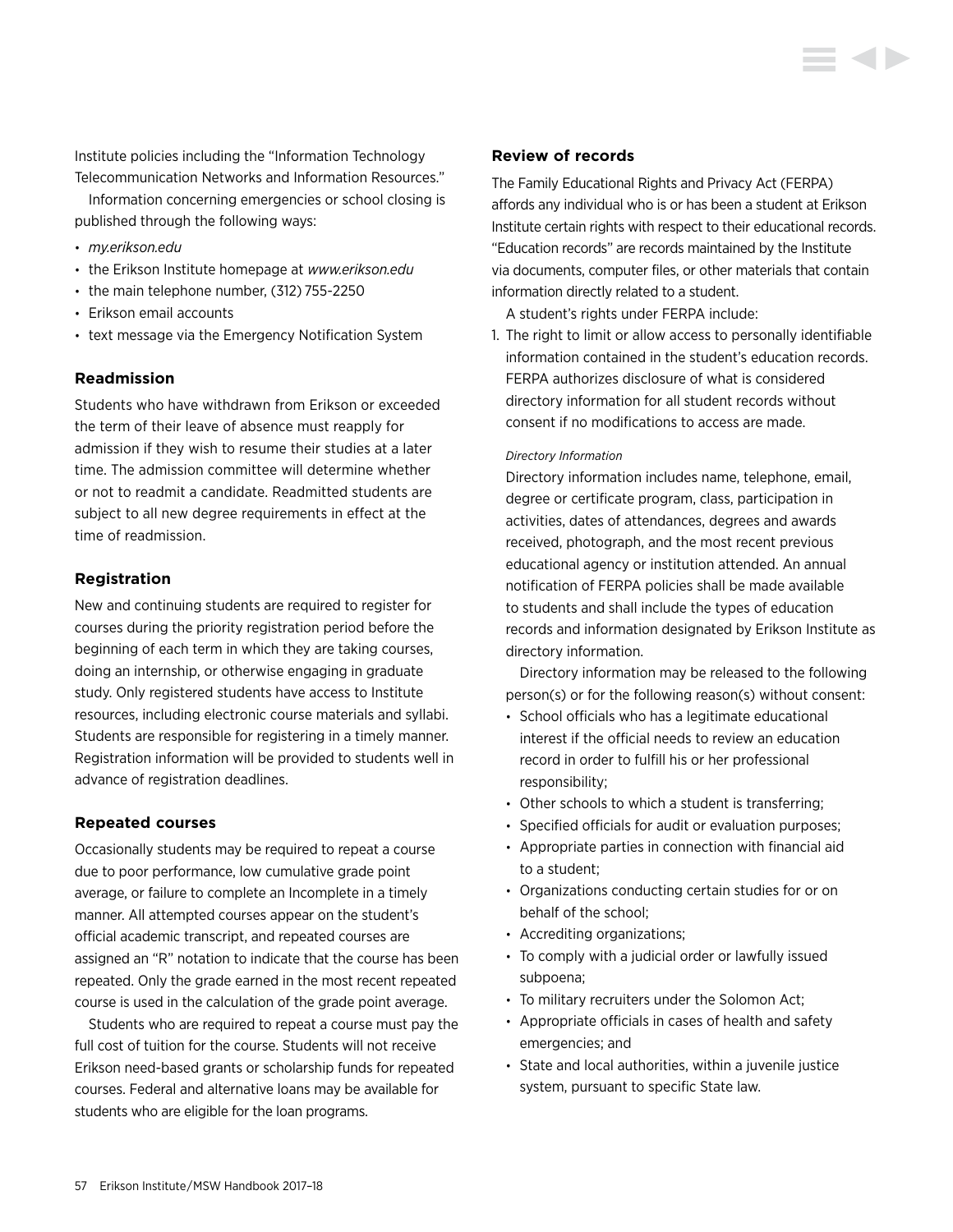Any student who does not desire inclusion of some or all of directory information in the Institute Directories or other dissemination of the information by the Institute should notify the Registration and Student Records Office in writing no later than October 1 of each academic year concerned. Students may not prohibit the verification of attendance or of the awarding or lack of awarding of a degree or certificate, nor may they prohibit Erikson school officials from gaining access to information used in a professional capacity.

#### *Allowing Access*

Educational records, excluding directory information, are only accessible to third-parties with the written permission of the student, with the exception of Erikson school officials. However, the following documents are not educational records for the purposes of FERPA:

- Records kept in the possession of the maker that are used only as a personal memory aid and not accessible to any other person;
- Employment records related solely to a student's capacity as an employee of the Institute, except where a current student is employed based on student status (e.g., work-study, graduate assistantship, etc.);
- Records maintained for compliance with local law enforcement;
- Medical and mental health records made, maintained, or used by professionals in connection with the treatment of a student that are available only to persons providing treatment; and
- Records with information about an individual created after she/he is no longer a student at the Institute.
- 2. The right to inspect and review the student's education records.

 Students should submit to the Dean of Enrollment Management a written request that identifies the record(s) they wish to inspect. The appropriate official will make arrangements within 45 days of the receipt of request for access and notify the student of the time and place where the records may be inspected. If the official to whom the request was submitted does not maintain the records, the student will be advised of the correct official to whom the request should be addressed. Copies of any records

or portions of records may be provided to the student on request for a fee that covers the Institute's costs of copying.

 Note: Letters of recommendation written for students' files prior to January 1, 1975, will remain confidential, and under no circumstances will be revealed to students. Students may have access to letters written after January 1, 1975, unless they have signed a waiver of their right to read confidential recommendations

3. The right to request the amendment of the student's education record(s) if believed to be inaccurate or misleading.

 A student may ask Erikson Institute to amend a record that she/he believes is inaccurate or misleading. The student should write to the Erikson Institute official responsible for the record, clearly identify the part of the record she/he wants changed, and specify why it is inaccurate or misleading.

 If Erikson Institute decides not to amend the record as requested by the student, the student will be notified of the decision and advised of his or her right to a hearing regarding the request for amendment. Additional information regarding the hearing procedures will be provided to the student when notified of the right to a hearing.

 Notwithstanding the outcome of such a hearing, if the student wishes to insert a written explanation respecting the content of the disputed record into the record, such written explanation will be accepted and included in the record.

4. The right to file a formal complaint with the U.S. Department of Education concerning alleged failures by Erikson Institute in FERPA compliance.

 Complaints regarding alleged FERPA violations should be addressed to:

Family Policy Compliance Office U.S. Department of Education 400 Maryland Avenue, SW Washington, DC 20202-4605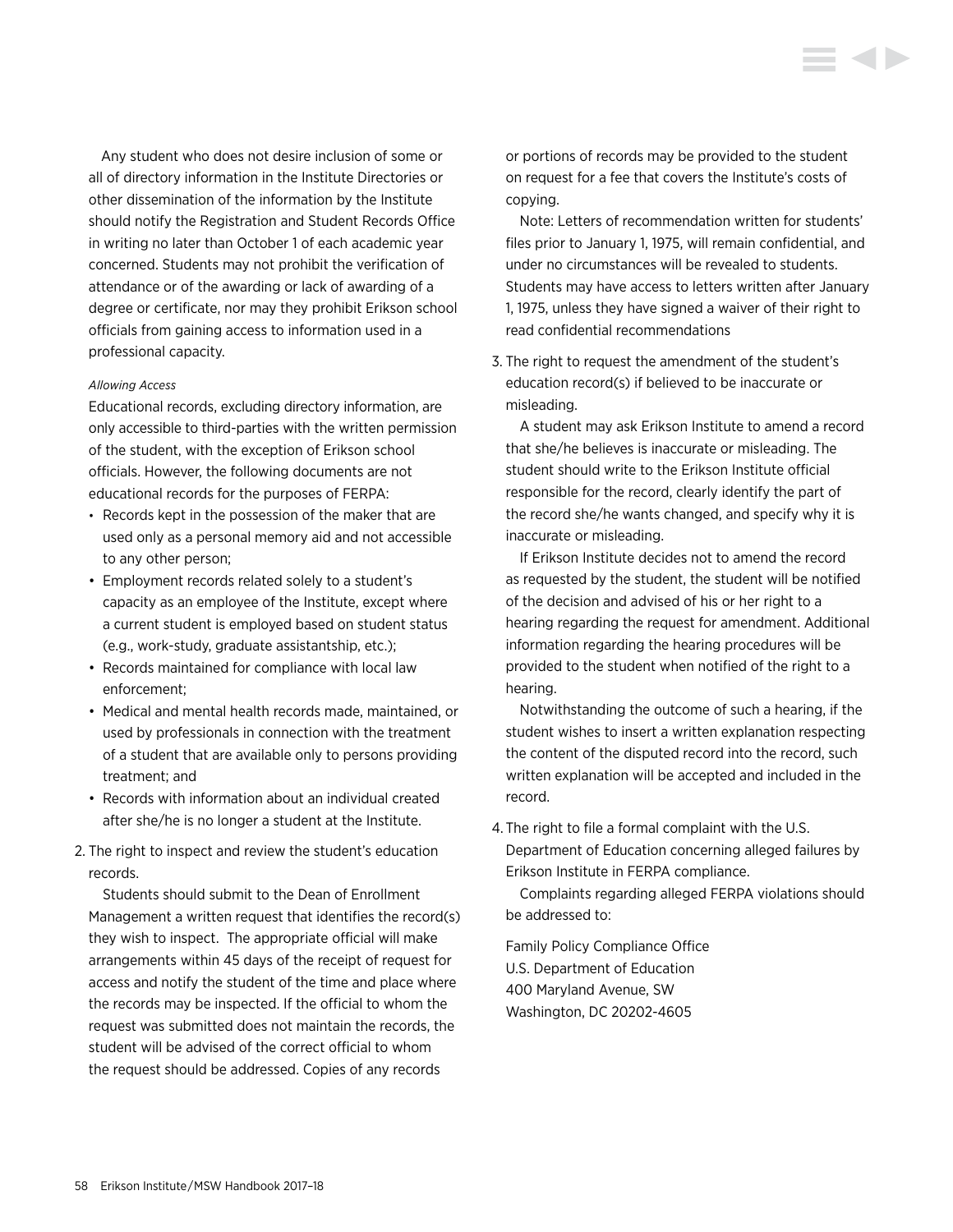#### **Transcript requests**

An official academic transcript is issued only upon written approval of the student. Transcript requests are handled through Parchment at *<www.parchment.com>*. A registration process is required at the initial request time. During that process, you will be asked for enrollment status, date of birth, last four digits of the social security number, student ID number, email address, and electronic signature to keep on file for current and future requests. A username and login is created at registration, which you will use for any future requests. All requests will require the address/addresses to which the transcripts should be sent, whether through mail or e-mail. The fee is \$7 for each electronic transcript and \$12 for each paper transcript mailed through Parchment. More information about the transcript request process is available at *[www.erikson.edu/registration.](www.erikson.edu/registration)* Please allow two to four business days for electronic official transcripts and seven to ten business days for sealed paper official transcripts.

In instances of emergency, requests may also be made at the Registration and Student Records Office. Any request done at Erikson will be considered a "rush transcript" and assessed a rush fee of \$12 per transcript. Transcripts are processed at the time of request and are given directly to the requestor. Rush transcripts will not be mailed, as those requests must be made through Parchment.

Please note that Erikson will not issue transcripts to students who have a financial or other type of "hold" on their accounts. Erikson does not provide photocopies of student transcripts from previous institutions.

#### **Transfer credit**

It is expected that all work for the MSW program will be completed at Erikson. Transfer credit is generally not accepted for previous graduate level work. Erikson will, however, consider accepting a maximum of six credits for comparable courses taken at one or more of Erikson's peer institutions in the Four College Consortium: Bank Street College of Education, Wheelock College, and Pacific Oaks College. Transfer of credits from these institutions will be considered on a case-by-case basis and will require a full evaluation of the course syllabus for which transfer credit is requested. Approved transfer credits received from Erikson's educational partners are recorded on the student's official Erikson transcript, but are not calculated in the cumulative grade point average.

However, Erikson alumni who have completed the MS in Child Development or MS in Early Childhood Education will be granted full waivers for the courses that are common to all three master's degree programs at Erikson, for a maximum of 18 credit hours. In order for students to be waived out of any of the courses they must have successfully completed the course within five years of entering the MSW program and have earned a grade of B or better in the respective course. Alumni who enroll in the MSW program and who earned a grade of B or better in the waived courses will be considered by Erikson to have achieved generalist year level competency in the practice behaviors associated with those courses. The six courses that may be considered for waivers are the following:

- 1. CHLD C421 Social and Emotional Development I (3 credit hours)
- 2. CHLD C422 Social and Emotional Development II (3 credit hours)
- 3. CHLD C420 Research Methods (3 credit hours)
- 4.CHLD C432 Family and Culture (3 credit hours)
- 5. CHLD C426 Cognitive Development (3 credit hours)
- 6. CHLD C427 Language Development (3 credit hours)

This policy ensures that alumni returning for the MSW will not be repeating course content they have already mastered. We set a five-year time frame because course content has evolved significantly over time and will continue to evolve in the future as faculty review and update these courses.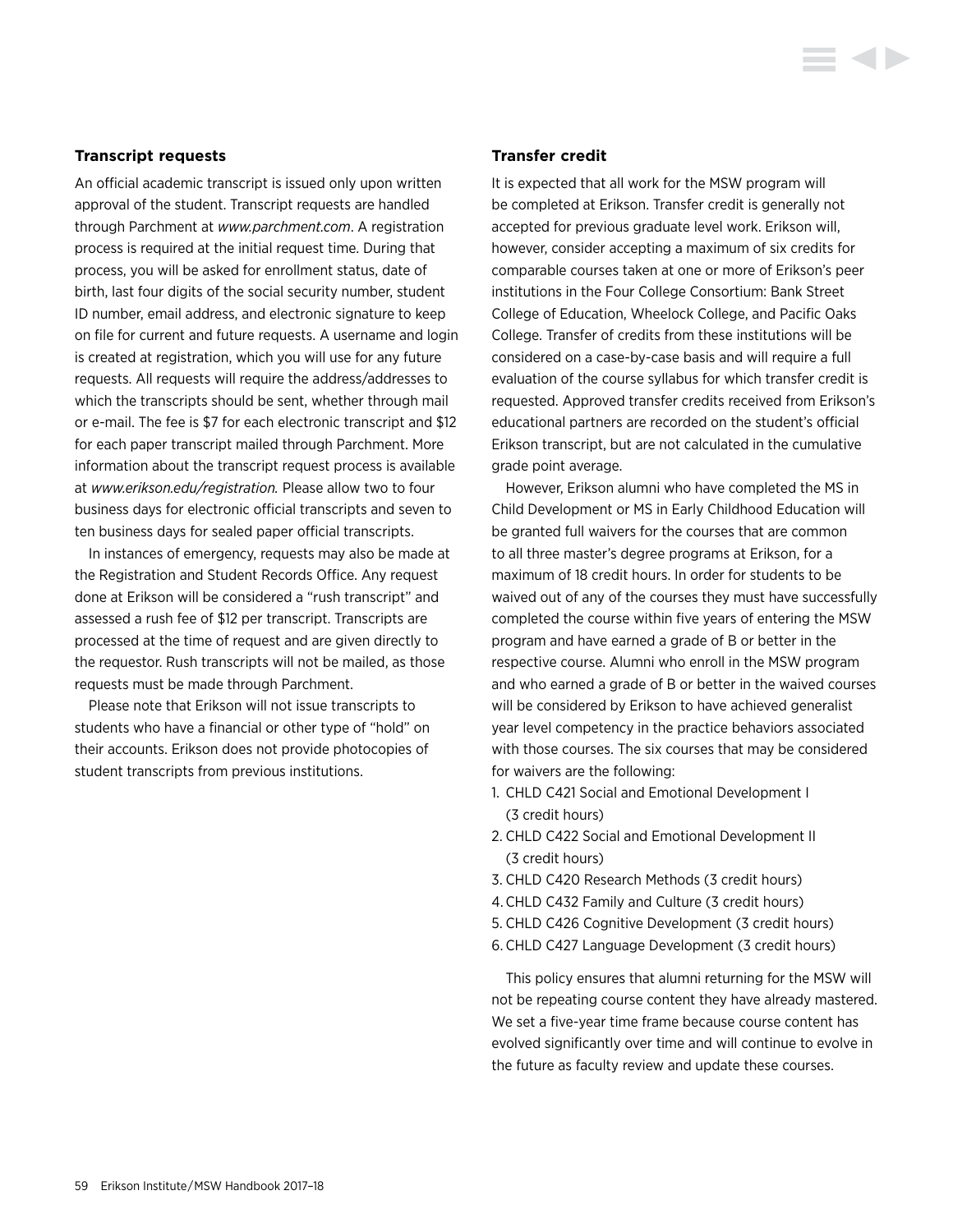# **Withdrawing from Erikson**

If you decide to withdraw from Erikson, you must take the following steps:

- 1. Meet with your faculty advisor to discuss your decision to withdraw, to ensure that you are making the best decision and to discuss possible alternatives.
- 2. If you are receiving financial aid, you must meet with the Dean of Enrollment Management to discuss the impact of this decision on your financial responsibilities (for example, balance due and loan repayment obligations)

If after these discussions you do decide to withdraw, immediately notify the Registration and Student Records Office, in writing indicating that you intend to withdraw from all courses, the effective date, and a reason for the withdrawal. Your withdrawal will not be considered official until you have written to the Registration and Student Records Office, and it is approved.

Please note it is in your best interest to notify us of your decision to withdraw as soon as possible. Students withdrawing from courses are subject to the withdrawal dates posted on the academic calendar. (See Add/drop procedures, page 53). The date of your official withdrawal will also determine the amount of tuition that may be refunded to you. (See Erikson's Refund Policy, page 70).

If you are eligible to receive a refund of tuition, Erikson will issue a check to your current address within three weeks from the date we receive the written notification of intent to withdraw.

If you stop attending classes and fail to complete courses without officially withdrawing from Erikson or requesting a leave of absence, you will receive a grade of WF or "Withdrawal, Fail" in the courses you failed to complete. Your status will be changed to "withdrawn, unofficial." This may jeopardize your chance of readmission at a later time, if you wish to resume your studies.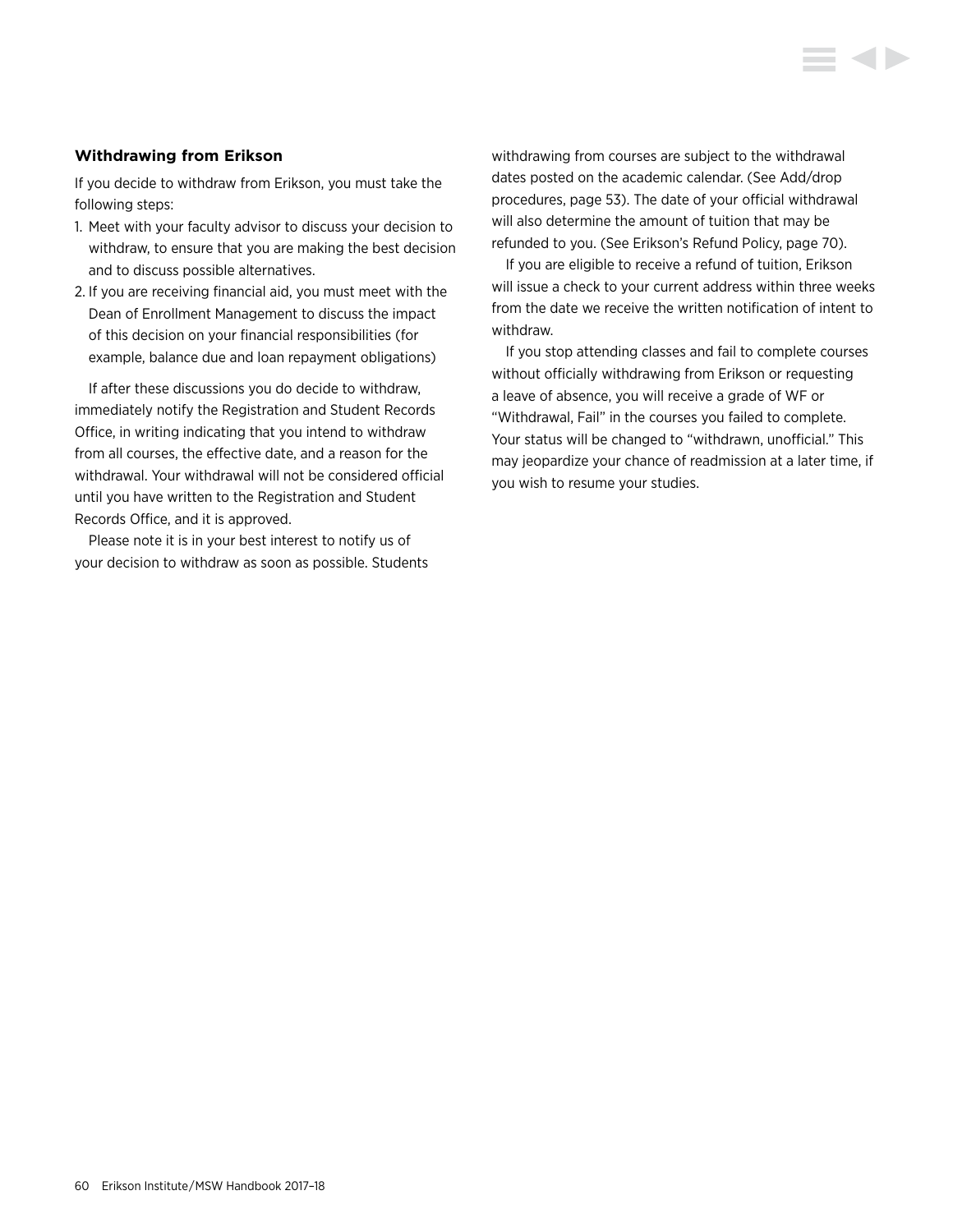# Student rights and responsibilities



# Rights

At Erikson Institute, students are encouraged to engage in free discussion, inquiry, and expression. Student academic performance is evaluated solely on academic achievement, including adherence to the traditional canons of scholarly honesty and integrity, and not on unrelated opinions or conduct.

It is Erikson's policy to provide an educational environment free of sexual harassment or other discrimination. Erikson fully supports the rights and opportunities of its students to seek and obtain an education without subjugation to sexual harassment or discrimination of any kind. All employees, faculty, supervisors and students are required to uphold the Institute's policy.

# Responsibilities

Each student is responsible for the following:

# **General**

- 1. When you matriculate at Erikson, you agree to comply with all policies and procedures that apply to students as described in this Handbook and other sources, including but not limited to course syllabi, *my.erikson,* EriksonOnline, emails, mailing, etc. You also agree to fulfill all understandings and agreements with the student services offices and faculty. If you have questions or concerns, ask the appropriate faculty member or staff person. It is also your responsibility to understand and abide by the academic integrity policies of the Institute and all basic tenets of academic integrity within the higher education community, as well as all other policies and rules set forth in this Handbook and in other procedures adopted by the Institute from time to time.
- 2. Students who believe they have followed directions, have met deadlines, and who still have a problem with one or more student services offices, should contact the Dean of Enrollment Management, who will act as a facilitator in resolving the problem.
- 3. Students who believe they have followed directions, have met deadlines, and who still have a grievance with one or more instructors, should contact the Dean of Students, who will act as a facilitator in resolving the problem.
- 4. Keep copies of all transactions, records, and receipts. These copies will verify transactions in the event a document has been misplaced or if there is a disagreement.
- 5. Each student is responsible for checking her/his mailbox and the Institute email at regular intervals.

# **Finance**

- 1. If applying for financial aid, follow the written procedures issued by the Financial Aid Office and submit the necessary materials as early as possible.
- 2. Pay tuition and fees in full by the end of the add/drop period or develop a payment plan before the beginning of the academic year. If you have made no financial arrangements, you will be asked to withdraw from class(es).
- 3. Meet all payment deadlines. If you do not, you incur substantial finance charges until a satisfactory payment plan is arranged and maintained. Further payment delay will result in being asked to withdraw from current class(es) and being unable to obtain transcripts, diplomas, or certificates as well as incurring legal fees.

# **Registration**

- 1. Confirm your degree requirements and schedule by reviewing this Handbook, sample schedules, and by consulting your adviser. These materials contain most of the information needed to facilitate smooth planning.
- 2. Register for classes during the published priority registration period.
- 3. Complete drops, adds, and changes of class by the published deadlines.
- 4. For exceptions, make an appointment to see your adviser. Students unsure about who advises them should contact the Registration and Student Records Office.

# **Student conduct**

1. Erikson's anti-bias commitment applies to all areas of discrimination, including those based on race, color, religion, national origin, sex, sexual orientation, gender identity, gender expression, marital status, age, disability, or veteran status. Respect is expected to be shown toward persons in all categories, both generally, and as individuals. It is each student's responsibility to approach interactions and diversity openly, and to act from one's centered, adult compassionate self.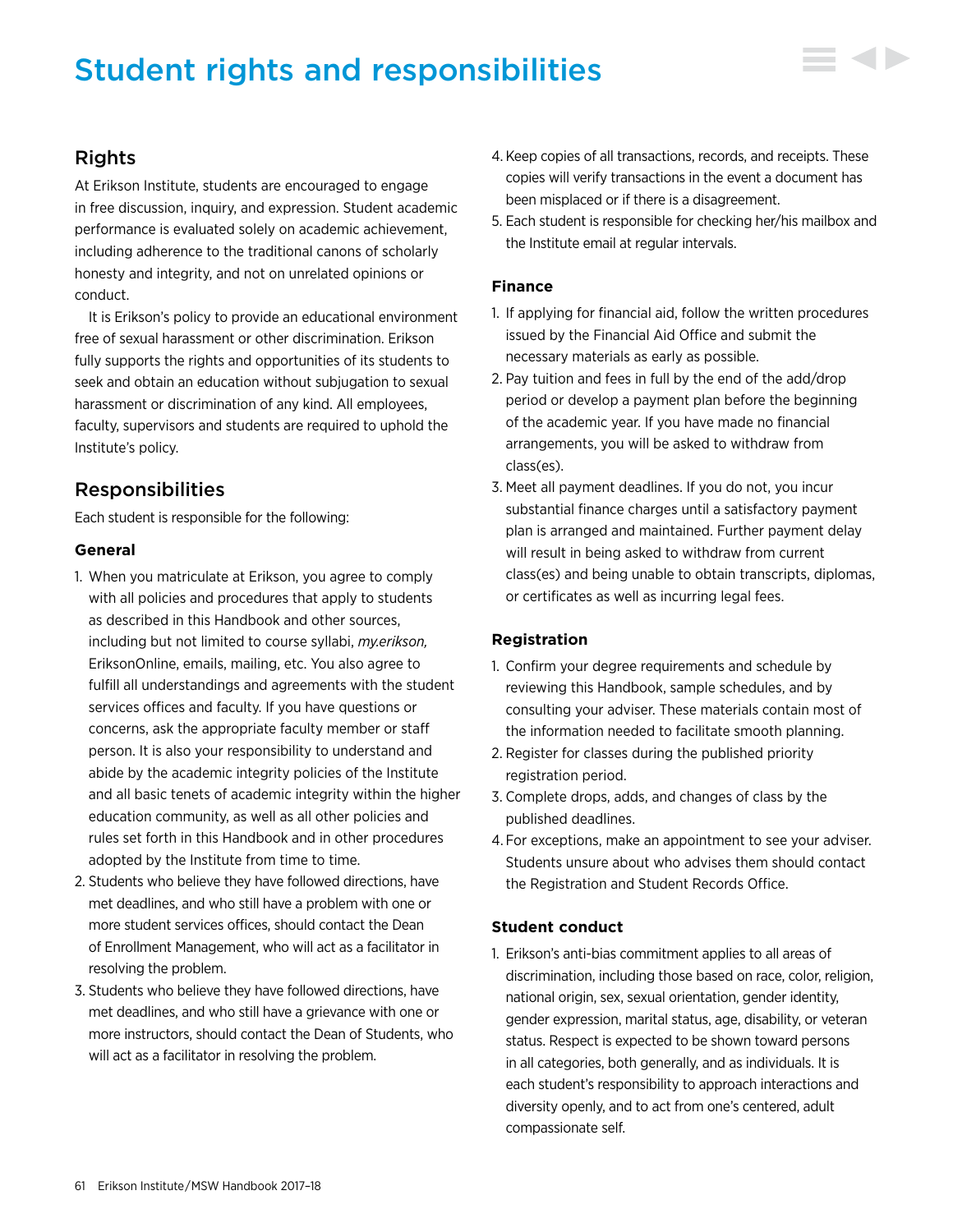- 2. Students are expected to conduct themselves in a manner compatible with the Institute's function as an educational institution. Behavior that is disruptive and/or interferes with the educational process is disrespectful of the rights of others and is not acceptable and, if continued, may result in discipline as summarized in paragraph 4 below, up to and including dismissal from the program.
- 3. Erikson Institute adheres to the laws of the State of Illinois and the federal government with respect to its substance abuse policy. The use, possession, or distribution of illegal drugs by students or employees is prohibited. The consumption or possession of alcoholic beverages for all students and employees under the age of 21 is strictly forbidden. Alcohol is prohibited from being on-campus at any time except during special events and in such instances is only to be consumed by those over the age of 21 in designated areas.
- 4. Erikson Institute reserves the right to address the following student conduct as disciplinary matters: failure to attend classes regularly, make satisfactory progress toward a degree, or neglect of academic work or requirements; violation of the rules of Erikson Institute; lying to an officer of the Institute; cheating, plagiarism, forgery, or other forms of academic dishonesty; theft of or damage to property of the Institute or others; violation of Erikson Institute computer policy; possession of stolen goods; physical violence (including assault and sexual assault), discrimination, intimidation, harassment or disorderly conduct; violation of law (including unlawful use or possession of controlled substances, firearms, or hazardous materials); and other conduct that departs from generally accepted standards of integrity, professional conduct, and ethical behavior, whether committed on or off campus. Depending upon the circumstances of the offense, discipline can include, but is not limited to, some or all of the following actions: admonition, probation, requirement of adherence to a conduct contract, requirement to take a leave of absence or withdraw, dismissal, and expulsion.

## **Student disciplinary process**

Complaints relating to potential student misconduct, other than in situations raising issues of academic integrity and discrimination on the basis of sex under Title IX of the Education Amendment of 1972, shall generally be handled

using the procedures set forth below. Where circumstances raise a combination of issues that might be addressed under one or more procedures, or where the unique facts of a dispute warrant, the Institute reserves the right to modify or combine procedures, or fashion a new procedure, to address a particular case fully and fairly.

**KID** 

Reports or complaints about alleged student misconduct or violation of Institute rules should be made in the first instance to the Dean of Students and/or the Dean of Enrollment Management. The Dean of Students and Dean of Enrollment Management shall make a threshold determination whether the circumstances warrant investigation. Criminal misconduct may also be reported to the appropriate civil authorities. In such circumstances, the Institute may proceed with its own disciplinary process or, in its discretion, stay internal proceedings pending outside investigation.

If the Dean of Students and/or Dean of Enrollment Management threshold evaluation indicates that a violation of Institute rules or standards may have occurred, the accused student will be interviewed, at which time he or she is informed of the investigation, questioned regarding the allegations, and asked to discuss his or her alleged involvement. On the basis of this interview and any other initial investigation considered appropriate by the Institute, the Dean of Students and/or Dean of Enrollment Management shall make an initial determination whether the Institute's disciplinary standards appear to have been violated. If the Dean of Students and/or Dean of Enrollment Management determines at any time that no misconduct appears to have occurred, the matter shall be closed.

If the Dean of Students and/or Dean of Enrollment Management believes after initial investigation that misconduct has occurred, the Deans will discuss this initial conclusion with the student. If there is no disagreement as to the facts or the appropriate sanction, the matter shall be resolved by a written agreement, signed by both the Deans and student, stating the agreed facts and sanction, with a copy of the agreement to be maintained by the Institute. Such an agreement shall constitute the final decision upon the misconduct allegation.

If the Dean of Students and/or Dean of Enrollment Management believes after initial investigation that misconduct has occurred but the student disagrees with either this conclusion or the proposed sanction, the Dean of Students and/or Dean of Enrollment Management shall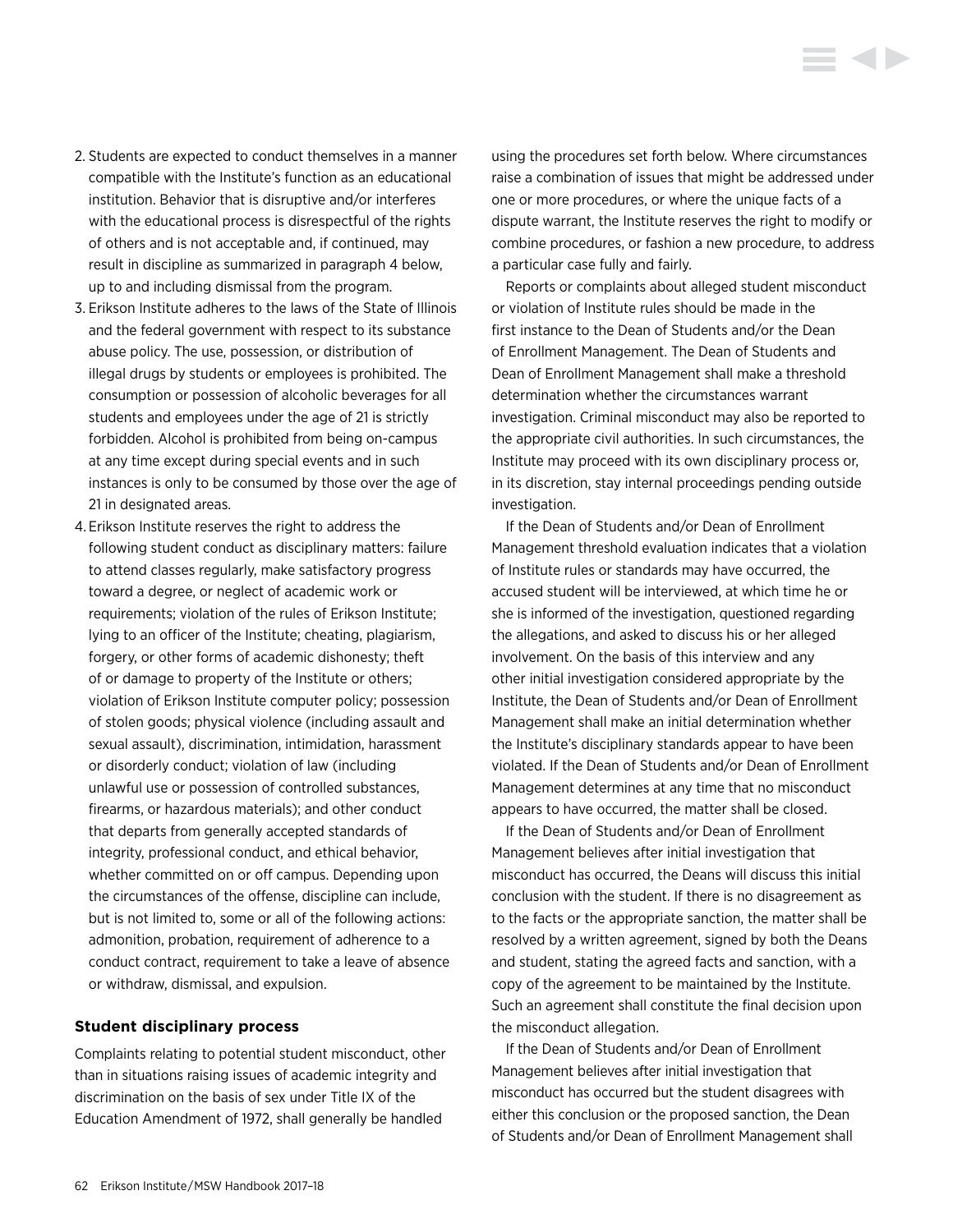prepare a memorandum summarizing the results of the initial investigation, discussions to date with the student, and sanction being proposed. This memorandum shall be delivered to the Senior Vice President for Academic Affairs/Dean of Faculty or delegate for further proceedings. Depending upon the circumstances of the allegation, the Senior Vice President for Academic Affairs/Dean of Faculty or delegate shall implement either an administrative or committee review process, the choice of which shall be made at the discretion of the Senior Vice President for Academic Affairs/Dean of Faculty or delegate.

If an administrative review is chosen, that review shall be delegated to a member of the Institute administration (other than the Dean of Students and/or Dean of Enrollment Management) or to an outside investigator chosen by the Institute. The administrative investigator shall investigate the circumstances of the complaint by interviewing the student, the complainant (if any), and witnesses, as well as by reviewing documents and conducting other investigation deemed appropriate. The student shall be afforded an opportunity to meet with the administrative investigator and supply written materials and documents justifying the student's position. This administrative review is a factfinding and dispute resolution process, not an evidentiary hearing, and no witness or party to the complaint has the right to personally confront other witnesses/parties or to question them directly. Attorney involvement in interviews or in the administrative investigative process may, but need not, be permitted at the discretion of the Institute. After concluding the administrative investigation, the administrative investigator shall prepare a written recommendation discussing the alleged misconduct and sanction proposed by the Dean of Students and/or Dean of Enrollment Management and the facts that the investigator has found. This recommendation shall be made to the Senior Vice President for Academic Affairs/Dean of Faculty or delegate for final resolution of the matter. The decision of the Senior Vice President for Academic Affairs/Dean of Faculty or delegate is final.

If a committee review is chosen, the Institute, through its Senior Vice President for Academic Affairs/Dean of Faculty or delegate, shall appoint an *ad hoc* committee of three members to investigate the complaint. The committee members should include Institute faculty members or administrators and may, but need not, include a current student; one of the committee members should be designated by the Institute as chair. The committee should investigate the circumstances of the complaint by interviewing the student, any complainant, and witnesses, as well as by reviewing documents and conducting other investigation deemed appropriate. The accused student shall be afforded an opportunity to meet with the committee and supply written materials and documents justifying the student's position. The committee review contemplated is a fact-finding and dispute resolution process, not an evidentiary hearing, and no witness or party to the complaint has the right to personally confront other witnesses/parties or to question them directly. Attorney involvement in committee interviews or the investigative process may, but need not, be permitted at the discretion of the Institute. After concluding the investigation, the committee shall prepare a written recommendation discussing the alleged misconduct and sanction originally proposed by the Dean of Students and/or Dean of Enrollment Management and the facts that the committee has found; this recommendation shall be made to the Senior Vice President for Academic Affairs/Dean of Faculty or delegate for final resolution of the matter. The decision of the Senior Vice President for Academic Affairs/Dean of Faculty is final.

At any point during the disciplinary process, the process may be ended by agreement of the student and Institute, with any such resolution to be memorialized in a written agreement signed by the student and Institute.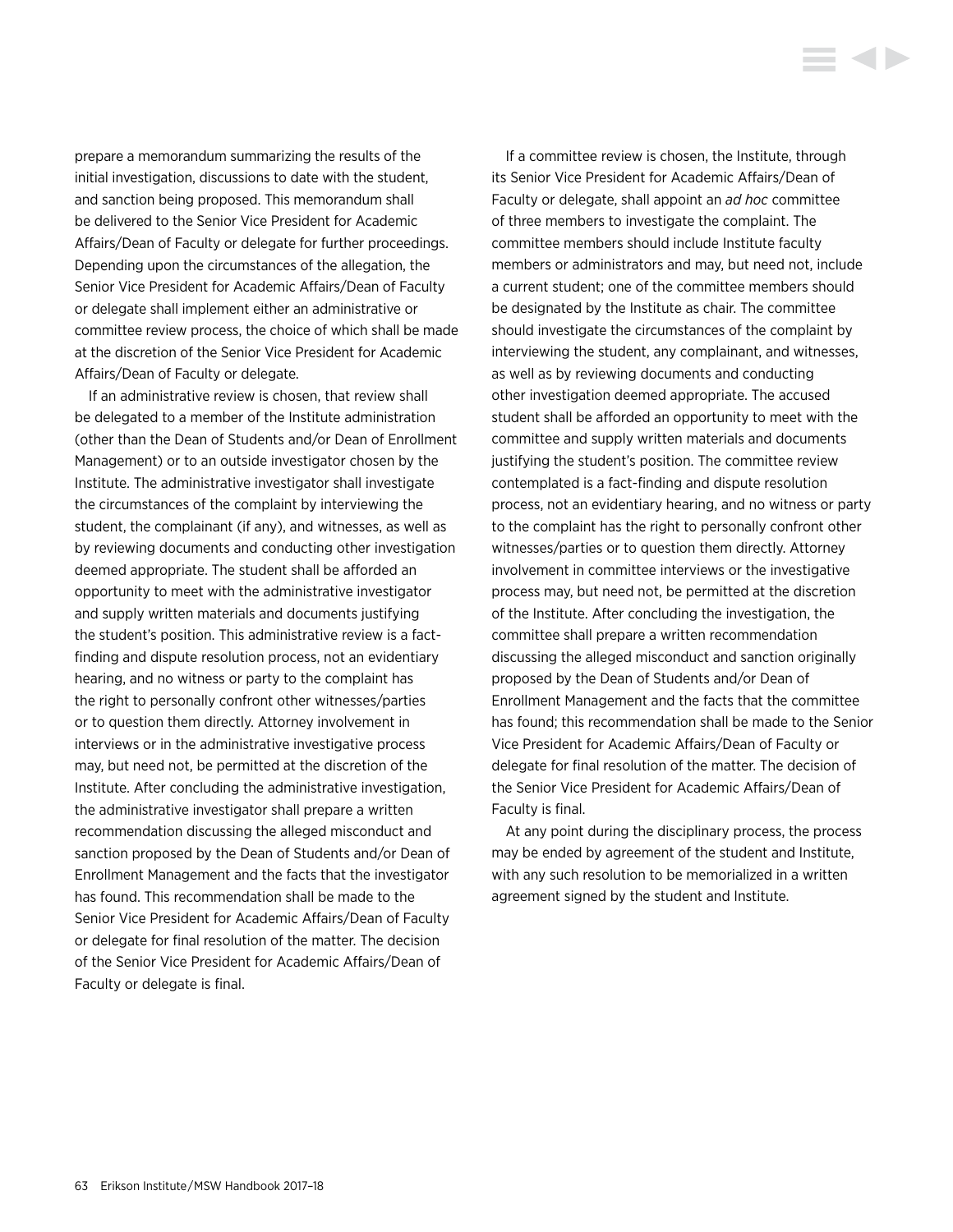# Financial aid

Erikson participates in the William D. Ford Direct Loan (Direct Loan) program through the U.S. Department of Education, which provides need-based and non-needbased student loans. Students must meet the Department of Education's eligibility requirements in order to receive student loans. Erikson also offers need-based grants as well as a limited number of competitive scholarships and fellowships. Financial aid, including scholarships and grants, is not automatically renewable—students must reapply each year.

# Financial Aid Award Eligibility

# **Master's degree programs**

Students enrolled in Erikson's master's degree programs may be eligible for one or a combination of the following forms of financial aid:

- Cari B. Sacks Scholarship
- Irving B. Harris Scholarship
- Harris Leadership Fellowship
- Harris Excellence Scholarship
- Barbara T. Bowman Scholarship
- Barbara Bowman Fellowship in Early Education and Social Justice
- Pelino Family Scholarship
- Anne Searle Bent Scholarship
- Edward Neisser Memorial Scholarship
- Partnership for Quality Childcare Scholarship
- Erikson need-based grant
- TEACH Grant (for students enrolled in the MS in Early Childhood Education leading to initial early childhood teaching license and bilingual/ESL endorsement)
- Federal Stafford unsubsidized loan
- Federal Graduate PLUS loan
- Alternative loans available through private lenders

To be considered for any of the above financial aid award programs, with the exception of the Federal Stafford unsubsidized loans, students are required to submit the following forms:

- 1. Free Application for Federal Student Aid (FAFSA). Erikson's school code is G35103.
- 2. Erikson Financial Aid Application form

# **Graduate certificate programs**

Student enrolled in Erikson's certificate programs may be eligible for one or a combination of the following forms of financial aid:

- Erikson Infant Specialist/Infant Mental Health scholarships
- Pelino Family Scholarships
- Federal Stafford unsubsidized loan
- Federal Graduate PLUS loan
- Alternative loans available through private lenders

The respective certificate program faculty awards scholarships for the certificate programs. To be considered for the loan programs, with the exception of the Federal Stafford unsubsidized loans, students are required to submit the following forms:

- 1. Free Application for Federal Student Aid (FAFSA). Erikson's school code is **G35103.**
- 2. Erikson Financial Aid Application form

# **Federal Direct Stafford Loans**

Stafford Unsubsidized Loans (non-need based): Stafford unsubsidized loans accrue interest upon disbursement of the loan and students are responsible for paying the interest on the loan while enrolled. Students may opt to defer interest payments during the period of enrollment by adding the accrued interest to the loan principal (also known as capitalization of interest). Please note that capitalization generally results in more interest paid over the life of the loan. Stafford unsubsidized loans are available to eligible borrowers regardless of financial need. Eligible borrowers are graduate students who are enrolled at least half-time (3 credits). The annual loan limit on Stafford unsubsidized loans is \$20,500 for students enrolled in the master's and graduate certificate programs. The interest rate on Stafford unsubsidized loans disbursed July 1, 2017–June 30, 2018 is a fixed 6.00%.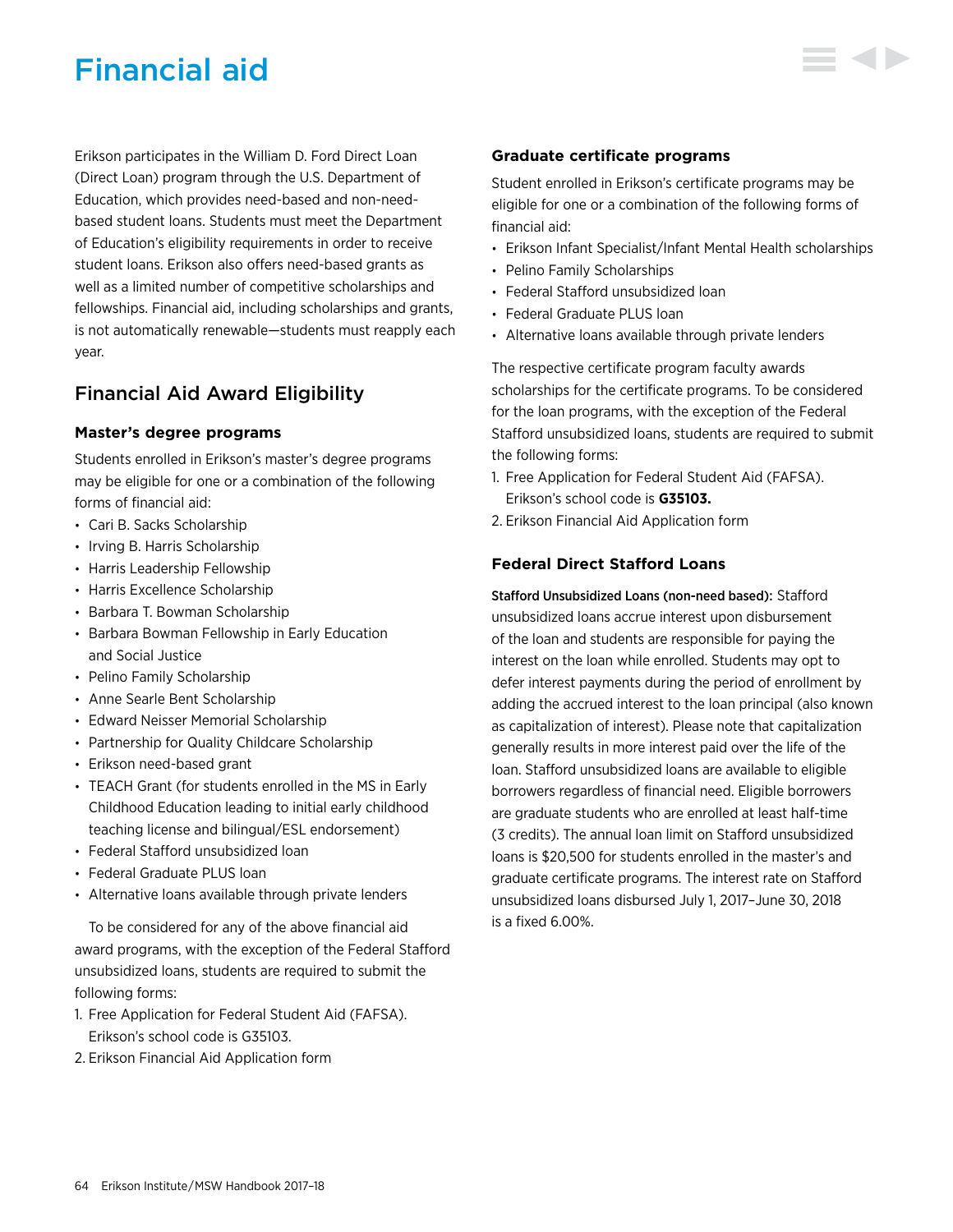## **Graduate PLUS Loan**

This federal loan program was authorized as part of the Deficit Reduction Act of 2005. Repayment on Graduate PLUS loans begins 60 days following the disbursement of the loan; however, students enrolled at least half-time (3 credits) are eligible for deferment. Interest begins to accrue upon disbursement. Graduate PLUS loans are available to eligible borrowers with financial need based upon their FAFSA information. The maximum award amount is the difference between the total cost of education minus all financial aid for which the student is eligible. Borrowers must pass a simple credit check. The interest rate on Direct Graduate PLUS loans disbursed July 1, 2017–June 30, 2018 is a fixed 7.00%.

## **Master Promissory Note (MPN)**

To receive Stafford unsubsidized and/or Graduate PLUS loan funds, students must complete a Master Promissory Note (MPN). Students who receive Stafford and Graduate PLUS loans must complete a separate MPN for each program. Erikson utilizes multi-year MPN's which means that you have to complete the promissory note only once. No federal loan funds will be disbursed without a completed and approved MPN.

#### **Loan counseling**

All students who accept a federal student loan must complete loan entrance counseling before receiving loan funds and loan exit counseling before leaving Erikson. Failure to complete exit counseling will result in a hold on the student's account, which will prevent the student from receiving her/his transcripts, diploma, and/or certificate of completion.

# **Teacher Education Assistance for College and Higher Education (TEACH) Grant**

The TEACH Grant program provides up to \$4,000.00 per year, for up to two years (maximum \$8,000) in grants to teacher candidates who:

- 1. are enrolled in the MS in Early Childhood Education leading to early childhood teaching license and bilingual/ESL endorsement;
- 2. plan to teach full-time in high-need subject areas; and
- 3. plan to teach at schools that serve students from low-income families.

Note: You may access the U.S. Department of Education's list of schools serving low income students and the directory of high-need subject areas through the TEACH Grant page in the Student Services section of *my.erikson.edu*.

TEACH Grant recipients agree to teach for at least four years within eight years of finishing their degree program and to teach high-need subjects in designated schools that serve low-income students. If you do not complete the four-year teaching obligation, your grant will convert to an unsubsidized loan, which you will have to repay with interest calculated back to the date the funds were disbursed.

TEACH Grant recipients must sign a TEACH Grant Agreement to Serve (service agreement) and complete a loan counseling session for each financial aid award year that the award is disbursed. When you sign the service agreement, you are agreeing to the repay the grant as a Federal Unsubsidized Stafford loan, with interest accrued from the date the grant funds were first disbursed, if you do not complete the teaching service requirement. Once a TEACH Grant is converted to a loan, it cannot be converted back to a grant.

You may request cancellation of all or part of your TEACH Grant award. If you request cancellation before the first day of the payment period or within 14 days after your TEACH Grant has been disbursed to your Erikson student account, Erikson will return the funds and they will not be converted to a Federal Unsubsidized Stafford loan.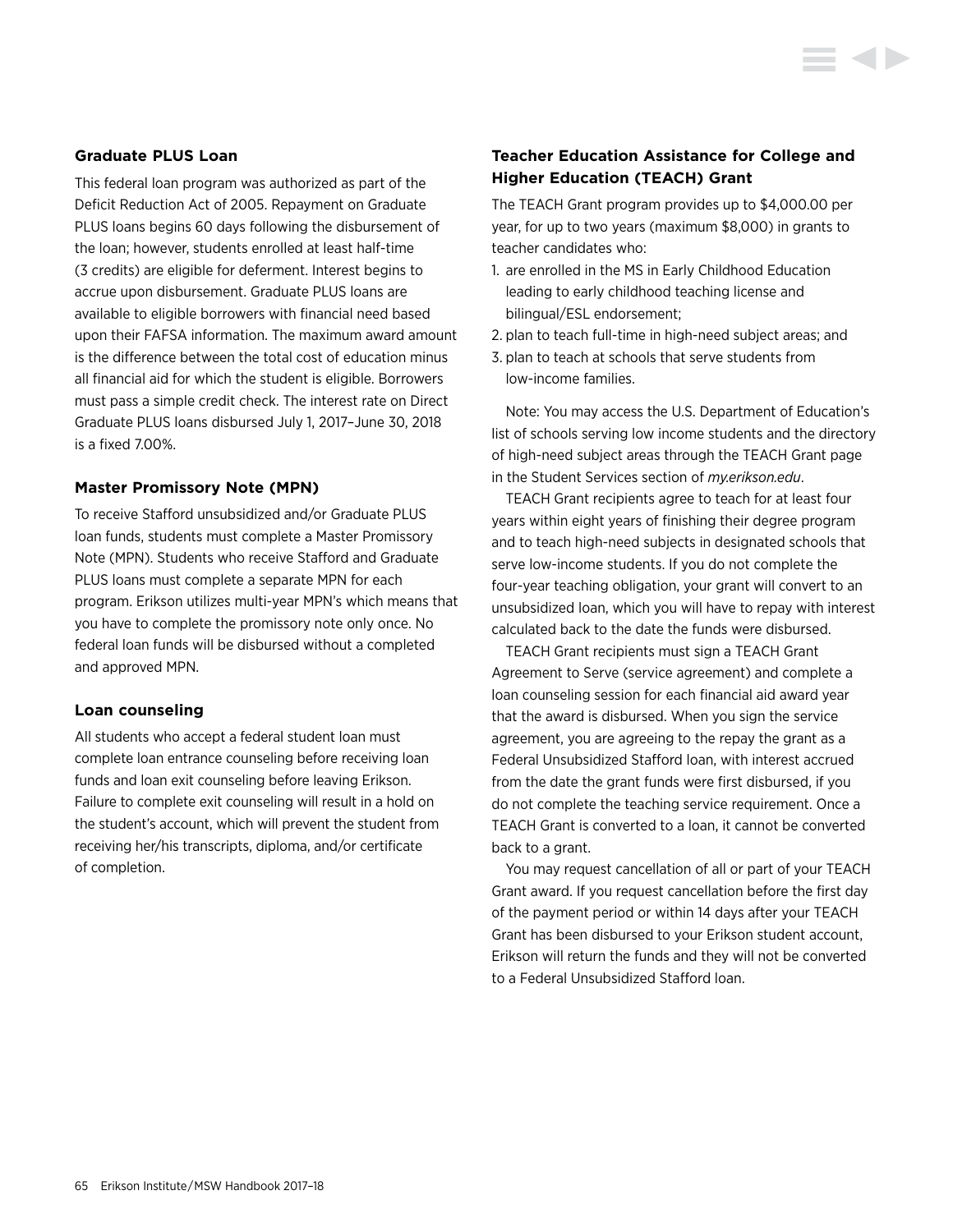TEACH Grant awards are disbursed in equal amounts over two or three terms, with the maximum \$4,000 award divided by the appropriate number of terms. The maximum award for each respective term is calculated based on the following:

| <b>Registered credits</b>                  | Amount of award |
|--------------------------------------------|-----------------|
| Full-time (6 or more credits)              | 100%            |
| $\frac{3}{4}$ -time (4.5 – 5.5 credits)    | 75%             |
| $\frac{1}{2}$ -time (3 – 4 credits)        | 50%             |
| Less than $\frac{1}{2}$ -time (<3 credits) | 25%             |

To be eligible for a TEACH Grant, you must:

- Be a U.S. citizen or eligible non-citizen
- Be enrolled in or plan to enroll in the MS in Early Childhood Education leading to initial teaching license and bilingual/ESL endorsement
- Maintain a minimum cumulative grade point average of 3.25
- Complete TEACH Grant counseling and sign a TEACH Grant Agreement to Serve each year at *<www.teach-ats.ed.gov>*
- Complete the FAFSA although you do not have to demonstrate financial need to be eligible

# **Award notification**

Students who have completed all financial aid application materials will receive an award letter detailing their eligibility for need-based grants, scholarships, and/or loan assistance. You will be notified in writing of any changes in your financial aid eligibility due to a change in enrollment status.

Financial aid is available for summer term if the student is enrolled at least half-time. Summer term is considered the first term of the academic year for financial aid purposes; therefore, students who wish to receive financial aid for the summer term must complete financial aid application materials for the following academic year (i.e. forms for 2017–18 to receive aid for summer 2017).

# **Disbursement of financial aid**

Scholarships and grants are applied directly to tuition accounts at the beginning of each term. Scholarship and grants awards are based on an assumption about the number of credit hours the student will take each term and may be adjusted if the student enrolls for a different number of credit hours.

Student loans are disbursed at the beginning of each term, assuming all necessary paperwork and entrance counseling have been completed. The loan funds will be applied first to any outstanding tuition and/or fees not covered by scholarships, grants, or other resources. If the loan funds are in excess of the current term's tuition and fee charges, you will receive a refund check from Erikson Institute within 14 days of the loan funds being applied to your tuition account.

You may refuse a loan disbursement within 14 days by notifying the Financial Aid Office in writing. The loan funds will be returned to the Department of Education.

If you wish to change the amount of financial aid you have accepted, you must notify the Financial Aid Office in writing of the changes you wish to make.

# **Return of Title IV funds**

If you withdraw from Erikson Institute during an academic term and have received a federal student loan or TEACH Grant for that term, you may be required to return a portion of the disbursed funds to Erikson Institute or to the Department of Education as required by federal regulation. This policy is separate and distinct from Erikson's tuition refund policy, which may also apply.

# **Return of Tuition Assistance**

Military Tuition Assistance (TA) is awarded to a student under the assumption that the student will attend school for the entire period for which the assistance is awarded. When a student withdraws, the student may no longer be eligible for the full amount of TA funds originally awarded. To comply with the new Department of Defense policy, Erikson Institute will return any unearned TA funds on a prorate basis through at least the 60% portion of the period for which the funds were provided. TA funds are earned proportionally during an enrollment period, with unearned funds returned based upon when a student stops attending.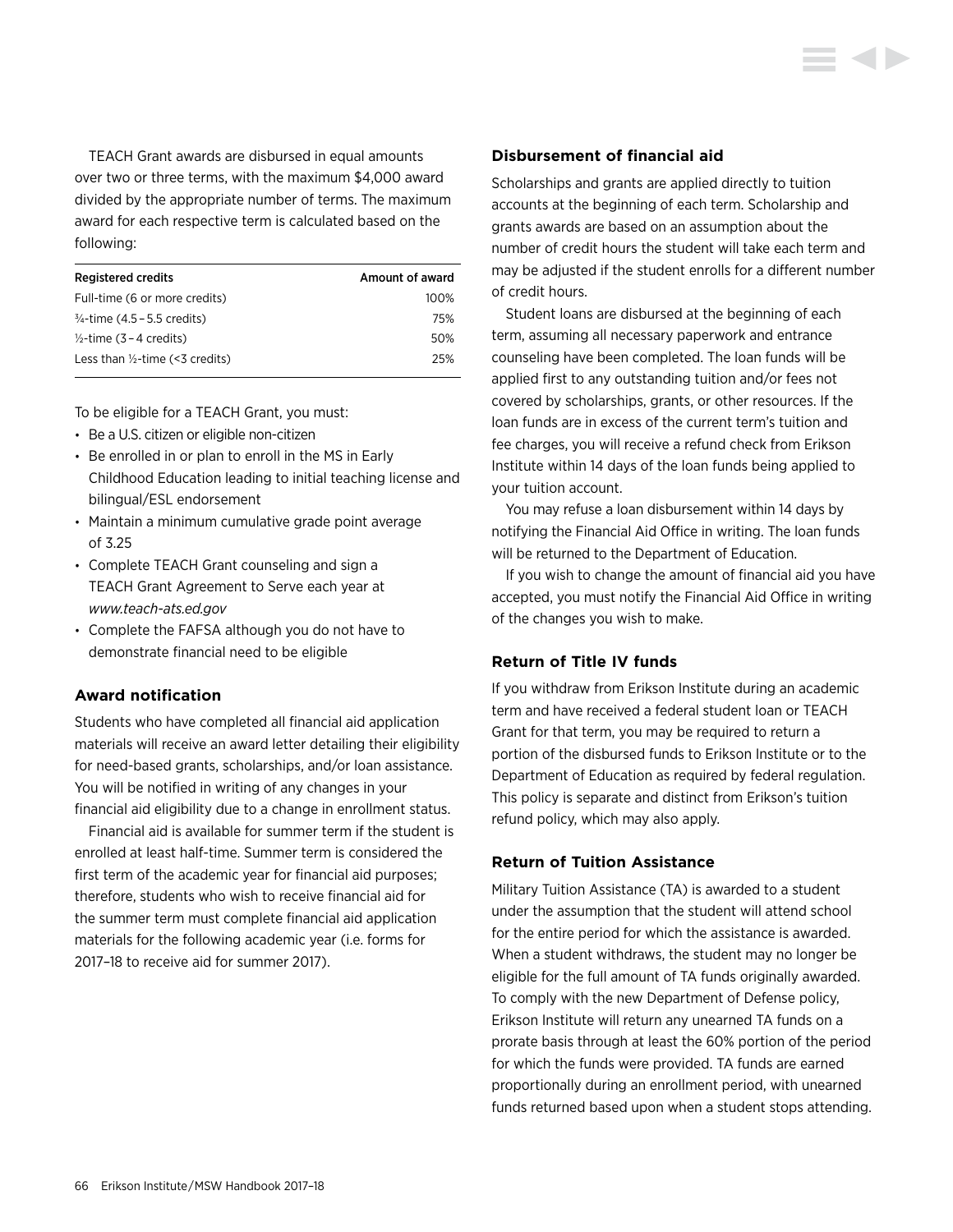# **Return of Erikson fellowships, scholarships and need-based grants**

Funding for Erikson's fellowship, scholarship and needbased grant programs is provided by the generous gifts of donors and Erikson supporters. The Institute takes seriously its responsibility to conscientiously award and monitor its limited fellowship, scholarship and need-based grant funds. Students who withdraw from a course or all courses, regardless of the circumstances of the withdrawal, are required to pay back 100 percent of the Erikson fellowship, scholarship or need-based grant award for the term. The funds may be re-awarded for future enrollment in the courses, contingent upon the student retaining her/his eligibility for the specific award program.

# **Satisfactory academic progress**

To be eligible for Title IV financial aid, a student must make satisfactory academic progress (SAP) toward completion of a degree or certificate as follows:

#### 1. Grade Point Average requirement

To graduate, all master's students are required to have a cumulative grade point average (GPA) of at least 3.0 with no more than two C+, C, or C− grades. Certificate program students are required to have a cumulative grade point average of at least 3.0 with no more than one C+, C, or C− grade, and a grade of B or better in internship courses.

A student's cumulative GPA is defined as the total quality points earned (refer to Erikson's grading system details in the Student Handbook for quality points earned for grades included in GPA calculations) divided by total hours attempted.

*Incomplete, Withdrawal, and missing grades:* Grades of I (Incomplete), W (Withdrawal) and missing grades are not included in the calculation of the GPA. Grades of WF (Withdrawal, fail) and NG (No grade submitted) are included in the calculation of the GPA and earn 0 quality points, therefore negatively impacting Satisfactory Academic Progress evaluations.

*Repeated Courses:* Only the grade earned in the most recent repeated course is used in the calculation of the GPA.

*Transfer credits:* Erikson rarely accepts transfer credits from another institution, and in such cases transfer credits are recorded and calculated in the GPA.

To ensure that this requirement will be met, students must achieve the minimum cumulative grade point averages below according to the student's program length:

|                       | By the end of |             |            |  |  |
|-----------------------|---------------|-------------|------------|--|--|
| <b>Program option</b> | First year    | Second year | Third year |  |  |
| 2-year student        | 3.0           | 3.0         | na         |  |  |
| 3-year student        | 2.5           | 3.0         | 3.0        |  |  |
| 4-year student        | 2.5           | 3.0         | 3.0        |  |  |
| Certificate           | 3.0           | 3.0         | na         |  |  |

#### 2. Credit hour completion requirement

Students must make progress toward completion of the degree by satisfactorily completing a minimum number of credit hours per academic year as follows:

|                       | By the end of |             |            |             |
|-----------------------|---------------|-------------|------------|-------------|
| <b>Program option</b> | First year    | Second year | Third vear | Fourth year |
| 2-year student        | 30            | 60          | na         | na          |
| 3-year student        | 18            | 36          | 60         | na          |
| 4-year student        | 12            | 22          | 37         | 60          |

If a student changes program options, she/he is required to have completed the minimum number of credit hours for the program in which she/he was enrolled at the end of the period that is being monitored.

Erikson Institute rarely accepts transfer credits from another institution, and in such cases transfer credits are counted toward the credit hour completion requirement. If a student repeats a course, both enrollments are calculated in the credit hour completion rate. If a student withdraws from a course after the add/drop period, the student will receive a grade of 'W' or 'WF' depending on the date of withdrawal. Grades of 'W' and 'WF' are considered an unsuccessful attempt in the credit hour completion rate. If a student has a grade of 'I' or 'NG', the grades are considered an unsuccessful attempt in the credit hour completion rate until the course has been successfully completed and a final passing grade has been posted.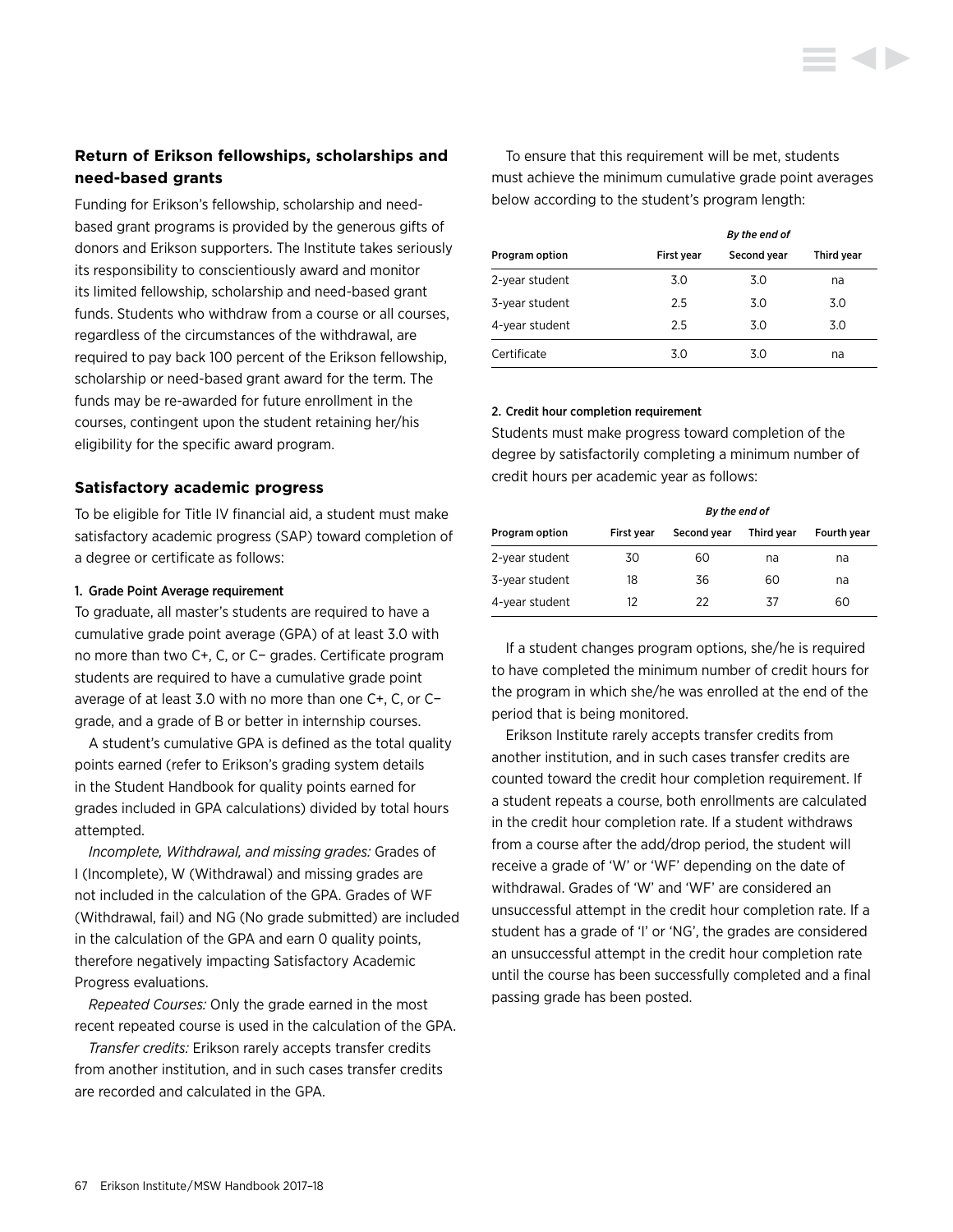#### 3. Maximum time frame for program completion

Students must complete the master's degree program within five years of entering the program. Certificate programs must be completed within three years.

#### 4. Schedule for monitoring progress

Each Title IV aid recipient's progress relative to credit hours earned, cumulative grade point average and maximum time frame for program completion will be monitored once per academic year at the end of the summer term.

#### 5. Denial of financial aid

Students who do not meet the minimum standards for satisfactory academic progress will be notified in writing and will be ineligible for Title IV financial aid for subsequent enrollment periods, even if the student is allowed to register for classes.

# 6. Regaining eligibility

If a student is denied Title IV assistance because she/he has not maintained satisfactory academic progress, courses must be taken at the student's expense until the student's progress meets all requirements of this policy.

#### 7. Repeated course work

If a student retakes a previously *failed* course, the repeated course will be included in the student's Title IV enrollment status and Title IV funds will be available to pay for the repeated course. If a student retakes a previously *passed* course, one repetition of the repeated course will be included in the student's Title IV enrollment status and Title IV funds will be available to pay for the repeated course.

All repeated courses affect financial aid satisfactory academic progress calculations. A repeated course along with the original attempt must be counted as attempted credits.

#### 8. Appeals

If a student has experienced unusual circumstances that have negatively affected his or her academic progress, a written appeal may be submitted to the Dean of Enrollment Management. The appeals process is reserved for situations outside the student's control, such as family catastrophe, illness, and other special circumstances. In order for the appeal to be considered, a student must submit information regarding why she/he failed to make satisfactory academic progress and what has changed in the student's situation that would allow the student to demonstrate satisfactory academic progress at the next evaluation.

Appeals will only be approved if the SAP review committee determines that:

- the student will be able to meet SAP standards after the subsequent payment period; or
- an academic plan is developed with the student and the faculty advisor that, if followed, will ensure that the student is able to meet SAP standards by a specific point in time.

If an appeal is granted, the student will be placed on financial aid probation for the specified period and will have her/his Title IV financial aid eligibility reinstated.

#### **In-school loan deferment**

If you have federal student loans from prior years, you may be eligible to defer repayment of those loans if you are enrolled for at least 3 credits at Erikson. We work with National Student Clearinghouse to automatically notify your lenders of your enrollment status. If you wish to request a deferment, you should contact your lender to request a deferment form and submit the form to the Registration and Student Records Office for certification.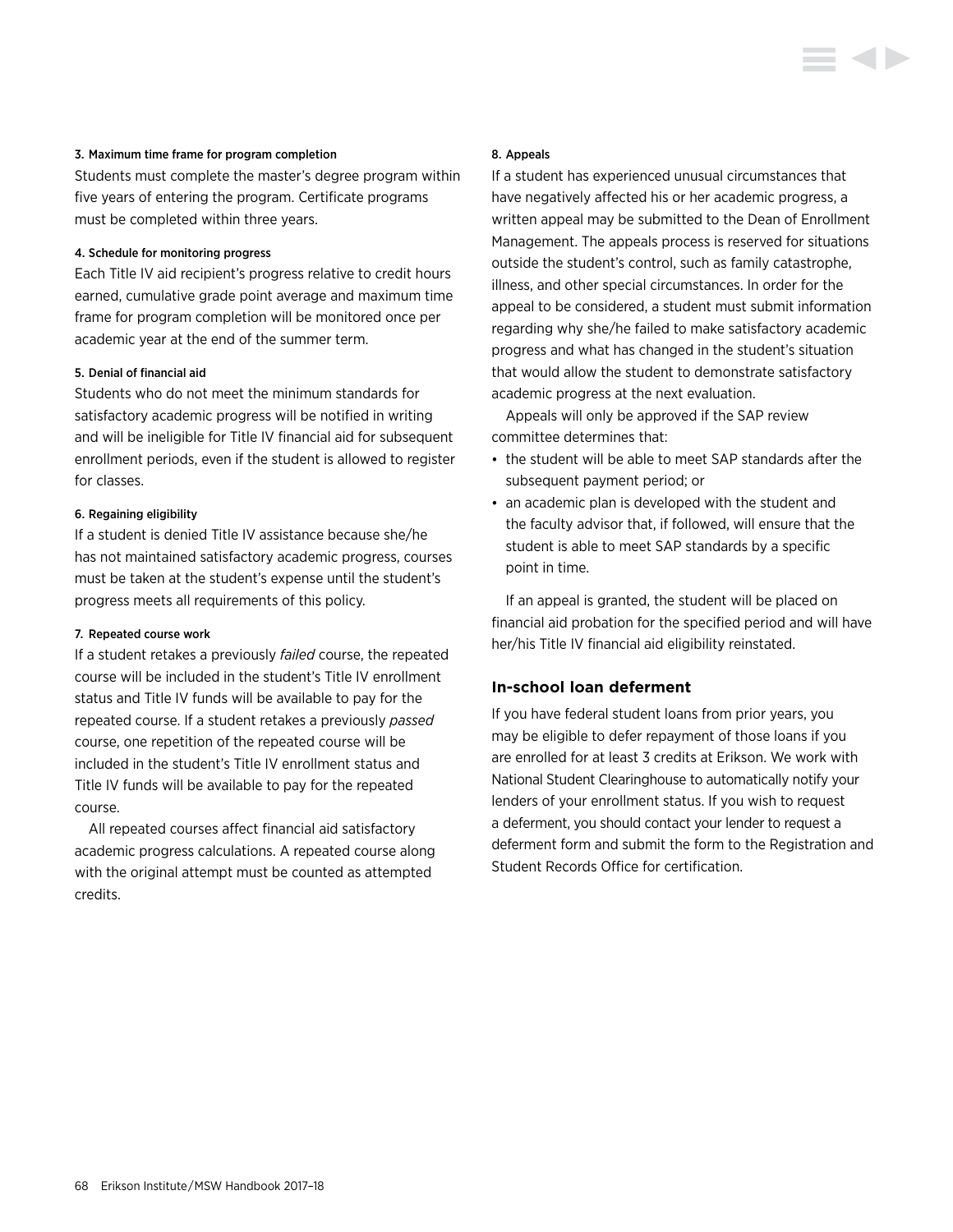# Student financial accounts



### **Tuition**

Erikson degree and certificate students are charged by the credit hour. The credit hour cost is \$1,030 for Summer 2017, Fall 2017, and Spring 2018.

#### **Fees**

Degree and certificate students are responsible for the following fees.

#### *One time fees*

| Matriculation fee (non-refundable)   |       |
|--------------------------------------|-------|
| PhD and Master's                     | \$200 |
| Certificate                          | \$150 |
| Due with enrollment into the program |       |
| Application for degree conferral fee |       |
| Master's                             | \$175 |
| Due with graduation application      |       |
|                                      |       |

#### *Recurring fee*

| <b>Student services fee</b> | \$600 |
|-----------------------------|-------|
|                             |       |

#### **Making payments**

Unless otherwise noted, tuition is due on the last day of the add/drop period for each term. Online credit card payments can be made through *my.erikson.edu*. Payments may also be mailed to the tuition payment lock box:

Erikson Institute 3755 Paysphere Circle Chicago, IL 60674

If by the end of the add/drop period a student has failed to pay in full, submit a payment plan with fee and first payment, or submit all necessary paperwork to receive a Department of Education loan, she/he will incur a \$100 late payment fee. Failure to make payment within three weeks of a late fee being applied may result in being de-registered from classes. If a student makes payment in full after being de-registered, the faculty will review the case before she/he will be allowed to re-enroll and return to class.

Erikson Institute accepts any of the following: personal checks, money orders, Discover, MasterCard, or Visa. There will be a \$25 fee for all returned checks. If a student incurs

two insufficient funds fees, personal checks will no longer be accepted from that student and future payments must be made with a certified or cashier's check.

### **Payment plans**

Students have the option of enrolling in a payment plan. The fee for this service is \$15 per semester. Payment plan worksheets are available through *my.erikson.edu.* Signed worksheets and first payment are due on the last day of the add/drop period for the given term. Thereafter, payments are due on the 15th of the month with the last payment due before the end of classes. Payment plans are an excellent alternative for students who cannot afford to pay an entire semester's tuition at once or do not want to take out student loans. However, it is very important that students analyze their financial situation before agreeing to make monthly payments. Students will incur a \$25 late fee for each late payment.

#### **Employer payments**

If an employer is reimbursing a student directly for tuition, the student is responsible for all Erikson tuition costs, which are due on the last day of the add/drop period for the term. If an employer is paying Erikson directly for a student's tuition, the student is responsible for providing the Financial Analyst with a typed statement on business stationery stating what portion of the tuition is covered and when Erikson Institute will receive payment. This statement and any uncovered portion of tuition are due on the last day of the add/drop period for the term.

# **Collections**

Erikson Institute makes every attempt to assist students with financing their education. In instances where an account becomes delinquent, Erikson Institute will send the student's account to a collection agency. Students are responsible for any and all legal fees or collection agency fees related to their delinquent accounts. To avoid this, we encourage students to pay on time and notify the Financial Analyst immediately if she/he is unable to make a payment due to extenuating circumstances so other arrangements can be made.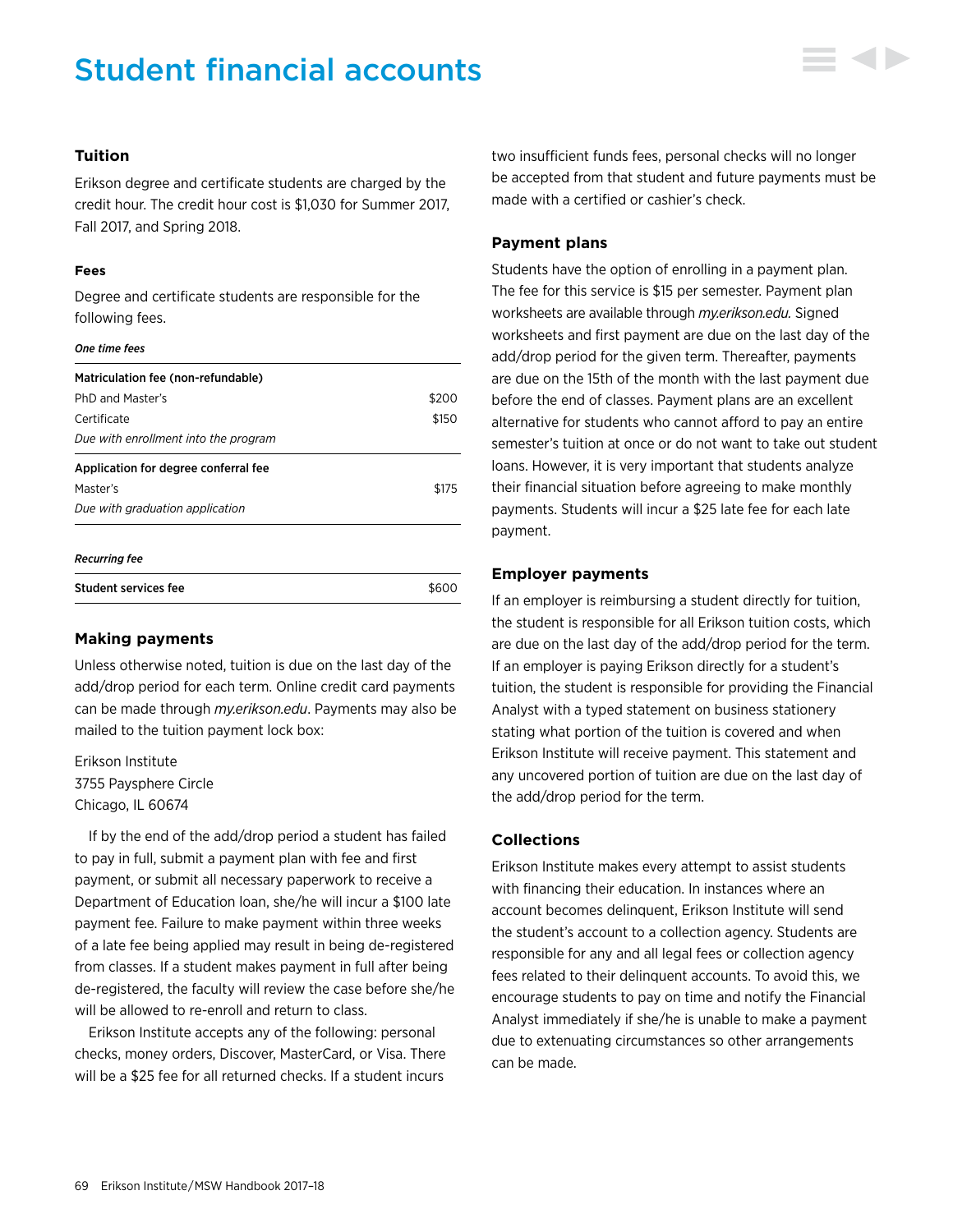# **Tuition refund policy**

Students who withdraw from classes may be entitled to a refund of a portion of tuition according to the policy and refund schedule described below. Only tuition may be refunded; all fees will be due as charged regardless of when refund requests are submitted. In order to obtain a refund, students must officially withdraw from classes through the Registration and Student Records Office. Students must officially withdraw from a class or classes for which they seek a refund; the Institute does not automatically withdraw students from classes even if a student fails to attend the class. Refunds will be calculated based on the date the required paperwork was submitted to the Registration and Student Records Office, not on the last day of class attended. Therefore, it is imperative that students see the Registration and Student Records Office immediately upon dropping a class, dropping the program, or changing programs. Meeting with your adviser does not constitute meeting with the Registration and Student Records Office. Refunds will be calculated according to the following schedule:

| <b>Effective Date of Withdrawal</b> | Percentage of Refund |
|-------------------------------------|----------------------|
| End of add/drop period              | 100%                 |
| Second week of term                 | 75%                  |
| Third week of term                  | 50%                  |
| Fourth week of term                 | 25%                  |
| Fifth week of term or later         | 0%                   |

If a student withdraws and is on a payment plan, the balance of the tuition becomes due immediately. The Institute will not grant a refund if a student withdraws or is forced to withdraw from a course for disciplinary reasons, including violation of the Institute's academic dishonesty policy.

#### **Release of financial information**

It is Erikson Institute's policy not to release any financial information to any third party. If you would like a third party to have access to your financial information, please provide the Financial Analyst with written permission. Your written permission must clearly designate each third party to whom you wish to permit release of your financial information. The Institute will honor your written permission for the remainder of the academic year in which you submit the request. If you wish to grant permission for access to your financial information for a subsequent academic year, you must submit an additional written request for the subsequent year. You may withdraw permission at any time by submitting a request for withdrawal in writing to the Financial Analyst, who will make every effort revoke the permission as soon as possible but may require until the end of the academic year to do so.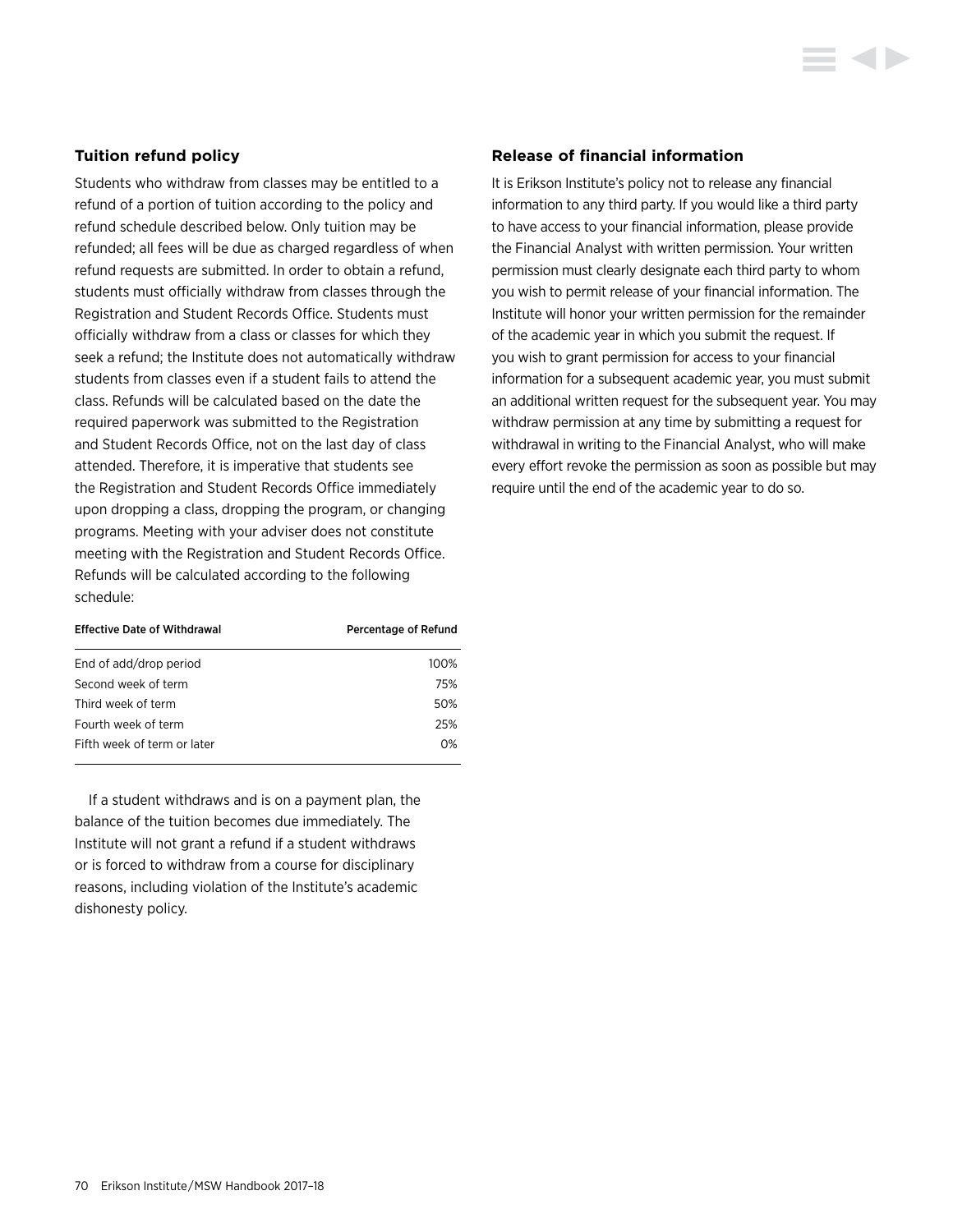# Student resources

#### **Academic Success Center**

Becoming a competent writer is a critical component of professional development, and writing is an integral part of students' academic work at Erikson. Students enter Erikson's degree programs with different levels of experience with academic writing. The Academic Success Center (ASC) provides writing and study skill support for all on campus and online master's students.

The Center consists of four components:

- 1. The ASC web site (*asc.erikson.edu*);
- 2. An on-campus writing center in the library;
- 3. An online support option via asc@erikson.edu; and
- 4. The Pick Writing Program, which provides individual and group support to students, including tutor-led peer study and writing groups.

All students are encouraged to review the Learning Tools site on my.erikson to explore different kinds of technology support for reading and writing, including Read & Write Gold. ASC and Library staff are available to help students navigate this site.

The academic needs of all incoming students will be informally assessed on the basis of their written application, academic transcripts, letters of recommendation, and interview with a faculty member. Based on this information, the admissions committee may make a recommendation that the student attend individual or group writing support sessions during the academic year.

All incoming students will also be asked to complete a writing assessment once their application and decisionmaking process is completed. This will further help us ascertain whether or not the student could benefit from academic support. In the case that a student may need additional support, they will be contacted through the Academic Success center (ASC) to give them more information about services available, including a 4-week Summer Writing Course.

In the summer course, students get a head start on some of the reading and writing that will be required in the master's program courses. The summer writing course is also available to incoming master's students who have not been given a recommendation to take the course, but who would like to participate voluntarily. Students who are taking the class are asked to make a commitment to attend all sessions.

Students who are assigned to an individual tutor will work with that person throughout their first semester

and possibly throughout their first academic year. Tutor meetings are generally one-on-one or two students to one tutor depending on what makes sense, and sessions typically last one hour.

E KID

All writing tutors are equipped to support students with the ideal process of graduate level academic writing, which includes: building overall competence and skill, developing confidence in their capacity to write successfully, active reading/annotating, outlining, writing drafts and reflecting. See page 32 for course descriptions.

## **Advising**

Academic and professional advising are central to the MSW students' educational experiences at Erikson. Consistent with Erikson's current relationship-based advising model, academic and professional advising for MSW students is integrated into the weekly Supervision Seminar that takes place concurrently with the generalist and concentration field placements. The MSW faculty member assigned to facilitate each seminar will typically also serve as the official faculty advisor for the students in the respective seminar. Students may schedule individual appointments with their advisor as needed.

Three-year students have a monthly group advising meeting in the first year when they are not in the field which is facilitated by an MSW faculty member. The group advising serves as a place to explore the students' growing identities as developmentally-informed social workers, respond to students concerns, and engage students in thinking about ways to tap into their interests and participate with the larger Erikson community.

Professional advising for MSW students will be further supported through the Field Education and Career Services Office. Field liaisons, all of whom will have an earned MSW and professional experience in the field, will be assigned to each student. The liaison will visit each student's field site in order to ensure that the field experience meets the student's, the field site's and Erikson's expectations.

Additionally, other MSW faculty, the Enrollment Management team, and the Dean of Students are available to consult with to ensure students' academic and professional concerns are addressed. Students with personal concerns may meet with their advisor, MSW faculty, or the Dean of Students as needed to facilitate connection with resources outside of Erikson.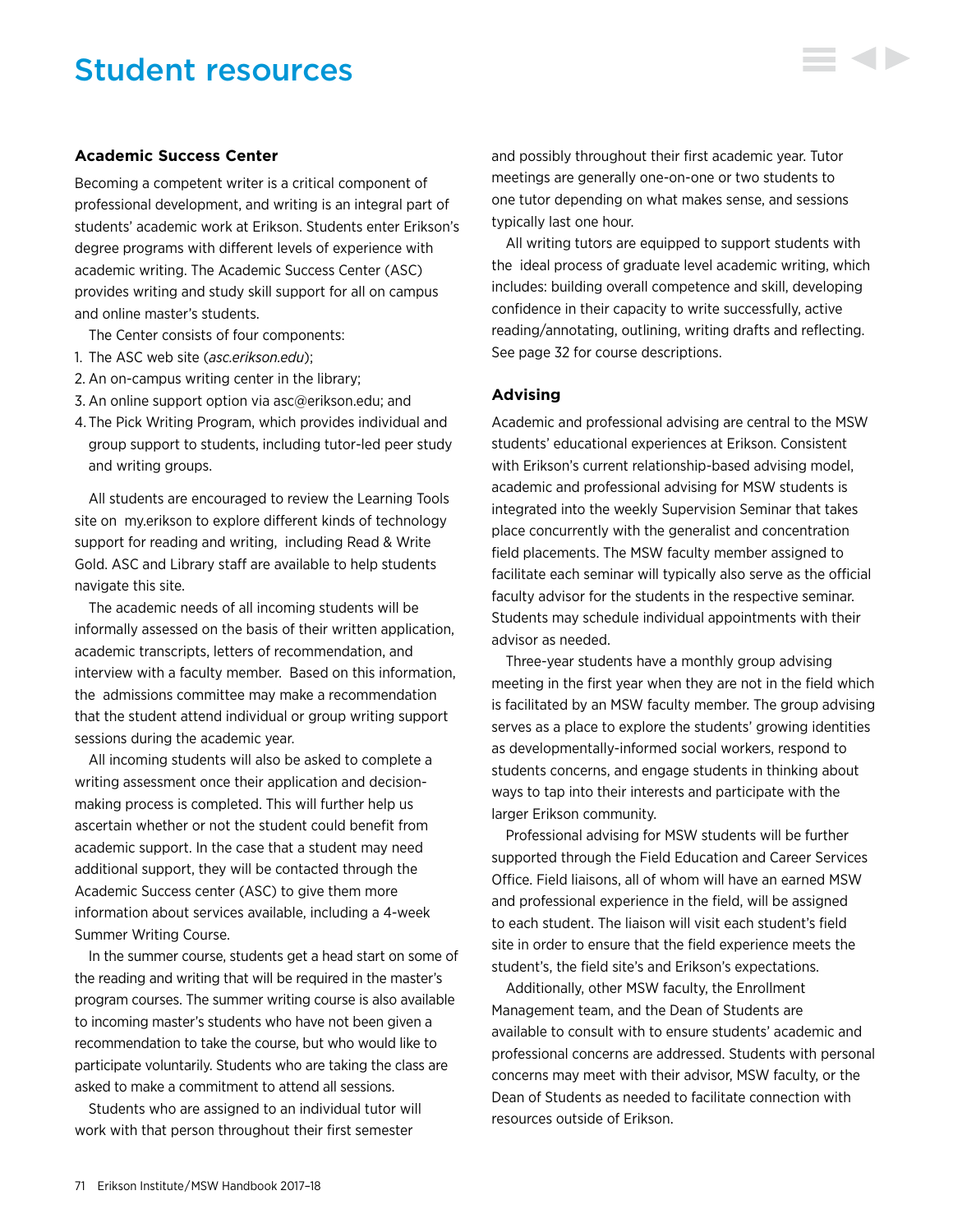## **Campus safety and security**

Erikson Institute is committed to promoting the safety of all members of its campus community, including staff, students, and visitors. Toward this end, we post information related to campus safety and security on the campus portal, my.erikson (click on "Campus Safety and Security") and on the Erikson website (see "Consumer Information," *[www.erikson.edu/consumer-information](http://www.erikson.edu/consumer-information)*. You will find four documents related to safety and security.

The *Annual Security Report* includes information concerning current policies and procedures for campus security in compliance with the Clery Act of 1998, as amended. These policies and procedures cover important topics such as reporting criminal activity, responding to emergencies, and communicating potential threats to the safety of the campus community. It describes procedures related to access to campus and security awareness. It also includes policies and procedures regarding harassment, including sexual harassment and the use of alcoholic beverages and controlled substances. The report presents crime statistics for the preceding three calendar years. We also provide consumer information about community resources related to promoting the safety of individuals, including resources for drug and alcohol abuse prevention.

The *Fire and Life Safety Manual* describes emergency procedures related to life/safety events, such as fire, bomb threats, severe weather, nuclear threats, evacuations, and other serious events.

The *Emergency Procedures Quick Reference* provides a one-page summary of the emergency procedures described in the *Fire and Life Safety Manual.* It also includes floor plans for floors two, three, and four, showing evacuation routes.

*Tips on Public Safety* offers practical advice on how to avoid becoming a victim of crime.

## **Career services**

The Field Education and Career Services Office assists students with finding part- or full-time employment in the field and internship placements. Erikson maintains an electronic database of career resources on *my.erikson.edu*, including job postings that we receive from organizations seeking to employ early childhood professionals and resources on resume writing and interviewing. In addition,

Erikson has an extensive network of alumni and professional contacts, whom students can contact as they seek jobs. Networking events are held at various times during the academic year.

## **Computer and Internet access at Erikson**

The computer lab is located on the 3rd floor near the student lounge, seminar rooms and classrooms. During regular term, lab hours are 8:30 a.m. until 8:00 p.m. Staff members are available to assist students during the hours of 8:30 a.m. until 6:00 p.m. Most computers are Windows based and students have access to network printers.

In addition to the computer lab, workstations in the computer training room (adjacent to the Edward Neisser Library on the second floor) are also available to students, provided there are no special instruction sessions taking place. There are also more computer workstations available to students for regular use in the library during normal operating hours.

Network resources include full access to the Internet via a secure network, as well as online library services, printing, career resources, and online course areas.

Students requiring tutoring in computer skills and online resources should refer to the section on the library.

User IDs and passwords are obtained from the Network Administrator.

# **CTA U-Pass**

Erikson Institute participates in the University Pass (U-Pass) program through the Chicago Transit Authority (CTA), which offers eligible students a discounted pass for unlimited rides on all CTA buses and trains. The U-Pass is offered on a semester-by-semester basis. Each student will be issued a Ventra U-Pass card. Students enrolled for five or more credit hours during fall or spring semesters, or four or more credit hours during summer term, are eligible for a U-Pass for that semester/term. Please note: For Erikson students to be eligible for the U-Pass, all eligible students during a given semester will be charged for a U-Pass (approximately \$130/semester), whether or not they utilize the pass. If a student who was eligible at the beginning of a semester subsequently drops below the required credit hours during the add/drop period, the student's U-Pass will be deactivated and the fee may be refunded on a prorated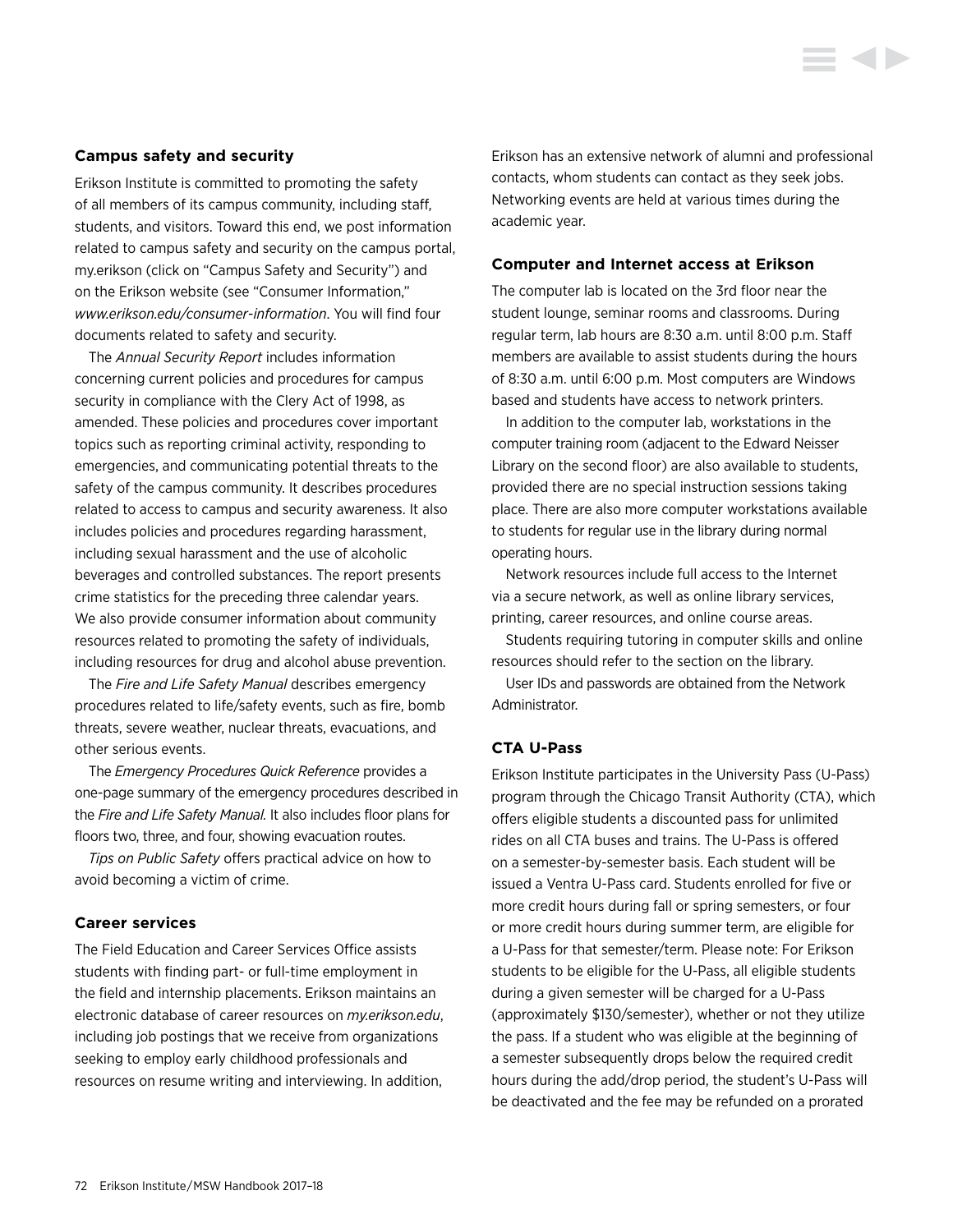basis. The U-Pass includes the student' s name, picture, and school name, and is not transferable. Additional information about the U-Pass program is available on the CTA web site at *[www.transitchicago.com/upass](http://www.transitchicago.com/upass)*.

Lost or stolen U-Pass card: You may apply for a replacement U-Pass by contacting the Assistant Director, Registraton and Student Records who serves as Erikson's U-Pass Coordinator. You will need to present your Erikson student ID and pay the \$50 replacement fee. A replacement U-Pass will be issued and sent to Erikson within 5–7 business days. CTA will replace lost or stolen U-Pass cards only once per academic term. Upon receipt of the replacement card, you will be notified via email to pick up the U-Pass.

Defective, damaged or demagnetized U-Pass card: If the CTA fare equipment on a bus can not read a U-Pass, the bus operator should allow you to complete the ride for free. At CTA rail stations, present the defective U-Pass card to the customer assistant to have it inspected. To replace a defective U-Pass, go to Ventra Customer Service at 165 N. Jefferson St., Chicago, IL, to get a form stating that the card is defective and a 7-day pass. Bring the defective card and form to the Registration and Student Records Office, who will order a replacement card for you. The first replacement is free, though any future replacements for defective cards will have a fee. A replacement U-Pass will be sent to Erikson within 5–7 business days. Upon receipt of the replacement card, you will be notified via email to pick up the pass.

Fraudulent Use of U-Pass: Any U-Pass presented by a person other than the student whose name and photograph appears on it will be confiscated, and the person may be subject to arrest. Fraudulent cards will be confiscated and a replacement card will not be issued for one year after the date of misuse. Students should carry their student ID with them at all times when they are planning to use the CTA U-Pass.

U-Pass Customer Service: Visit *[www.ventrachicago.com](http://www.ventrachicago.com)* or call (877) 669-8368 Monday–Friday from 8 a.m.–4:30 p.m. for any questions about Ventra U-Pass.

CTA General Offices: Chicago Transit Authority 567 W. Lake Street, 2nd floor Chicago, IL 60661

You can also visit *[www.transitchicago.com/upass](http://www.transitchicago.com/upass)*

# **Health insurance**

Erikson Institute does not have a student health center, and at the same time the roll out of the Patient Protection and Affordable Care Act has significantly changed the health insurance and healthcare landscape, particularly for student health insurance plans.

In accordance with Section 1501 of the Affordable Care Act, all Erikson students will be expected to have health insurance coverage and be in compliance of all applicable federal laws.

Students may already be covered by private insurance either through their employers or through a spouse or family member. If you are a student who is not currently covered by private insurance, you will have the ability to utilize the new Illinois online Health Marketplace, GetCoveredIllinois, to select an insurance plan that best meets your needs. You are encouraged to begin to review your health insurance options and become familiar with the information provided on *[www.getcoveredillinois.gov.](www.getcoveredillinois.gov)* The online Marketplace is designed to walk consumers through the health care information and enrollment process in a few simple steps, but if you have difficulty navigating the website, you may seek out the assistance of a free Healthcare Navigator. You can find a list of trained Navigators in your area on *<www.getcoveredillinois.gov>.* In addition, Erikson will offer an on-campus enrollment session with trained Navigators from GetCoveredIllinois prior to the start of the Fall term.

International students who are in F-1 status are subject to the health insurance requirement as a condition of their F-1 status. Students with F-1 and other non-immigrant visas who are maintaining legal status in the U.S. are eligible to enroll in insurance through the marketplace. However, nonimmigrant students are not eligible for Medicaid unless they have been in the U.S. for five years. Per F-1 student regulations, comparable policies must cover the full period of enrollment and must cover a minimum of US \$50,000 for accident or illness, and at least US \$7,500 for repatriation, and US \$10,000 for medical evacuation. International students are encouraged to contact Maggie Murphy, Senior Assistant Director of Admission and International Student Services prior to choosing another health insurance plan in order to make sure that the plan meets these requirements.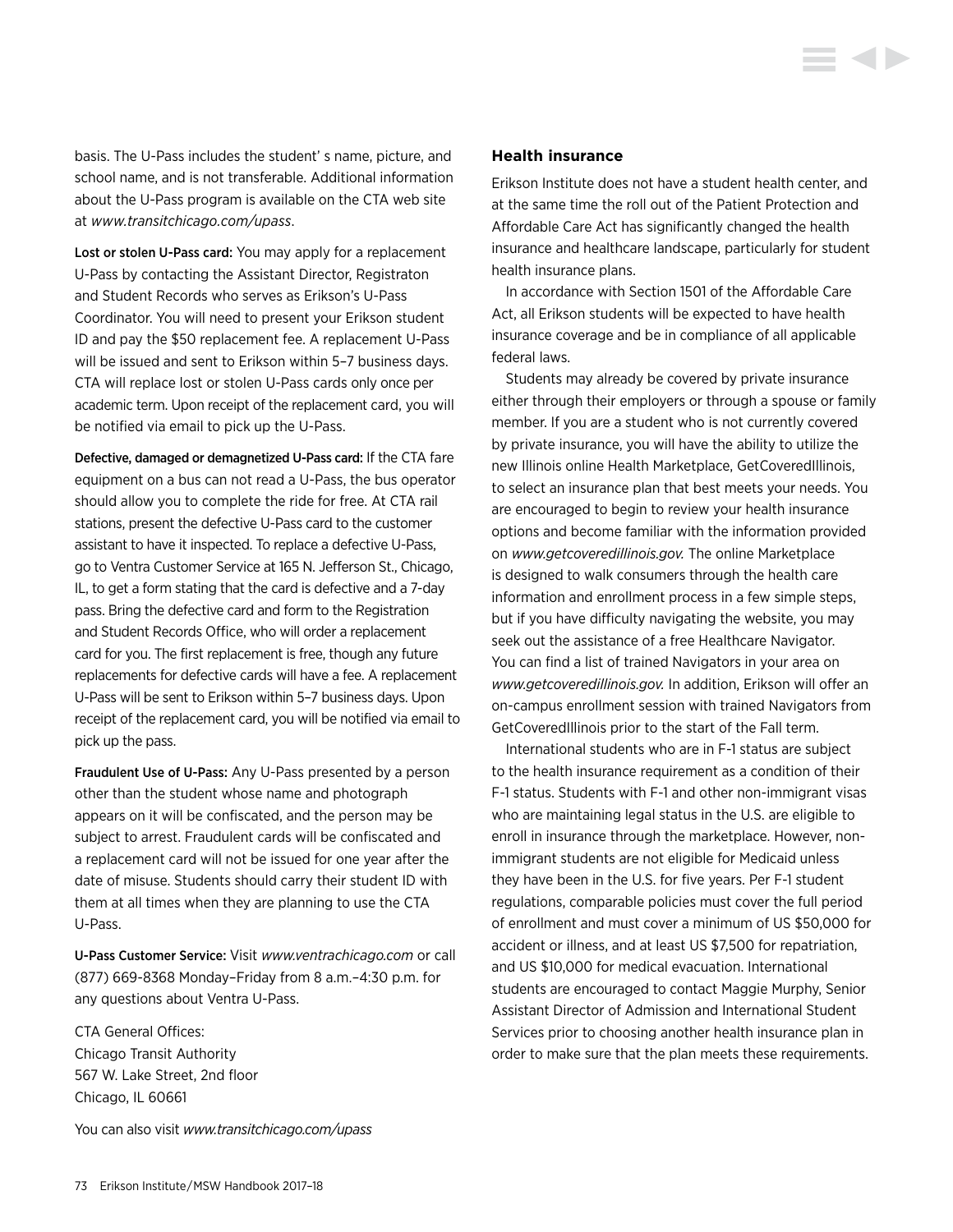For additional information, please refer to the following resources:

- To get up-to-date information on coverage in Illinois: *<www.getcoveredillinois.gov>*
- To get up-to-date information on the Patient Protection and Affordable Care Act, or to explore coverage options in a state other than Illinois: *<www.healthcare.gov>*
- To find a Healthcare Navigator who can assist you in the enrollment process: *[www.getcoveredillinois.gov/get](www.getcoveredillinois.gov/get-help)-help*
- To find specific fact sheets for young adults, women, veterans, and Medicaid recipients: *[www.getcoveredillinois.](www.getcoveredillinois.gov/fact-sheets) [gov/fact-](www.getcoveredillinois.gov/fact-sheets)sheets*

## **International student services**

Erikson has approval from the Department of Homeland Security to enroll non-immigrant international students in its degree programs. The Assistant Director of Admission and International Student Services serves as the international student adviser to all F-1 students from the time they are offered admission to Erikson through completion of the degree program, as well as the Optional Practical Training period if applicable. F-1 students participate in a special international student orientation meeting before the start of their program at Erikson. This orientation is separate and distinct from the general orientation programs for international students.

Given the complicated and constantly changing nature of immigration regulations, F-1 students are encouraged to meet with the international student adviser regularly. Typical issues that require consultation or authorization from the international student adviser include, but are not limited to, the following:

- Travel authorization signatures for travel outside the United States
- Extension of degree program
- Change of degree program
- CPT authorization for students beginning their internship
- Application to receive authorization for Optional Practical Training following the completion of the degree program
- International student health insurance
- Enrollment verification documents needed for loans, visa renewals, etc.
- Application to change non-immigrant status
- Updating of contact information in the SEVIS database

#### **Library**

The Edward Neisser Library provides multifaceted information services that support the education, information, research, and service programs of Erikson Institute. Its specialized collection is a valuable resource. Information about journals, assessment kits and other materials can be found at *<library.erikson.edu>.*

Students are allowed to check out circulating materials, as well as audio-visual equipment, laptops, and assessment kits. In the event of loss of or damage to library materials, the library will request that the Student Accounts Office place a hold on the student's account until such time as the materials are returned or replaced, or the library is reimbursed for their loss or damage. Such a hold will render the student unable to register for classes, receive transcripts, or access online resources.

Materials not available in the Edward Neisser Library can be requested from other libraries through the library's interlibrary loan system. The library regularly offers workshops aimed at assisting students to develop and expand their information seeking skills. Individual guidance is also provided as necessary.

#### **Library hours**

#### Regular hours

| When classes are not in session |                    |
|---------------------------------|--------------------|
| Saturday                        | Hours vary         |
| Friday                          | 10 a.m. - 4 p.m.   |
| Monday-Thursday                 | 8 a.m. - 9:30 p.m. |
|                                 |                    |

| Monday-Thursday | 9 a.m. – 5 p.m. |
|-----------------|-----------------|
| Fridav          | 9 a.m. – 4 p.m. |

For information or assistance, please contact the library staff at (312) 893-7210 or through email at libraryhelp@erikson.edu.

# **Lost and found**

The lost and found is located at the main lobby security desk on the first floor.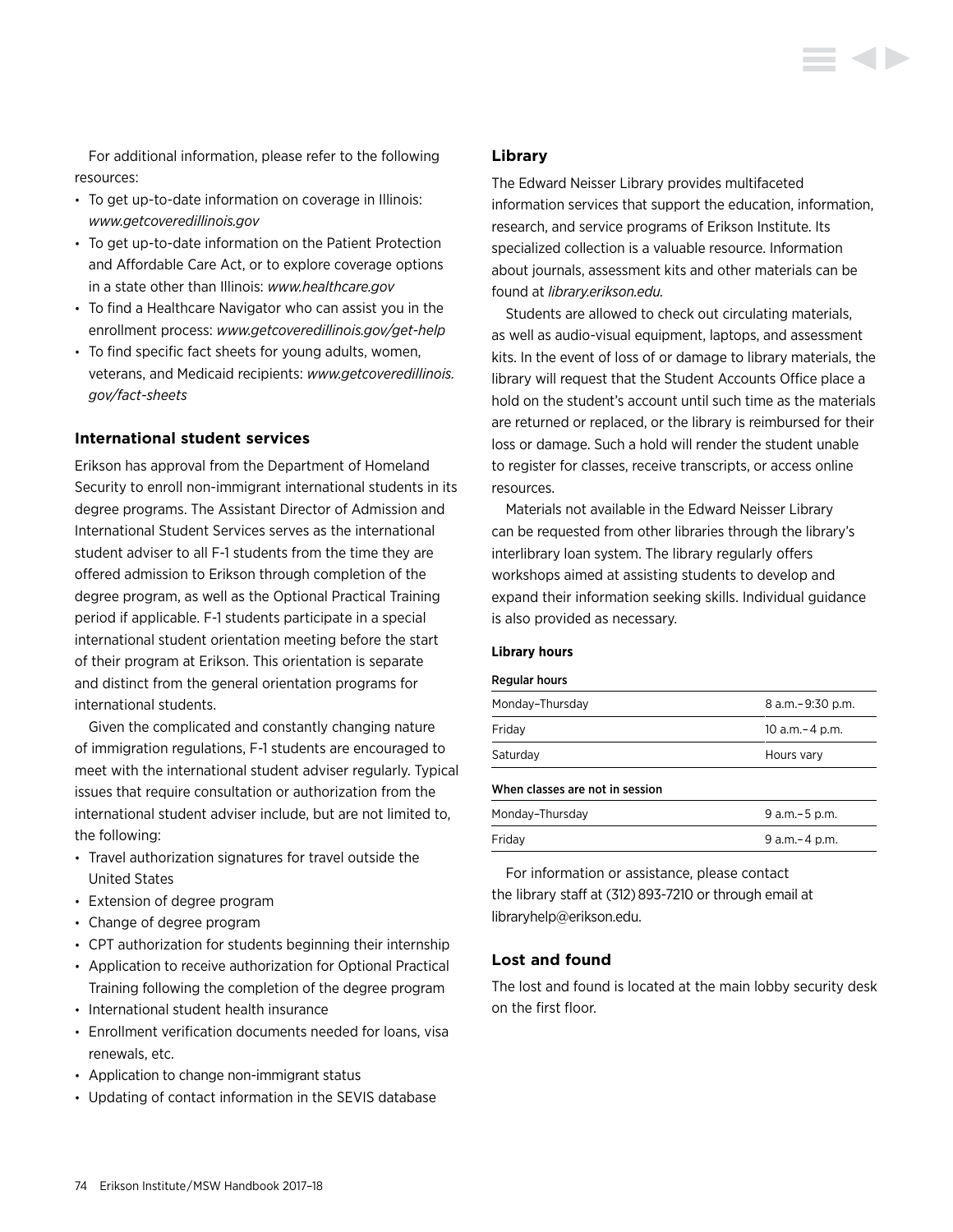## **Multicultural student affairs**

Through its programs and services, Multicultural Student Affairs advocates for and supports Erikson's African American, Asian American, Latina/o, Native American, lesbian, gay, bisexual, transgender, and international students. It also partners with faculty and staff to create an inclusive environment that recognizes and values the contributions of students of color, LGBTQ, and international students at the Institute. The office sponsors a variety of social and educational programs for the Erikson community throughout the academic year to help enrich the students' Erikson experience.

## **Online resources**

Erikson has four important online services for student use: Erikson Library, Erikson webmail, My.Erikson and EriksonOnline. Each of these resources is available to students from any location with Internet access.

Erikson Library: The Edward Neisser Library subscribes to many resources that are available online through its website: *<library.erikson.edu>.* These include online subscriptions to scholarly journals, databases of journal articles, interlibrary loan, and electronic books. Students may access most of these resources from off-campus by using the same username and password used for Erikson webmail.

Erikson webmail: Students can access their Erikson email accounts at *<mail.erikson.edu>.*

My.Erikson: My.Erikson is the web-based campus portal that provides students access to their course schedule, academic records (grades, unofficial transcripts, degree audit worksheets, etc.), and a wide range of academic and student services such as online bill-payment, student discussion boards and career services information. My.Erikson can be accessed at *my.erikson.edu.*

EriksonOnline: EriksonOnline provides students with remote access to course materials, online research and library resources, as well as collaborative and communication tools for each course at Erikson. Within each course area students are able to view, save and print course syllabi and course readings. Discussion areas and live chat functionality allows students to communicate with the course instructor and other students enrolled in the respective course. In addition,

all Erikson students (on-campus and online) have access to the Academic Resources pages through EriksonOnline. The Academic Resources site includes information, resources, links, and contact information related to library services, writing resources, writing support, and student services. EriksonOnline also provides a wide range of technical assistance resources and support services to online learners to encourage and enable successful online learning experiences and positive outcomes at Erikson. EriksonOnline can be accessed at *[erikson.blackboard.com](http://erikson.blackboard.com).*

## **Parking and transportation**

Discounted parking is available at three locations.

Greenway Self-Park, 60 W. Kinzie St., entrance on Kinzie. 2 blocks from Erikson. Rates: \$18 if you park before 3 p.m. and \$5 after 3 p.m., Monday through Saturday (no discount on Sunday). All rates are for up to 12 hours.

MartParc Orleans, 437 N. Orleans St., entrances on Orleans and Hubbard. 3.5 blocks from Erikson. Rates: \$14 if you enter before 3 p.m. (blue ticket) and \$10 after 3 p.m. and on weekends (green ticket), for up to 12 hours.

MartParc Wells (only weekdays after 3 p.m.), 401 N. Wells St., entrances on Kinzie and Wells. 2.5 blocks from Erikson. Rates: \$10 after 3 p.m. Discounted parking is available only after 3 p.m., Monday through Friday. No discount is available on weekends.

Note: To receive discounted rates, request validation from the security desk in the main lobby. Please make sure to note the garage where you parked to receive the correct validation.

There is limited free and metered parking in the vicinity of the campus. Erikson Institute does not provide change for parking meters. Students who commute by car are encouraged to allow extra time to find parking.

The closest El stops to Erikson Institute is the Grand stop (State and Grand) on the Red Line and the Merchandise Mart stop (Kinzie and Wells) for the Brown and Purple Lines. You may also locate numerous bus stops near Erikson, please check *[www.transitchicago.com.](www.transitchicago.com)*

There are several Metra train stations within one mile of Erikson Institute. For Metra fare and schedules, contact the RTA at (312) 322-6777 or *<www.metrarail.com>.*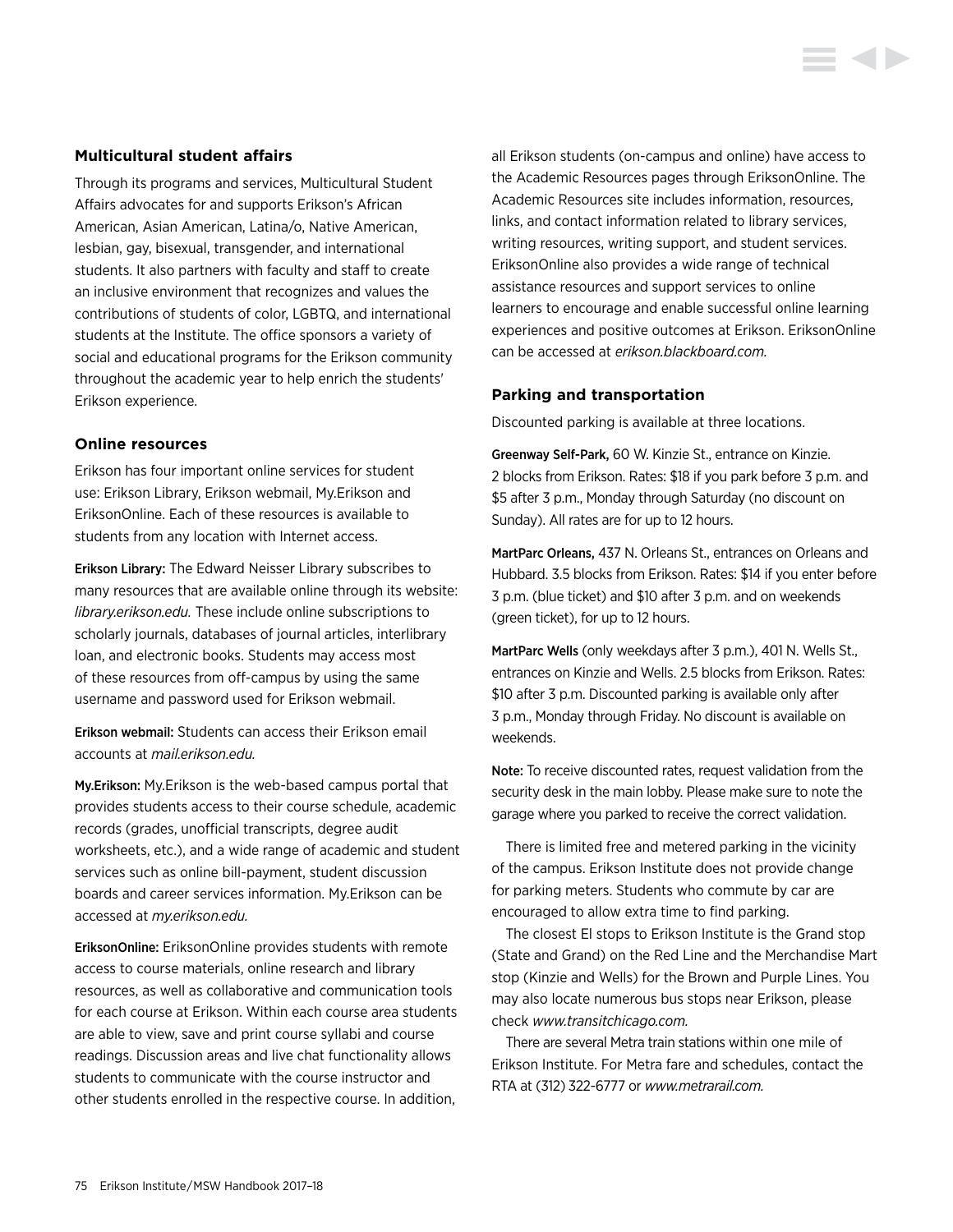# **Printing and photocopying**

Three all-in-one printer/copier machines are available for student use. Two machines are located in the library and one in the computer lab. Each printer will have instructions on how to use the printer/copiers. Money for copies can be added to your account on my.erikson. Each machine has the ability to photocopy, print, collate, staple, hole-punch, and more.

# **Student Committee**

The Student Committee is the primary vehicle at Erikson through which students organize their interests and provide input into modification of policies related to academic or student affairs. Open to any student interested, the Student Committee is advised by the Dean of Enrollment Management and a faculty member, both of whom are not only knowledgeable about institutional resources and procedures, but also advocate for students in accessing these resources in support of their interests. The Student Committee can be reached at StudentCommittee@erikson.edu.

# **Student ID cards**

Erikson Institute provides each student with a photo ID card. This card will also serve as your library card and building access card. Photos for ID cards are taken during your program orientation. If you are unable to attend orientation, please contact the security officer to schedule an appointment to have your ID picture taken.

## **Student mailboxes**

Mailboxes are provided for all students enrolled in one of the on-campus degree or certificate programs. Mailboxes are located in the Student Lounge on the 3rd floor. Students are expected to check their mailboxes on a regular basis, as they are utilized by Erikson faculty and staff as a means of communicating important information.

## **Students with disabilities**

## **ADA policy**

Erikson Institute is committed to complying with the Americans with Disabilities Act, the Rehabilitation Act of 1973, Section 504, which states: "No otherwise qualified person with a disability in the United States…shall, solely on the basis of disability, be denied access to, or the benefits of, or be subjected to discrimination under any program or activity provided by any institution receiving federal financial assistance." Erikson will also comply with other federal, state, and local laws regarding accommodations for any person with a disability. Erikson will neither discriminate against, nor decline to reasonably accommodate, a qualified student or staff member with a disability.

#### **Disability-related definitions**

*Person with a disability:* Someone with a physical or mental impairment that substantially limits one or more major life activities; who has a record of such an impairment; or who is regarded as having such an impairment. (Americans with Disabilities Act of 1990).

*Major Life Activity:* A function such as caring for one's self, performing manual tasks, walking, seeing, hearing, speaking, breathing, learning, and working.

*Qualified person with a disability:* A qualified person with a disability is an individual with a disability who, with reasonable accommodation, meets the essential eligibility requirements for participation in academic programs or activities provided by the Institute or who, with reasonable accommodation, can perform the essential functions of the job for which he or she has applied or been hired to perform.

*Reasonable accommodation:* In the case of students, a reasonable accommodation is a modification or adjustment to a course, program, service, or activity that enables a qualified student with a disability to obtain equal access. "Equal access" means an opportunity to attain the same level of performance or to enjoy equal benefits and privileges as are available to a similarly situated student without a disability. Reasonable accommodations are individualized and flexible and are based on the nature of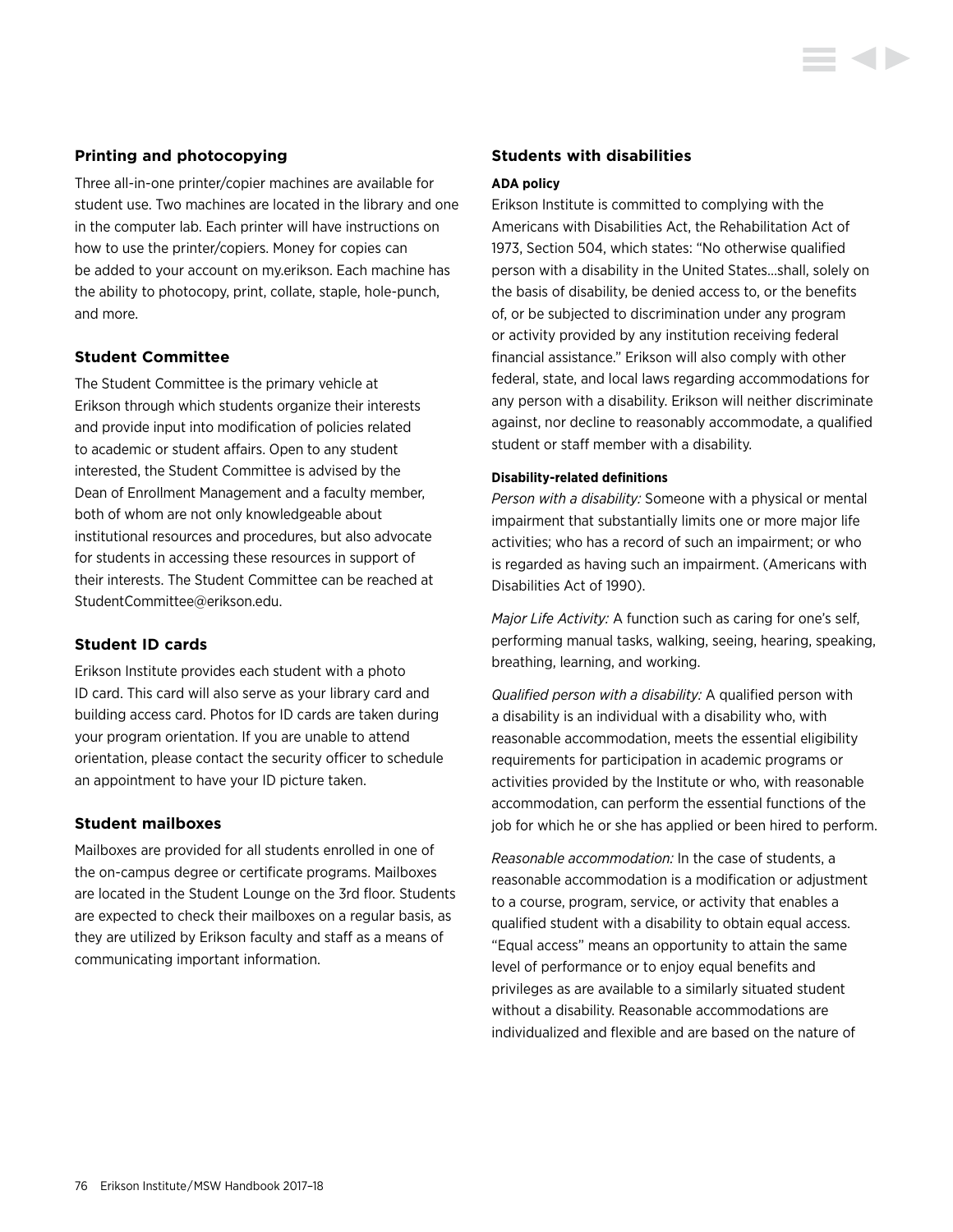the disability and the academic environment. They provide equal access, not an unfair advantage. The ADA requires an institution of higher education to provide reasonable accommodation to a qualified individual with a documented disability, provided that the accommodation does not create undue hardship. An "undue hardship" refers to any accommodation that would be unduly costly, substantially disruptive, or that would fundamentally alter the nature of the program. Only the peripheral requirements of courses, programs, and activities are subject to modification to accommodate a disability. Essential elements of courses, programs, and activities must remain intact (Section 504 of the Vocational Rehabilitation Act and the Americans with Disabilities Act)

#### **Disability services coordinator**

Erikson's disability services coordinator is responsible for serving the needs of students with disabilities. The coordinator is Colette Davison, Dean of students, fourth floor, Room 414, (312) 893-7173 or cdavison@erikson.edu.

### **ADA compliance committee**

The ADA compliance committee works to meet the needs of our students and staff with disabilities, inform the Institute of disability issues, and acquaint our faculty and staff with the available services and process for receiving services. This committee has two student-related goals: 1) to ensure that students with disabilities enjoy educational opportunities equal to those of their non-disabled peers; and 2) to increase access by students with disability to valued experiences, activities, and roles.

#### **Procedure for applying for accommodation**

Any student with a disability wishing to request an accommodation should begin the process as early as possible by contacting the disability services coordinator to arrange a meeting. The student should also download and complete the form for requesting accommodations available in the Student Services section of my.erikson. New students should initiate the process before the beginning of classes or early in the semester. Remember that it may take several weeks to process a request for accommodation. Students seeking accommodation for the comprehensive examination should apply no later than the registration deadline for the exam.

Requests for accommodation will be considered on a case-by-case basis. What constitutes a "disability" or a "reasonable accommodation" may vary from individual to individual.

The Institute requires appropriate documentation of the disability and of the need for the requested accommodation. The coordinator will provide guidelines for appropriate documentation. In most cases, such documentation and/or assessments should be no more than three years old. In rare cases, additional documentation or second opinions may be requested. Students who already have documentation should send it to the disability services coordinator at the time they make the accommodation request. Referrals to diagnosticians may be obtained from the disability services coordinator.

The documentation should be original, signed, and on official letterhead from a certifying professional in the area of the student's disability. The documentation must address:

- Identification of the specific disability and functional limitation(s);
- Prognosis (permanent or temporary and, if temporary, the anticipated duration); and
- Recommendations for specific accommodations.

Once the appropriate documentation is received, the coordinator, in confidential consultation with consultants or faculty as appropriate, will review the documentation to clarify the existence and extent of the disability and the reasonableness of the requested accommodation. The student and the coordinator will then meet and work together to determine appropriate accommodations. If modifications to the curriculum or academic matters are at issue, faculty may also become involved in these discussions.

Students who receive an accommodation for Erikson courses will be provided with a letter explaining all approved accommodations. It is the responsibility of the student to forward the letter to each instructor as soon as possible after receiving it. The letter does not disclose any information about the nature of the student's disability. That information is kept confidential. The student and the coordinator will maintain contact as appropriate for ongoing efforts to accommodate the student.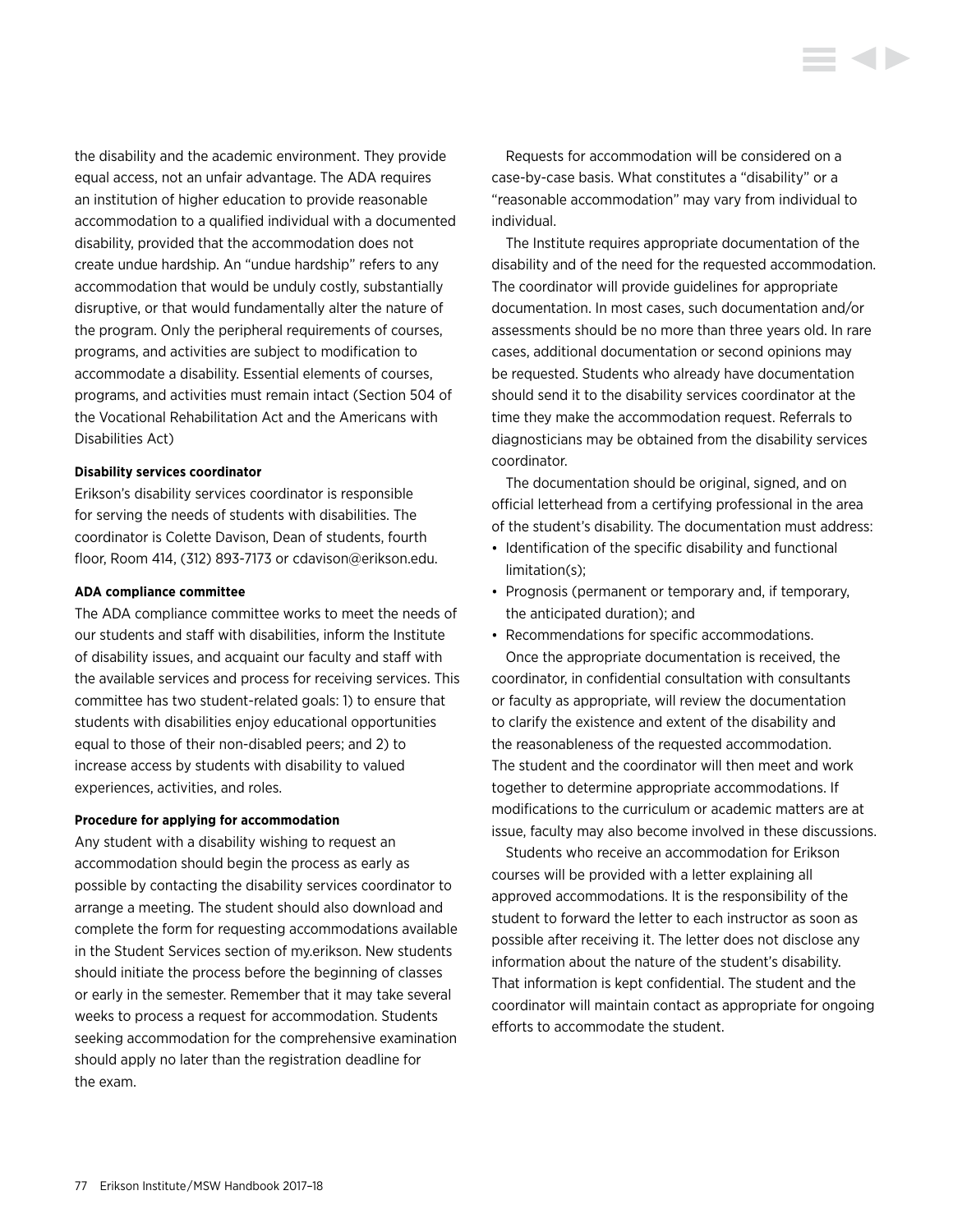#### **Grievance procedure**

In rare instances, the Institute may not grant a student's request for the accommodation.

If a student believes that she or he has been discriminated against or denied a reasonable accommodation in violation of this policy, the student may file a written appeal, setting forth the circumstances of the grievance, to the Senior Vice President for Academic Affairs/Dean of Faculty, who will investigate the matter and resolve the appeal in his or her sole discretion.

A written appeal should be made within 45 days of notice of denial of the accommodation request. The student may request a conference with the Dean of Faculty, or the dean's designee, to discuss the appeal. The student may be assisted during such conference by an appropriate professional with knowledge of the student's disability, functional limitation(s), and/or the availability of appropriate accommodations. The dean will provide the student with a written copy of her/his determination within 45 days of the date of receipt of the written appeal.

#### **Accessibility of campus facilities**

Erikson Institute's campus is housed in a new facility, completed in August, 2008. The campus was designed to meet the stringent ADA and Illinois requirements for accessibility by persons with disabilities in effect at the time of the building's completion. The space was designed to comply with the following laws and guidelines:

- Americans with Disabilities Act (ADA) of 1990, as updated through 2004;
- Illinois Accessibility Code (IAC) of 1997;
- International Code Council/ANSI A117.1-2003, Accessible and Usable Buildings and Facilities (as referenced and amended by City of Chicago Building Code Chapter 18-11); and
- City of Chicago Building Code 2007, specifically Chapter 18-11.

As such, the entire campus is fully-accessible to the persons with disabilities. The entrance to the ground floor, which is at street level, includes an ADA standard manual door that opens automatically at the push of a button. The three upper floors are served by elevators; all bathrooms are equipped with ADA standard stalls in two designs; sinks and water fountains are at appropriate heights for persons in wheelchairs; hallways are wide and uncluttered; wayfinding signage is at an appropriate height for persons in wheelchairs and available in Braille for persons with visual impairment; classrooms, seminar rooms, and hallways are equipped with strobe lights to alert persons with hearing impairment of an emergency; and each floor has an area of rescue assistance for people who are unable to exit by stairs in an emergency. ADA accessible parking is available within two blocks of our front entrance.

# **Notice of the availability of services for students with disabilities**

The disability services coordinator contacts all students a month prior to the beginning of fall semester, reminding them of the availability of services and encouraging students with documented disabilities to set up an appointment to review their eligibility for accommodation. In addition, each course syllabus includes a prominent statement for students with disabilities in the "front matter." The coordinator meets with the faculty, enrollment management staff, academic success center staff, and tutors each September to review the process by which students with disabilities are approved for accommodations. Faculty are encouraged to refer any student who self-identifies as needing an accommodation to the coordinator. During the orientation to the comprehensive examination, faculty remind students that anyone needing accommodation for the exam need to request it no later than the deadline for registration. Policies and procedures for obtaining services are included in the *Handbook*, which is posted on the Erikson portal as well as public website.

#### **Management of student information**

The disability services coordinator receives and retains all inquiries and requests for accommodation, as well as the required documentation. To preserve student confidentiality, all information regarding requests for or delivery of reasonable accommodation is housed in a secure file cabinet in a locked office and/or on a password-protected computer. Access is restricted to the coordinator. Access by others to the information is on a "need to know" basis consistent with the requirements of HIPAA. Student files are retained for a period of three years following a student's exit from the Institute and then destroyed in a secure manner.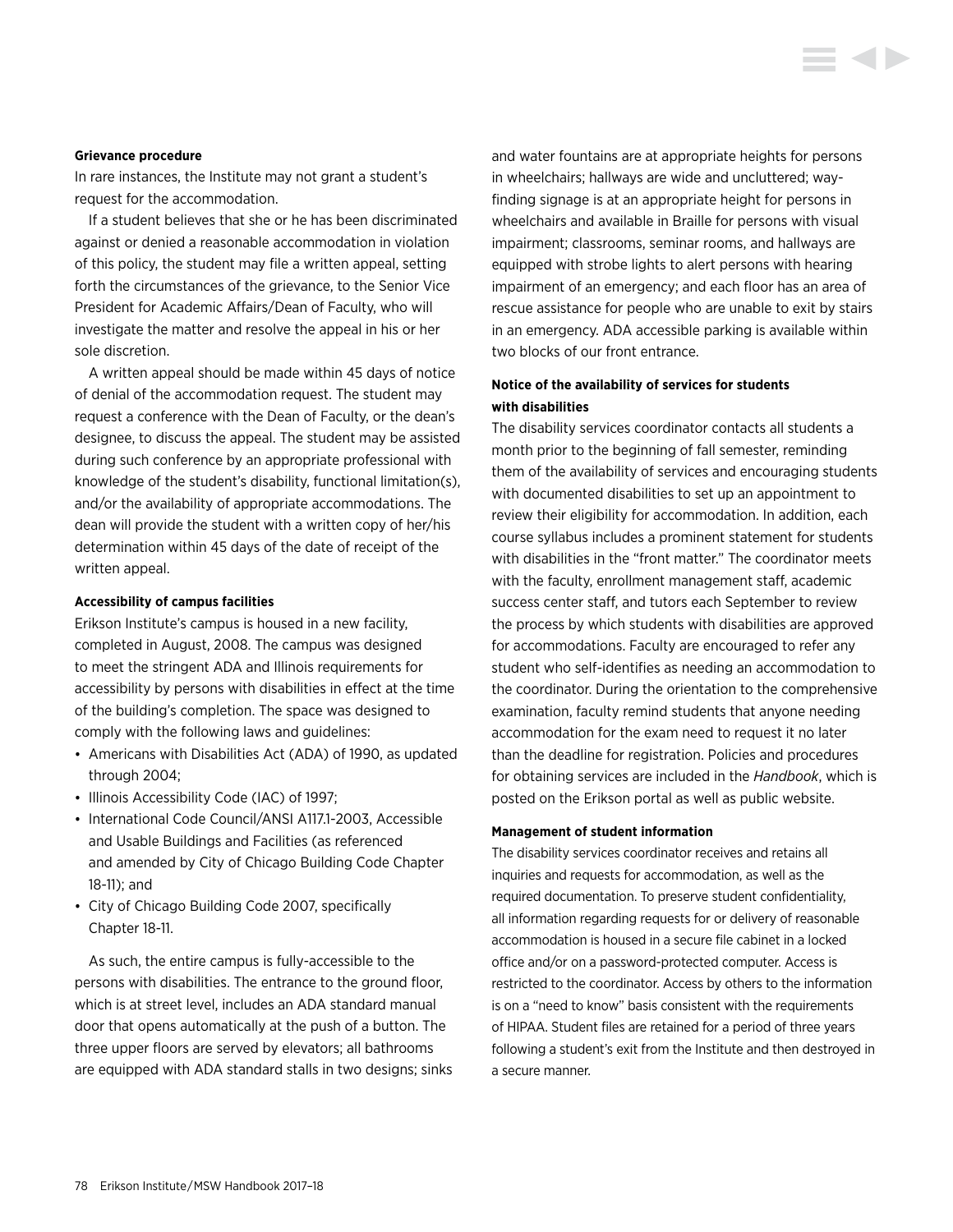# Student services directory

#### **Academic Success Center, Room 216**

Stripe Gandara sgandara@erikson.edu (312) 893-7184

#### **Admission Office, Room 312 / 313 / 314**

Maggie Murphy mmurphy@erikson.edu (312) 893-7143

Candace Williams cwilliams@erikson.edu (312) 893-7144

Valerie Williams vwilliams@erikson.edu (312) 893-7142

## **Computer Lab, Room 303**

Chip AuCoin techhelp@erikson.edu (312) 893-7196

## **Dean of Students, Room 414**

Colette Davison cdavison@erikson.edu (312) 893-7173

# **Director of MSW Program, Room 447**

Cassandra McKay-Jackson cmckayjackson@erikson.edu (312) 893-7233

# **Field Education and Career Services, Room 312 / 316**

Maggie Brett mbrett@erikson.edu (312) 893-7221

Candace Williams cwilliams@erikson.edu (312) 893-7144

#### **Financial Aid, Room 311**

Alex Yang ayang@erikson.edu (312) 893-7154

# **International Student Services, Room 313**

Maggie Murphy mmurphy@erikson.edu (312) 893-7143

**IT Help** techhelp@erikson.edu

## **Library, Room 210**

Karen Janke library@erikson.edu (312) 893-7210

Brittany Jones library@erikson.edu (312) 893-7210

Diana Sykes library@erikson.edu (312) 893-7210

# **Multicultural Student Affairs, Room 314**

Valerie Williams vwilliams@erikson.edu (312) 893-7142

# **Registration and Student Records, Room 310 / 312**

David Arron Saenz dsaenz@erikson.edu (312) 893-7141

Stacy Branch sbranch@erikson.edu (312) 893-7153

#### **Student Accounts, Room 457**

Bruce Myers bmyers@erikson.edu (312) 893-7122

#### **Students with Disabilities, Room 414**

Colette Davison cdavison@erikson.edu (312) 893-7173

79 Erikson Institute/MSW Handbook 2017-18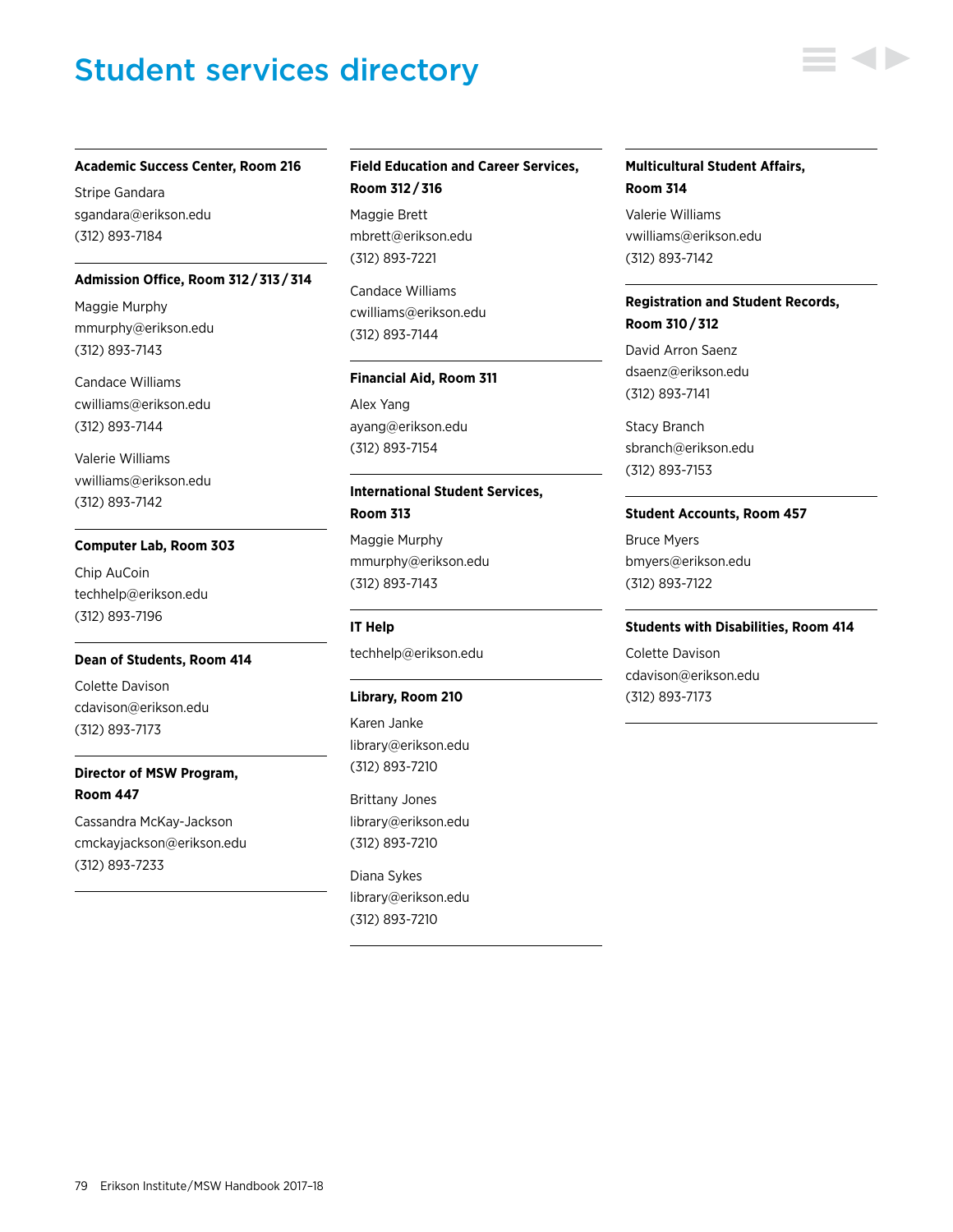# Faculty and staff

# **Faculty**

Jie-Qi Chen, PhD, Senior Vice President for Academic Affairs/Dean of Faculty Tonya Bibbs, PhD Barbara T. Bowman, MA Ashley Curry, PhD Pamela Epley, PhD Linda Gilkerson, PhD Laura Grandau, PhD Samina Hadi-Tabassum, EdD Nucha Isarowong, PhD Florence Kimondo, PhD Jon Korfmacher, PhD Cassandra McKay-Jackson, PhD, LCSW Gillian Dowley McNamee, PhD Luisiana Melendez, PhD Amanda Moreno, PhD Mark Nagasawa, PhD

# **Senior Instructors**

Mary Hynes-Berry, PhD Rebeca Itzkowich, MA

## **Instructors**

Theresa Atchley, MEd Jill Barbre, MEd LCSW Jennifer Kemp Berchtold, MS, CCLS, DT Margaret Brett, AM, LCSW Sandy Carrillo, MS Patricia Chamberlain, MS Charles Chang, MA Amy Clark, MA Terra Ellingson, MA Andria Goss, MS, MSW Melinda Gronen, MA, LCSW Rebecca Halperin, MS Carey Halsey, MS Robyn Hart, MEd Mary Claire Heffron, PhD Carri Hill, PhD Andrea Hohf, MSCD, LCSW Sherry Kaufman, JD Margaret Lane, MEd Isabela Marchi, MEd, MS Mary Marovich, MEd Sarah Martinez, MEd, MA, LCPC Rebecca Mermelstein, PhD Christine Morrison, MS Catherine Murray, MSW, LCSW Patricia Perez, PhD Mary Quest, MA Ruth Reinl, MSE

Sara Robles, MEd Saskia Rombouts, MA Jennifer Rosinia, PhD Angela Searcy, MS Charlene Slezak, PsyD Sue Stolzer, PhD Elizabeth Tertell, MEd

# **Staff**

## Office of the President

Geoffrey Nagle, PhD, President Michelle Jackson, Manager of Executive Affairs

#### Academic Programs

Jie-Qi Chen, PhD, Senior Vice President for Academic Affairs/Dean of Faculty Colette Davison, PhD, Dean of Students Rhonda Gillis, MA, Manager of Academic Affairs Chris Simons, BA, Faculty Coordinator

# Center for Children and Families

Sara Anderson, BA, Staff Clinician Stacey Austin, BA, Staff Clinician Michele Belanski, MSW, Staff Clinician Julianna Blanning, MS/MSW, Staff Clinician Susan Chen, MSW, Staff Clinician Lauren Cooper, MS, Transition Manager Aleida Jaimes Correa, BS, Disabilities **Consultant** Michelle Costello, MSW, Staff Clinician Monica Dirr, MSW, Staff Clinician Laura Fraint, PsyD, Staff Clinician Fraeda Friedman, PhD, Disabilities Consultant Yvette Gonzalez, PhD, Clinical Psychologist Ruchira Gulati, MS, Staff Clinician Zachary Kulhan, BA, Administrative Coordinator Amy Labb, MA, Transition Case Manager Margret Nickels, PhD, Director Nicole Polash, MS, Disabilities Consultant Anne Powers, MEd, Coordinator of Intervention Services Emma Retzlaff, BA, Billing Coordinator Jean Rounds, MSW, Staff Clinician Marian Slahor, BA, Business Manager Elizabeth Stoltenberg, MS/MSW, Staff Clinician Cassandra Ward, MS, Staff Clinician Frank Zator, BA, Patient Account Representative

#### Communications

Jeffrey Danna, BA, Director of Storytelling and Content Strategy Brian Moore, BA, Director of Audience Engagement and Content Strategy

## Distance Learning and Continuing Education

Chip Donohue, PhD, Dean of Distance Learning and Continuing Education Gabriele Frahm, BS, Instructional Designer Dorothy Jagonase, BS, Instructional Designer Tamara Kaldor, MS, Associate Director, TEC Center Jessica Kubacki, BS, Program Manager Mike Maxse, BS, Director of Distance Learning Michael Paulucci, MFA, Manager of Video and Multimedia Lester Shannon, BS, Program Manager Matthew Zaradich, BA, Assistant Director of Distance Learning and Continuing Education Early Math Collaborative Jeanine Brownell, MS, Assistant Director of Programming Suzanne Budak, BS, Research Coordinator Lisa Ginet, EdD, Program Director Donna Johnson, MS, Assistant Director of School Support Services Jennifer McCray, PhD, Principal Investigator Cody Meirick, MA, Program Manager Claudia Melgar, MEd, Research Analyst Gala Pierce, MEd Administrative Coordinator Erin Reid, PhD, Assistant Director of Research Enrollment Management Stacy Branch, BS, Assistant Director, Registration and Student Records Michel Frendian, EdM, Dean of Enrollment Management Maggie Murphy, BA, Senior Assistant

- Director of Admission and International Student Services David Arron Saenz, MPA, Director,
- Registration and Student Records
- Candace Williams, MS, MSW, Associate Director, Admission and Career Services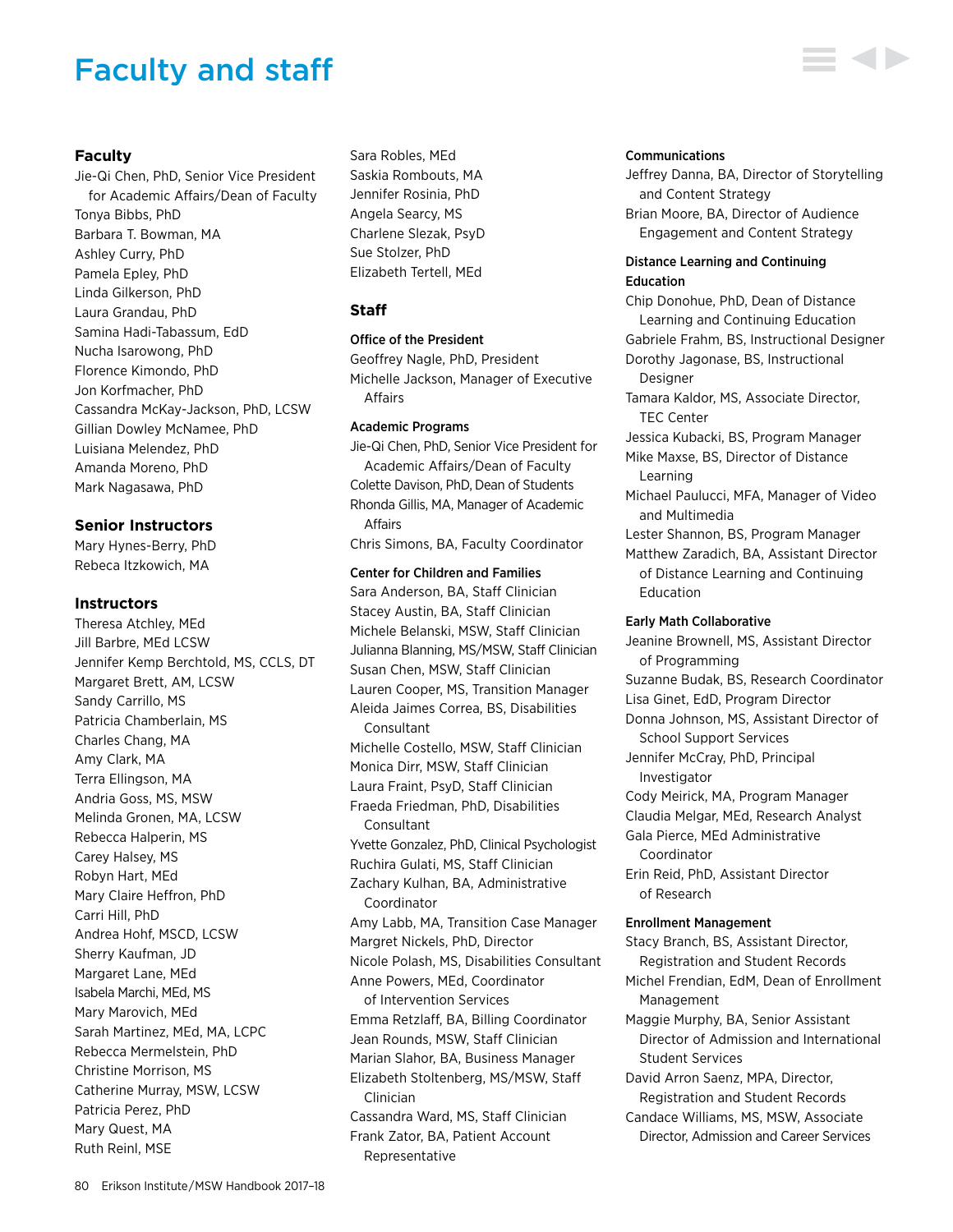Valerie Williams, MEd, Associate Director, Admission and Multicultural Student Affairs

Alex Yang, MA, Associate Director, Financial Aid and Enrollment Services

#### Field Education and Career Services

Margaret Brett, AM, LCSW, Director of Field Education and Career Services Candace Williams, MS, MSW, Associate Director, Admission and Career Services

#### Finance

David Dawodu, BS, Associate Director of Finance and Compliance Christine Frankhauser, BComm, Controller Myrna Guadarrama, BS, Senior Grant and Contract Accountant Patricia Lawson, BS, Vice President for Finance and Operations/CFO Bruce Myers, Financial Analyst/Student Billing Coordinator Sarah Roberson, MFA, Accounts Payable Coordinator

#### Fussy Baby

Catalina Ariza, MEd, Fussy Baby Home Visitor

Hannah Jones-Lewis, MSW, Program Manager

Michelle Lee, MEd, LPC, Infant Mental Health Specialist

Nancy Mork, MSW, Senior Infant Mental Health Specialist

Tori Torrence, MSW, Field Trainer Chang Vang, Administrative Coordinator

#### Herr Research Center

Laura Abbruzzese, MS Program Monitor Leanne Beaudoin-Ryan, PhD, Associate Director of Research

Juliet Bromer, PhD, Assistant Research Scientist

Saima Gowani, EdM, Project Director

Patricia Molloy, MA, Project Manager

Samara Morris, Administrative Assistant Cristina Pacione-Zayas, PhD, Director

of Policy

Jessica Ruiz, MS, Site Coordinator Penquaet Smith, BS, Manager, Illinois

Early Childhood Fellows Program Lenoy Thottappilly, BS, Web

Applications Developer

Jaclyn Vasquez, MS, EDI Associate Director Yinna Zhang, PhD, Project Director, China Initiative

#### Human Resources

David Wilson, BS, Chief Human Resources and Facilities Officer

#### Infant Studies

Jennifer Kemp, MS, Program Manager, Infant Studies Certificate Program

Sarah Martinez, MEd, MA, LCPC, Master's Infant Concentration Coordinator and IMH Field Educator

#### Information Technology

Chip AuCoin, BA, Technical Support Specialist

Eric Cormack, BS, BA, Technical Support Specialist

Jonathan Frank, BA, Chief Information **Officer** 

Cathi Odtohan, BA, Systems Administrator

#### Institutional Advancement

Anna Akers-Pecht, BA, Coordinator, Annual Fund and Alumni Relations

Rebecca Beno, BA, Grant Writer and Prospect Research Coordinator

Madeleine Holdsworth, MBA, Assistant Director, Data Systems and Donor Services

Cheryl Mendelson, BA, Vice President for Institutional Advance

Patricia Offer, BS, Director of

Development and Alumni Relations Michelle Smith, Executive Assistant

Anne Volz, BA, Director, Corporate and Foundation Relations and Grant Management

#### Institutional Research

Charles Chang, MA, Chief Research and Strategy Officer

#### Library

Karen Janke, MSLIS, Director, Edward Neisser Library Brittany Poku, MS, Circulation Desk

Coordinator

Diana Sykes, MS, Public Services Librarian

## New Schools Project

Valencia Burney, MS, Professional Development Facilitator

Linda Hamburg, MS, Professional Development Coordinator Anna Jerabek, MEd, Professional Development Facilitator Sue Mitra, EdD, Professional Development Coordinator Laura Mudd, MEd, Professional Development Facilitator

#### Emma Rand, BFA, Project Coordinator

## **Senior Research Associate**

Toby Herr, MEd

## **Research/Project Associates**

#### Calm Classroom K-2

Adenia Linker, MEd Maria Kontoudakis, MS Lisa Wartemberg, MSEd

Erikson/Illinois Department of Children and Family Services Project Kelsey Crick, BA Andria Goss, MS, MSW

Erikson/Illinois State Board of Education Prevention Initiative Monitoring Project Cristina Gonzalez del Riego, MS Kimberly Hanes, MS Rebecca Harles, EdM Margaret Reardon, BS

# Illinois Home Visiting Quality Monitoring Project

Jennifer Baquedano, BS Helen Jacobsen, BS

#### Project Match

Toby Herr, MEd Warrine Tidwell, BS

#### **Writing tutors**

Stripe Gandara, PhD, Associate Director of Writing and Academic Support Diane Carasig, MS Dawn Craan, MS Amberle Dekker, MS Cristina Gonzalez del Riego, MS Emma Iverson, MS Grazyna Jakubowska, MS Vanessa Lee, MS Shira Miller, MS Alejandra Paucar, MS Nicole Polash, MS Megan Sexton, MS